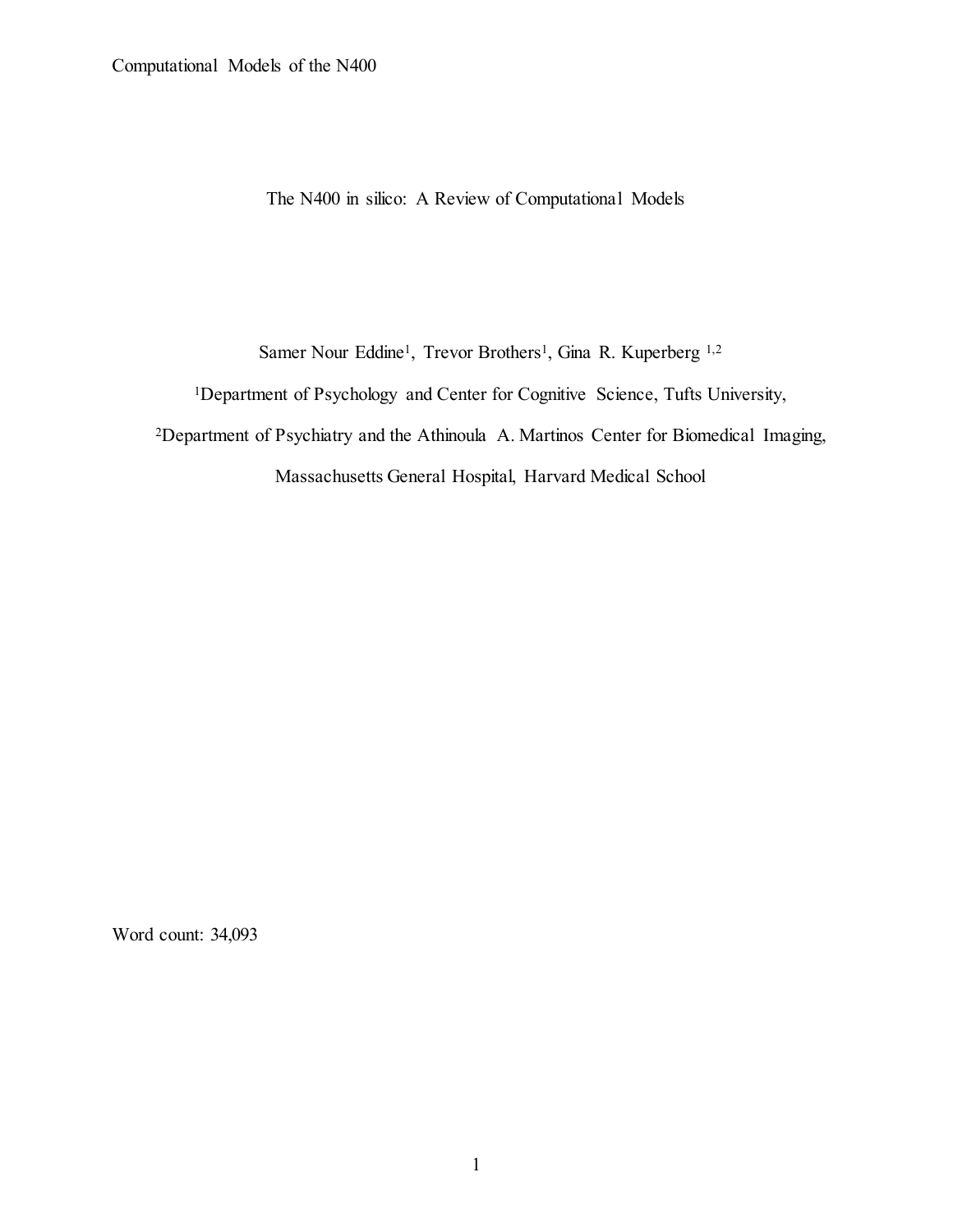# **Abstract**

The N400 event-related brain potential is elicited by each word in a sentence and offers an important window into the mechanisms of real-time language comprehension. Since the 1980s, studies investigating the N400 have expanded our understanding of how bottom-up linguistic inputs interact with top-down contextual constraints. More recently, a growing body of computational modeling research has aimed to formalize theoretical accounts of the N400 to better understand the neural and functional basis of this component. Here, we provide a comprehensive review of this literature. We discuss "word-level" models that focus on the N400's sensitivity to lexical factors and simple priming manipulations, as well as more recent sentence-level models that explain its sensitivity to broader context. We discuss each model's insights and limitations in relation to a set of cognitive and biological constraints that have informed our understanding of language comprehension and the N400 over the past few decades. We then review a novel computational model of the N400 that is based on the principles of *predictive coding*, which can accurately simulate both word-level and sentence-level phenomena. In this predictive coding account, the N400 is conceptualized as the magnitude of lexicosemantic prediction error produced by incoming words during the process of inferring their meaning. Finally, we highlight important directions for future research, including a discussion of how these computational models can be expanded to explain language-related ERP effects outside the N400 time window, and variation in N400 modulation across different populations.

*Keywords*: predictive coding; neural network; language comprehension; semantic; event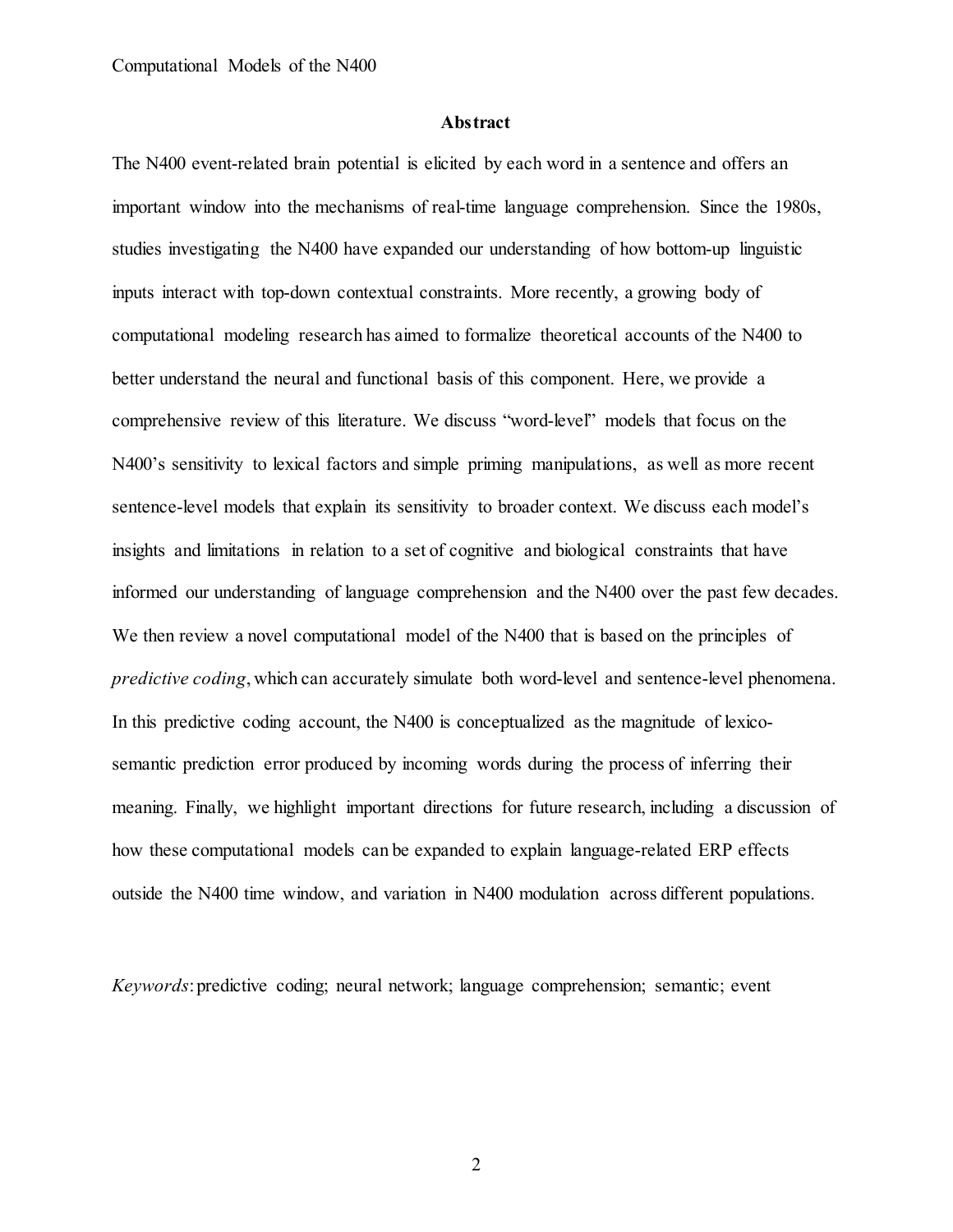# **Section 1: General Introduction**

Whether we are listening to a podcast, reading a novel, or skimming a scientific article, each word that we encounter carries a unique meaning that needs to be activated in semantic memory. We also know from a large body of research using event-related potentials (ERPs) that each of these incoming words triggers a characteristic neural response – the N400, which has provided language researchers with an important window into how the brain processes language. In this review, we explore several computational models of the N400, and their contributions in characterizing this important neural phenomenon.

During language comprehension, the N400 can be detected at the scalp surface as a negative-going waveform with a central-posterior scalp distribution, observed between 300- 500ms following word onset(Kutas & Hillyard, 1980; Kutas & Hillyard, 1984). This component is often interpreted as a basic component of semantic processing, as it is known to be elicited by any meaningful stimulus, including not only words, but also images, videos, and environmental sounds (see Kutas & Federmeier, 2011 for a review).

Historically, the N400 was first described by Kutas and Hillyard (1980), who showed that semantically anomalous sentence completions produce a larger N400 than congruous completions (He spread the warm bread with \**socks* vs. *butter*). However, later studies of sentence comprehension showed that large N400s are also evoked by plausible words, as long as they are unexpected in relation to their preceding contexts. Indeed, one of the strongest predictors of the N400 is a word's contextual predictability, with increasing levels of predictability leading to graded reductions in N400 amplitude (Kutas & Hillyard, 1984; DeLong, Urbach & Kutas, 1995).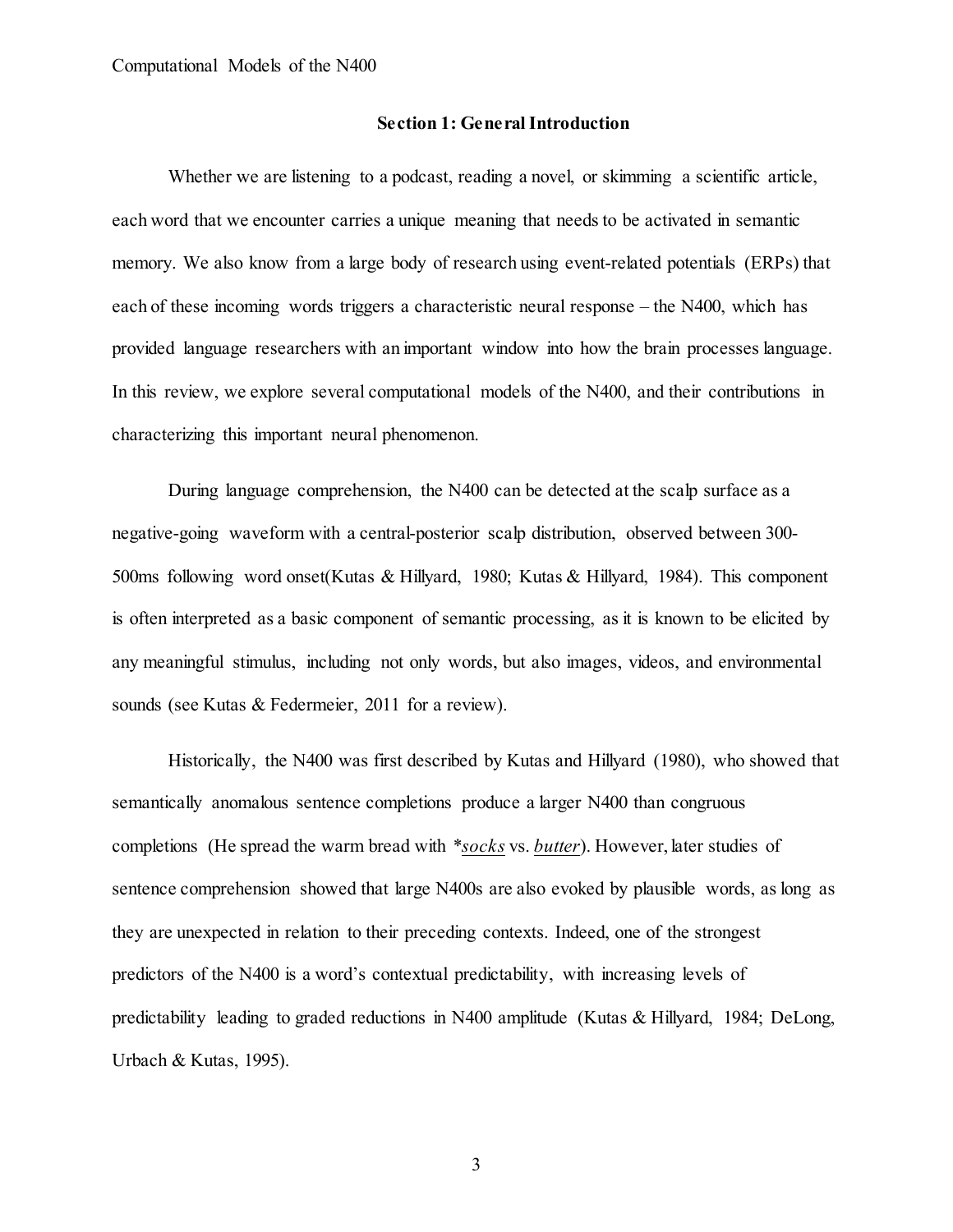Although this component was first described in sentence contexts, it soon became clear that a robust N400 is also evoked by words with no prior context, and that the magnitude of the N400 produced by words in isolation varies systematically as a function of various lexical characteristics. For example, words trigger larger N400 responses when they are less frequent (*crypt* > *house*; Rugg, 1990; Van Petten & Kutas, 1990), when they carry a larger number of semantic features (*house* > *thing*; e.g. Kounios & Holcomb, 1994; Holcomb, Kounios, Anderson & West, 1999; Amsel, 2011; Rabovsky, Sommer & Abdel Rahman, 2012), and when they have more overlapping orthographic neighbors (*core* > *kiwi*; Holcomb, Grainger & O'Rouke, 2002; Laszlo & Federmeier, 2007; Laszlo & Federmeier, 2011; Laszlo & Federmeier, 2014). In addition, the N400 is also modulated in simple priming tasks: Repeated target words (e.g., *nursenurse;* Rugg, 1985; Misra & Holcomb, 2003) and semantically related target words (e.g., *doctor* **–** *nurse,* Bentin, McCarthy &Wood, 1985; Rugg, 1985; Holcomb, 1988; Holcomb & Neville, 1990) produce smaller N400 responses than target words that are unrelated to their preceding primes (e.g., *taco* **–** *nurse*).

There has been much discussion about the functional role of the N400. Some researchers have focused on its sensitivity to lexical factors, arguing that the N400 amplitude reflects the ease of "accessing" (or "retrieving") a word's lexico-semantic features. Specifically, these researchers have argued that this access or retrieval process should be "easier" for words with higher frequency (e.g., Rugg, 1990; Van Petten & Kutas, 1990), and when fewer semantic features need to be retrieved (e.g., Lee and Federmeier, 2008). Other researchers have focused on the sensitivity of the N400 to sentence-level context, arguing that this component reflects a process of "integrating" or "unifying*"* an incoming word into its preceding context (e.g. Hagoort,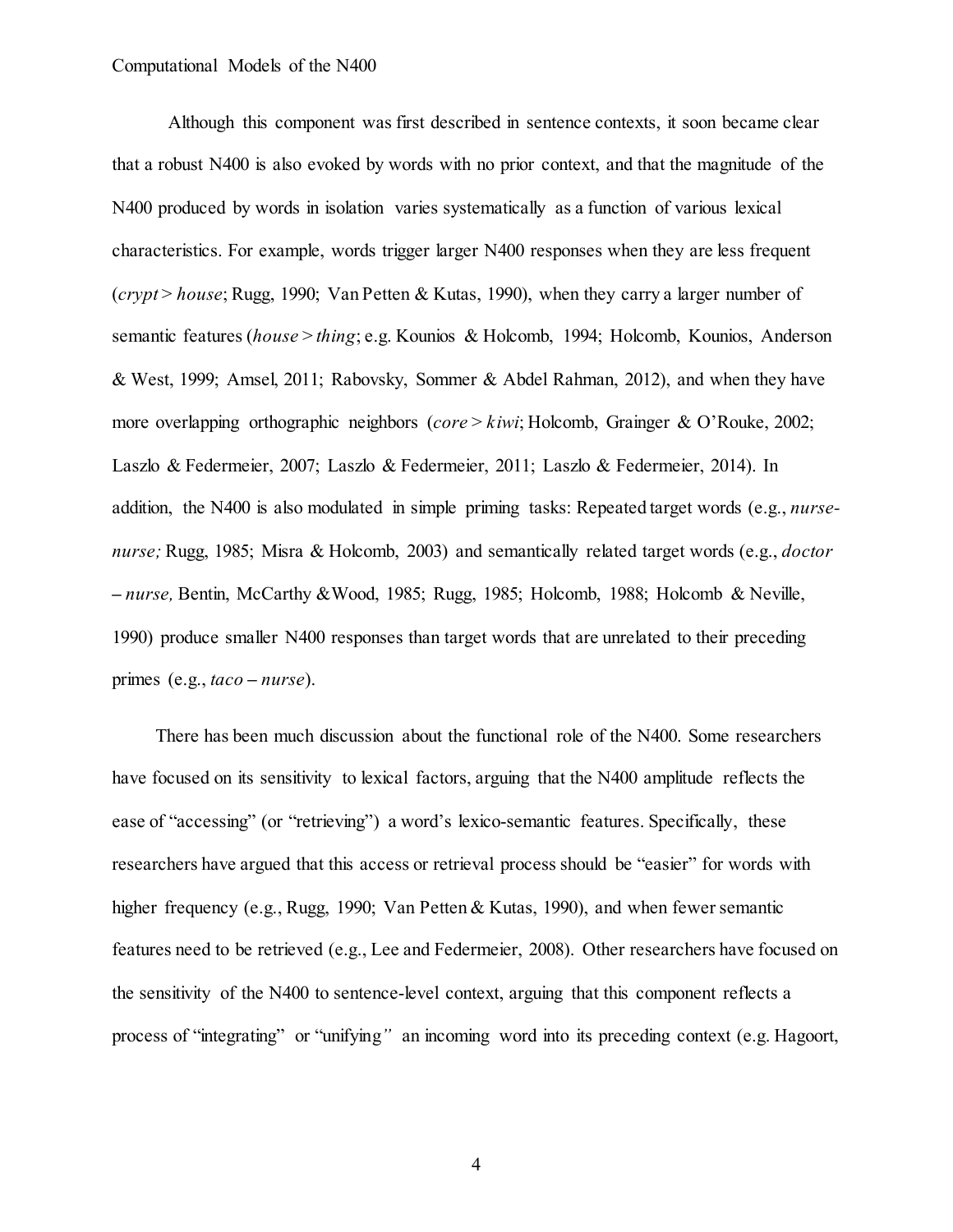Baggio, & Willems, 2009), which occurs only after an initial state of lexical access/retrieval is complete.

Over time, however, the field of psycholinguistics has moved away from this strict, serialized conception of lexical access *versus* integration, and towards a more interactive account, in which these two processes proceed in parallel, with continuous interactions between lower-level lexico-semantic and higher-level event representations (e.g. MacDonald, Pearlmutter & Seidenberg, 1994; Kuperberg & Jaeger, 2016). Similarly, our understanding of the N400 has evolved in tandem. Perhaps the clearest expression of this interactive view comes from Kutas  $\&$ Federmeier (2011), who argue that incoming words induce changes in the activation state of semantic memory, and that the amplitude of the N400 reflects the magnitude of these changes.

An important strength of Kutas and Federmeier**'**s framework is that it captures a wide variety of empirical findings that initially appear to have little in common (e.g. the effects of orthographic neighborhood size and the effects of contextual predictability). For example, under this formulation, words with a large number of orthographic neighbors (*core*) will automatically activate overlapping items in semantic memory (*bore*, *more*, *tore*), resulting in a larger N400 response. In addition, repeated words (*nurse* **–** *nurse*) or words that are highly predictable in context will elicit a small N400 response because their lexico-semantic representations were already active in semantic memory, resulting in a smaller change in semantic activity after word onset. Because many different types of stimuli can influence the state of semantic memory, this framework is also general enough to explain why non-linguistic inputs, such as pictures or environmental sounds, also generate robust N400s.

Despite its successes, this verbal description of the N400 leaves many questions unanswered: What is the nature of the "state" of semantic memory? How do we quantify the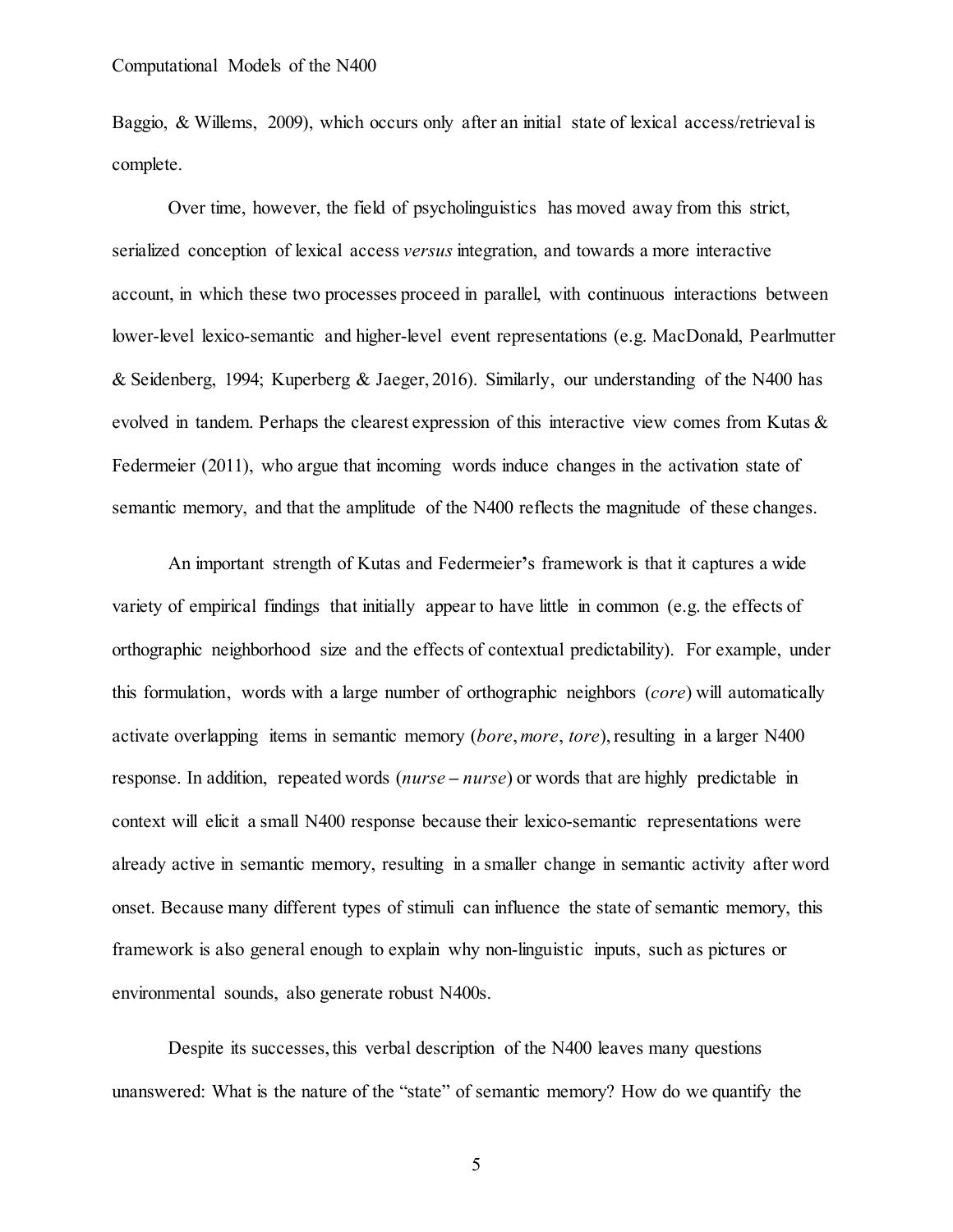impact of an incoming stimulus on this state? More specifically, how does an incoming stimulus interact with semantic memory? One way of answering these questions is to develop an explicit implementation of these theoretical assumptions within a computational model. Like the human brain, computational models can process linguistic inputs in order to perform certain tasks. By probing the internal states of these models, we can determine which computations or cognitive operations most closely resemble the patterns of N400 activity produced during online language comprehension.

The goal of this review is to describe and discuss a group of computational models that have been developed to simulate the N400.<sup>1</sup> In Section 2, we describe a set of "word-level" models that were trained to transform letter strings (e.g. C-A-T) into word meanings. In Section 3, we describe a set of "sentence-level" models that process sequences of word inputs, and that include representations of whole events. For each of these models, we introduce the authors' underlying theoretical assumptions and the empirical scope of the model. We then describe the model's architecture (including its training procedure), and the set of N400 findings it is able to simulate. We conclude by discussing the important insights and limitations of each modeling approach. In Section 4, we provide four important cognitive and biological constraints to

<sup>&</sup>lt;sup>1</sup> There has also been work that relates the N400 to other computational models, developed in the field of Natural Language Processing, in which complex neural networks are trained to predict upcoming words in large corpora of spoken or written text (e.g. Radford et al., 2019; Devlin et al., 2018). For example, it has been shown that predictability estimates from these models (Michaelov et al., 2021; Heilbron, Armeni, Schoffelen, Hagoort & de Lange, 2020), or activity within some of their layers (Lindborg & Rabovsky, 2021) can predict N400 amplitudes produced during natural language comprehension. However, the architectures of these models are generally biologically implausible, and the nature of their internal representations is quite opaque and difficult to link specific cognitive operations in the human brain. Therefore, in this review, we focus on the neural network models that were explicitly designed to provide insights into the cognitive and neurobiological mechanisms of the N400.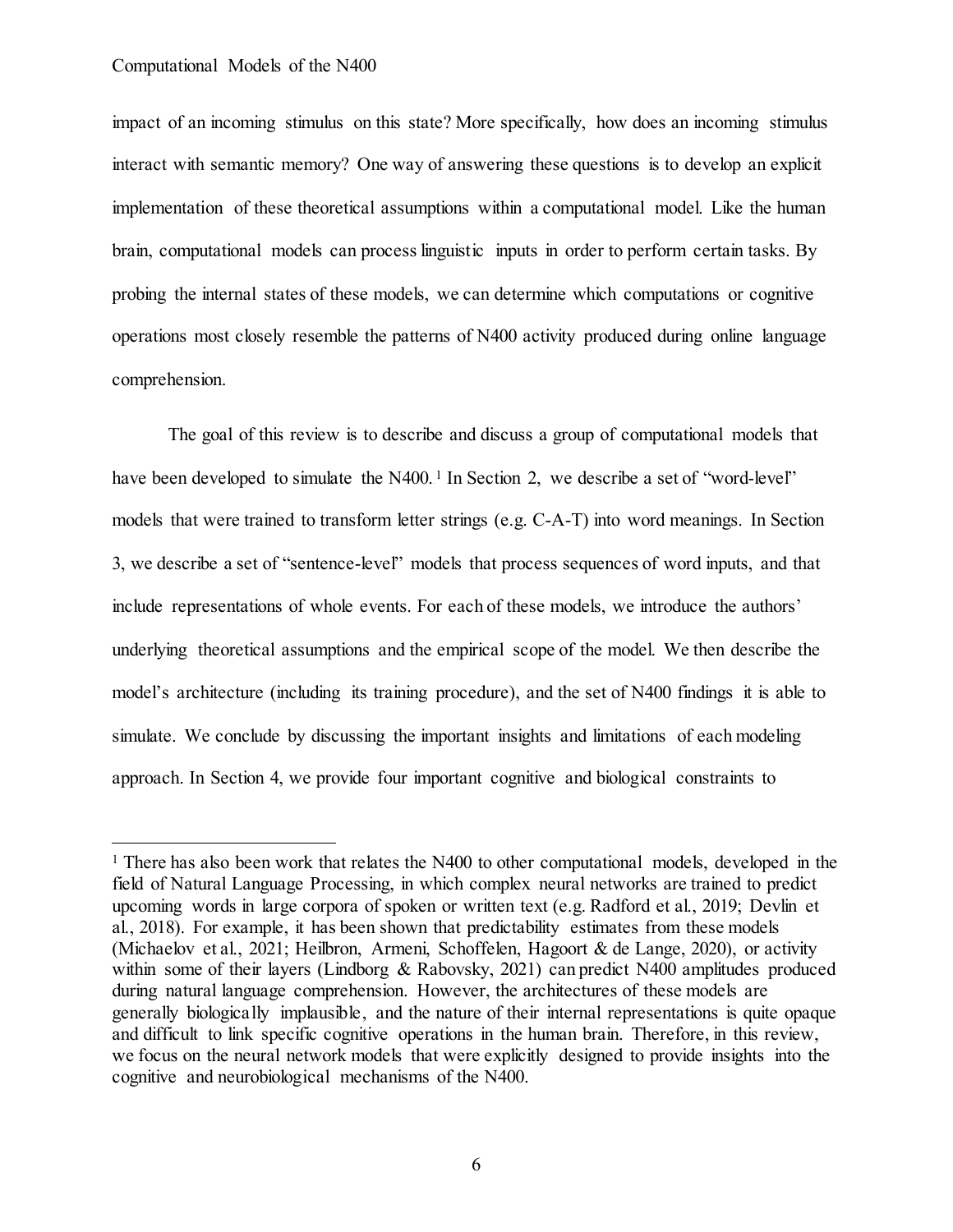consider when comparing different modeling approaches, and we provide a general summary of the word-level and sentence-level models in relation to these constraints. In Section 5, we describe a novel Predictive Coding model of the N400, developed in our own lab, which satisfies these constraints, and successfully explains a wide range of N400 phenomena at *both* the wordlevel and sentence-level. Finally, in Section 6, we consider outstanding questions and future directions for the field.

# **Section 2: Word-level Models**

Traditionally, models of word recognition assumed that incoming word-forms make contact with their unique lexical entries at a discrete "recognition point" (Forster, 1979; Forster, 1981). The N400, however, is a dynamic neural process that unfolds over several hundred milliseconds following word onset (300-500ms). Moreover, as discussed above, this stimulusdriven process is thought to activate semantic memory, which is typically characterized in terms of *distributed* (rather than localist) representations (cf. Hinton, McClelland & Rumelhart, 1986). In this section, we discuss connectionist models that implement these insights. We refer to these as "word-level" models because they focus on simulating the sensitivity of the N400 to various lexical-level variables, as well as its sensitivity to minimal single word contexts in priming paradigms. In this set of models, orthographic features are mapped onto distributed semantic representations. However, as we will see, these models differ in how they operationalize the N400, with one class defining it as the total magnitude of semantic activation induced by the bottom-up input, and the other defining it as the difference between the model's current semantic state and an "ideal" target state (prediction error).

# **Semantic Activation Model: Laszlo & Plaut, 2012**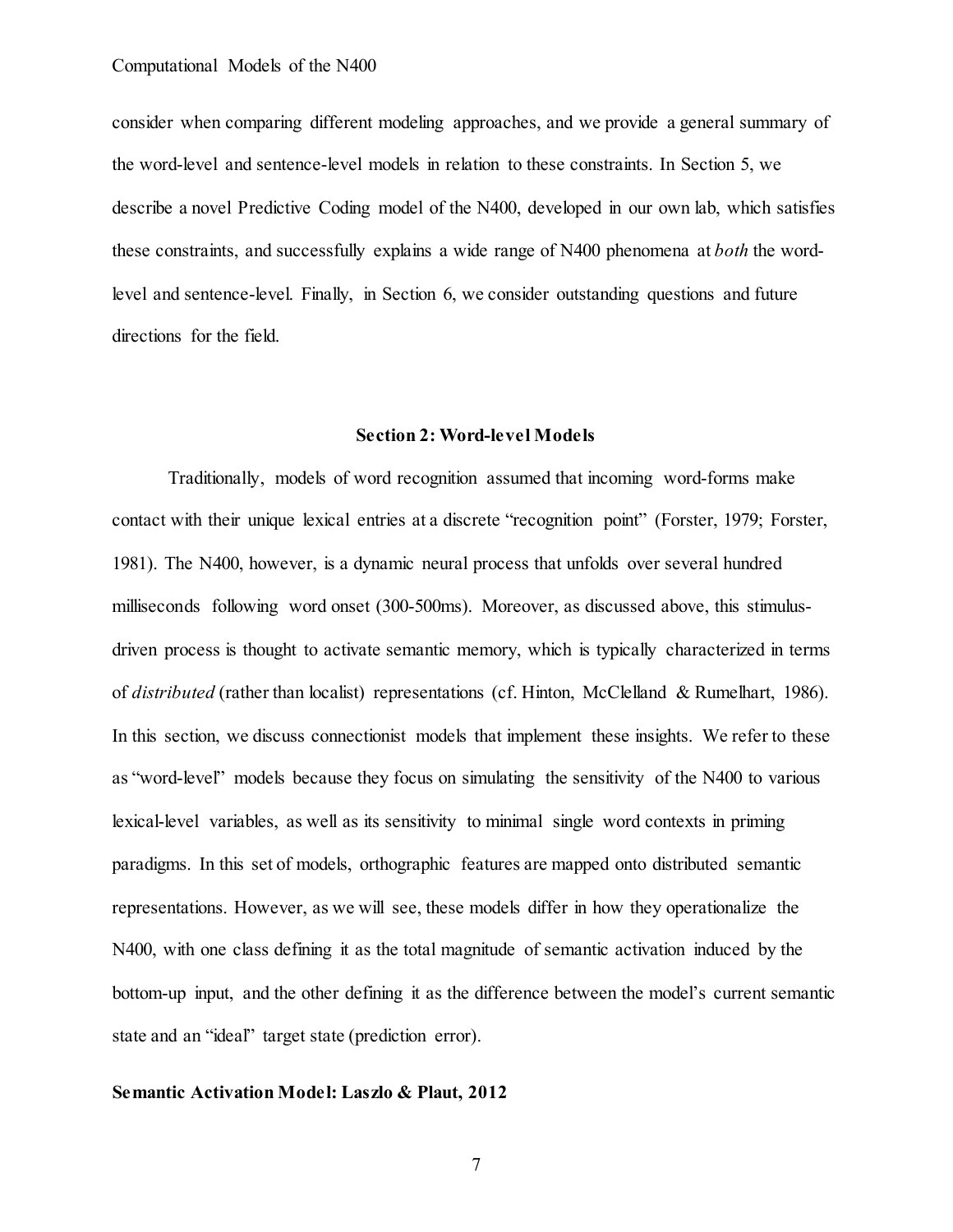# *Introduction*

The first computational model to simulate the N400 using a neural network was developed by Laszlo & Plaut (2012). In their formulation, Laszlo and Plaut (2012) hypothesized that the N400 tracks the total magnitude of activity produced by bottom-up orthographic input within a Semantic Output layer. The authors had two goals. The first was to determine whether the activation dynamics induced in the Semantic Output layer would reproduce the time course and morphology of the N400. Like many ERP components, the N400 first rises to a peak (at 400ms) and then falls to baseline. The authors asked whether a set of biologically-motivated architectural constraints would produce the same rise-and-fall pattern of activation within the model's semantic units.

Laszlo & Plaut's second goal was to determine whether their semantic activation metric (mean semantic activation) was able to simulate the N400's sensitivity to differences in orthographic neighborhood size. Empirically, it has been shown that the amplitude of the N400 is larger to words like "*core*", which have many overlapping orthographic neighbors (e.g. *more*, *bore*, *care*) than to words like "*kiwi"* with fewer neighbors (Holcomb, Grainger & O'Rouke, 2002; Laszlo & Federmeier, 2007; Laszlo & Federmeier, 2011; Laszlo & Federmeier, 2014). Critically, the same N400 neighborhood effect is observed when readers process unfamiliar, nonword letter-strings (e.g. *dore* > *diwi*) (Laszlo & Federmeier, 2007). These findings suggests that semantic activation is largely obligatory, and that unfamiliar letter strings can also produce feedforward semantic activation, even if these strings fail to map onto a pre-stored lexical representation. They can be intuitively explained within a connectionist framework in which there is continuous interaction between orthographic representations and *distributed* semantic features (e.g., Harm & Seidenberg, 2004; Rogers & McClelland, 2008). Because each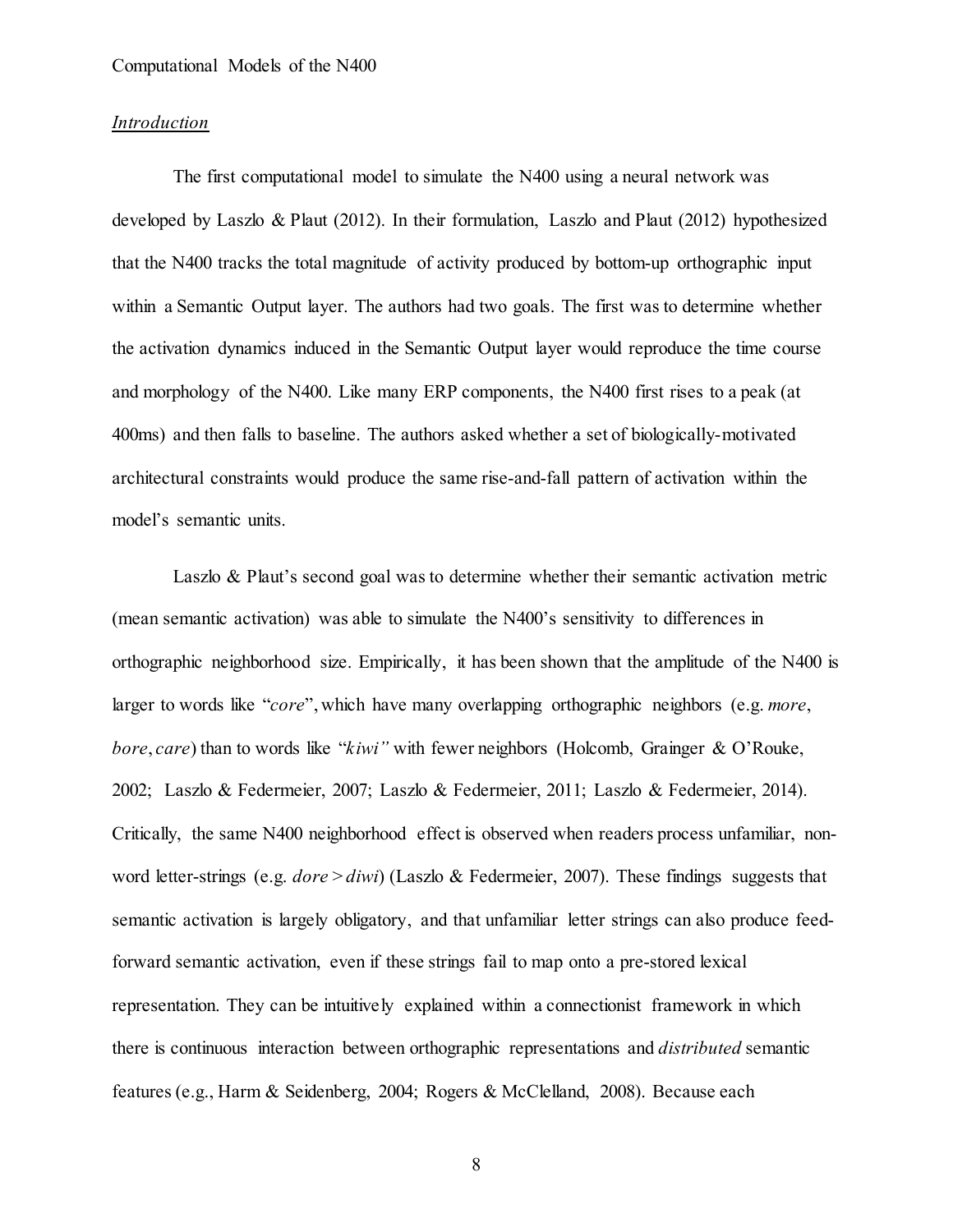orthographic unit is linked to multiple semantic features, more semantic activity should be triggered by more densely-connected orthographic inputs. Moreover, because orthographic-tolexical weights are shared across strings (e.g., *core*, *dore*), orthographic overlap effects should also be observed on completely novel letter sequences that were never presented during training.

# *Model characteristics*

Laszlo and Plaut's connectionist model architecture included an Orthographic Input layer, a Semantic Output layer, and two intermediate hidden layers (one of which was an autoencoder), see Figure 1A. In the Orthographic Input layer, three-letter orthographic inputs (e.g., C-A-T) were coded as distributed bit patterns over 15 units (5 bits per letter; for example, [1 1 0 0 0] might correspond to the letter "A"). In the Semantic Output layer, distributed semantic representations were coded as sparse random binary patterns across 50 semantic units. The model was trained to activate a unique pattern of semantic units (e.g.  $\langle$ has-whiskers>,  $\langle$ animal>) in response to a given orthographic input (C-A-T)  $^2$ .

Because Laszlo & Plaut (2012) were interested in modeling the characteristic *time course* of the N400, they incorporated several neurobiologically motivated constraints on the model's architecture to influence its activation dynamics. Unlike typical connectionist models in which weights can take on any positive or negative value, units in the model were constrained to have *either* excitatory or inhibitory outgoing connections (but not both). In addition, inhibitory neurons were only allowed within-layer connections, and the number of inhibitory units was limited, relative to excitatory units (cf. Crick & Asanuma, 1986).

 <sup>2</sup> Throughout this review, we will use italics to refer to a particular lexical item (e.g. *cat*), uppercase letters to refer to its orthographic representation (e.g. C-A-T), and angular brackets to refer to semantic features that are associated with that item (e.g.  $\langle$ has-whiskers>).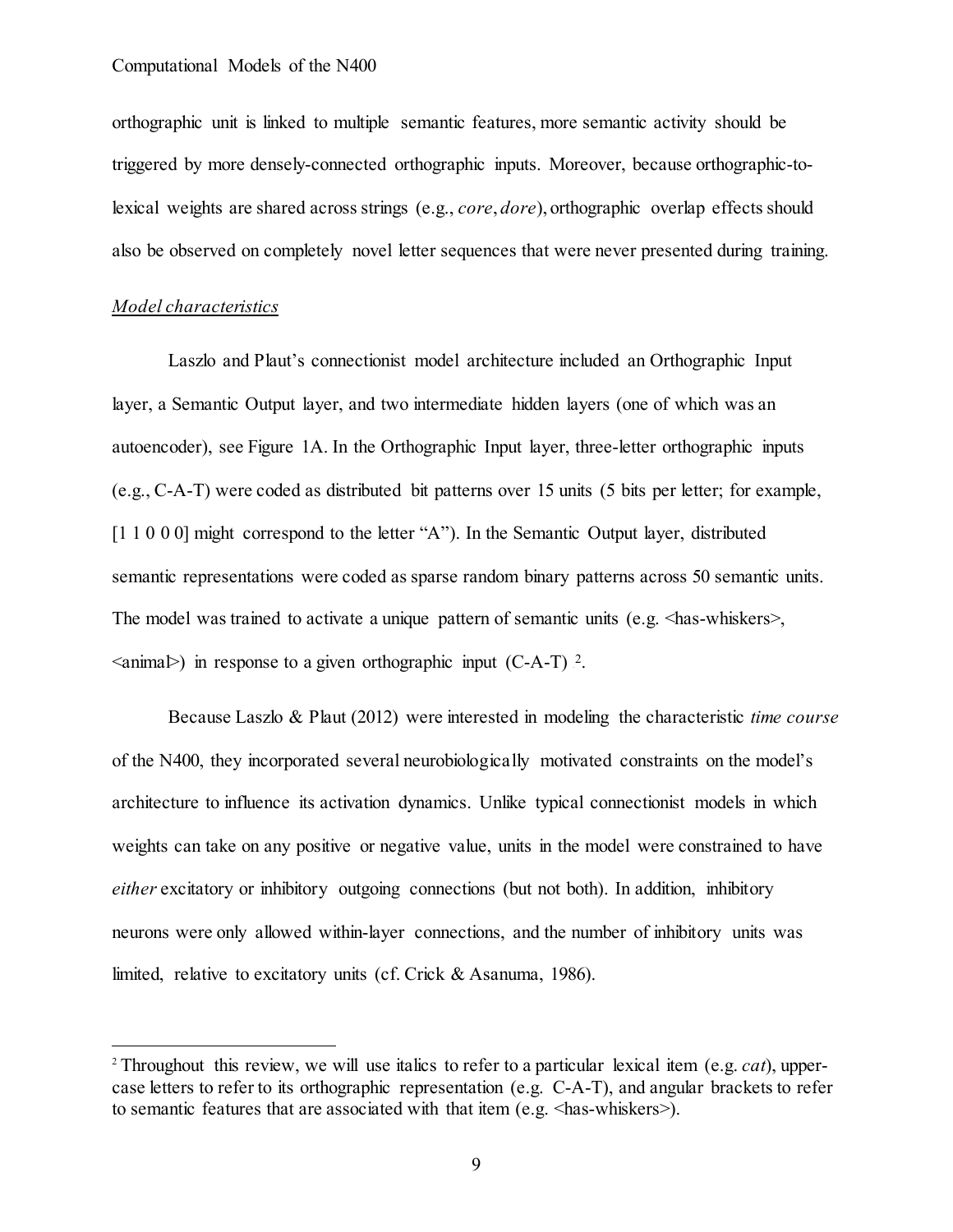Following an orthographic pre-training procedure using the autoencoder, the model was trained to recognize two types of lexical items: 62 "words" with consonant-vowel-consonant sequences (e.g., *dog*), and 15 "acronyms" that always had a consonant in the central position (e.g., *dvd*). In addition, the model was trained to distinguish between these lexical items (i.e. words and acronyms) and the same set of items, but with visual distortions (in each item, a letter was distorted by flipping one bit to the wrong value). Specifically, the model learned to inhibit activation in the semantic layer whenever a visually-distorted lexical item was encountered. The modelers verified that the model was able to distinguish between the lexical items (words and acronyms) and the visually-distorted items by comparing the overall amount of semantic activation produced by these two types of input.

# *N400 Simulations*

In all simulations, a three-letter string was clamped at the input layer, and activity was allowed to propagate forward to the Semantic Output layer. The N400 was operationalized as the mean activation produced across all units within this Semantic Output layer, and this mean value was plotted at each model iteration. The authors showed these simulated time courses shared some important similarities with the neural N400 response. Specifically, a few iterations after stimulus onset, activation within the semantic layer first rose to a peak and then fell to a stable value: a pattern that Cheyette and Plaut, (2017) later referred to as "transient semantic overactivation" (p. 2). The authors also demonstrated that these activation dynamics depended on the specific architectural constraints of the model. For example, when the model was retrained to allow connection weights of any sign (positive or negative), semantic activation no longer exhibited the characteristic rise-and-fall of the N400 response.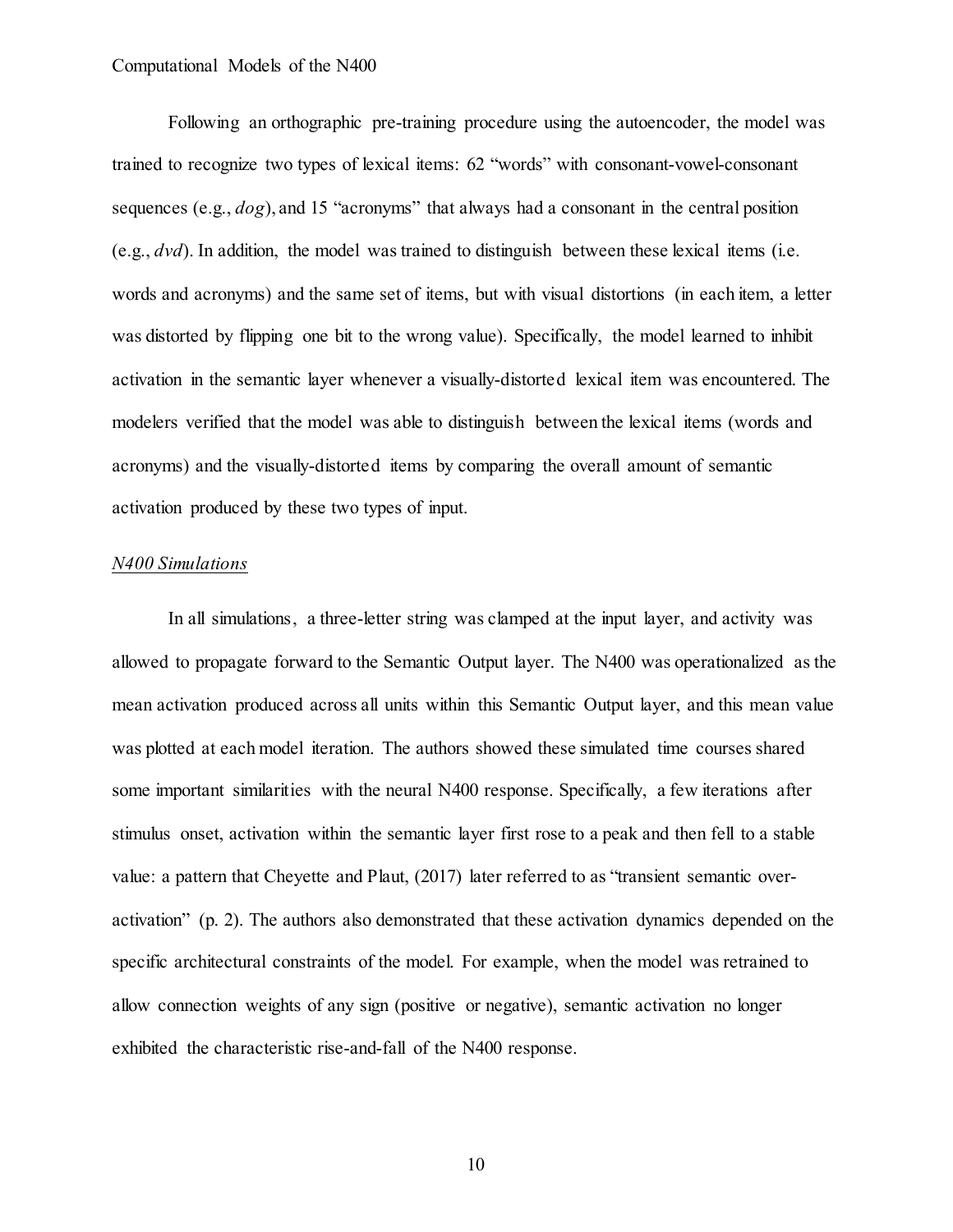The authors also successfully simulated the effects of orthographic neighborhood size on the N400. In the model's trained vocabulary, words had a larger orthographic neighborhood size (6.8 neighbors) than acronyms (0.8 neighbors), and, as predicted, the words produced a much larger N400 response (*dog* > *dvd*). Similar neighborhood effects were also observed on untrained non-word stimuli, with larger simulated N400 responses produced by "pseudowords" (nonwords with a word-like consonant-vowel-consonant structure, e.g. *deg*) than to illegal "letter strings" (non-words with an internal consonant, e.g. *xvd*). To explain these effects, the authors argued that both the real words and the pseudowords automatically activated the semantic features of their orthographic neighbors, resulting in greater total semantic activation within the model.

Of note, although the model was able to successfully simulate the effect of orthographic neighborhood size on both words and pseudowords, it did not reproduce another finding that has been reported in the ERP literature: the larger N400s produced by pseudowords, compared to real words (e.g. *deg* > *dog*) (Bentin, 1987), even when when orthographic neighborhood size is controlled (e.g., Holcomb, Grainger & O'Rourke, 2002; Meade, Midgley, Dijkstra & Holcomb, 2018; Meade, Grainger & Holcomb, 2019; but see Laszlo & Federmeier, 2011 who found no such effect of lexical status on the N400). Instead, the model showed increased semantic activity in the *opposite* direction, i.e. words > pseudowords at all levels of orthographic neighborhood size (see Figure 7 in Laszlo & Plaut, 2012). This finding can be explained by the model's training procedure: As noted above, the model was explicitly trained to suppress semantic activity to visually distorted inputs that did not *exactly* match the inputs received during training (words and acronyms). It is therefore not surprising that Semantic Output layer produced less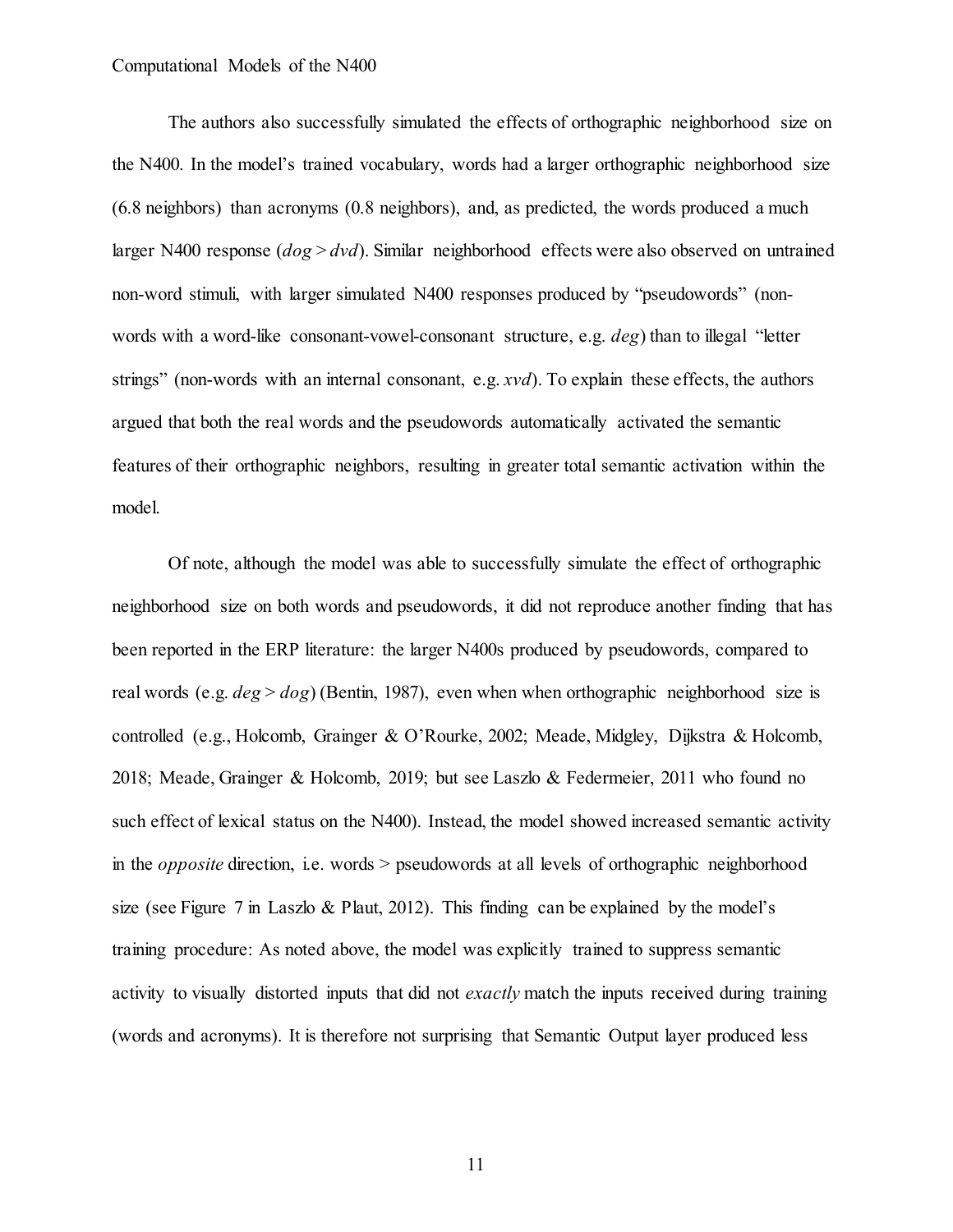activation in response to pseudowords and illegal strings than to trained lexical inputs (words and acronyms).

# **Semantic Activation Model (2): Laszlo & Armstrong, 2014**

# *Introduction*

While the model by Laszlo and Plaut (2012) provided an intuitive simulation of orthographic neighborhood effects, its assumptions made it difficult to simulate another important phenomenon — the effects of priming on the N400. It is well known that repeated words (*cat – cat*) elicit a smaller amplitude N400 response than non-repeated words (*sun – cat*) (e.g. Rugg, 1985; Misra & Holcomb, 2003). However, without additional assumptions, presenting the model with the same input twice would be expected to lead to even *greater* levels of semantic activation.

Therefore, to simulate the effects of repetition priming on the N400, Laszlo and Armstrong (2014) extended the original model by introducing a *neural fatigue* mechanism (Grill-Spector, Henson & Martin, 2006). Specifically, they incorporated an exponential decay function (the alpha function), which ensured that any units with activity above a pre-determined threshold would experience time-dependent decay, pushing their activation toward zero. Laszlo and Armstrong (2014) argued that this addition was biologically plausible because the alpha function has previously been used to simulate the rise-and-fall of cortical post-synaptic potentials that produce the ERP signal (Bugmann, 1997).

# *N400 Simulations*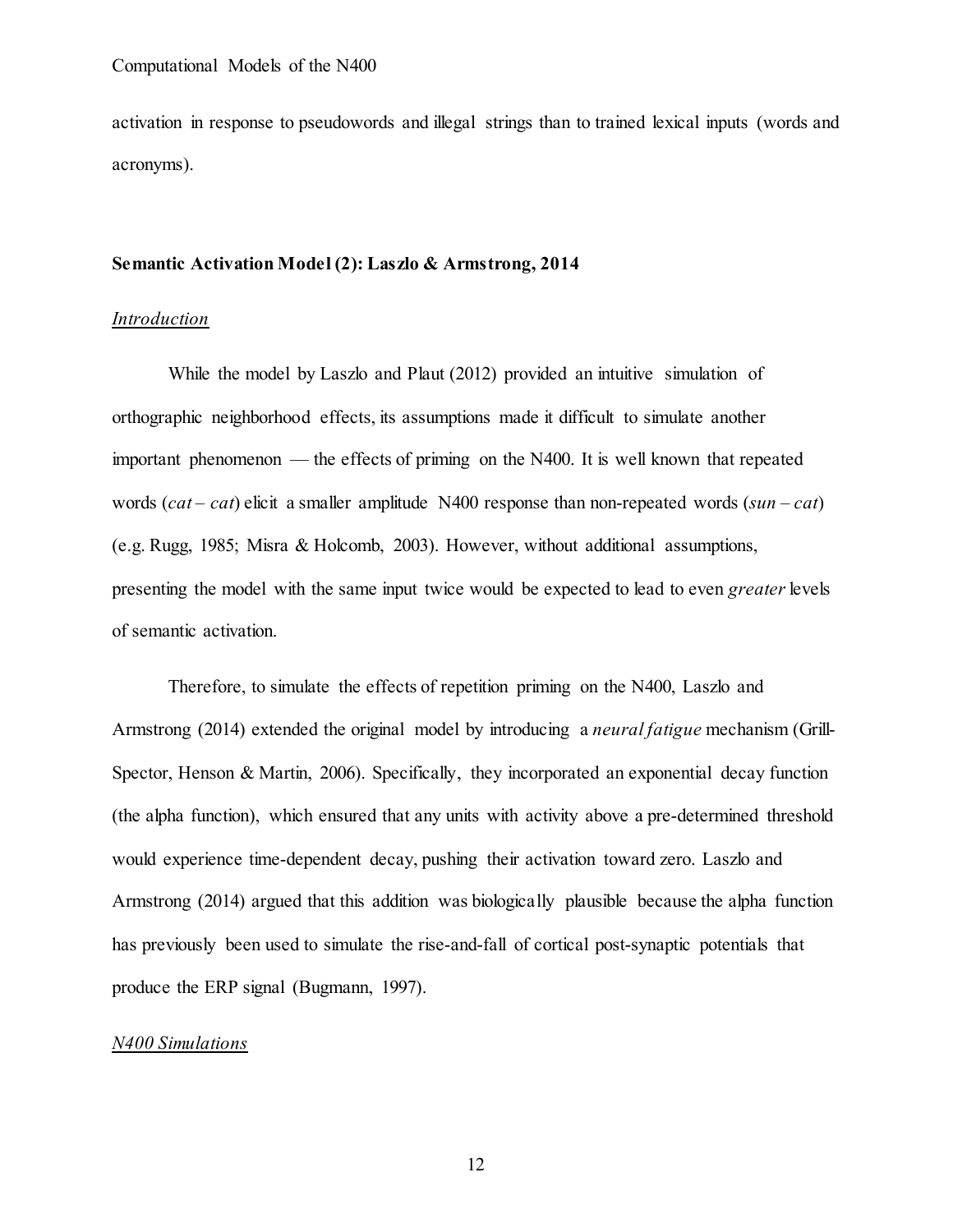To simulate repetition priming, the extended model was presented with a prime letter string, followed by a single blank "input", followed by a target that was identical or unrelated to the prime (e.g. *cat – cat; sun – cat).* Mirroring the empirical findings, the authors found that the mean semantic activation produced by the repeated presentation of the input was smaller than that produced by its initial presentation. This was the case, regardless of whether the repeated strings were words or non-words.

# **Semantic Activation Model (3): Cheyette & Plaut, 2017**

# *Introduction*

In a later work, Cheyette and Plaut (2017) further extended the Semantic Activation model to simulate a wider range of lexical and priming effects on the N400 (as well as some additional behavioral effects, which are outside the scope of this review).

First, in addition to replicating the effects of orthographic neighborhood size on the simulated N400 produced by words, the authors aimed to simulate two additional lexical effects. The first was the effect of semantic richness — the larger N400 evoked by words with a larger number of semantic features (Amsel, 2011; Rabovsky, Sommer & Abdel Rahman, 2012; but see Kounios, Green, Payne, Fleck, Grondin & McRae, 2009), with more semantic associates (Laszlo & Federmeier, 2011), and with more concrete meanings (Kounios & Holcomb, 1994; Holcomb, Kounios, Anderson & West, 1999; Lee & Federmeier, 2008). Second, they simulated the effects of word frequency -- the finding that high frequency words elicit a smaller N400 than low frequency words (*nub* > *man*; Rugg, 1990; Van Petten & Kutas, 1990).

In addition to these lexical effects, Cheyette and Plaut also extended Laszlo & Armstrong (2014)'s "neural fatigue" approach (albeit using a slightly different activity-dependent decay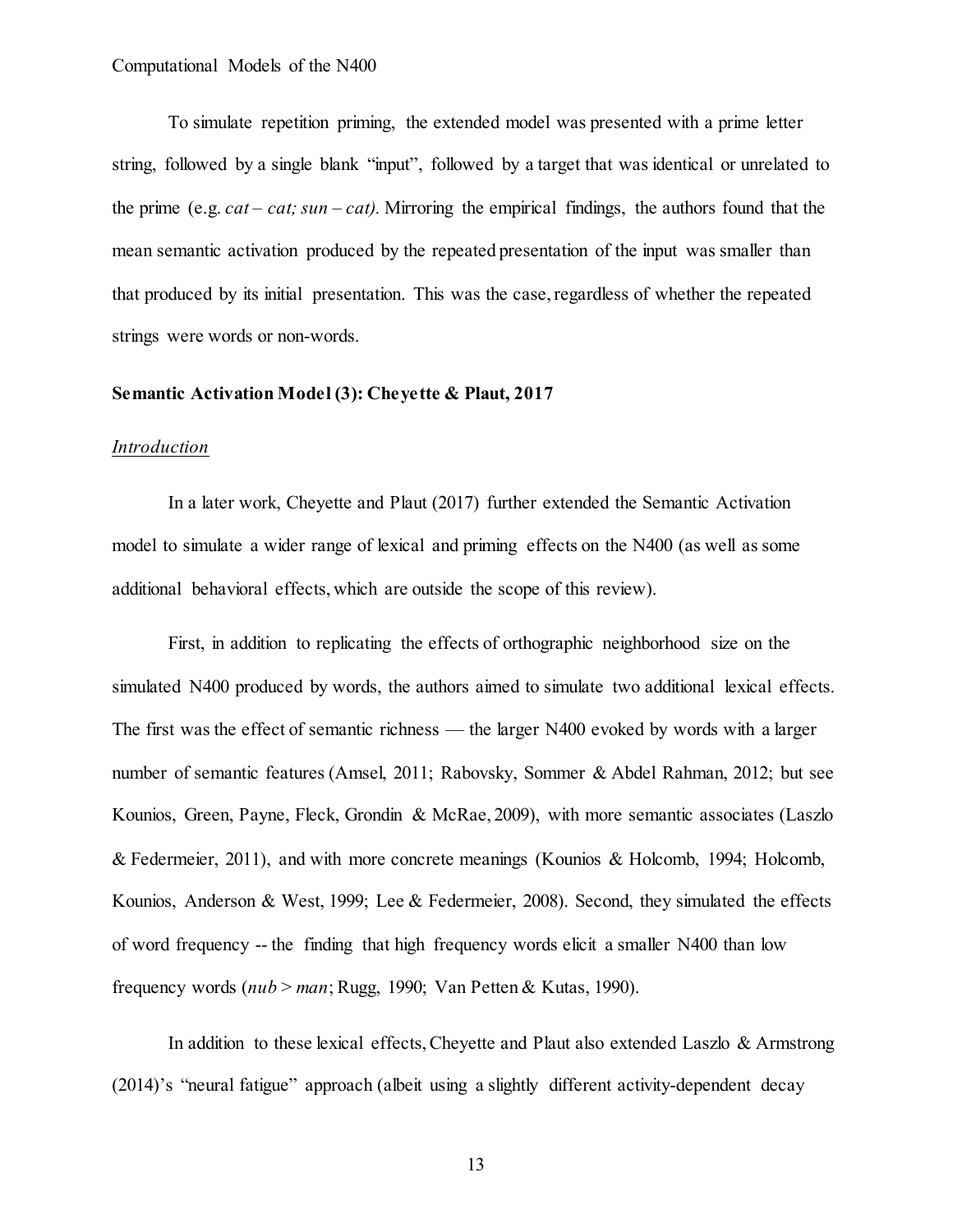function) to simulate both repetition priming and semantic priming effects on the N400 (e.g. Bentin, McCarthy &Wood, 1985; Rugg, 1985; Holcomb, 1988; Holcomb & Neville, 1990). They distinguished between two types of semantic priming effects: semantic feature priming in which the prime and target share semantic features but are not necessarily associated, and semantic associative priming in which the prime and target co-occur in the same contexts, even when they share few semantic features (see Moss, Ostrin, Tyler & Marslen-Wilson, 1995 for a discussion of this distinction).

# *N400 Simulations*

As expected, the model generally replicated the prior simulations of Laszlo & Plaut (2012) and Laszlo & Armstrong (2014): Again, mean activity at the semantic layer showed the characteristic rise-and-fall of the N400 response, and mean semantic activation showed an effect of orthographic neighborhood size (although see our discussion below regarding some discrepancies across different implementations of the Semantic Activation model).

The authors also successfully simulated two additional lexical effects. To simulate the effect of semantic richness, half the words were assigned three semantic features (low richness), and half were assigned six semantic features (high richness). Mirroring the empirical findings, words with a larger number of semantic features produced greater semantic activation.

To simulate the effects of frequency, during the initial training phase, half of the words were designated as "high frequency" and were presented to the models five times more often than their low frequency counterparts. As predicted, the model N400 was smaller to the "high frequency" words that were presented more often during training. The authors explained this frequency effect by appealing to the notion of orthographic neighborhood. Specifically, they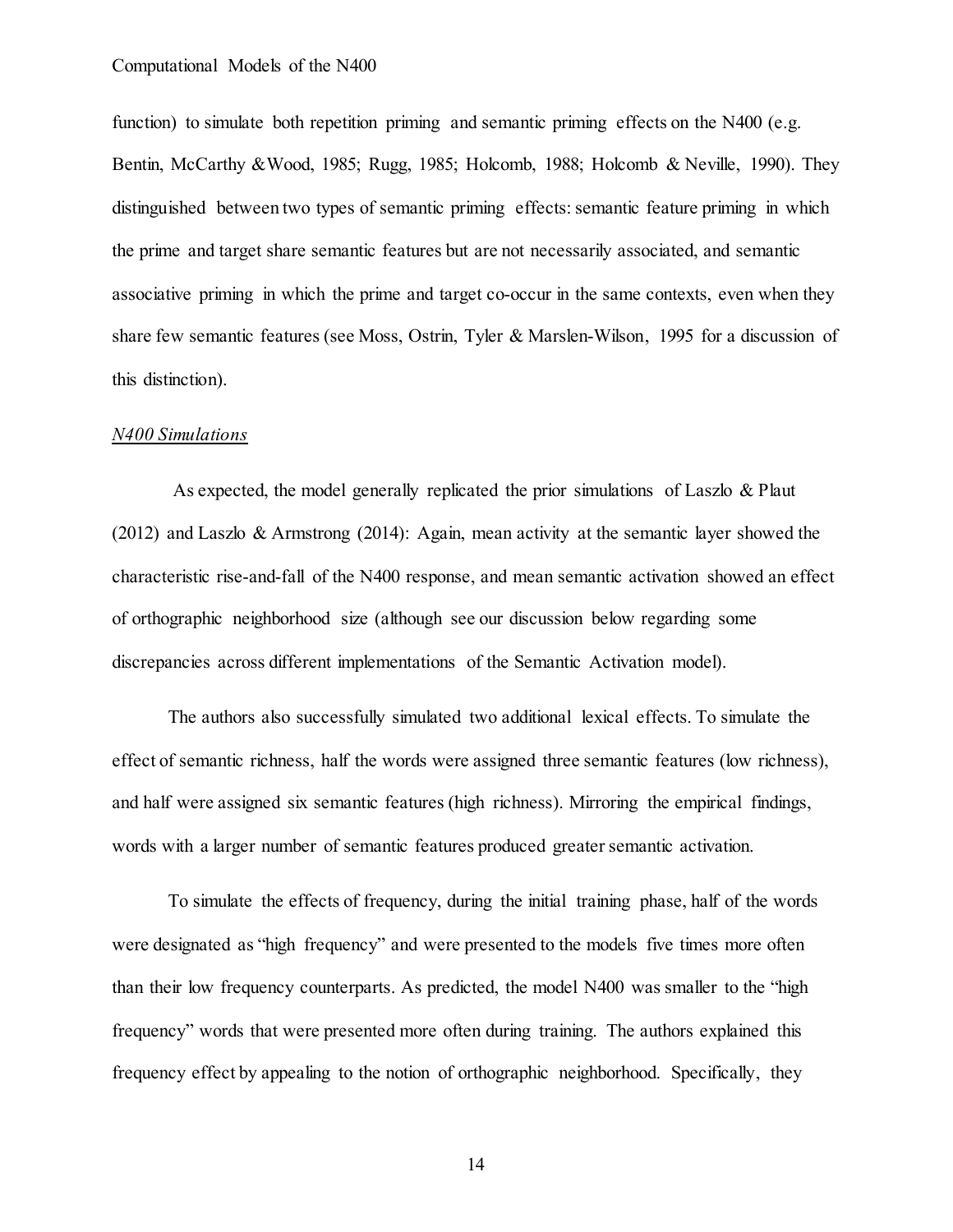suggested that low frequency words are more likely to spread activation to their orthographic neighbors, thereby activating more non-target semantic units, resulting in a larger N400 response. In contrast, during training, the model would have learned to more successfully inhibit the competitors of higher frequency words, resulting in less overall semantic activation.

The decay function implemented by Cheyette and Plaut (2017) also allowed them to simulate both repetition and two types of semantic priming effects. To simulate semantic feature priming, they contrasted targets preceded by primes that shared some of the prime's semantic features with primes that shared no features. To simulate semantic associative priming, the authors exploited a feature of their training procedure. Specifically, rather than providing weight updates for each word individually, the model was presented with two words sequentially before the model's weights were updated. By assigning each word in the model's lexicon to another semantic associate, and by presenting these associates together on 30% of training trials, the model learned to activate the semantic features of the associated target while still processing the prime. During the simulation themselves, they contrasted targets preceded by associated and non-associated primes (none of these prime-target pairs shared semantic features). In all three priming simulations, the authors observed greater activity-dependent decay in response to primed versus the non-primed target words.

Finally, the authors were also able to simulate *interactions* between lexical factors and priming effects on the N400. For example, they showed that repetition effects were larger on lower (*versus* higher) frequency words, consistent with the prior literature (see Rugg, 1990; Young & Rugg, 1992), as well as on words with more (*versus* fewer) semantic features (cf. Rabovsky, Sommer, & Abdel Rahman, 2012). According to the authors, because low frequency and semantically rich words elicited more semantic activity when presented as primes, this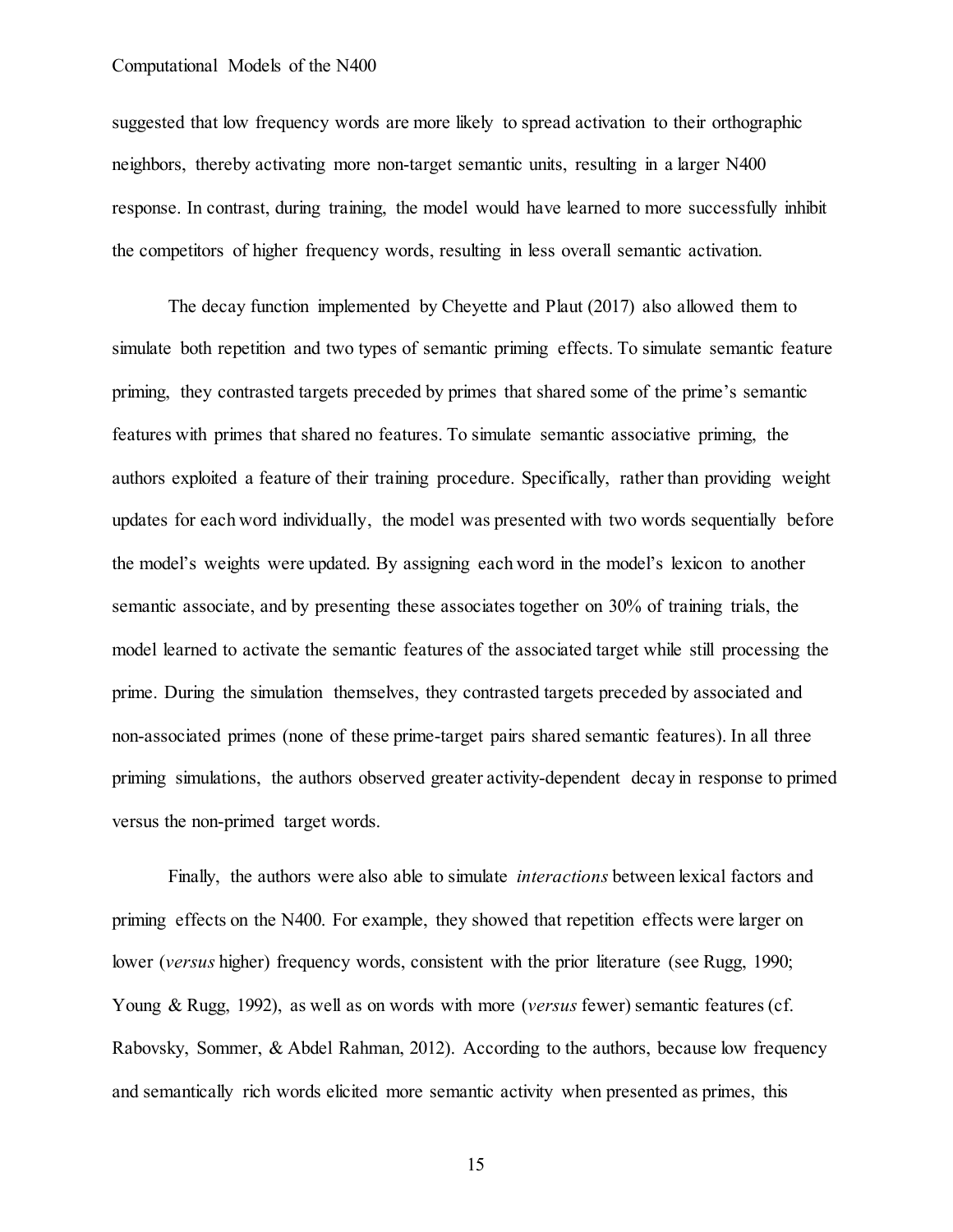resulted in more neural fatigue (i.e., more activity-dependent decay) and a greater attenuation in the N400 response on repeated targets.

## **Semantic Attractor Model: Rabovsky and McRae, 2014**

# *Introduction*

Rabovsky and McRae (2014) took quite a different approach to modeling the N400. Instead of simulating this component as the magnitude of semantic activity induced by an incoming word (as in the three versions of the Semantic Activation model described above), they proposed that it reflected "prediction error"; that is, the *difference* between the internal semantic state of the model and the "true" semantic features associated with the input.

An important inspiration for this model was evidence for close links between language comprehension and language learning (e.g., Elman, 1990; Chang, Dell, & Bock, 2006; Dell & Chang, 2014). In supervised learning, training is accomplished by generating a pattern of neural activity in response to an input, and then calculating the *discrepancy* between this "prediction" and the "target" stimulus that is ultimately encountered. This "prediction error" is then used to modify the network's weights in order to minimize future error. Under this scheme, large prediction errors trigger a greater degree of learning, which allows the model to better predict and represent future inputs. In their simulations, Rabovsky & McRae  $(2014)$  asked whether the same prediction errors used for word learning can provide an accurate proxy for the N400 response elicited during word processing.

In contrast to previous work, Rabovsky and McRae (2014) did not aim to tackle neural realism within their model. For example, they did not limit the number or distribution of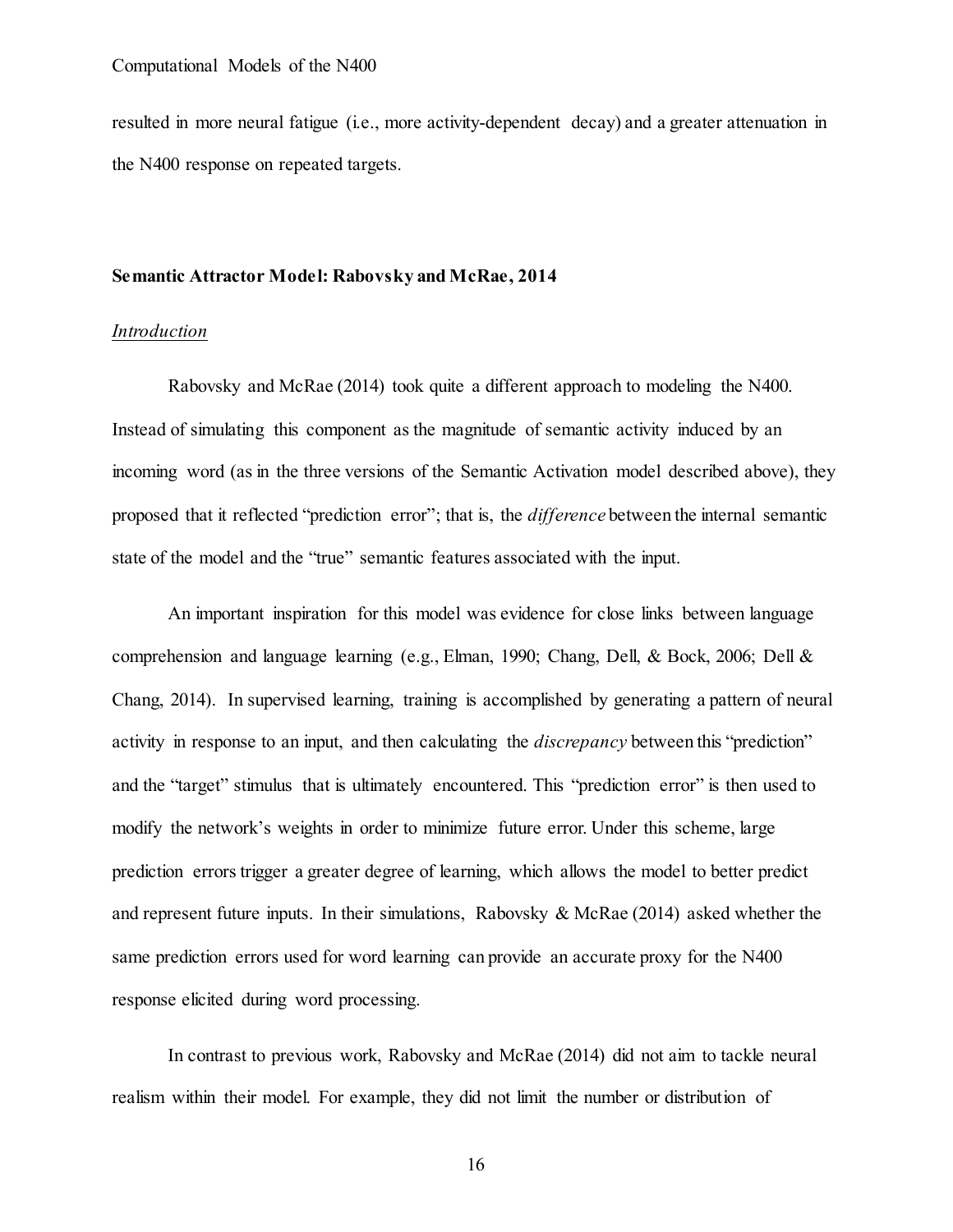inhibitory connections (as in Laszlo & Plaut, 2012). As we discuss later, they also did not attempt to tackle biological realism during learning: prediction errors were calculated outside the model itself. Instead, their aim was to determine whether the magnitude of the externally-computed prediction error (used to train the network) would accurately track changes in the N400 across a range of experimental conditions. Similar to Cheyette and Plaut (2017), the authors also aimed to simulate various lexical and priming effects on the N400, although, as we discuss later, this model was unable to simulate the processing of non-words.

# *Model characteristics*

The model was a simple attractor network, with two levels of linguistic representation and no hidden layers (Cree, McNorgan & McRae, 2006), see Figure 1B. The first layer represented *word-forms* (30 units). Each word-form was represented by activating a unique combination of three units (i.e. loosely analogous to letters, e.g., D-O-G), which allowed the model to simulate different degrees of orthographic overlap. Units in the second layer represented individual semantic features (2526 units), which could be shared across words (e.g. the feature  $\langle$  animal $\rangle$  might be shared across both D-O-G and C-A-T).

The authors trained the model to map from a specific word-form to a sparse set of semantic features. These form-to-meaning weights were learned from input-output training examples (e.g., input: D-O-G; output:  $\langle$ anima $\rangle$  and  $\langle$ barks $\rangle$ ) via predictive, error-driven learning (Rogers & McClelland, 2008). During each training trial, a word-form (e.g., D-O-G) was clamped at the model's input layer and the pattern of semantic of activation was allowed to settle into a stable pattern over 20 iterations. Next, the prediction error was calculated as the *cross-entropy* between this pattern of semantic activity and the correct target pattern. This error measure was then used to update the connection weights. This ensured that, when this word was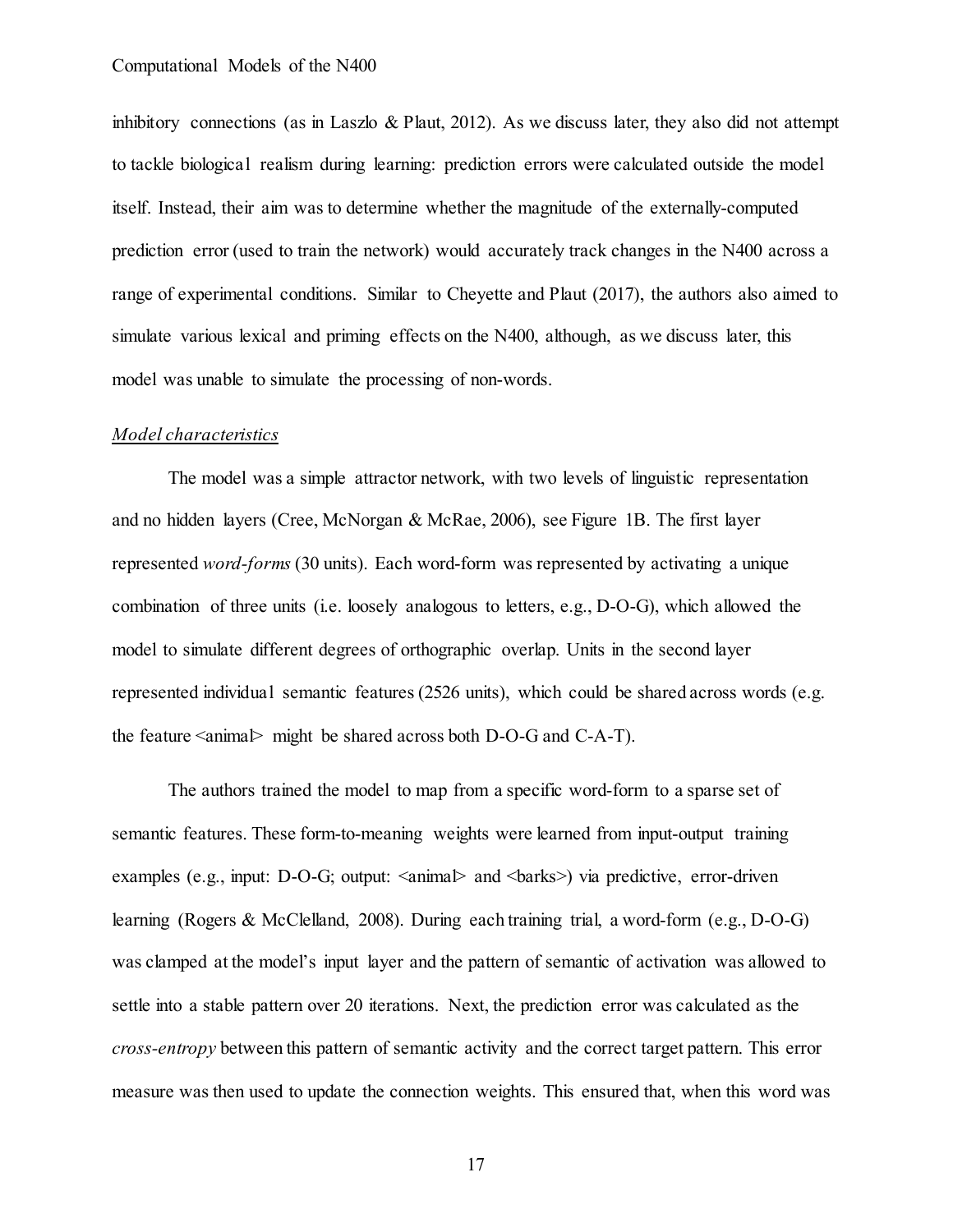encountered in the future, the model would settle into a pattern of semantic activity that was closer to the desired target pattern.

#### *N400 Simulations*

After training, the authors performed a set of simulations in order to determine whether this same cross entropy error signal would provide an accurate index of the N400 response across different experimental conditions. Each simulation operated similarly to the training trials described above. A word-form input was presented to the model, and activity was allowed to settle in the semantic layer. This model-generated pattern of activation was interpreted as an "implicit prediction" of the correct target pattern (cf. Rogers & McClelland, 2008), and the N400 was operationalized as the cross-entropy between this implicit prediction (i.e., the current semantic activation) and the "correct" pattern of semantic activation associated with the target word. The authors plotted this prediction error signal at each iteration, beginning at stimulus onset.

For each manipulation, in addition to carrying out a simulation using cross-entropy error, the authors also carried out a simulation in which they operationalized the N400 as the total magnitude of semantic activation (across all units in the semantic layer) at each time-step. This was analogous to the approach taken in the Semantic Activation models reviewed above. In general, this semantic activation metric was much less accurate than cross-entropy error in simulating various effects on the N400: it produced the correct N400 pattern for differences in semantic richness, but, for all other simulations, it produced either a null effect or an effect in the opposite direction. We compare these two model metrics in more detail below. At this stage, however, we focus on describing the simulations using cross-entropy error.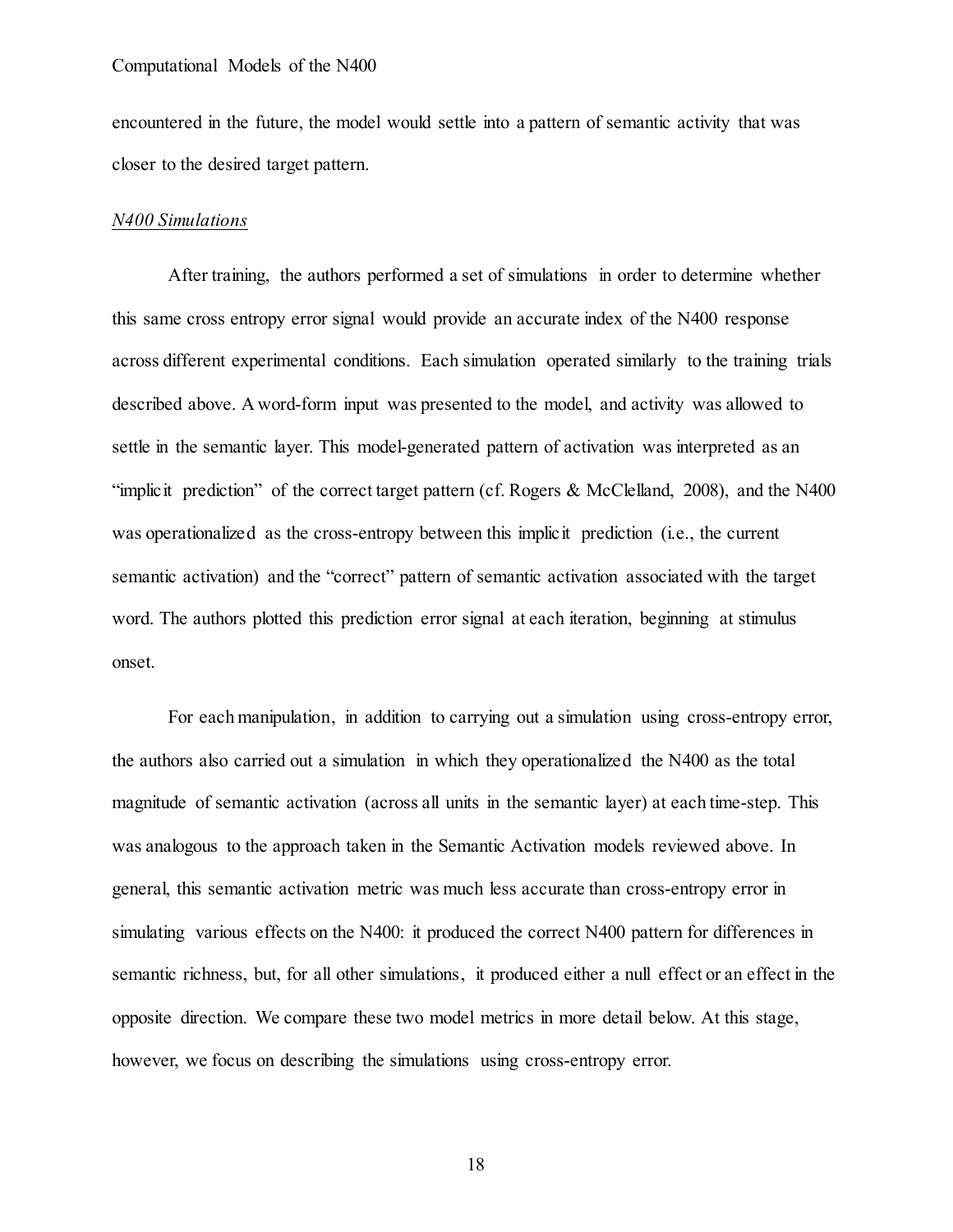Given the model's biologically unrealistic architecture, the time courses of these crossentropy effects looked nothing like the actual N400 waveform (unlike the simulations reported by Laszlo & Plaut, 2012; Laszlo & Armstrong, 2014; and Cheyette & Plaut, 2017). Nonetheless, the modulation of cross-entropy error across conditions was similar to that of the empirical N400.

To simulate the effects of orthographic neighborhood size, inputs with more orthographic neighbors were compared with those with fewer neighbors (15 *vs.* 7); words from the denser orthographic neighborhoods produced a larger cross-entropy error. The authors explained this effect by pointing out that, because words with larger neighborhoods (e.g. *core*) were more likely to activate semantic features associated with their overlapping neighbors (*care*, *corn*, *cord*), these patterns of semantic activation were less likely to match the target, producing larger errors. In contrast, for low neighborhood words (e.g. *kiwi*), each orthographic unit provided a highly accurate cue for its unique set of semantic features.

Similar to Cheyette and Plaut (2017), in order to simulate the effects of frequency, the authors varied the number of training trials between high and low frequency words. As expected, they found greater cross-entropy errors for low frequency words than high frequency words. Similar to the explanation above, the authors proposed that words with fewer training trials would be less likely to produce the "correct" pattern of semantic activity, thereby producing more error.

Finally, the authors observed a robust effect of semantic richness. Again, similar to Cheyette and Plaut (2017), semantically richer words were assigned a larger number of semantic features (16 *vs.* 9). In Rabovsky and McRae's model, the semantic features were sparsely coded, and the model's default setting was to de-activate most semantic features by placing them in the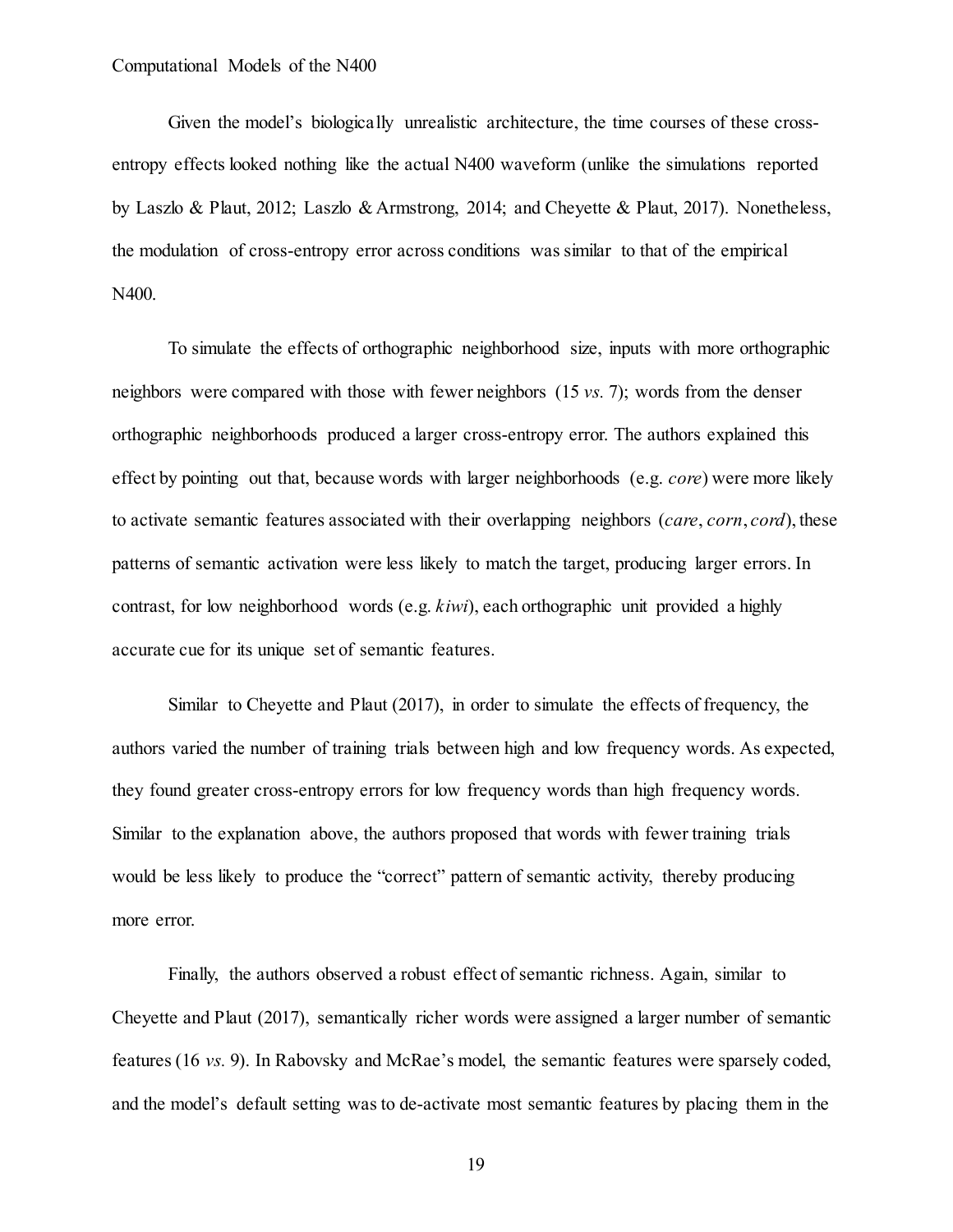"off" setting. Therefore, successfully activating 16 of the model's 2,526 semantic units would always be more difficult and error-prone than activating only 9 semantic features.

In addition to these lexical effects, Rabovsky and McRae (2014) also successfully simulated two different types of N400 priming effects. To simulate the effects of semantic priming, the model was presented with targets that shared semantic features with a preceding prime word (*cat* – *dog*). The presentation of the prime led the model to "pre-activate" some of the upcoming target's features. Therefore, when the target was presented, the model generated a smaller cross-entropy error than when it was preceded by an unrelated prime.

To simulate repetition priming, the authors used a slightly different procedure, which aimed to provide a more direct link between prediction error and long-term learning. In these simulations, the model continued to update its weights *after* the presentation of each word, and cross-entropy errors were compared before and after this weight update. As expected, this additional training trial resulted in a more accurate pattern of semantic activation and lower cross-entropy error for "repeated" items.

Finally, the authors showed that the repetition priming effect (simulated as described above) interacted with two lexical variables: frequency (cf. Rugg, 1990; Young & Rugg, 1992) and semantic richness (cf. Rabovsky, Sommer, & Abdel Rahman, 2012). For high frequency words, the model already possessed an accurate mapping from form to meaning, and so the additional training trial resulted in minimal updates and a relatively small repetition benefit. In contrast, less familiar words benefited to a much greater extent from the additional training, resulting in a larger reduction in cross entropy error following the repetition. The interaction between repetition and semantic richness can be explained in a similar manner. Recall that semantically rich words activated a larger number of semantic features overall. As a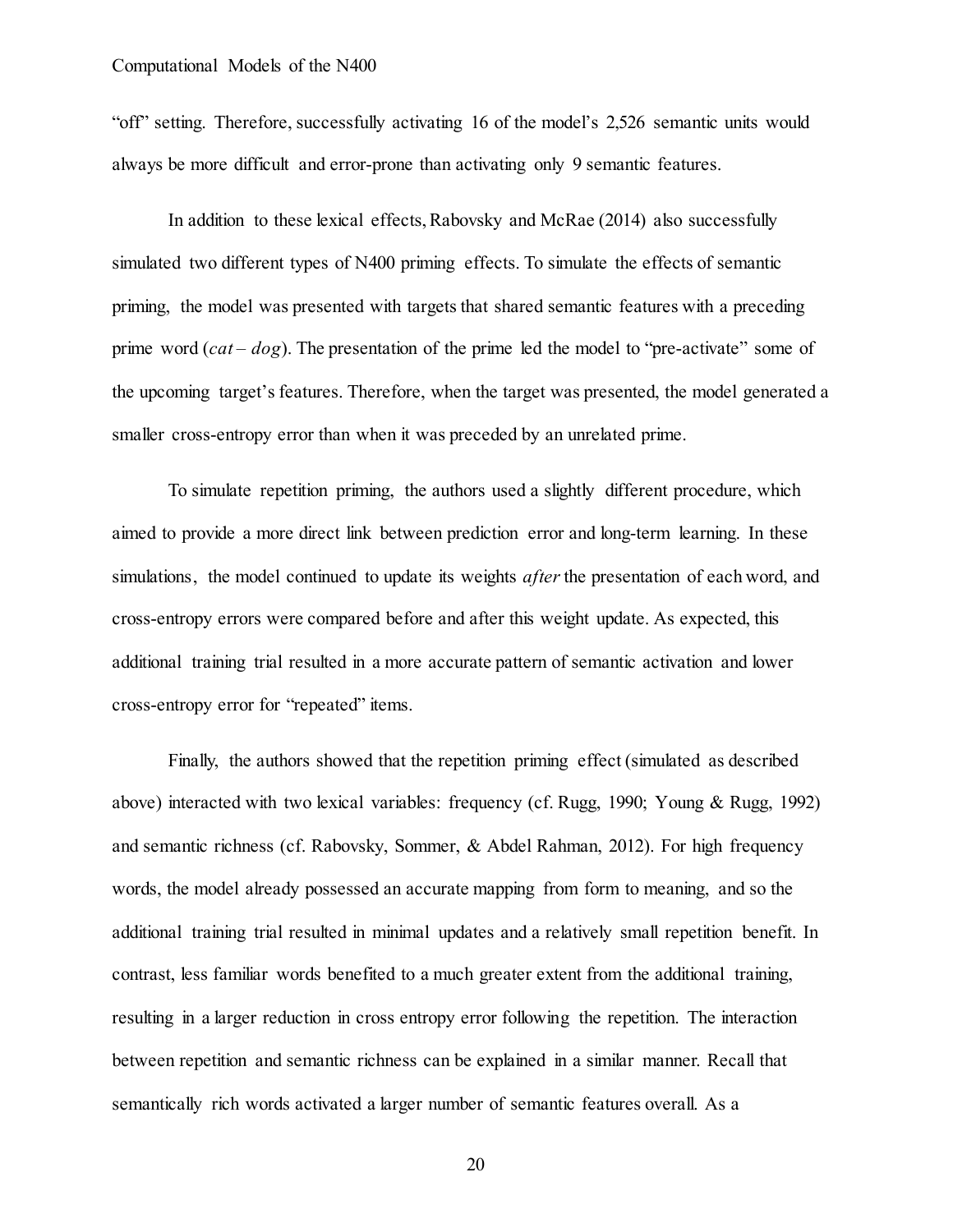consequence, with the additional trial of training, the cumulative error improvement across multiple semantic units plausibly exceeded the cumulative error improvement over just a few semantic units. This resulted in larger repetition priming effects for semantically rich words.

# **Word-level models: Insights and Limitations**

To sum up, we have reviewed two types of word-level model, each with distinct approaches for modeling the N400 and its sensitivity to different lexical variables and priming mainpulations. The first approach, taken by Laszlo & Plaut (2012), Laszlo & Armstrong (2014), and Cheyette & Plaut (2017) – henceforth collectively referred to as LPAC – defined the N400 as the total magnitude of semantic activation induced by the bottom-up input, in a connectionist architecture with sparse inhibition. The second approach, taken by Rabovsky & McRae (2014), framed the N400 as an implicit prediction error, where error was defined as the difference between the model's current semantic state and an "ideal" target state. Although both approaches successfully simulated a range of empirical findings, each type of model has its own unique set of strengths and weaknesses, which we discuss below.

# *The N400 as total semantic activation (Laszlo & Plaut, 2012; Laszlo & Armstrong, 2014, and Cheyette & Plaut, 2017)*

An important strength of LPAC's Semantic Activation model is its unique temporal dynamics. By linking the N400 component to the transient over-activation of semantic units, this account successfully simulated the rise and fall of the ERP response observed at the scalp surface. This provides an important empirical benchmark for any computational account of the N400. A second strength is that this semantic activation value was naturally produced by the model itself, analogously to how the N400 is computed in the brain. As we will discuss, this was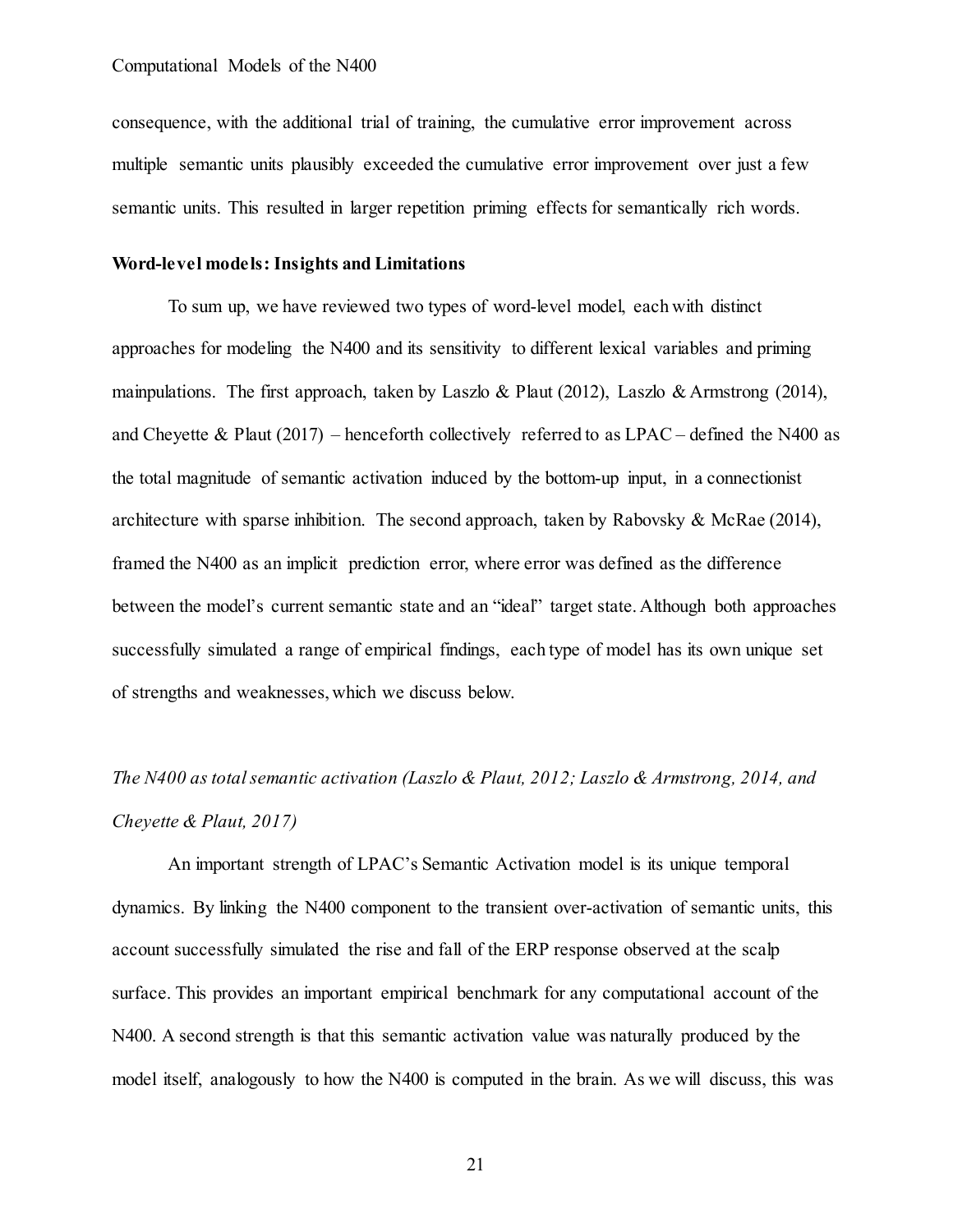not the case for Rabovsky and McRae's model. However, there are three major limitations to LPAC's approach.

First, from the authors' descriptions, it was not always apparent how the model's architecture influenced the pattern of semantic activation in their simulations. As noted above, the authors imposed several architectural constraints on the models, which were critical in producing the rise-and-fall pattern of the simulated N400. Importantly, however, some of these constraints also appear to have played an important role explaining the results of their N400 simulations in ways that were not completely transparent. Moreover, the application of these biological constraints varied across the different versions of the models, and several other constraints were not biologically motivated.

Consider, for example, the effect of orthographic neighborhood size, in which certain inputs (C-A-T) co-activated the semantic features of overlapping neighbors (*cap*; *car*; *hat*), resulting in enhanced semantic activity/N400s. At face value, this effect appears to be explained intuitively in any framework in which: 1) semantic activity is driven by the presence of excitatory feed-forward connections, and 2) these orthographic-to-semantic-links are shared in a distributed fashion across lexical items. However, there were clear differences in the consistency of orthographic neighborhood effects across the different versions of the Semantic Activation model, which likely depended on differences in its architecture. For example, the original model by Laszlo & Plaut (2012) limited the overall number of inhibitory units and fixed inhibitory weights to random values, resulting in a robust orthographic neighborhood effect. However, the updated architecture by Laszlo and Armstrong (2014) showed no clear neighborhood effects, with real words (*dog*) and acronyms (*dvd*) eliciting similar N400 responses, despite large differences in neighborhood size (see Figure 2 in Laszlo & Armstrong, 2014). Finally, in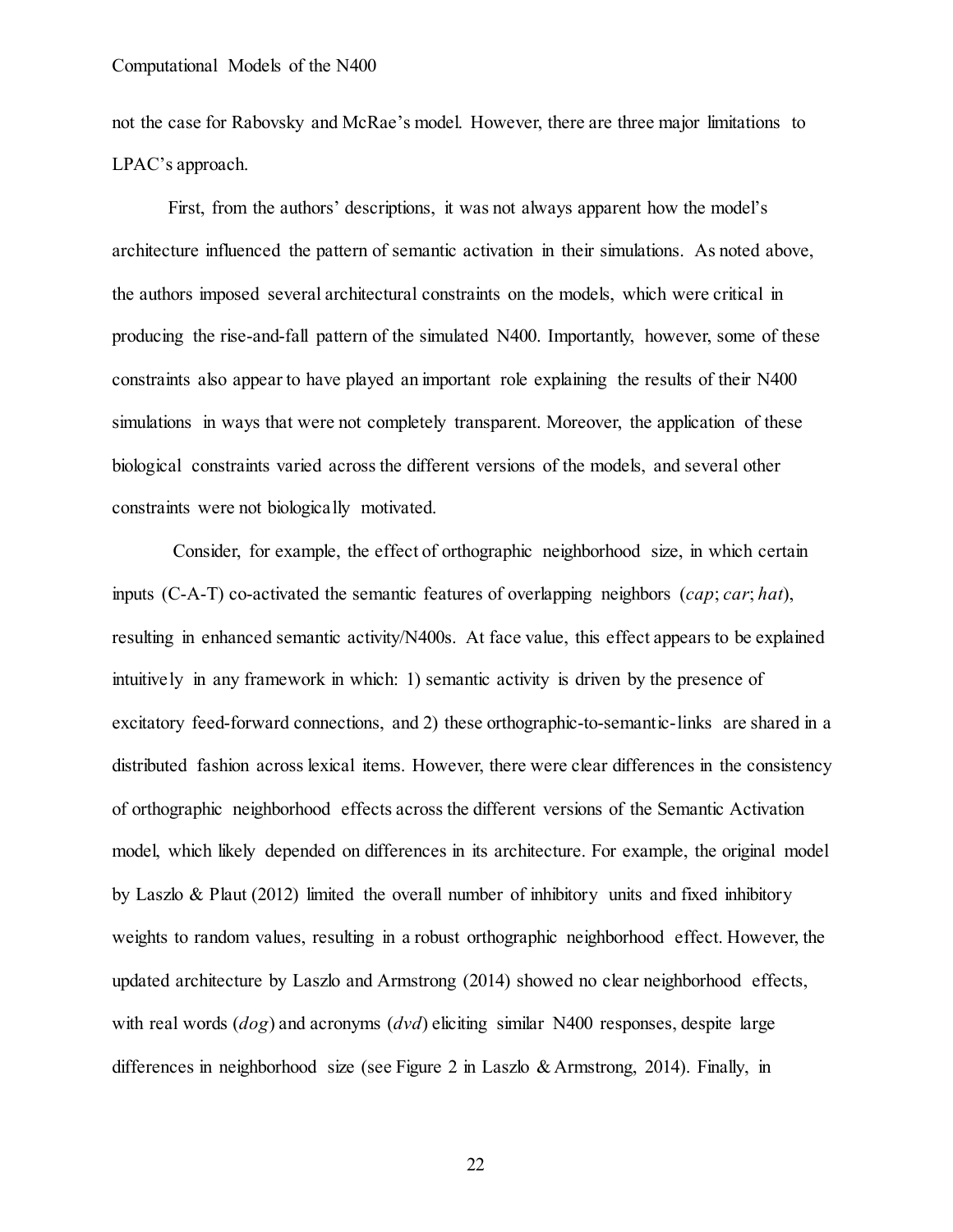Cheyette & Plaut (2017)'s model, inhibitory weights were updated during training, and the magnitude of the orthographic neighborhood effect was much smaller than that originally reported by Laszlo & Plaut (2012).

These discrepancies across the models are important because they suggest that feedforward activation *alone* was insufficient for generating the robust orthographic neighborhood effects, and that additional architectural assumptions played a role. This issue becomes clearest when we consider the additional set of simulations carried out by Rabovsky and McRae (2014). As noted above, in addition to carrying out simulations using cross-entropy error, these authors also performed simulations in which the N400 was modeled as total magnitude of semantic activity. In these simulations, the authors found that the orthographic neighborhood effect was largely absent in their measure of global semantic activation and even *reversed* at some timepoints.

Similar issues arise when we consider the lexical frequency effect, simulated by Cheyette and Plaut (2017). To explain this effect, the authors again appealed to the notion of orthographic overlap, arguing that, all else being equal, a word that appears infrequently during training spread activation to a greater number of non-target semantic units, resulting in a larger N400 response. However, this effect again appears to be specific to their particular architecture. In Rabovsky  $\&$ McRae (2014), total semantic activation did *not* vary as a function of lexical frequency; if anything the words with lower frequency elicited *smaller* semantic activation during a brief processing window (see Figure 4 in Rabovsky & McRae, 2014).

In addition to these issues of transparency, some of the architectural assumptions were not biologically motivated. As one example, Laszlo & Plaut (2012) implemented only a single inhibitory unit at the semantic level, whose weights were randomly initialized and not updated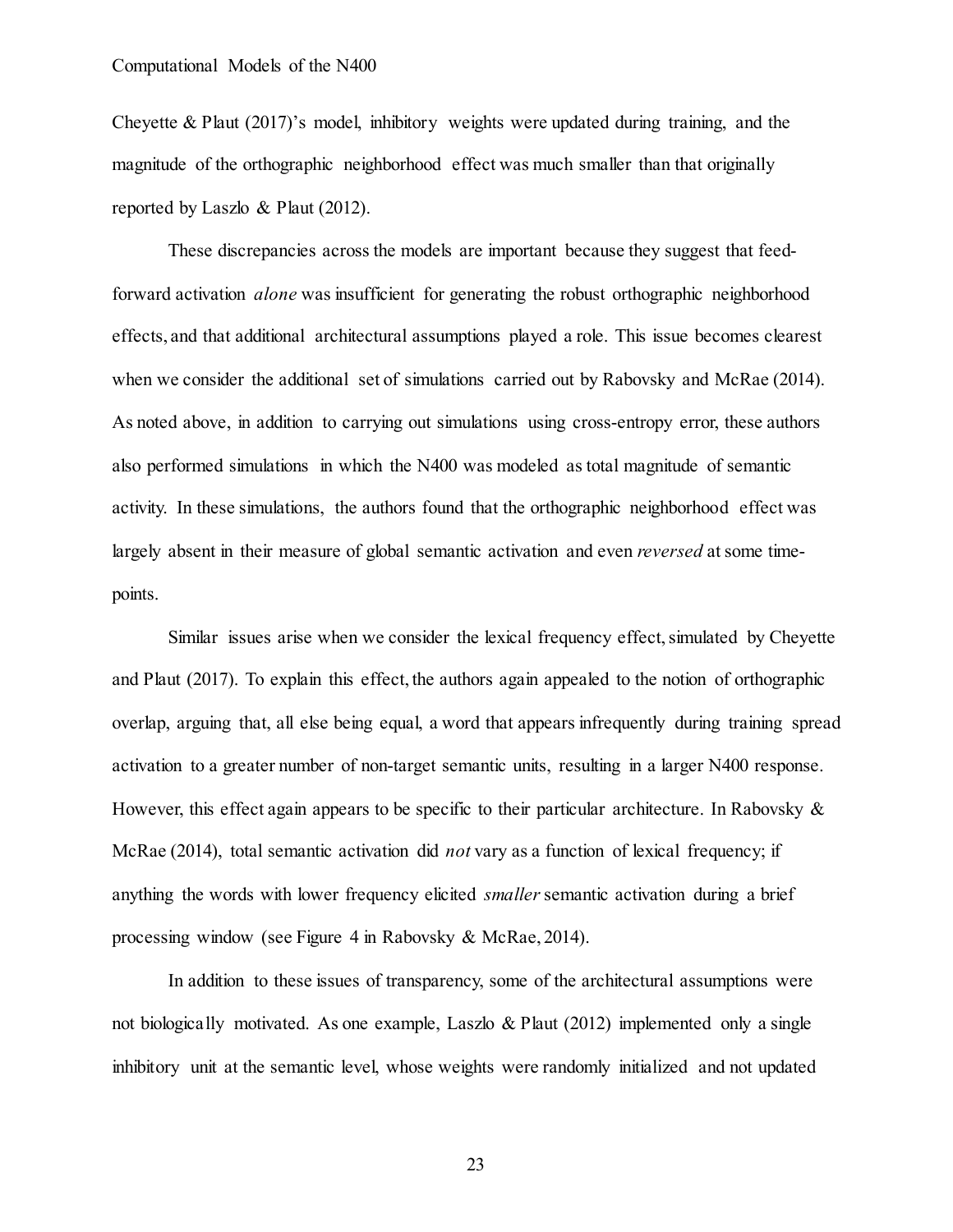during training. Because of this constraint, this inhibitory unit was equally likely to suppress the correct set of "target" semantic features as it was to suppress incorrect semantic features (e.g. the features of orthographic competitor). With no source of selective inhibition, the model relied exclusively on excitation in order to select the correct semantic target. As a consequence, words with greater competition (from denser orthographic neighbors) would require greater activation in order to be correctly identified. Although this absence of selective inhibition was not biologically motivated, it was likely an important source of the large orthographic neighborhood effects in this model.

A related issue is that, in these models, the functional role of the semantic "clean-up" layer was not clearly specified. According to previous studies (e.g., Hinton & Shallice, 1991), clean-up layers generally implement a form of lateral competition by learning sets of semantic units that cluster together. For example, if some of the semantic features of an input (*cat*) become active (e.g.,  $\leq$  pet $>$  and  $\leq$  meow $\geq$ ), the clean-up layer will learn to activate this word's remaining semantic features (e.g.,  $\leq$  soft $>$  and  $\leq$  fur $>$ ) during training. Because the clean-up layer's connections are purely excitatory, this layer cannot inhibit competing semantic features that are linked to orthographic neighbors (e.g.  $\langle \text{taxi} \rangle$  or  $\langle \text{vehicle} \rangle$  -- features associated with the neighbor, *cab*). Instead, it relies exclusively on "driving up" activity in the semantic units of the *cat* cluster. Therefore, it is possible that this clean-up layer also contributed to the transient overactivation of semantic units, especially in the presence of co-activated neighbors.

The second major limitation of these Semantic Activation models concerns the implementation of priming effects (repetition, semantic, and associative priming). As noted earlier, modeling the N400 as total semantic activity does not intuitively explain why one would expect to see a *reduction* in total semantic activity to primed *versus* unrelated targets. Instead,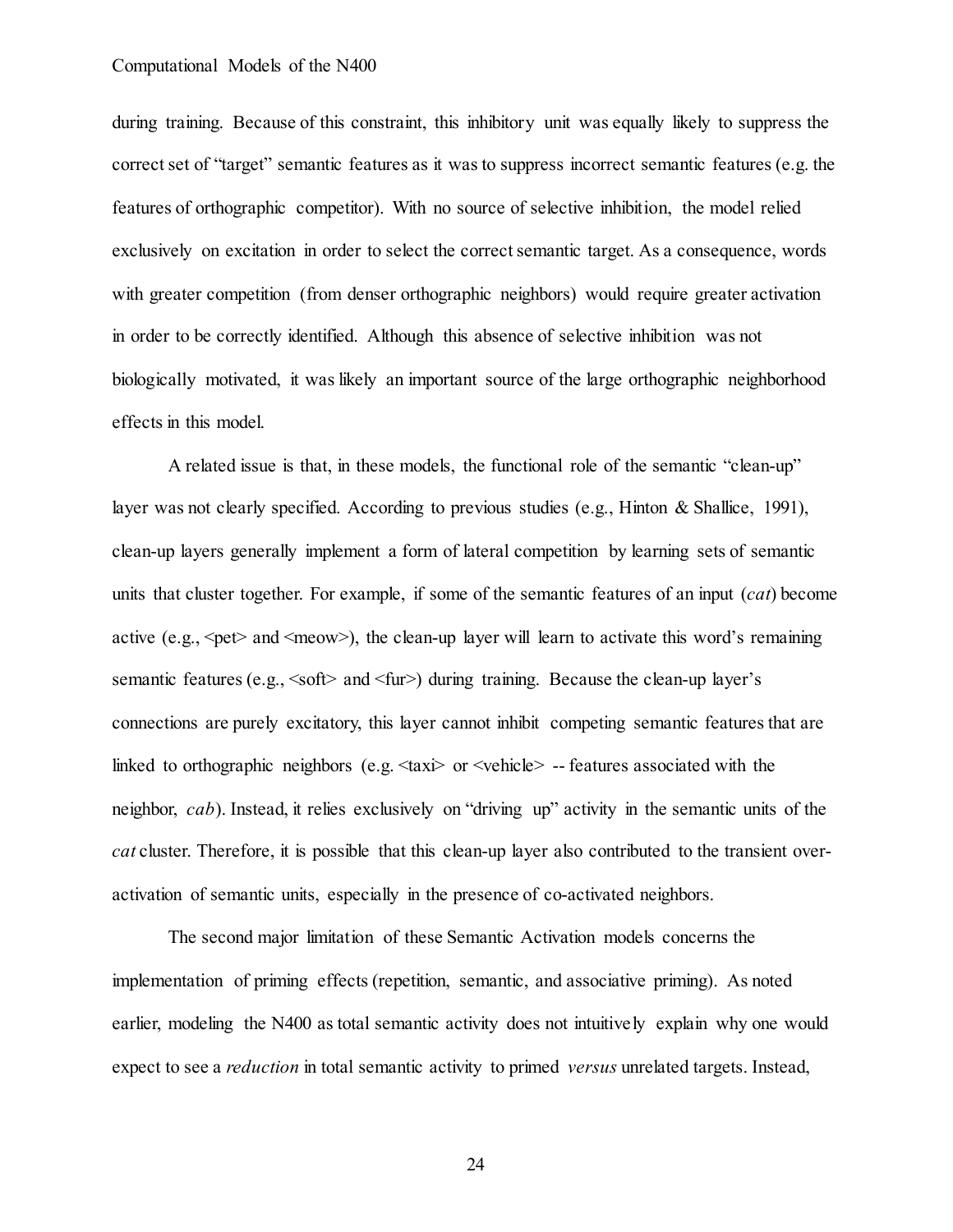primed targets should produce *more* semantic activation with repeated presentation, and this was exactly the pattern observed by Rabovsky & McRae (2014) in their N400 simulations using global semantic activity.

In order to address this problem, Laszlo and Armstong (2014) and Cheyette and Plaut (2017) introduced their activity-dependent decay mechanism, which they motivated by appealing to "neural fatigue". However, while neural fatigue provides a biologically plausible account of *neural*suppression, it is at odds with most *cognitiv*e theories of priming on the N400 in the prior literature. According to these cognitive theories, reductions in the N400 response reflect *facilitated* access to a target's semantic features, which have been pre-activated during the processing of the prime; that is, it should be *easier* to retrieve the semantic features of primed than unprimed targets. However, following neural fatigue, the same semantic features that were activated by the prime would have rapidly decayed, and they would therefore be *less available*  and *more difficult* to access when the target was presented.

This inherent paradox becomes most apparent when we consider how Cheyette & Plaut (2017) attempted to simulate the *behavioral* priming effect. To simulate behavioral facilitation, in addition to using the *decayed* semantic activation that was computed at each time point, and that gave rise to the simulated N400, the modelers also used (a running average) of the *undecayed*  semantic activity. This, however, raises two new concerns. First, it seems implausible that, at the same time as producing neural activity that is subject to decay, neurons simultaneously track the levels of activity that they *would* have produced if they had *not* been subject to fatigue. Second, if undecayed and decayed semantic activation values were both maintained and updated at the same time – a central assumption of the model – then why would only the *undecayed* semantic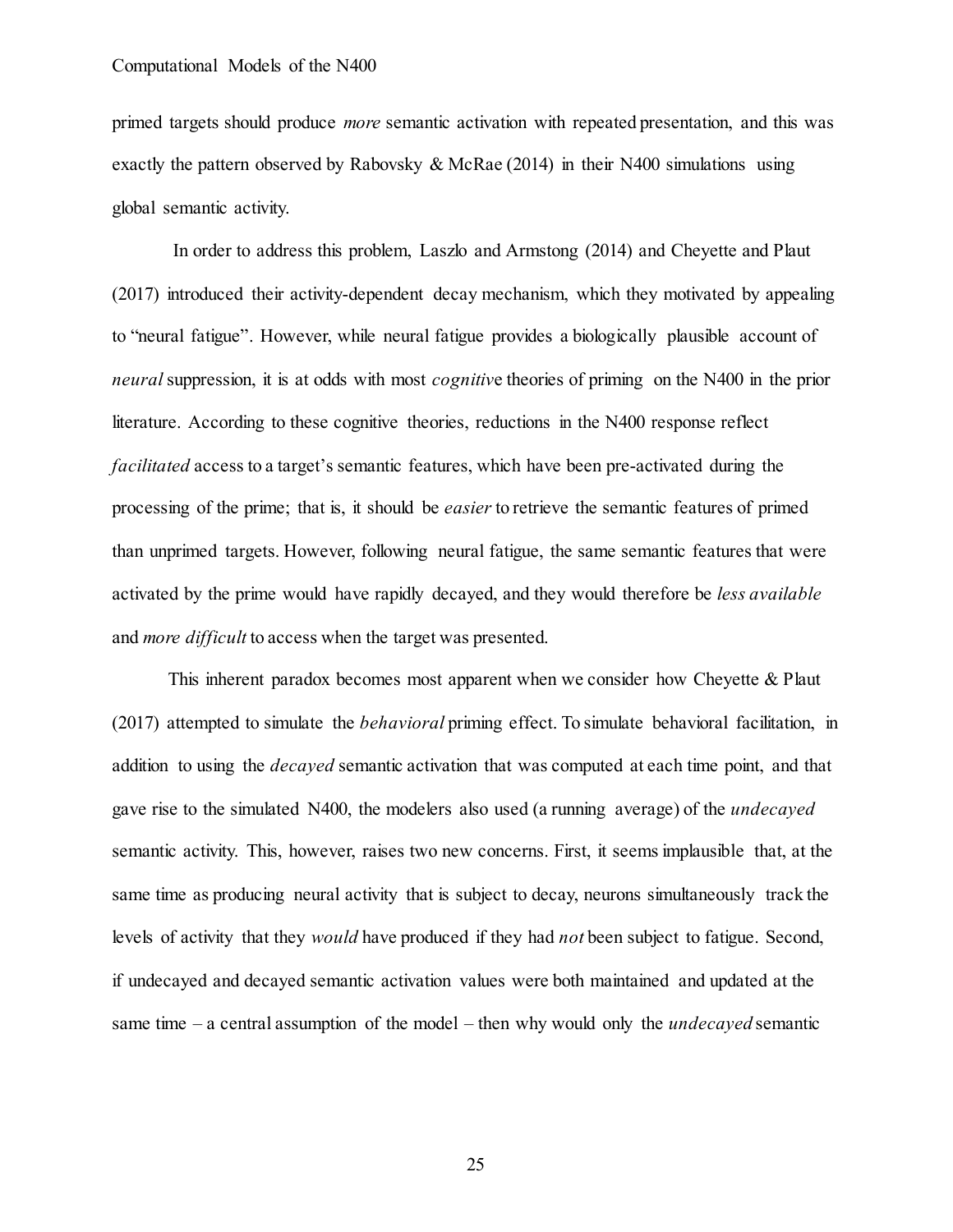activation values contribute to the summed activation (N400) measure, as measured on the scalp surface?

# *The N400 as prediction error: Rabovsky & McRae (2014)*

The model described by Rabovsky & McRae (2014) had its own set of strengths and weaknesses. According to this model, the N400 reflected a distinct construct – semantic prediction error – which can be dissociated from the total magnitude of semantic activation. This overcomes some inherent difficulties in reconciling overall semantic activity with lexicosemantic facilitation. For example, unlike Laszlo and Armstrong (2014) and Cheyette and Plaut (2017), there was no need to introduce a separate decay function to simulate N400 priming effects because, in this prediction error framework, there was no inherent paradox between the reduction in the simulated and actual N400 response to primed words. In addition, this model provides important insights linking the N400 response and error-driven learning. However, there were several features of the model that severely limited the plausibility of this account.

First, as the authors acknowledge, their model was unable to simulate the characteristic rise-and-fall of the N400 response after word onset. Instead, their measure of cross-entropy error was largest *prior* to word onset, and the errors monotonically *decreased* during word processing as the network settled into a pattern of activation that was closer to the correct target. In addition, while empirical N400 effects show a remarkable temporal consistency (appearing 300-500ms) after word onset, see Federmeier & Laszlo, 2009), the latency of this model's lexical and priming effects was highly variable across simulations, with different effects appearing in multiple, nonoverlapping time windows.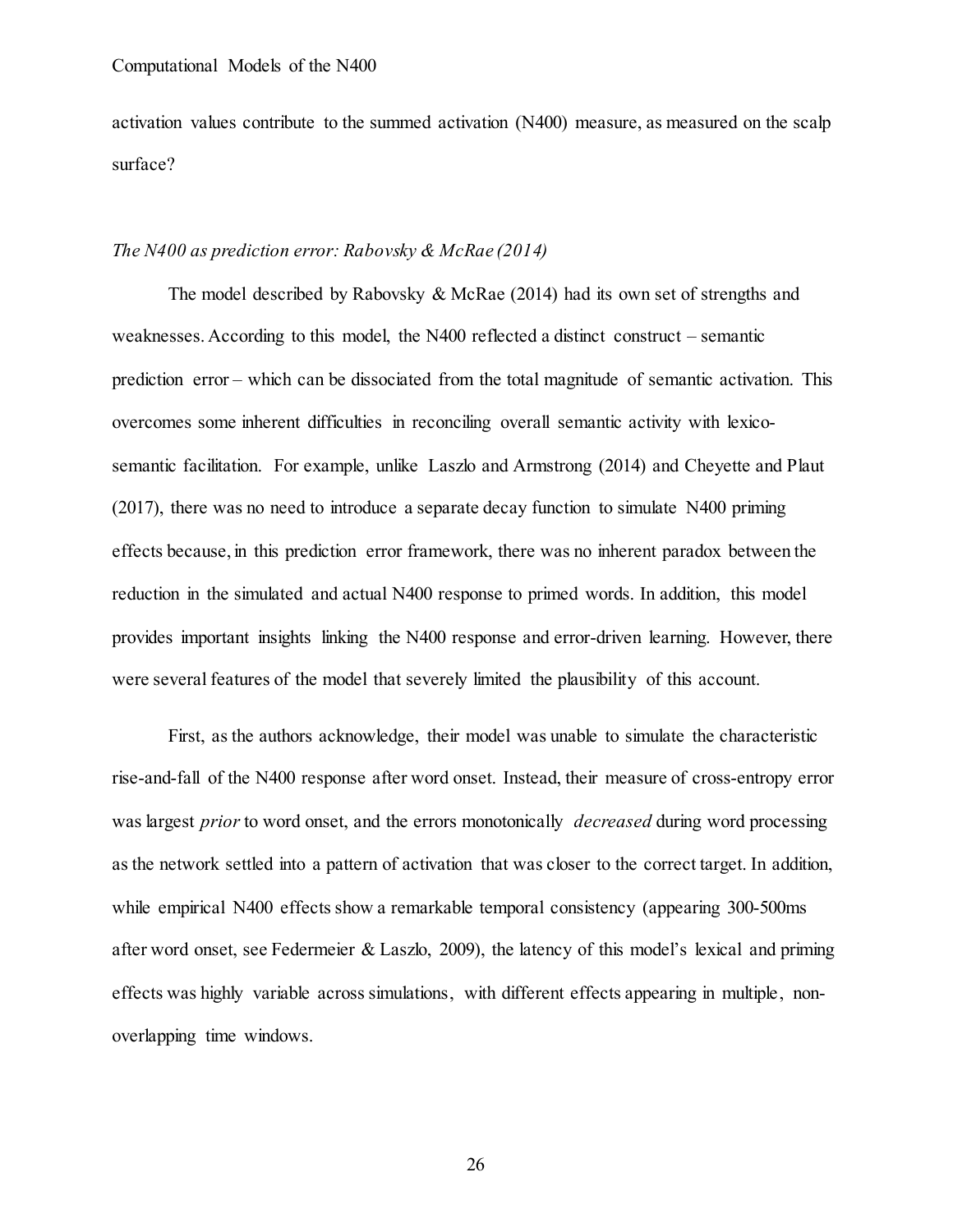Perhaps more importantly, the proposed mechanism for calculating prediction error was neither cognitively nor biologically plausible. In this model, the current state of semantic activation was framed as an "implicit prediction", and this prediction was compared, at each time point, with an "ideal" target stimulus. However, during natural language comprehension, the brain does not have access to an ideal semantic "template" that corresponds to each incoming word. Instead, we must *infer* the correct set of semantic features *de novo* based on the bottom-up input. This point becomes especially clear when considering the processing of *non-words* (e.g. *deg*). Non-words, by definition, do not correspond to a specific semantic target, and so it is unclear, even in principle, how the brain would generate an N400 response to these inputs through this type of mechanism.

Moreover, even if the brain *did* have access to an ideal target pattern, this model does not provide a mechanism to link the prediction error either to cognitive processing or to evoked neural activity. This is because the target was not presented to the network itself, and the computation of cross-entropy error was carried out by a separate algorithm that lay outside the model. Of course, these issues of biological plausibility are common to all computational models that rely on supervised learning (see Whittington & Bogacz, 2019 for discussion). However, we emphasize them here because prediction error, and its role in learning, played a central role in this model of the N400.

Finally, we note that, although Rabovsky & McRae  $(2014)$  highlight the link between the cross-entropy error and long-term learning, the model actually used a different error measure during learning: the partial derivative of the cross-entropy error with respect to each weight. This value is, in principle, dissociable from cross-entropy error. For example, the learning signal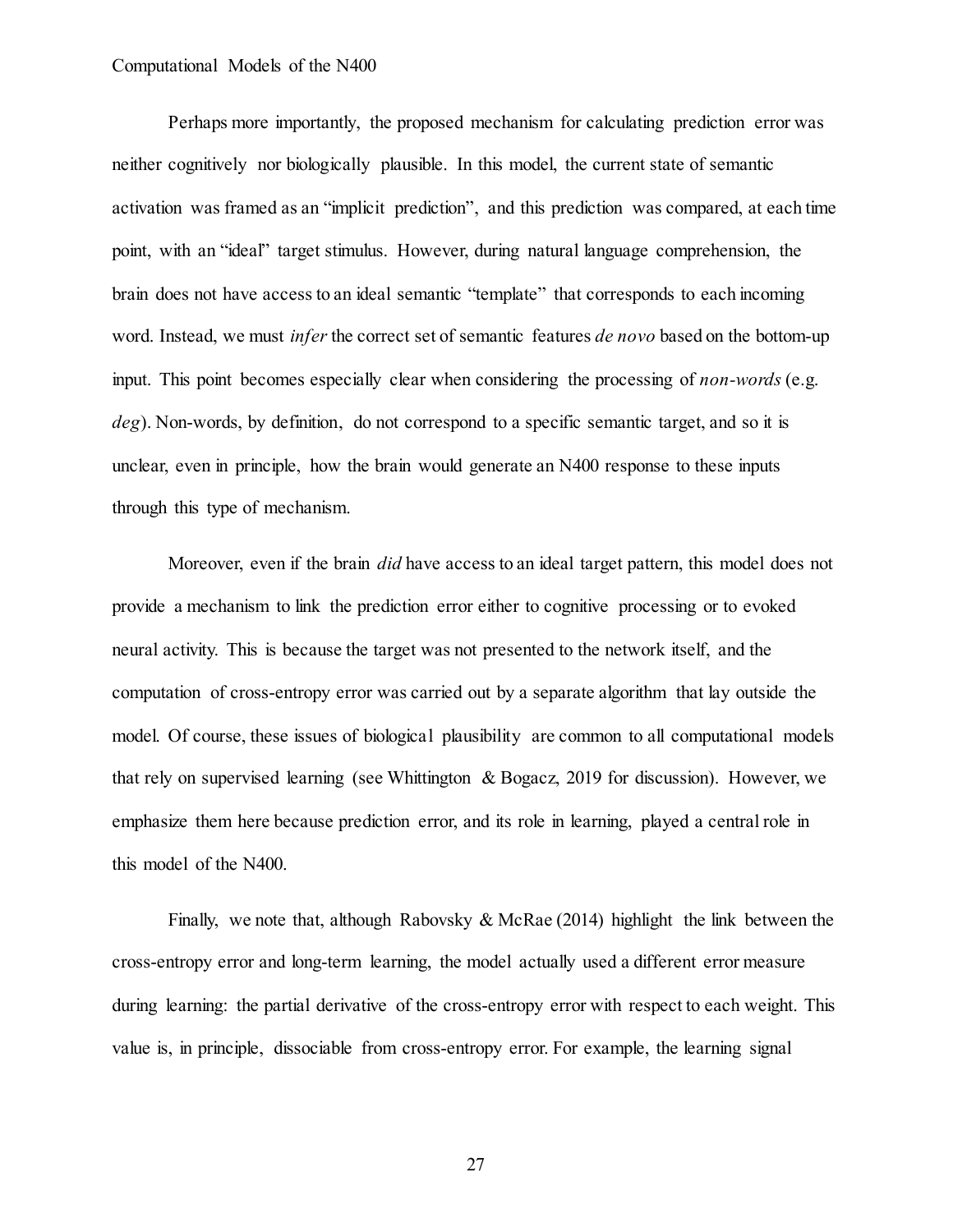could be close to zero while the cross-entropy error itself is still large (e.g., in local minima or saddle points; Goodfellow, Bengio & Courville, 2016).

Despite these limitations, the success of Rabovsky & McRae (2014)'s model inspired a body of follow-up work that began to address some of these concerns, which we describe in the next section.

# **Section 3: Sentence-level Models**

In Section 2, we reviewed two classes of computational model that simulated the N400's sensitivity to various lexical and semantic factors, including the effects of minimal contexts (priming). However, during online language comprehension, the brain must also build a higherlevel *event* interpretation that is incrementally updated as each incoming word becomes available in real time. This abstract event state is thought not only to represent the *past* (based on the full sequence of words encountered thus far), but also to implicitly predict the *future* (Altmann & Kamide, 1999; Knoeferle & Crocker, 2006; Kuperberg, 2013; McRae & Matsuki, 2009).

As discussed by Elman (1990), dynamic states of this kind can be implemented in connectionist networks by incorporating recurrent elements. Recurrencies allow a model to retain a memory trace of prior inputs by providing the model's prior state as a new input on the next iteration of the model. These recurrent connections also allow the model to implicitly predict its own future state when encouraged to do so (either implicitly or explicitly) during training. In this section, we describe three "sentence-level" models that aimed to simulate the effects of broader context on the N400, all which included a recurrent element of this kind.

We also note two additional points at this stage. First, all these models conceptualized "time" somewhat differently from the word-level models described in Section 2. In all three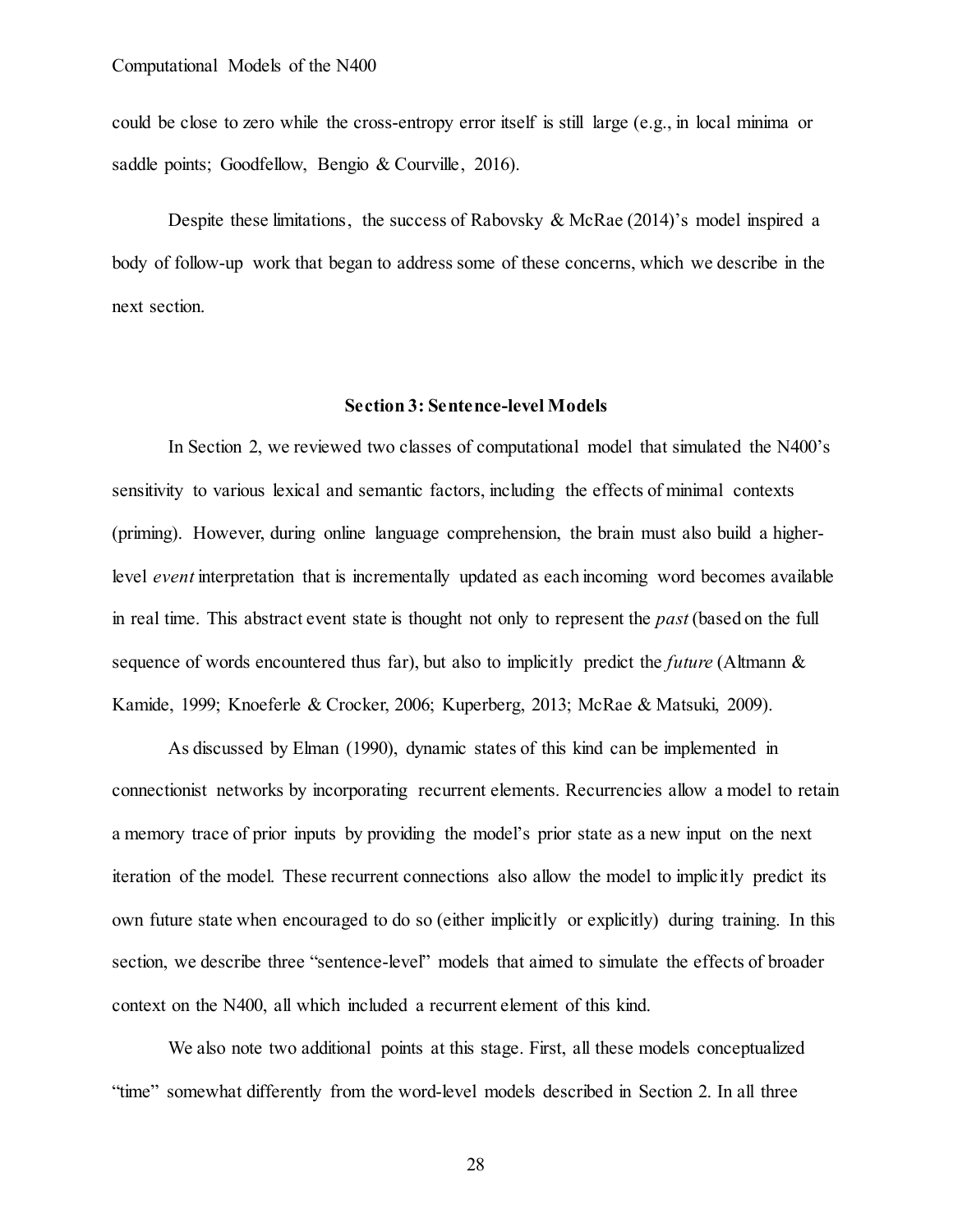cases, the model received two inputs at each time point: a new incoming word and the previous state of the model. Therefore, each word input was only processed for a single model iteration. As a consequence, these models were unable to simulate the rise and fall of the N400 response when processing a single word. Second, all three models used unstructured (localist) lexical representations, which prevented them from simulating a range of lexical effects (e.g. orthographic neighborhood, words *versus* pseudoword), or the interactions between these lexical factors and higher-level context.

# **Retrieval-Integration Model: Brouwer, Crocker, Venhuizen & Hoeks, 2017**

# *Introduction*

Brouwer, Crocker, Venhuizen & Hoeks (2017) provided the first computational model that attempted to simulate sentence-level effects on the N400. Their recurrent model was trained to map a sequence of lexical inputs (e.g. *The meal was prepared by the cook*) on to a higher-level event representation that linked the semantics of each word to their appropriate thematic roles (e.g. Agent:  $<$ cook $>$ , Action:  $<$ prepared $>$ , Patient:  $<$ meal $>$ ). Unlike the word-level models described thus far, these authors conceptualized the magnitude of the N400, induced by each word, as the amount of *change* induced by the input in one of the model's internal hidden layers. A central goal of this account was to distinguish changes induced at the *lexico-semantic* level, which they linked to the N400, from changes induced at a higher event-level representation, which authors linked to a later, positive-going ERP response known as the P600.

The primary empirical benchmark for this model was the pattern of N400 and P600 modulation reported in an experiment carried out in Dutch by Hoeks, Stowe & Doedens (2004). In this study, Hoeks and colleagues manipulated the congruity between the prior context and the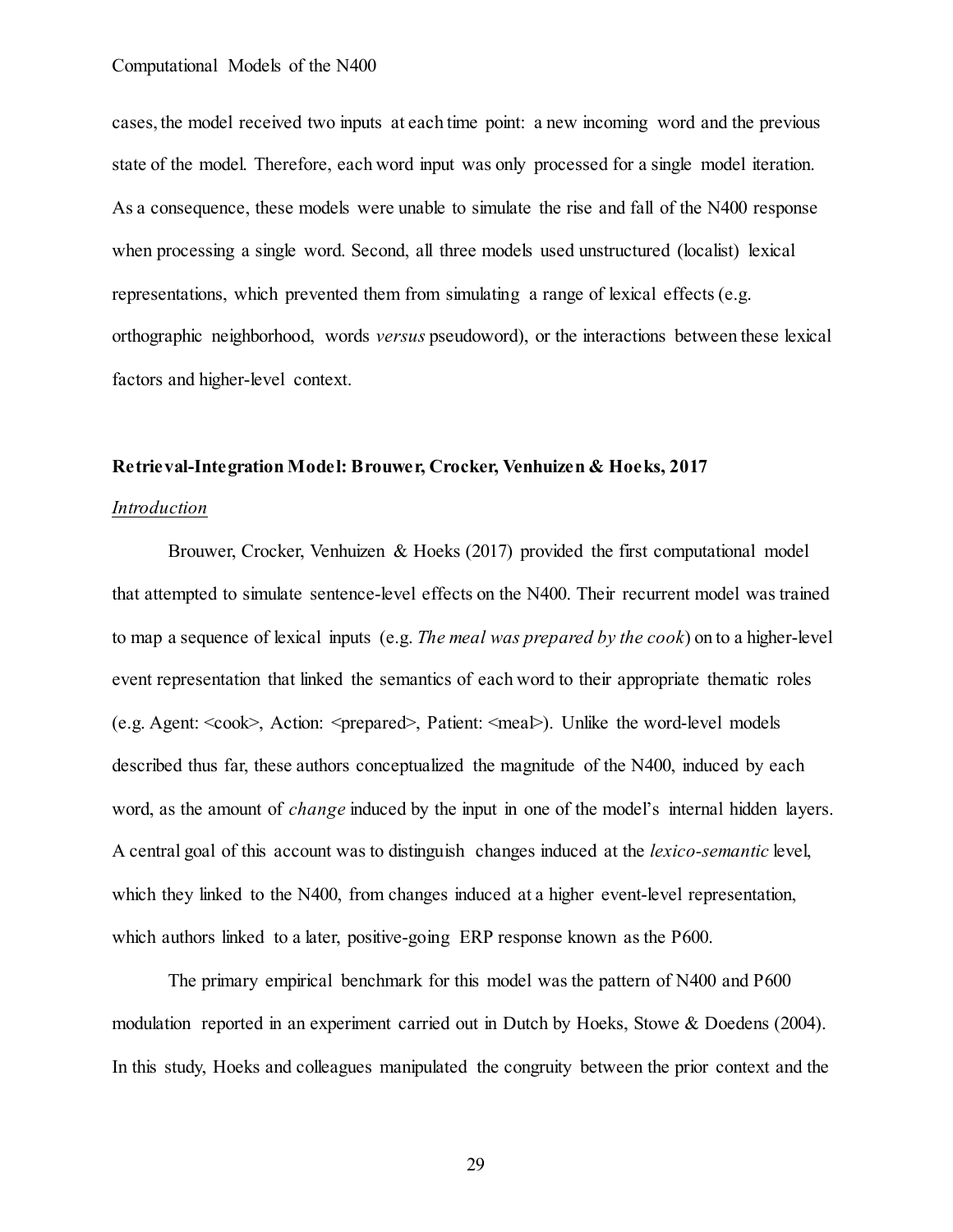sentence-final verb, as well as the sentence structure by presenting sentences in either active or passive voice. This resulted in one expected control condition (Condition 1) and three semantically anomalous conditions (see below). In two of the anomalous conditions (Conditions 2 and 4), the verb (*sung*) was not associated with words in the prior context. However, in Condition 3, despite being globally anomalous, the verb (*prepared*) was semantically associated with words in the prior context. These sentences were referred to as *thematic role reversal anomalies*.

1) *The meal was by the cook prepared*. (Literal translation: The meal was prepared by the cook.)

2) *The meal was by the cook sung*. (Literal translation: The meal was sung by the cook.)

3) *The meal has the cook prepared*. (Literal translation: The meal has prepared the cook.)

4) *The meal has the cook sung*. (Literal translation: The meal has sung the cook.)

At the sentence-final verb, Hoeks et al., (2004) observed a standard contextual congruity effect when semantically anomalous verbs shared no association with words in the prior context i.e., a larger N400 response in Conditions 2 and 4 than that evoked by the verbs in the expected condition (Condition 1), i.e. *sung* > *prepared*. However, when semantically associated rolereversal anomalies (Condition 3) were compared to the expected verbs (Condition 1), there was no modulation on the N400, i.e. *prepared* = *prepared*. Instead, these role-reversal anomalies elicited a late posteriorly-distributed positive-going component known as the P600 (for similar findings, see Kuperberg, Sitnikova, Caplan & Holcomb, 2003; Kolk, Chwilla, van Herten, & Oor, 2003; Kim & Osterhout, 2005, Experiment 1; Chow, Smith, Lau & Phillips, 2016). To explain this reduced N400 on the role reversal anomalies, Brouwer et al. (2017) argued that the anomalous verbs (*prepared*) were primed by the set of semantically associated words within the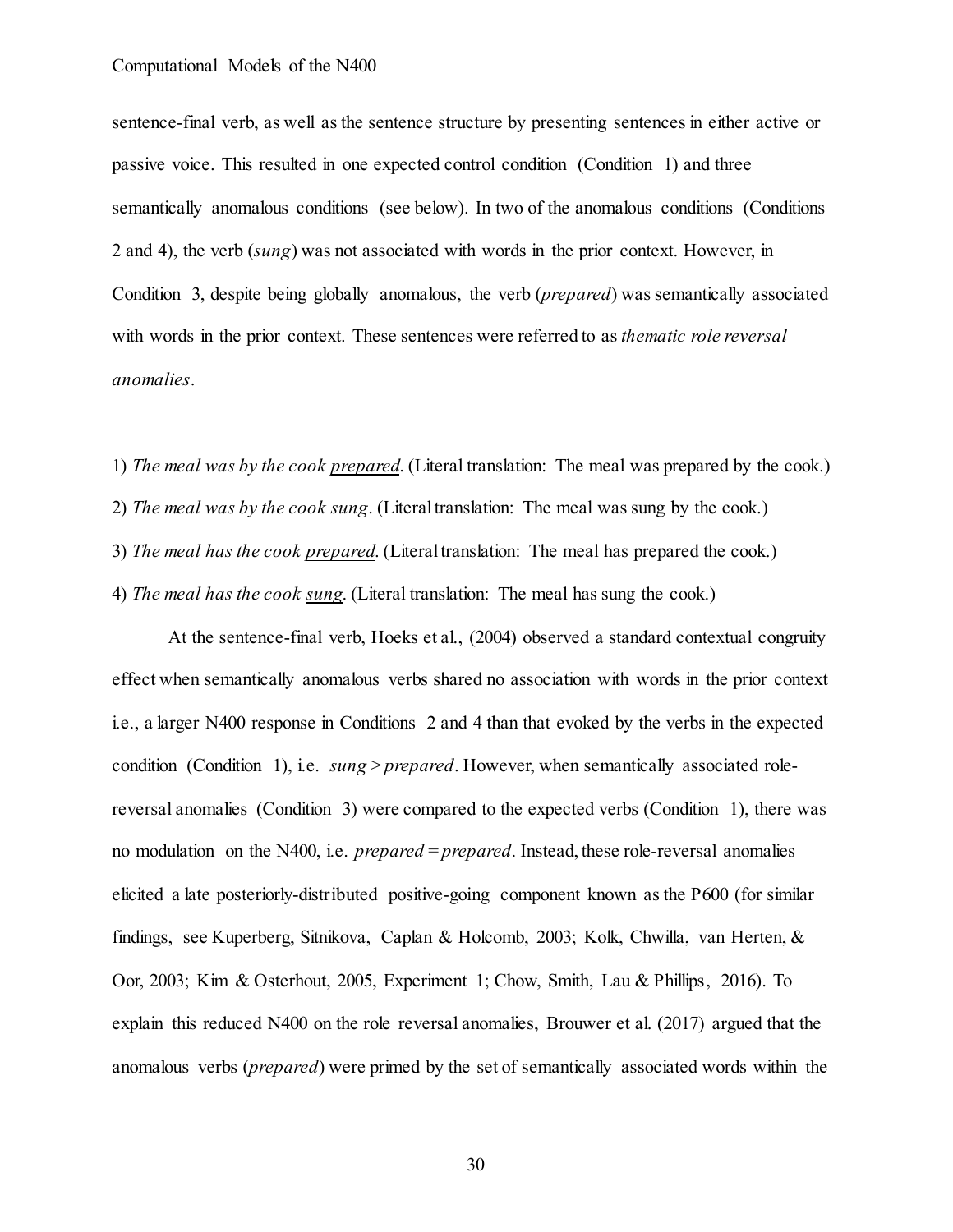prior context, leading to facilitated lexico-semantic access. They suggested that the role reversal anomalies instead caused difficulty at a later, post-lexical "integration" stage in which the semantic features of the verb were used to update the higher-level event state, and that this resulted in the larger P600.

#### *Model Characteristics*

 $\overline{a}$ 

The authors implemented a recurrent connectionist model to simulate these findings, see Figure 2A. They separated the model into two hierarchically-organized modules. The lower "Retrieval Module" received localist lexical inputs (e.g. *cook*), and activated their appropriate distributed semantic representations in a Semantic Output layer<sup>3</sup> via a hidden Semantic Retrieval layer. The Semantic Output layer encoded the 35 words in the model's lexicon as a distributed pattern of activation across 100 semantic units. According to the authors, the intermediate hidden layer – the Semantic Retrieval layer – represented the current state of semantic memory.

The higher "Integration Module" mapped from a sequence of semantic inputs (presented to the Semantic Output layer) to an Event Output layer via a hidden Integration layer. The Integration layer had recurrent connections, both to itself and to the Semantic Retrieval layer below, and carried an implicit representation of the unfolding event. The Event Output layer contained 300 units, which were divided into three "slots", with the first 100 units corresponding to the semantic features of the Agent, the second 100 to those of Action and the third 100 to those of the Patient. Thus, the event corresponding to the "The cook prepared a meal" would be

<sup>&</sup>lt;sup>3</sup> We use the term "Semantic Output layer" to be consistent with the use of this term in the single word models reviewed above. Brouwer and colleagues referred to this layer as the Retrieval Output layer. Similarly, we will use the term "Event Output layer" instead of Integration Output layer to be consistent with the nomenclature of models discussed later in this review.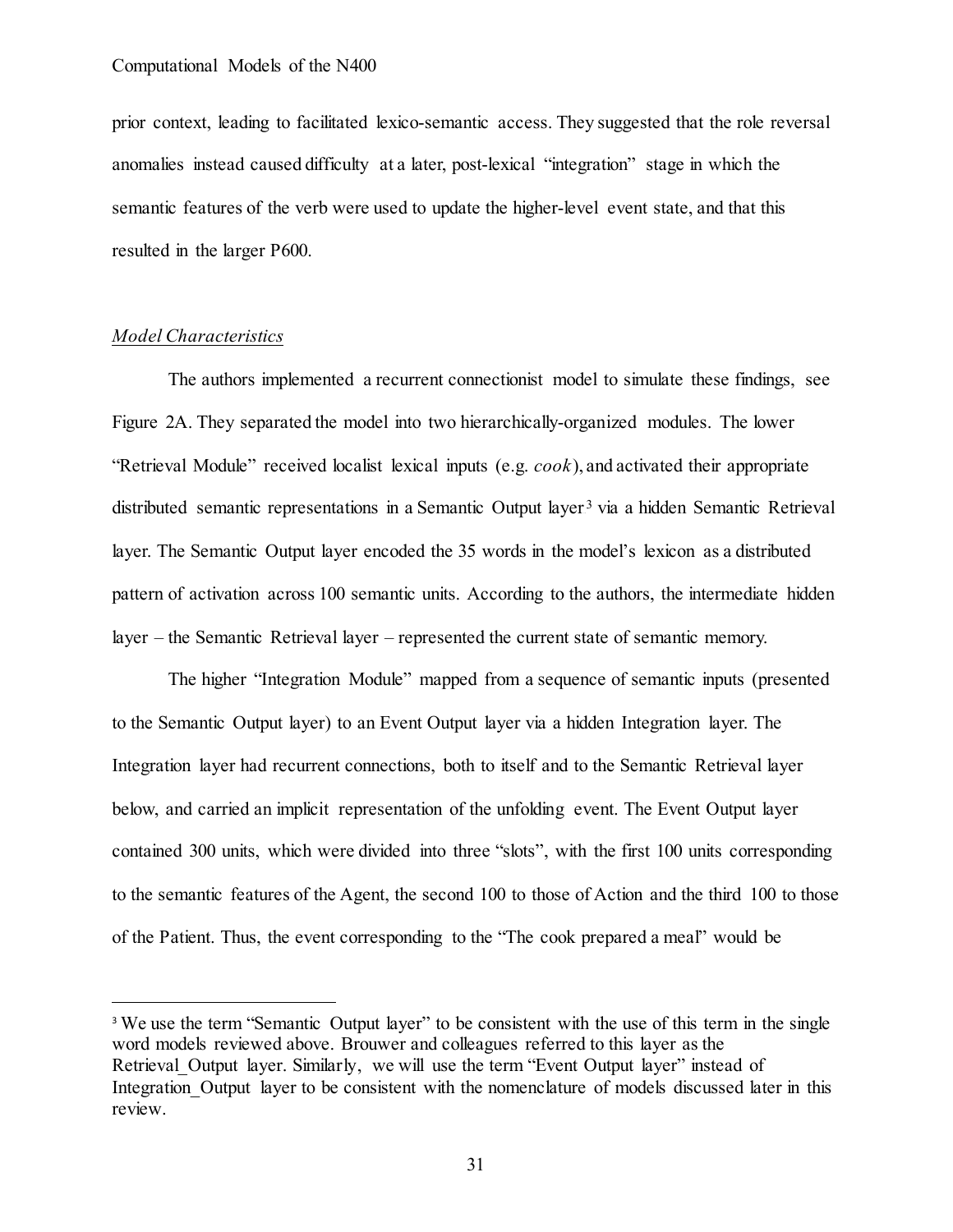encoded by activating  $\langle \cosh \rangle$  in the Agent slot,  $\langle \text{prepared} \rangle$  in the Action slot, and  $\langle \text{mea} \rangle$  in the Patient slot.<sup>4</sup>

To implement the conceptual distinction between the Retrieval Module and the Integration Module, the two modules were trained in separate stages. To train the Integration Module, each sentence was presented as a sequence of distributed semantic vectors (e.g.  $\text{the}$ )  $<$ cook $>$   $<$ prepared $>$   $<$ the $>$   $<$ mea $\geq$ ), and the model learned mappings between each sequence and the appropriate event output representation (e.g. Agent: <cook>, Action: <prepared>, Patient: <meal>). Backpropagation occurred after each word. Therefore, the model learned to represent the full event and to implicitly predict upcoming semantic-thematic roles before the sentence was complete.

Next, the Retrieval Module was trained to map from a sequence of localist lexical representations (e.g. *the cook prepared the meal)* to the appropriate target event within the Event Output layer, as soon as possible in the sequence. During this second stage of training, the weights that were learned in the first stage were fixed. Therefore, learning to map lexical representations to the correct target event implicitly required that each lexical input (e.g. *cook*) mapped to the appropriate semantics (e.g.  $\langle \cosh \rangle$ ). In addition, because there were feedback connections from the hidden Integration layer to the hidden Semantic Retrieval layer, which were not fixed, the network was trained to minimize the error across *both* the "top-down" eventlevel information and the bottom-up lexical information simultaneously (these two "inputs" were combined into a single vector). It therefore also learned associative relationships between the

 <sup>4</sup> Here, we use angular brackets to refer to full set of distributed semantic features associated with a particular lexical item.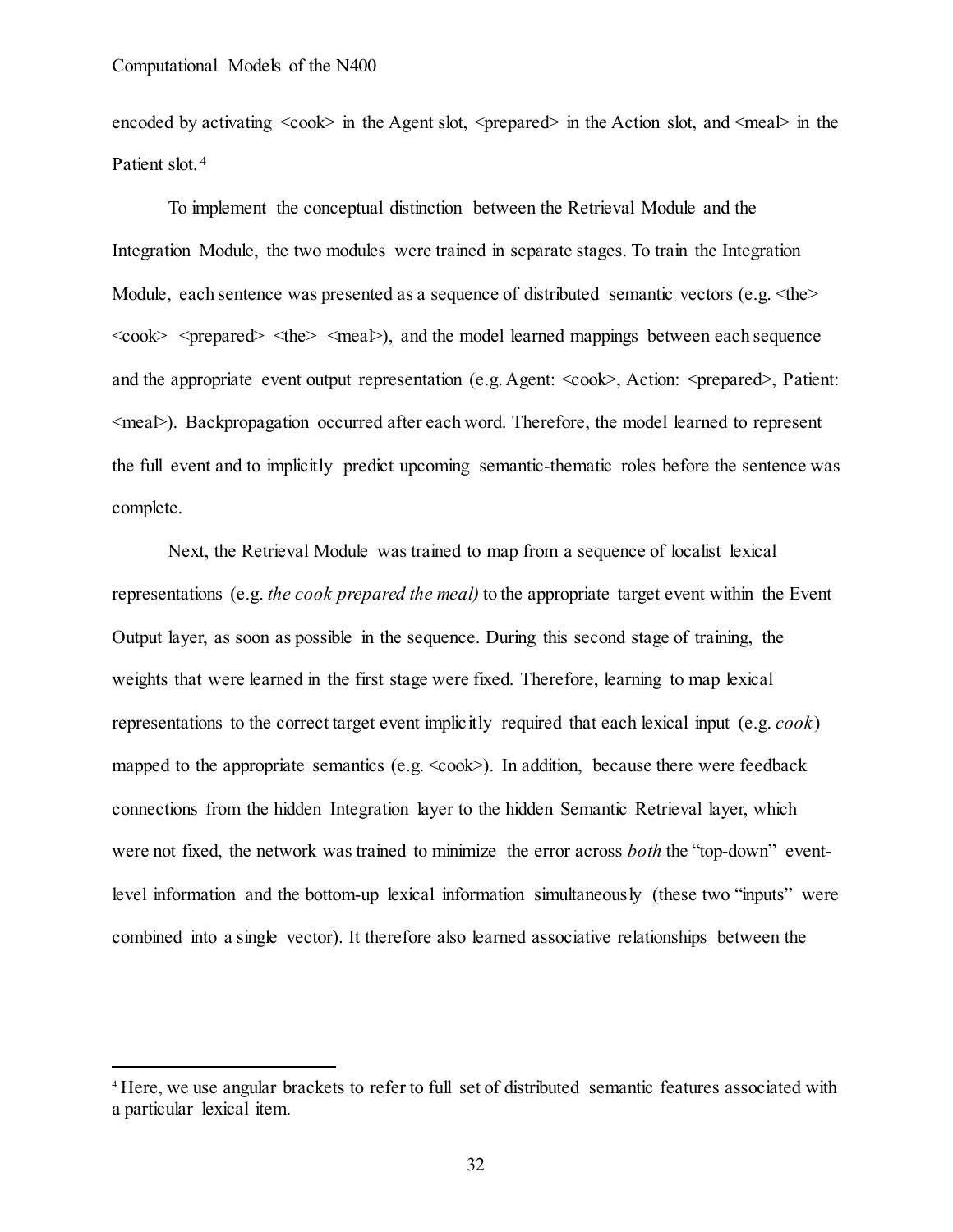semantic features of sequences of lexical inputs that constituted stereotypical events (which were presented most frequently as targets during training, as described below).

In both stages of training, the model was presented with a set of active and passive sentences with similar structures to those used by Hoeks, Stowe & Doedens, 2004. Stereotypical Agent-Action-Patient combinations were presented 50% of the time (e.g. *The meal was prepared by the cook*). In addition, the model was explicitly trained on "anomalous" Agent-Action-Patient combinations (e.g. *The meal has prepared the cook*), each of which was presented less frequently (the full set of anomalous combinations constituted the other 50% of the training set). Because the training set included equal proportions of active and passive sentences, the model could not use word order alone to assign Agent and Patient roles. In addition, each noun was equally likely to serve as an Agent or Patient.

# *N400 Simulations*

In their simulations, the authors presented sentences to the model, word by word, similar to the procedure used during training. The authors operationalized the N400 as the cosine dissimilarity at the hidden Semantic Retrieval layer across successive time-points/word presentations (from t to  $t+1$ ), with a larger cosine dissimilarity reflecting a larger state transition. This dissimilarity measure was computed externally by the modelers, and was not used for any internal computations in the model itself. Note that the activation in the Semantic Retrieval layer was computed based on both the new bottom-up input as well as top-down input from the Integration layer (induced by the previous word). In addition, the authors operationalized the later P600 as the degree of update induced by a lexical input within the hidden Integration layer — the "difficulty in integration" — again between time point t and time-point  $t+1$ .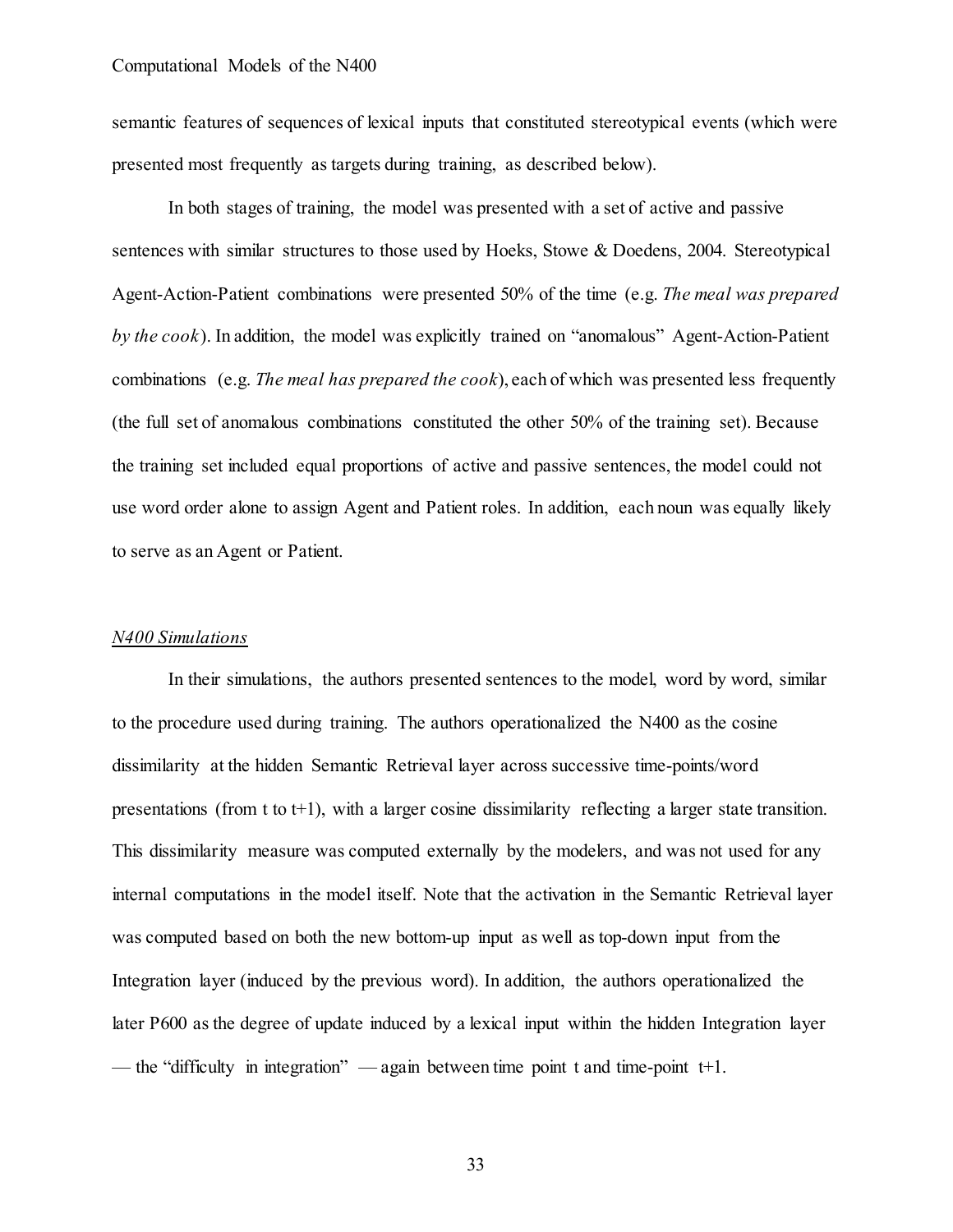Using this cosine dissimilarity measure at the Semantic Retrieval layer, the authors simulated N400 effects at the sentence-final verb in the four experimental conditions described by Hoeks' et al. (2004). In the expected condition (Condition 1 above), they found that the final verb (e.g. *prepared*) induced a fairly large shift at the Semantic Retrieval layer. Given that expected words are known to evoke a small amplitude N400, this relatively large shift was somewhat surprising. It also stands in contrast with the minimal shift observed at the Integration layer (see Figure 5C in Brouwer et al., 2017), which had already converged on the correct event prior to encountering the verb *prepared* (see Limitations below for further discussion).

Critically, however, when the anomalous critical verbs were not semantically associated with the set of words in the prior context (Conditions 2 and 4), they induced a shift in the Semantic Retrieval layer that was larger than the shift induced in the expected condition (*sung* > *prepared*), mirroring the results of Hoeks et al. (2004). This occurred because the model had learned to associate the semantic features of Agents and Patients and Actions around stereotypical events (*cook* – *food* – *prepared*). Therefore the associated expected verbs (*prepared*) produced a smaller shift at the Semantic Retrieval layer than non-associated anomalous verbs (e.g. *sung*).

Finally, the authors also simulated the effect of the role reversal anomalies. They found that the degree of shift induced by the sentence-final verbs in this condition (*prepared*) was the same as in the expected sentences (*prepared*), and smaller than that observed when the anomalous verbs were not semantically associated with words in the prior context (*sung*). Again, the authors attributed the attenuation of the N400 in this condition to semantic associative priming: the model had learned links between the verb with the prior set of semanticaly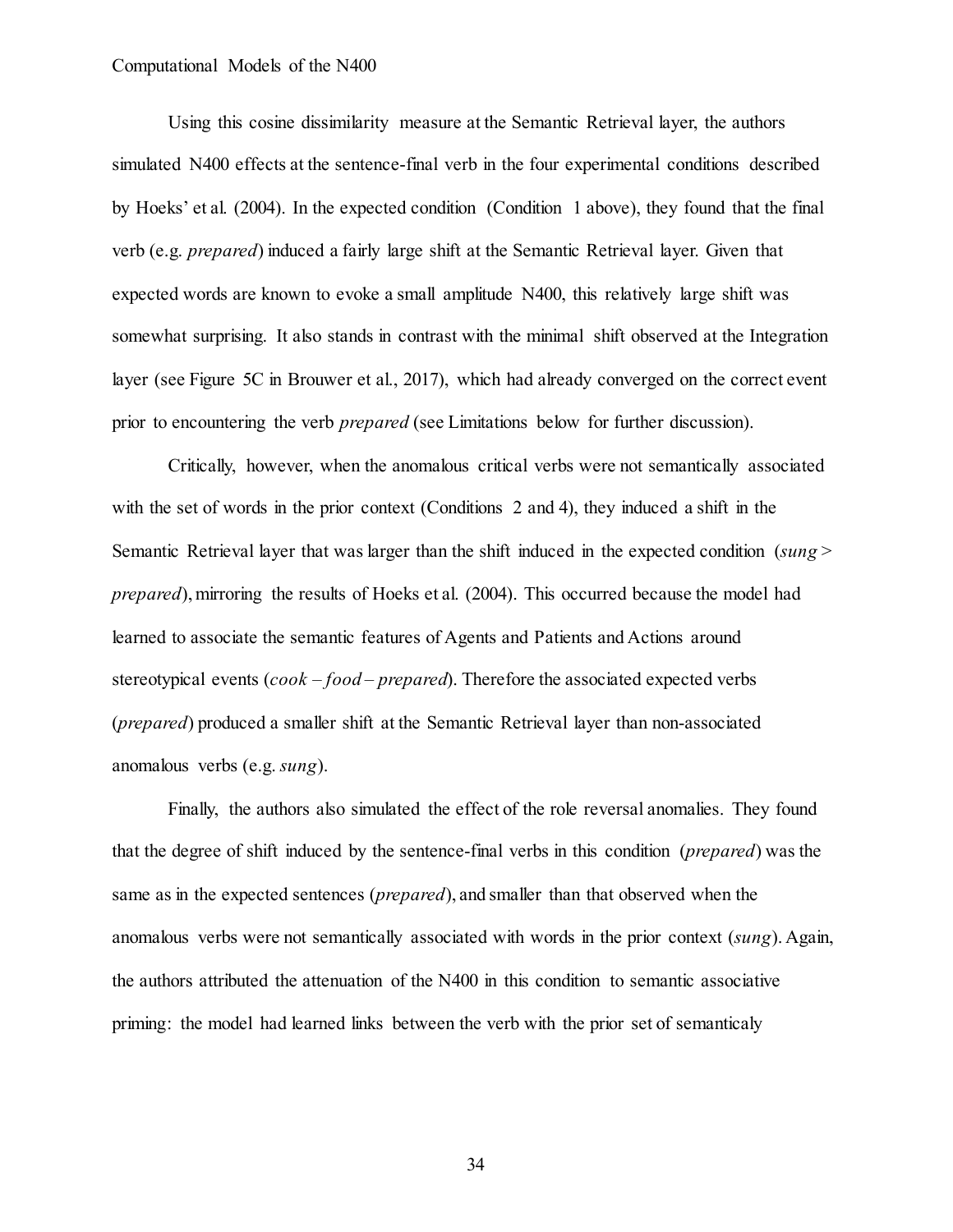associated lexical items, based on its prior experience with stereotypical events, regardless of word order.

Importantly, the authors also showed that the reduced N400 to the associated role reversal anomalies was not due to a mis-assignment of thematic roles at the final verb (a "semantic illusion"): Because the model had been trained on anomalies, even prior to verb onset, the Integration Output layer showed Agent and Patient activations that were consistent with the actual (anomalous) interpretation of the sentence (Agent:  $\langle$ meal>, Action:  $\langle$ prepared>, Patient:  $\langle \cosh \rangle$  (see Figure 3 in Brouwer et al., 2017). However, upon encountering the reversal anomaly, the Integration layer nonetheless produced a large shift. This was because the final verb (*prepared*) shifted the event representation from a relatively uncertain prior distribution (representing multiple possible low-probability events) to a *single* anomalous interpretation. The author's argued that this higher-level shift reflected "difficulty in integration" and that this difficulty was indexed by the large  $P600$  response produced in this condition<sup>5</sup>.

## *Insights and Limitations*

The computational model proposed by Brouwer et al. (2017) represents an ambitious attempt to simulate ERPs at multiple levels of linguistic representation. The authors' inclusion of recurrent connections allowed the model to represent events beyond the time scale of individual lexical items and allowed the hidden Integration layer to compute implicit predictions of specific upcoming Agents, Actions and Patients. Because of the two-stage training procedure, the model

<sup>&</sup>lt;sup>5</sup> The authors also found that the sentence-final verbs in the two non-associated anomalous conditions (Conditions 2 and 4) produced a large shift at the Integration layer (the shift from the unpredicted prior event state to the new anomalous event state). They argued that the reason why these two conditions did not produce a visible P600 at the scalp surface in the study by Hoeks et al. (2004) was because of component overlap from the earlier large N400 effect.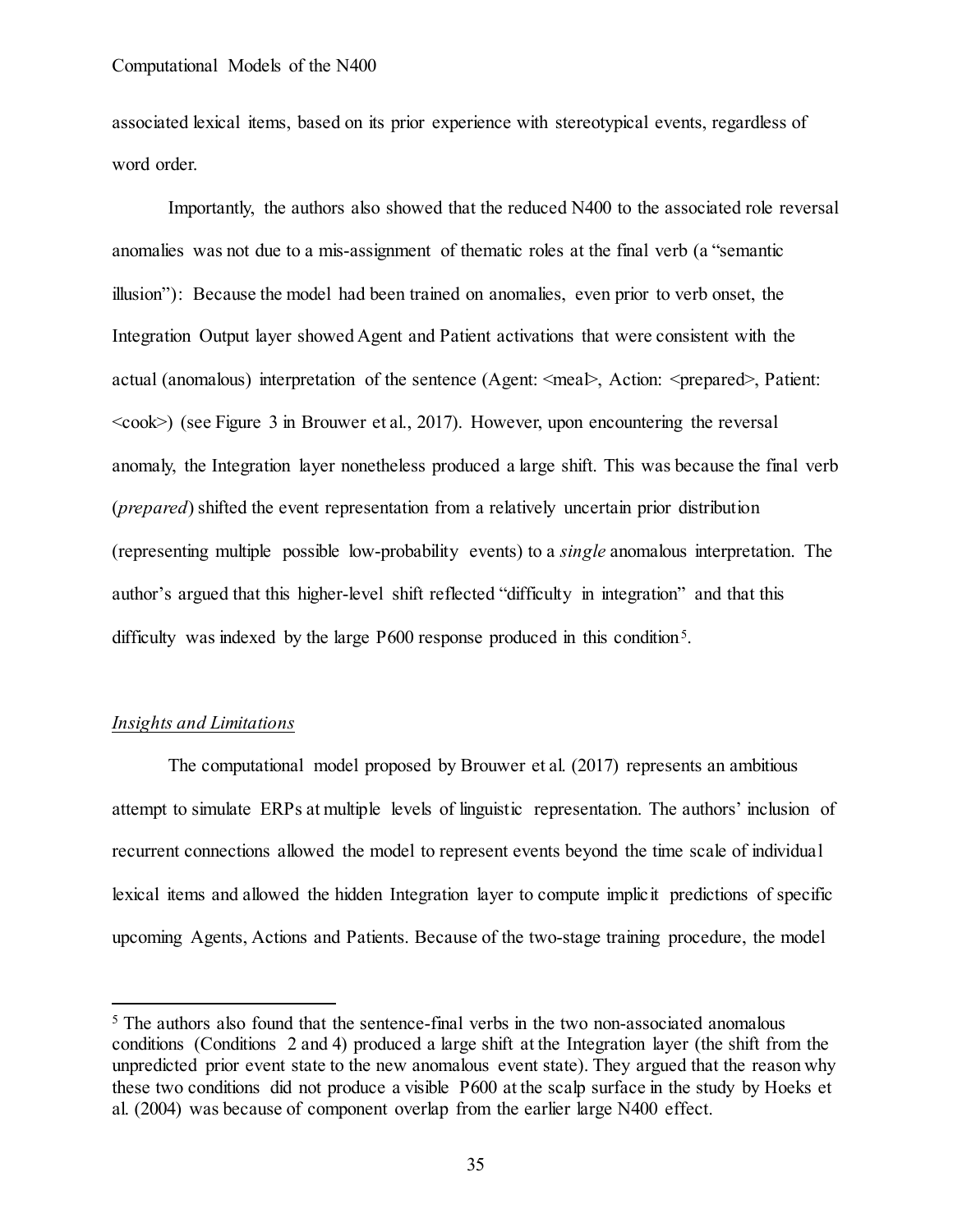also learned to represent semantic associations between the words used to describe stereotypical events, allowing for some facilitation on the simulated N400 produced by associated (*versus* non-associated) words at the lower-level Semantic Retrieval layer. However, the model's N400 simulations had several limitations, which we discuss below (a discussion of the P600 is beyond the scope of this review).

The first set of problems relates to the authors' conceptualization of feedback from the Integration layer to the Semantic Retrieval layer. Although the authors describe this feedback as providing "pre-activation" that influenced lexico-semantic processing of expected words, the model does *not* actually implement top-down pre-activation as it is typically understood in most psycholinguistic frameworks. In top-down predictive processing models of language comprehension, the basic assumption is that higher levels of representation provide top-down feedback that pre-activates lower-level lexico-semantic representations (encoded at a smaller spatiotemporal scale) *before* new bottom-up input becomes available (e.g. Federmeier, 2007; Kuperberg & Jaeger 2016, section 3.5). Following pre-activation, lexico-semantic processing is facilitated if the incoming word that matches these prior top-down predictions, with highly predictable words eliciting little to no N400 activity.

However, in Brouwer et al.'s Retrieval-Integration model, there was no intermediate time-step before word onset in which the Integration layer could influence the state of the Semantic Retrieval layer. The top-down context was only operative in a brief time-window in which the bottom-up input was presented, and so the longer time-scale of the implicit event representation at the Integration layer was not exploited. This failure of predictable contexts to actually pre-activate the Semantic Retrieval layer meant that when the expected words were encountered (Condition 1), they produced a relatively large update at the Semantic Retrieval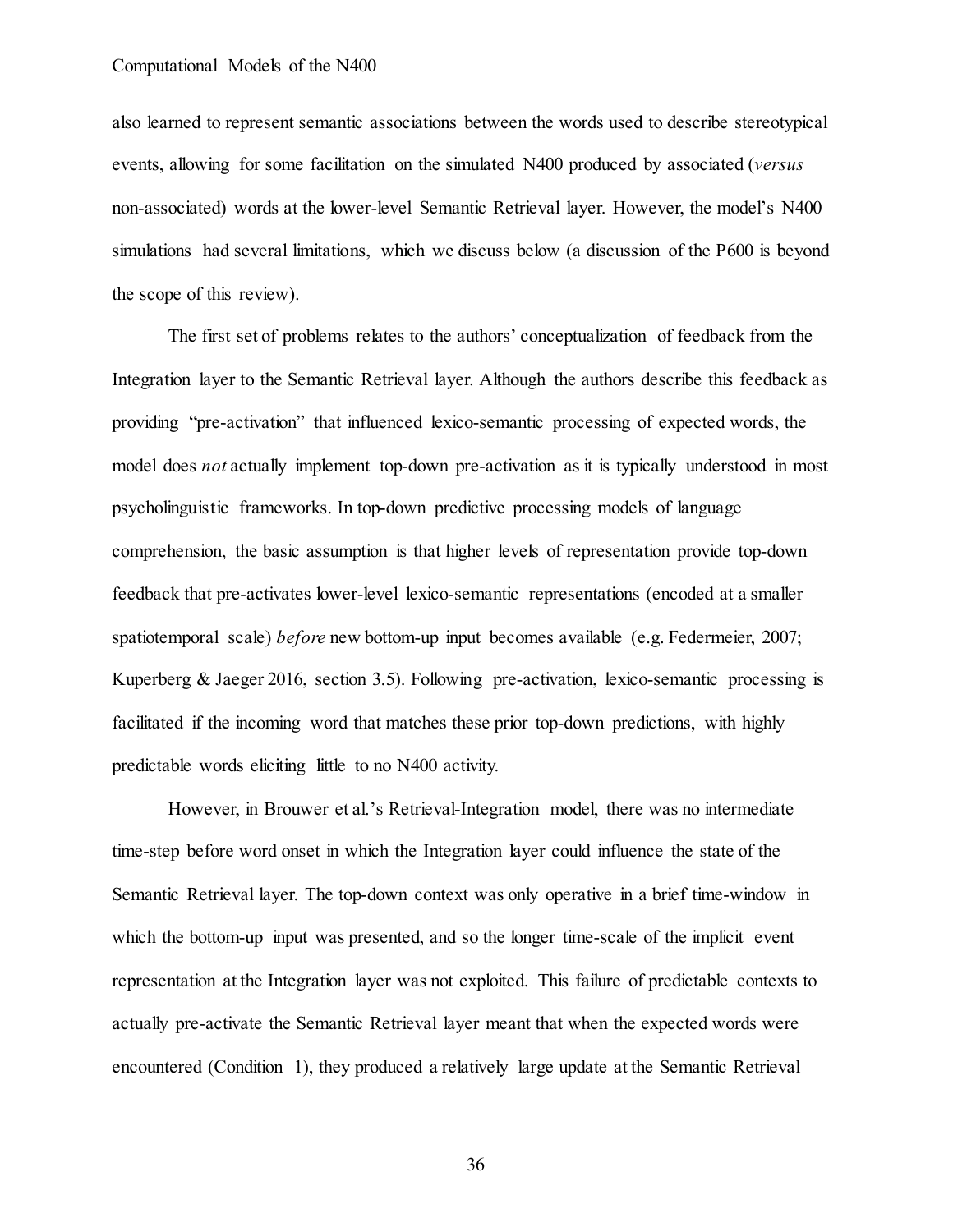layer as it shifted from representing the semantics of the previous word to that of the new word. This, however, is at odds with the very small amplitude N400 that is usually produced by expected words in constraining sentence contexts.

Instead of being driven by top-down predictive pre-activation, the smaller shift at the Semantic Retrieval layer to both the expected associated verbs (Condition 1) and to the role reversed anomalous verbs (Condition 3), relative to the non-associated anomalies (Conditions 2 and 4), occurred because the model had learned associative relationships between the words that constituted stereotypical events. The authors attributed this smaller shift to facilitatory effects of associative lexico-semantic "priming" on the N400. This interpretation, however, is at odds with a large body of empirical work showing that, although associative priming across individual words can lead to *some* facilitation on the N400 during sentence comprehension, these effects are relatively small (e.g. Van Petten, 1993; Camblin, Gordon, & Swaab, 2007), and they cannot account for all the effects of higher-level context. For example, in many situations, even when the lexico-semantic associations across the "bags of words" within sentences are matched across experimental conditions, the N400 is still smaller to expected than to unexpected or incongruous words (e.g. Van Petten & Kutas, 1990; Van Petten & Kutas, 1991; Nieuwland & Kuperberg, 2008; Otten & Van Berkum, 2007; Urbach, DeLong & Kutas, 2015; Xiang & Kuperberg, 2015; Kuperberg, Paczynski, & Ditman, 2011, Paczynski & Kuperberg, 2011; Paczynski & Kuperberg, 2012; see Kuperberg, 2016 and Shetreet, Alexander, Romoli, Chierchia & Kuperberg, 2019, Supplementary Materials section 3 for a recent review and discussion).

A second major issue with the model concerns its treatment of the semantically anomalous inputs. As discussed above, despite these sentences being anomalous, the model was explicitly trained with these inputs (e.g. *The meal has prepared the cook*) and so it had no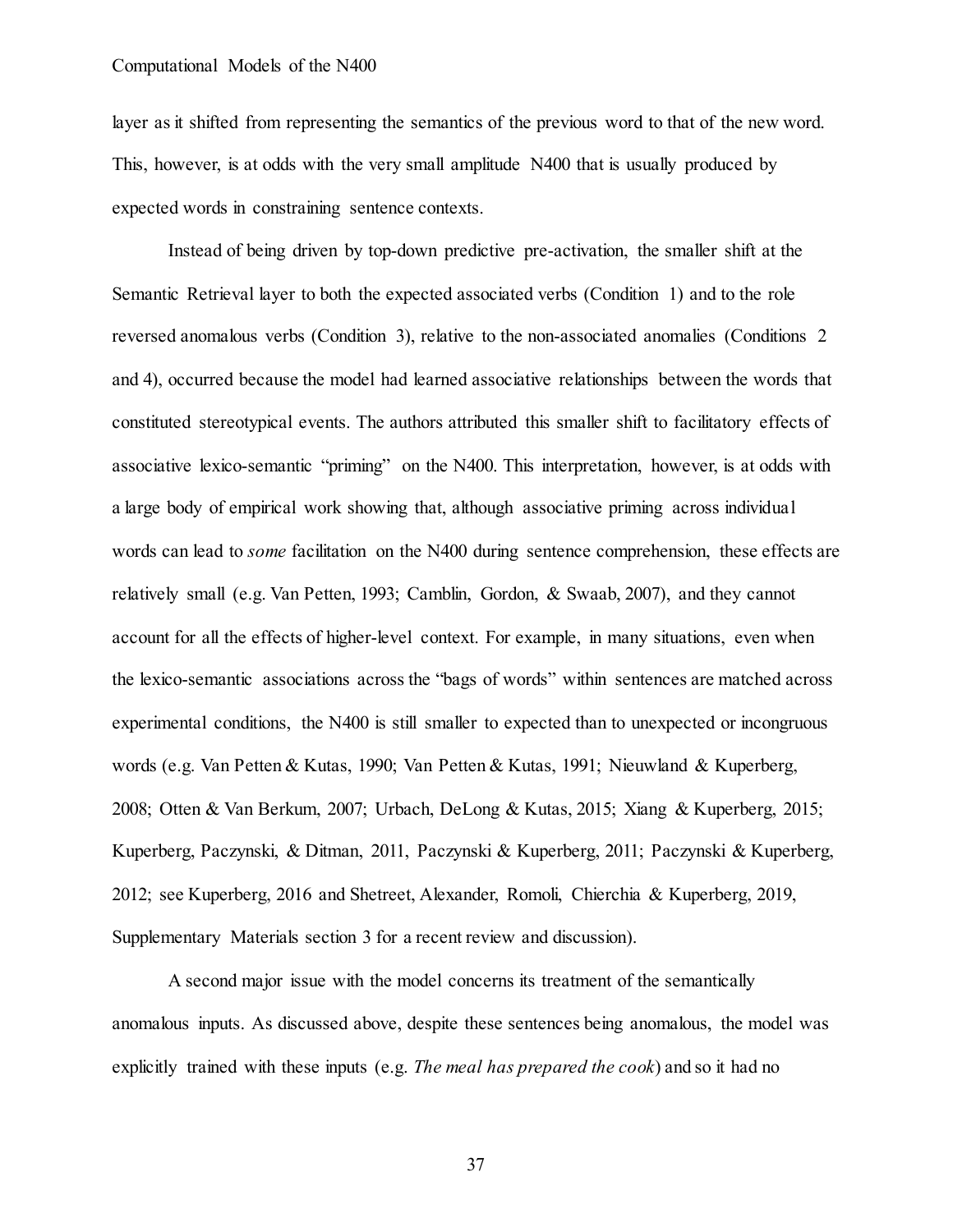difficulty assigning anomalous Agents and Patients at the Event layer, in both reversible and nonreversible anomalous sentences. This feature of the model was essential for the authors' argument that the reduction of the N400 on the associated semantically reversible anomalies did not reflect a "semantic illusion" (a mis-assignment of thematic roles at the event level), but, instead reflected simple associative priming. However, human behavioral experiments have shown that readers *do* sometimes incorrectly assign thematic roles in non-canonical sentence structures, like passives. This is even more likely to occur when role assignment results in an implausible interpretation or when the roles are reversible (e.g., Ferreira, 2003; Gibson, Bergen & Piantadosi, 2013).

A final issue involves the model's operationalization of the N400 as a shift in state. This shift in state was computed *outside* the model by recording and comparing the state of the Semantic Retrieval layer at two time points. Moreover, because the Semantic Retrieval layer's activation values were not retained from the presentation of one word to the next, it is not clear *how* the model itself would be able to compute this dissimilarity measure without additional assumptions. In addition, it is also not altogether clear *why* the model would compute this measure, although one possibility is that the N400 arises as an epiphenomenon, resulting from process of implicitly shifting activation from a prior to a new state, based on new bottom-up input.

#### **Sentence Gestalt Model: Rabovsky, Hansen & McClelland, 2018**

#### *Introduction*

Another computational model by Rabovsky, Hanson and McClelland (RHM18) had many similarities with Brouwer et al.'s Retrieval-Integration model. Like Brouwer et al.'s model,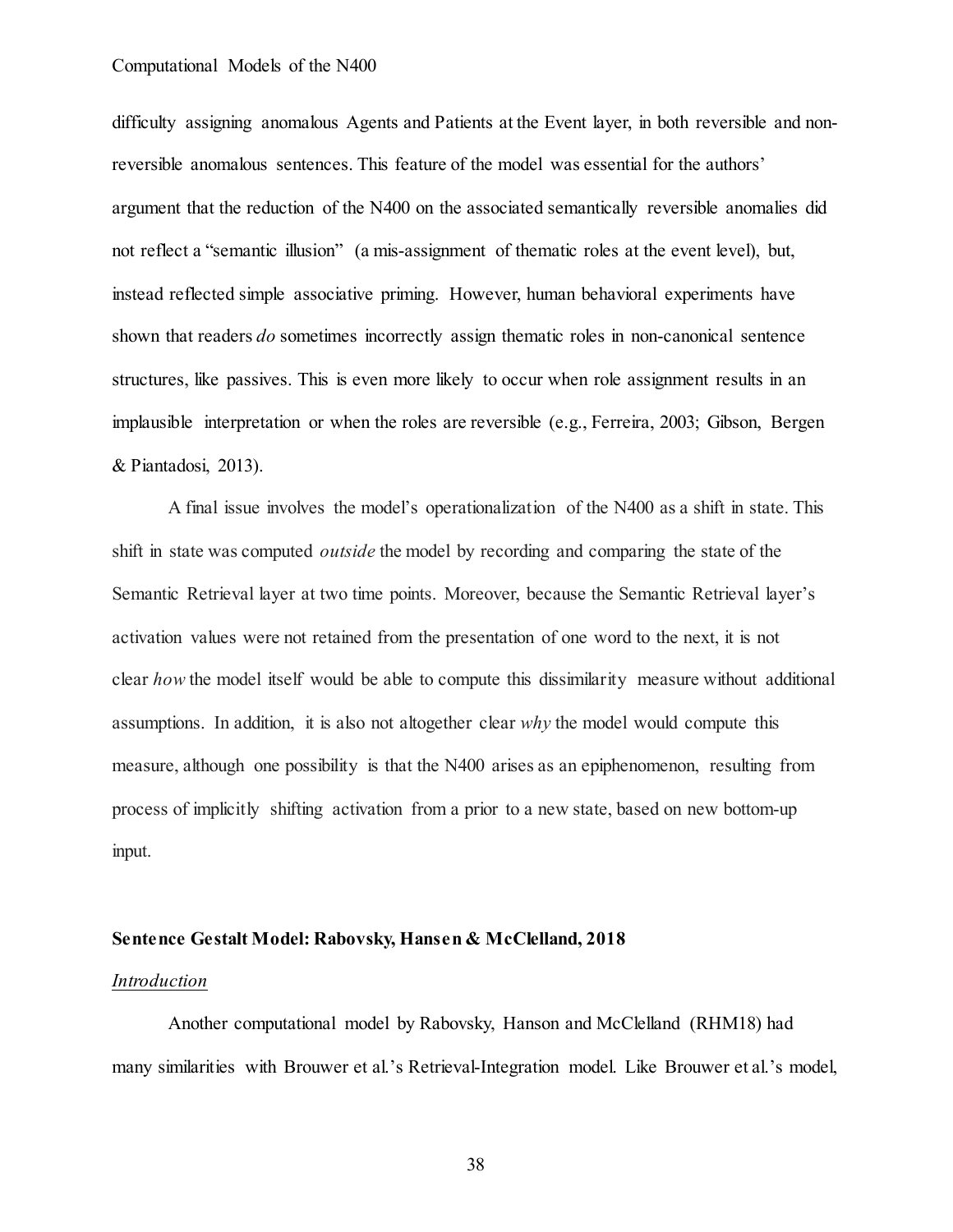RHM18's model transformed a sequence of word inputs (a sentence) into an implicit event representation encoded in a hidden layer. However, unlike the Retrieval-Integration model, RHM18's architecture was not divided into separate modules that implemented semantic retrieval and integration, and, instead of simulating the N400 as a shift within a hidden Semantic Retrieval layer, RHM18 operationalized it as a shift of the implicit event representation itself (analogous to how Brouwer et al. operationalized "integration" and the P600 effect).

Like Brouwer et al. (2017), RHM18 simulated N400 effects of semantic incongruity (Kutas & Hillyard, 1980) and thematic role reversal (Kuperberg, Sitnikova, Caplan & Holcomb, 2003; Kolk, Chwilla, van Herten, & Oor, 2003; Hoeks, Stowe and Doedens, 2004; Kim & Osterhout, 2005; Chow, Smith, Lau & Phillips, 2016). However, they also tackled several other sentence-level phenomena, including the *graded* effects of congruity/predictability on the N400 (Kutas & Hillyard, 1984), the so-called "related anomaly effect", i.e. the N400 reduction to incongruous words that are semantically related to an expected completion (Federmeier & Kutas, 1999; Kutas & Hillyard, 1984), the effect of word position in sentences, i.e. the smaller N400 on content words that appear later *versus* earlier in coherent sentences (Van Petten & Kutas, 1990; Van Petten & Kutas, 1991; Payne, Lee & Federmeier, 2015), and the null effects of contextual constraint (Kutas & Hillyard, 1984; Federmeier, Wlotko, De Ochoa-Dewald & Kutas, 2007; Kuperberg, Brothers, & Wlotko, 2020) and word order violation (Hagoort & Brown, 2000) on the N400.

In addition to these sentence-level effects, the authors simulated the effects of lexical frequency and priming that had been captured by previous word-level models (Laszlo  $\&$ Armstrong, 2014; Cheyette & Plaut, 2017). Finally, they carried out a simulation that began to address the question of *why* the model might track the magnitude of the shift induced by bottom-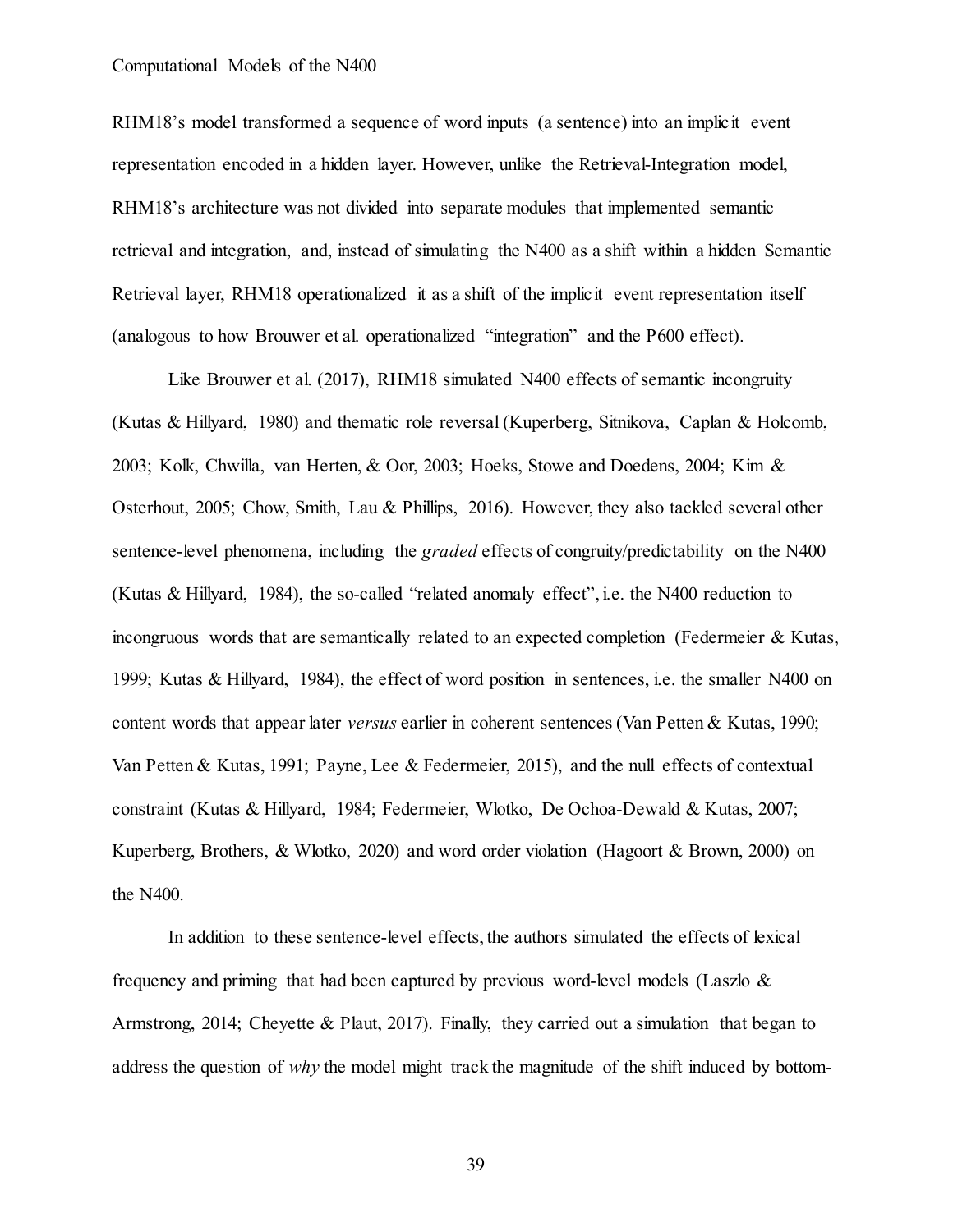up input (the simulated N400). Building on the insights of the earlier word-level model by Rabovsky & McRae (2014), RHM18 suggested that the magnitude of this shift might function as a "prediction error" that influenced downstream learning, analogous to how "temporal differences" are used to drive learning in reinforcement learning models (Sutton & Barto, 2018). To test this hypothesis, RHM18 simulated the interaction between long-term repetition and sentence congruity – the finding that long-term repetition effects on the N400 are larger on semantically incongruous (*versus* congruous) sentence continuations (Besson, Kutas & Van Petten, 1992).

## *Model Characteristics*

The architecture, shown in Figure 2B, was based on earlier computational models of event comprehension, developed by McClelland and colleagues (McClelland, St. John & Taraban, 1989; St. John & McClelland, 1990). Localist lexical inputs (74 units, one unit per word) fed forward to a hidden layer (Hidden 1), which then activated another hidden layer that was trained to encode an implicit event representation (i.e. the semantic-thematic roles of the current sentence). In RHM18's model, this second hidden layer was called the Sentence Gestalt (SG) layer, and it was partly analogous to the hidden Integration layer used by Brouwer et al. (2017). Again, the SG layer provided feedback through recurrent connections to an earlier layer (in this case, the Hidden 1 layer), which allowed it to dynamically represent an event state that implicitly anticipated upcoming semantic-thematic roles. This network was called the Update Network and was used for all simulations. As in Brouwer et al.'s model, during training, the SG hidden layer interfaced with an Event Output layer, which was used to train the model and explicitly encoded the semantic features associated with an event's thematic roles (although, as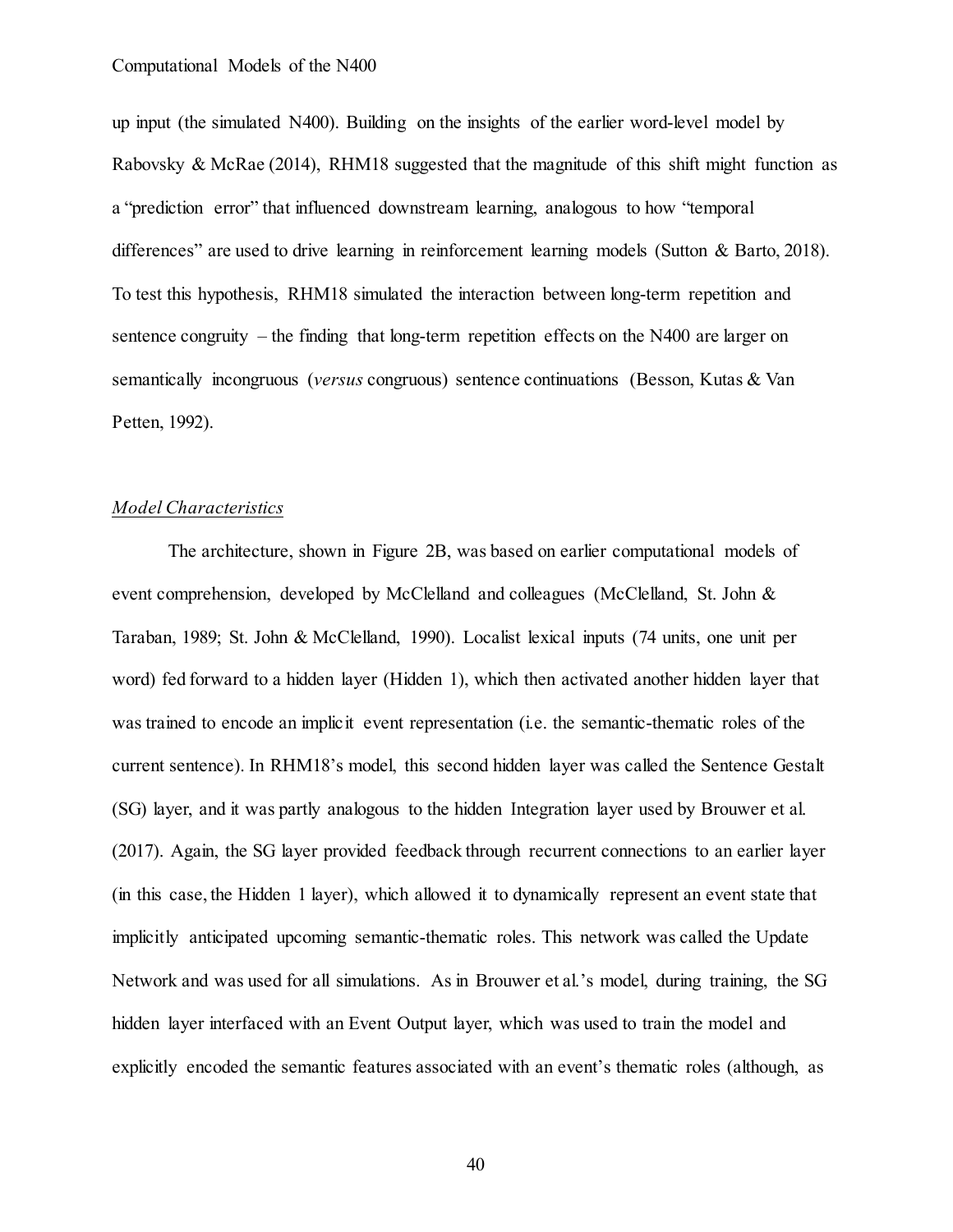we describe below, this interface was indirect as the model was trained via a separate Query Network). This Event Output layer was separated into two partitions, with five units specifying one of five possible thematic roles (e.g. Agent) and 171 units specifying the distributed semantic features which could be associated with each role.

Unlike the Retrieval-Integration model, RHM18's Sentence Gestalt model was not hierarchically organized: the authors made no distinction between the layers that represented the semantics associated with individual words, and events. Therefore, instead of defining the N400 as a change in state at a lower hidden layer (representing lexico-semantic information), it was operationalized as the degree of change in the SG layer itself (which implicitly represented event-based information), analogous to how Brouwer et al., operationalized the P600.

These architectural assumptions were also reflected by how RHM18 trained their model. Unlike the Retrieval-Integration model, which was trained in two separate stages, the Sentence Gestalt model was trained in a single stage by mapping sequences of lexical inputs on to complete events. During training, a downstream Query Network played the role of "teacher", which allowed the hidden SG layer to learn the appropriate semantic-thematic mappings of each sentence. On a typical training trial, a sentence was presented to the model's Update Network as a sequence of localist lexical inputs (e.g. *At breakfast the man eats eggs*). As each word activated the SG layer, this activity was fed into the model's Query Network, which included a Probe layer with the same structure as the Event Output layer. After each word, the modeler presented the Query Network with a set of partial event representations via this Probe layer by leaving different partitions (semantic or thematic role) blank. Following each "query", the correct answer was then provided to the Event Output layer. Because the model was queried after each input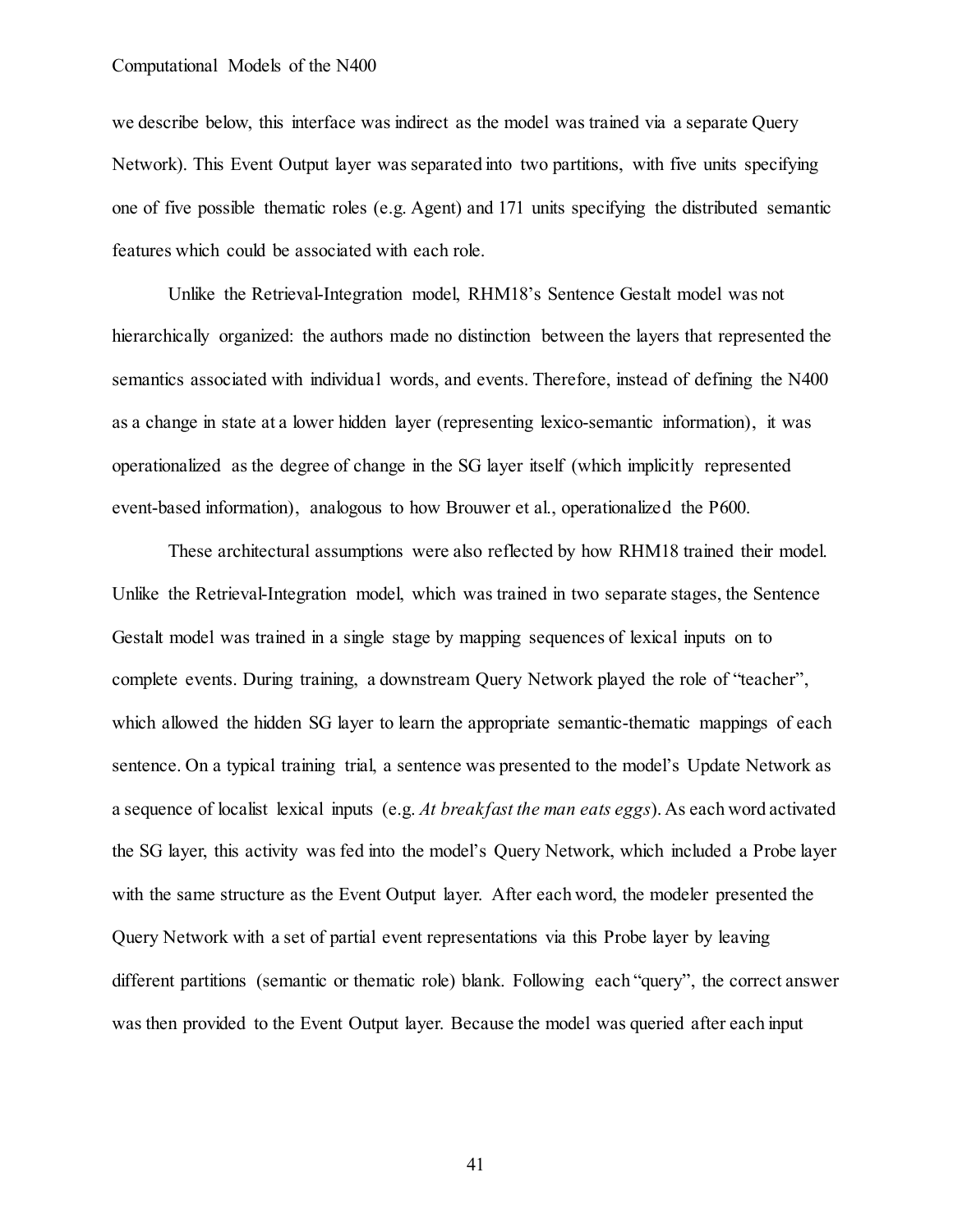about semantic features or thematic roles that had not yet been presented, the SG layer was encouraged to implicitly anticipate an event's upcoming semantic-thematic roles.

#### *N400 Simulations*

As in Brouwer et al (2017), the authors simulated the N400 by presenting sentences to the model, word by word. At each time-point (t), the model combined the new lexical input with the prior state of the SG layer to compute a new, updated pattern of SG activations. The N400 was defined as the absolute value of the change in activation within the SG layer (from t *to* t+1), summed across all SG units. As for Brouwer et al. (2017), the magnitude of this update was computed externally by the modelers.

Using this measure, the authors first examined the effects of contextual congruity/predictability, going beyond Brouwer et al. (2017) by simulating *graded* effects on the N400. During training, the authors used sentences in which Agents performed Actions on stereotypical Patients. For example, in a breakfast scenario, the *eat* action always occurred with either *eggs* or *toast*, while in a dinner context, *eat* occurred with either *pizza* or *soup* (see Supplementary Figure 12 in RHM18 for details). However, in a given scenario, certain Action-Object combinations were presented more frequently to the model during training (e.g. "…*eats eggs*" appeared more often than *"…eats toast"* ). Therefore, when processing the sequence "*At breakfast the man eats*…", the model's SG layer was able to represent the complete event (Agent: <man>, Action: <eat>, Patient: <egg>) and to implicitly anticipate the upcoming word (its semantic features and Patient role) before the onset of the final noun. When the model encountered an expected Patient (*eggs*), this resulted in little to no change in the internal state of the SG layer, consistent with the small N400 evoked by contextually predictable words. In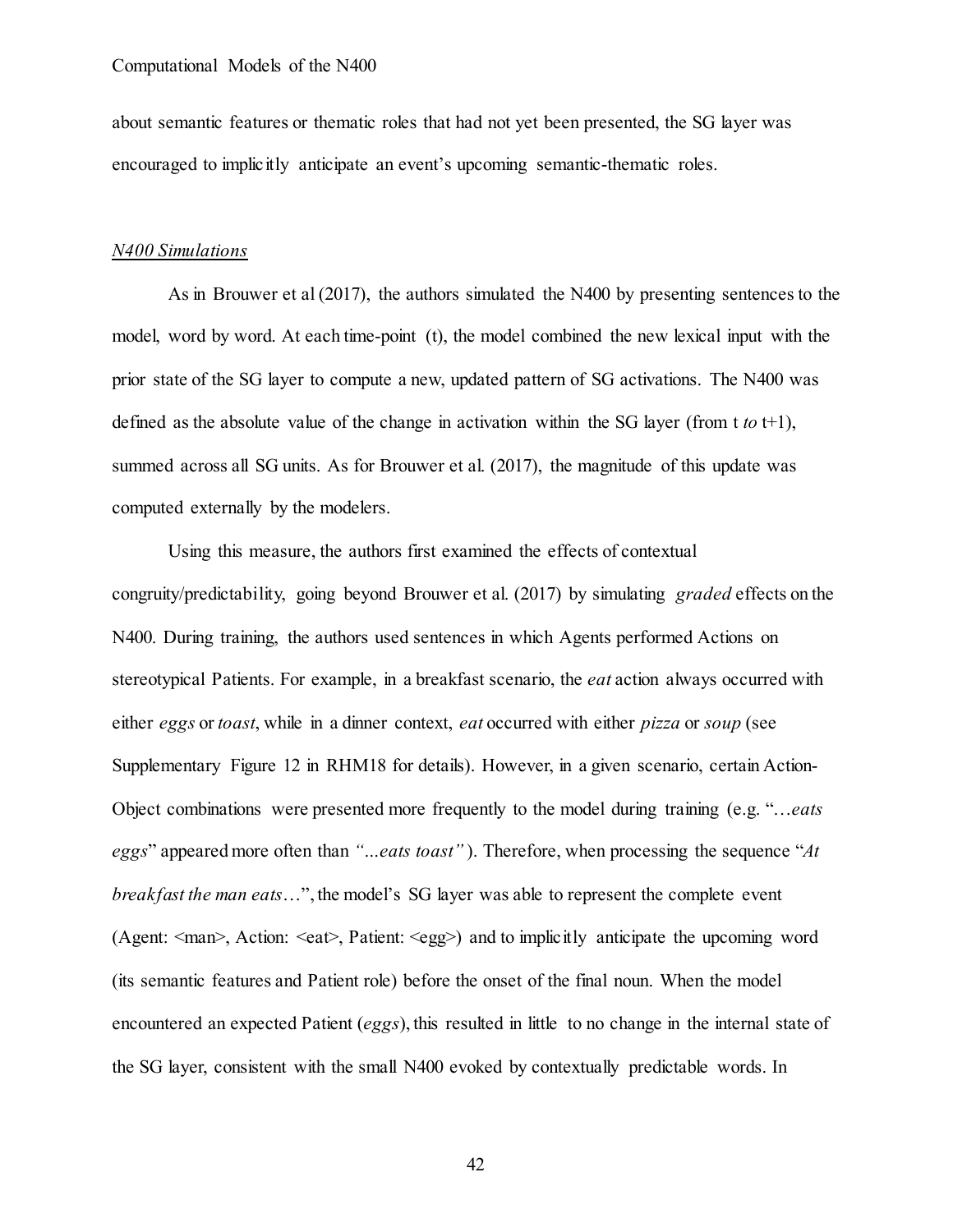contrast, a larger SG update was triggered by lower-probability words ("…*eats toast*"), and still larger updates were triggered by completely "anomalous" words ("…*eats oak"*) that were never encountered in this context during training.

The Sentence Gestalt model also successfully simulated the smaller N400 response to role reversal incongruities *versus* unrelated incongruities (specifically, the findings reported by Kuperberg, Sitnikova, Caplan & Holcomb, 2003, and Kolk, Chwilla, van Herten & Oor, 2003). However, this was for a different reason from that discussed above in relation to Brouwer et al.'s Retrieval-Integration model. In RHM18's simulations, role-reversed verbs like "*eats*" in the sentence, "*At breakfast the egg \*eats*" were treated by the model as truly anomalous because, during training, "*egg*" was *never* presented in an Agent role. Therefore, in these role-reversed sentences, the model incorrectly interpreted "*egg*" as a Patient, both before and after encountering the verb "*eats*", leading to a minimal SG update, which mirrored the empirical result. This pattern is consistent with a classic "semantic illusion" interpretation of the N400 reduction in reversal anomalies, in which comprehenders, at least temporarily, entertain a semantically-driven interpretation of the sentence, based on stereotypical thematic roles (Kuperberg, 2007; see Kuperberg, 2016 for a more recent discussion). In contrast to these rolereversed verbs, semantically anomalous verbs produced a large SG update.

The authors also simulated several other sentence-level phenomena. To simulate the effects of contextual constraint, certain actions appeared with restricted object sets during training *("eat eggs", "eat toast"),* while other actions were relatively non-constraining (e.g. *"to like").* Low-probability endings elicited a similar SG update across high-constraint *("...eats oak")* and low-constraint *("...likes oak")* sentences. In both cases, the final word *("oak")* caused the SG layer to update its internal representation to the same degree, in order to successfully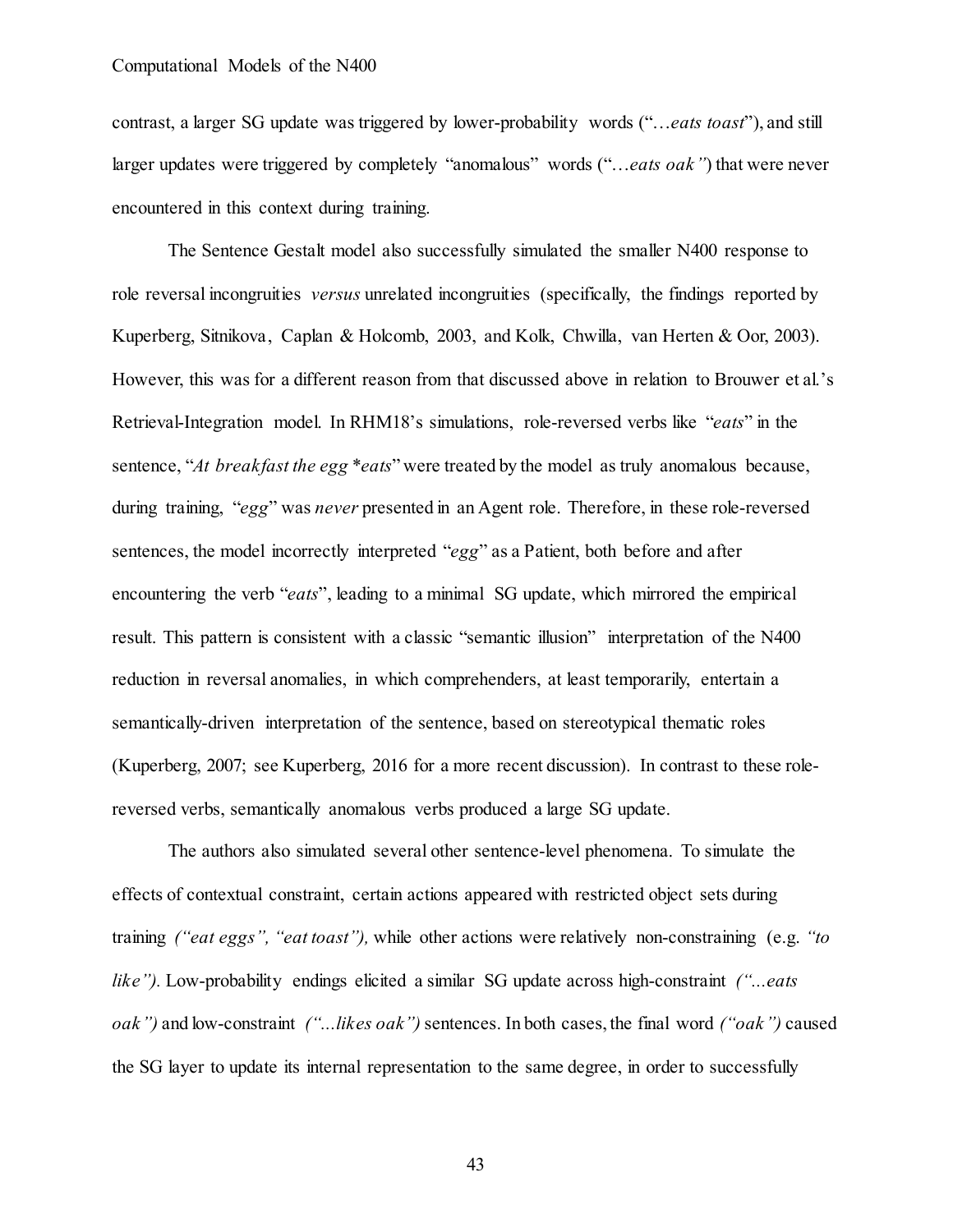encode the semantic features of the unexpected object. This mirrored the empirical result that cloze probability, not constraint, is the primary determinant of N400 amplitudes in sentence contexts (Kutas & Hillyard, 1984; Federmeier, Wlotko, De Ochoa-Dewald & Kutas, 2007; Kuperberg, Brothers, & Wlotko, 2020).

The SG model was also able to simulate the related anomaly effect (Federmeier & Kutas, 1999). To simulate this effect, following the presentation of high constraint contexts, the network was then presented with three types of endings: expected words, anomalous words that were semantically *related* to the expected words, or anomalous words that were semantically *unrelated* to the expected completion. During training, although these "anomalous" nouns had never been presented with the preceding verb, the authors introduced different degrees of overlap between these words' distributed semantic features, represented in the Probe and Event Output layers. This ensured that the "related" anomalous words that shared partially overlapping sets of semantic features with the expected words, while the "unrelated" anomalous words had no semantic features in common with the expected word. Consistent with the empirical findings, the semantically related anomalous endings elicited a smaller update at the SG layer than the semantically unrelated anomalous completions.

To simulate the effects of word position during sentence processing (Van Petten & Kutas, 1991), the authors presented the longest sentences in their training set (e.g., *At breakfast, the man eats egg in the kitchen*), and simulated the N400 produced at each word position. All else kept equal, words presented earlier in the sentence induced a larger update at the SG layer, resulting in an approximately linear decline in N400 amplitude as the sentence progressed. Note, however, that the true probability of the incoming words did not decrease smoothly across the course of the sentence. For example, although actions (*eats*) were presented relatively early in the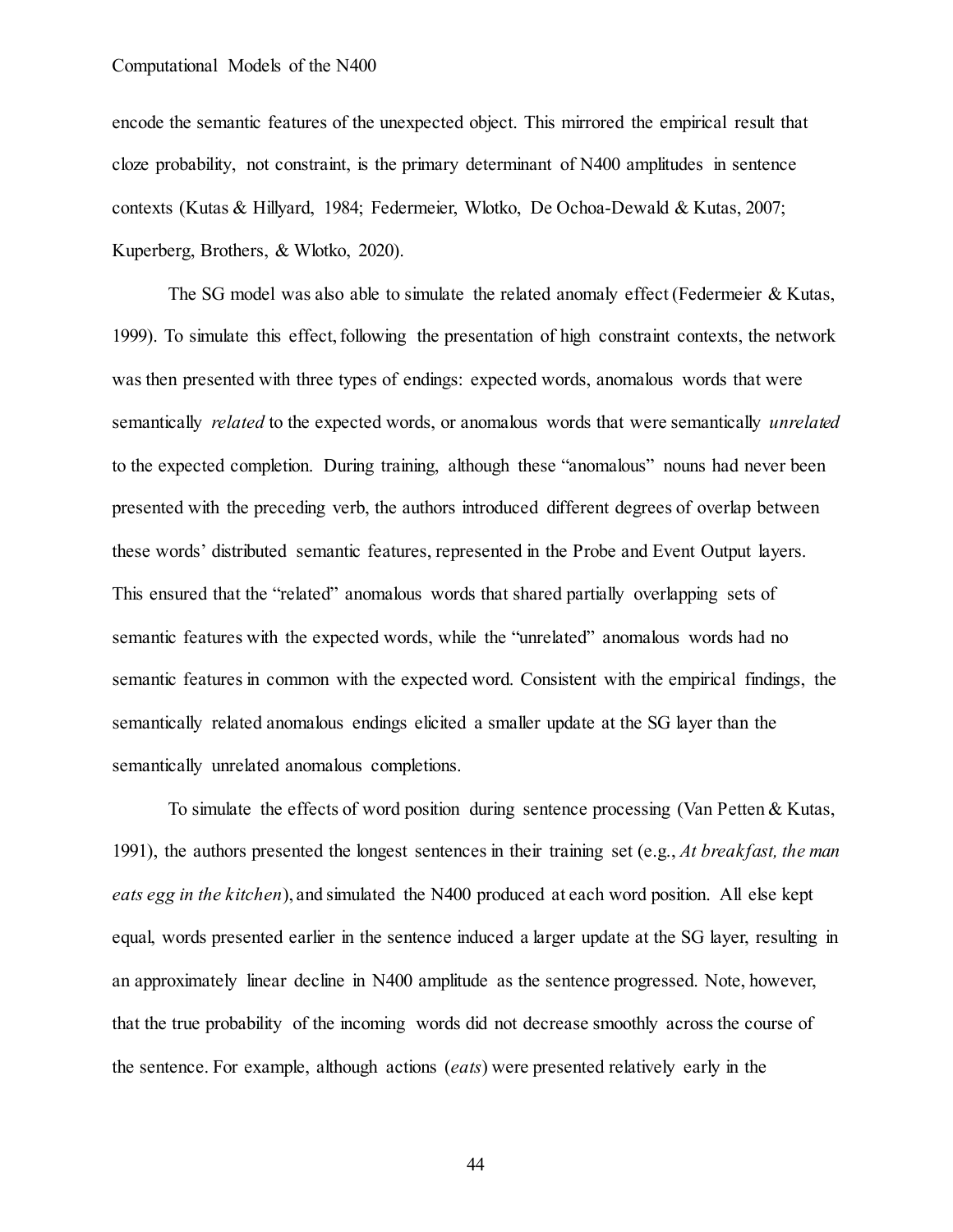sentence, they were 100% predictable in the model's training set when paired with a specific situation (*breakfast*). This surprising finding showed that the model (and the SG layer in particular) did not perfectly track corpus probabilities, but rather that it built up more confidence in its predictions as probabilistic cues accumulated over the course of the sentence.

Despite being trained on complete sentences, RHM18 were also able to simulate some of the lexical phenomena that were simulated in the word-level models described in Section 2 (Laszlo & Armstrong, 2014; Cheyette & Plaut, 2017; Rabovsky & McRae, 2014). During training, some words were presented more frequently than others. Therefore, the model was able to successfully simulate the effects of lexical frequency, independent of context. Specifically, when presented in isolation, higher frequency words (e.g. *egg*) elicited a smaller SG update than low frequency words (e.g. *toast*). In addition, when the model was presented with two-word sequences, it was able to simulate N400 priming effects, including repetition priming  $(egg - egg)$ vs. *oak* – *egg*)*,* associative priming (*eat* – *egg* vs. *play* – *egg*), and semantic feature priming (*cereal* – *egg* vs. *oak* – *egg*). Each of these priming effects was implemented somewhat differently. As noted above, during training, associatively related words commonly appeared together, while semantically related words shared overlapping units in the Event Output and Probe layers. In all three manipulations, target words produced a smaller update at the SG layer when preceded by related (*versus* unrelated) prime words.

Finally, the authors carried out a simulation of a set of results reported by Besson, Kutas & Van Petten (1992) to determine whether the updates in the SG layer, used to operationalize the N400, could also drive longer-term learning. Sentences with either congruous or incongruous endings (e.g. *The man eats eggs/\*oaks*) were presented to the model, word by word. Each sentence was presented twice so that the authors could assess the effects of delayed repetition on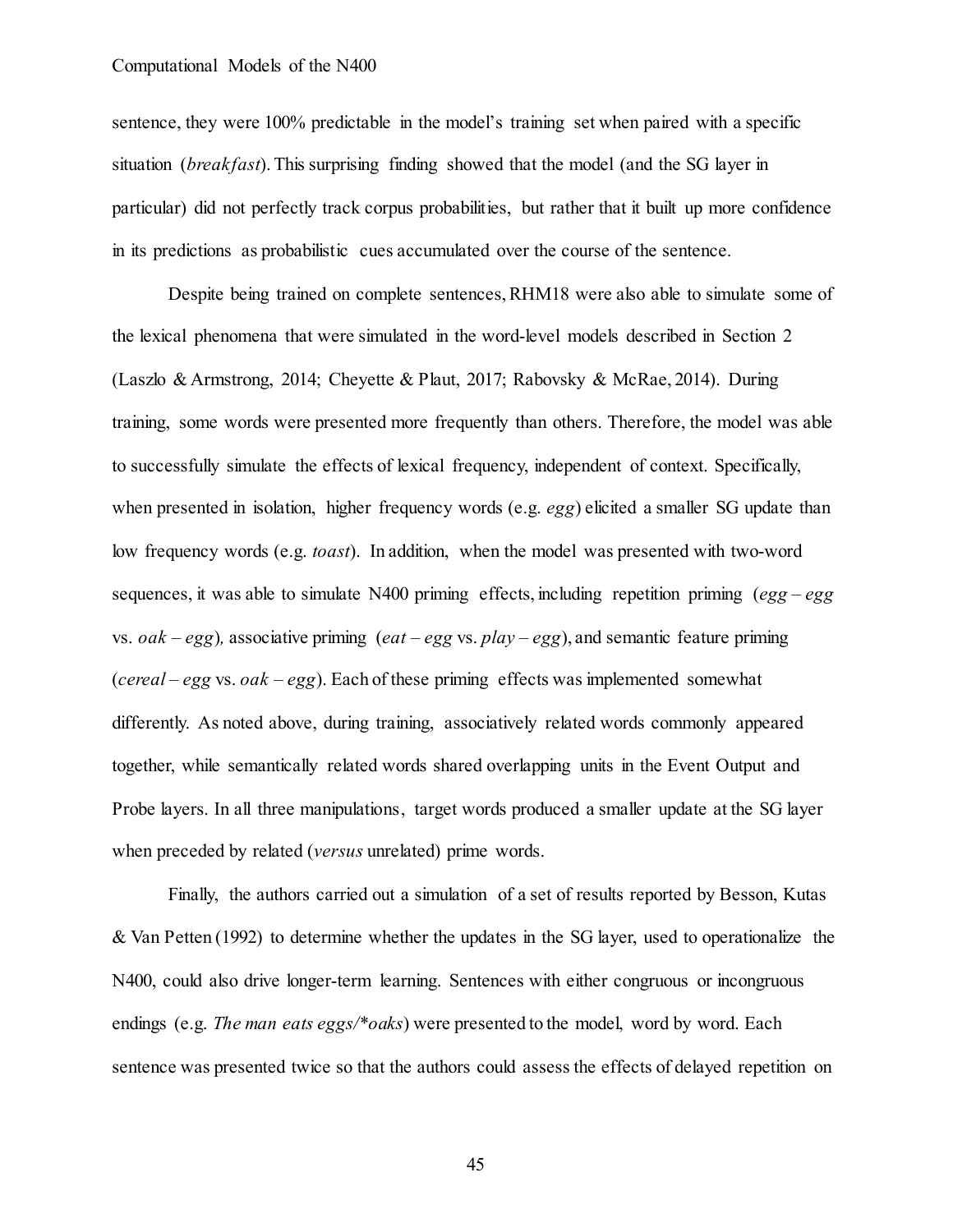the simulated N400. As described above, the pattern of activity that was produced by word n (e.g. *eats*) implicitly predicted the semantic-thematic role associated with the subsequent word. Then, when this next word was presented (n+1, e.g. "*eggs*"), it produced its own pattern of SG activity. For the purposes of this simulation, the pattern of activation produced by this next word was considered the "target" for learning. The shift in SG activity between word n and word  $n+1$ (corresponding to the N400 on word n) served as a "prediction error" signal that was backpropagated to modulate the model's weights (see RHM18, Supplementary Discussion for details). The assumption here was that, because the model was already trained, instead of learning to map a sequence of words to an event representation, the SG layer activation at the end of the sentence could be trusted to represent the "ground truth". Therefore, by minimizing the change in SG activation induced by incoming words, this "ground truth" SG state could be reached as early as possible, allowing the model to learn from new lexical inputs without relying on an explicitly available event representation.

With this learning procedure, sentence-final words elicited a smaller N400 on their second presentation (after learning). Moreover, the magnitude of this repetition effect was larger on semantically incongruous than congruous words, mirroring the empirical data (Besson, Kutas & Van Petten, 1992). The authors argued that this was because the larger N400 induced by the initial presentation of the incongruous words served as a "temporal difference error" that led to greater weight updates, i.e. increased learning.

## **Sentence Gestalt Model (2): Rabovsky, 2020**

In a follow-up paper, Rabovsky (2020) reported that, with minimal modifications, the model developed by RHM18 was able to simulate and re-interpret an additional effect reported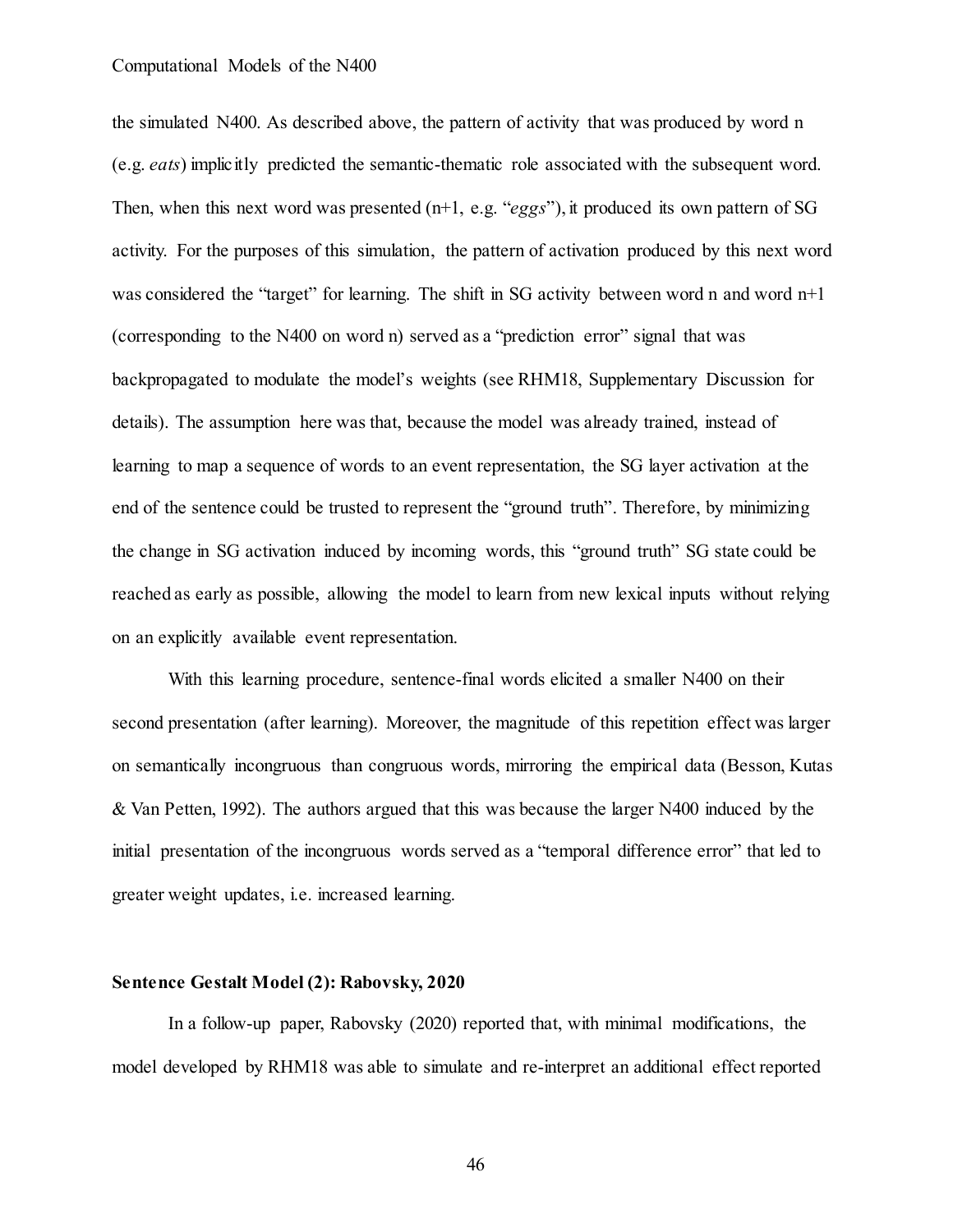in the prior literature: the so-called article-induced N400 effect. This effect was first described in an experiment by DeLong, Urbach and Kutas (2005), who observed larger N400 amplitudes to articles that were phonologically incompatible with an expected noun – for example, in the sentence "*The day was breezy so the boy went outside to fly an* …", *an* is phonologically incompatible with the expected continuation (*kite)* because this expected completion begins with a consonant (i.e., "...*a kite*" vs. " ...*an airplane*" ). The fact that the neural response was sensitive to the article's phonological incompatibility with the *upcoming* word was interpreted as evidence that comprehenders predicted this upcoming word's phonological form. However, an alternative explanation is that, instead of reflecting the prediction of the upcoming word's form, the N400 on the phonologically marked article reflected a shift in state at the event-level, which updated the probabilities of the upcoming noun.

To investigate this possibility, Rabovsky (2020) set up the Sentence Gestalt model so that the form of the indefinite article (*a* vs. *an*) reliably predicted the form of the upcoming noun. Specifically, the training procedure was designed so that articles could rule out particular upcoming nouns (e.g., *an* was never followed by *kite*). Mirroring the empirical results of DeLong, Urbach & Kutas (2005), articles that were incompatible with strongly expected upcoming nouns induced larger updates at the SG layer than articles that were compatible. This is because the incompatible article provided a highly reliable cue that the predicted event representation (e.g., a representation in which  $\langle$ kite> played the role of Patient) was probably incorrect, and therefore needed to be modified, inducing a shift at the SG layer.

Notably, subsequent studies (e.g., Ito, Martin, & Nieuwland, 2016), including a largescale replication attempt (Nieuwland et al., 2018, but see Urbach, DeLong, Chan, & Kutas, 2020) found that the article-induced N400 effect was either absent or much weaker than the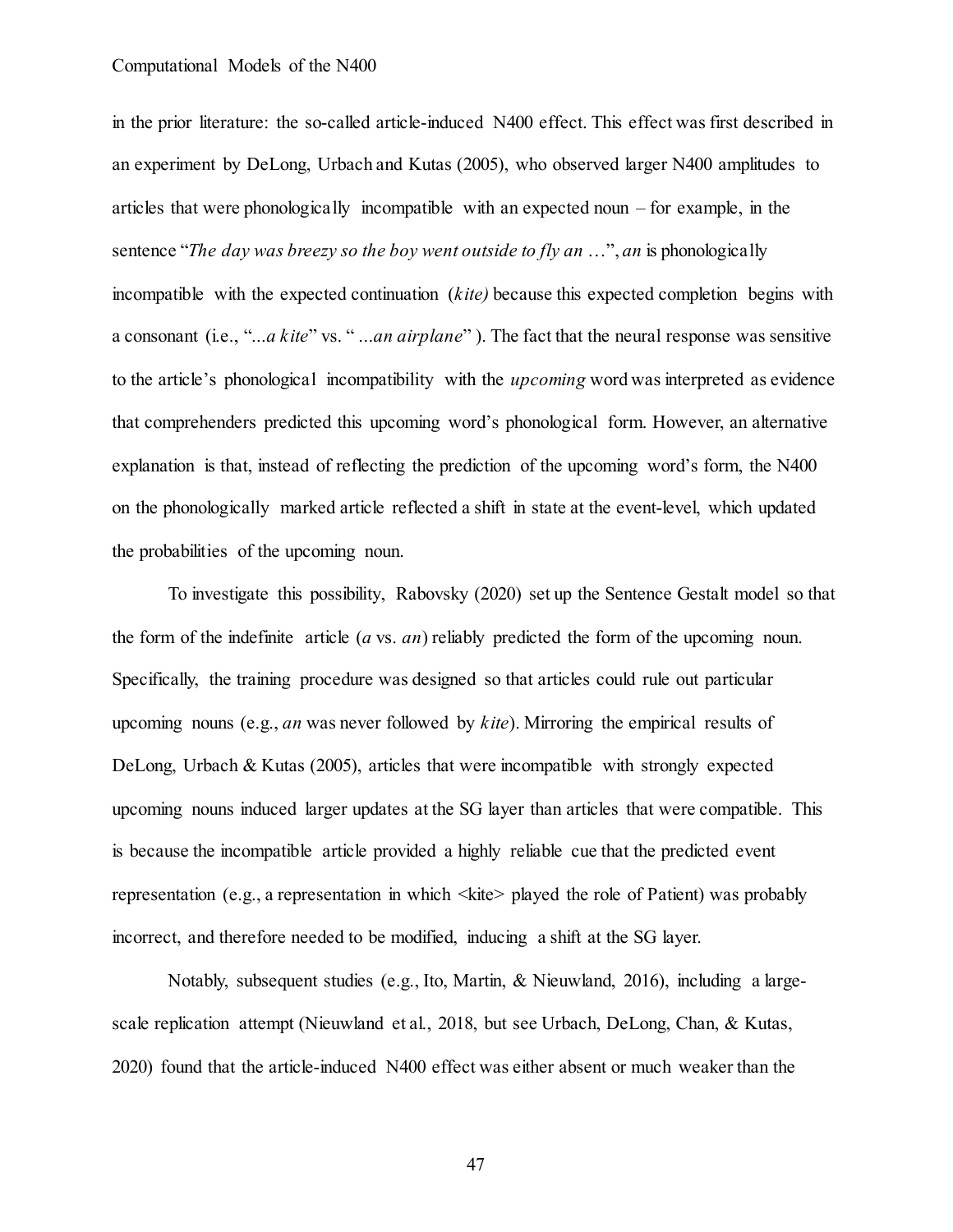effect originally reported by DeLong, Urbach and Kutas (2005). Rabovsky (2020) suggested that the discrepancy across studies may have arisen because the indefinite articles varied in how *reliably* they predicted the upcoming word's phonological form.

To investigate the effect of the article's predictive reliability, Rabovsky (2020) modified the model's training procedure so that the form of the indefinite article (*a* vs. *an*) was an *unreliable* predictor of the form of the upcoming noun. Specifically, the correlation between the form of the article and that of the upcoming noun was removed by introducing an intervening adjective ("...*an old kite*"; "...*a new airplane*"). In line with the cue validity interpretation, in this simulation, articles that were incompatible with the expected noun did *not* elicit a larger N400 than compatible articles.

Based on these observations, Rabovsky (2020) suggested that the article-induced N400 effect may not directly reflect the pre-activation of phonological information. Instead, they argued that this effect may be driven by a shift at the event level when articles provide a reliable cue that ruled out an otherwise high probability continuation (but see below for discussion of empirical evidence against this interpretation).

## *Insights and Limitations*

RHM18 and Rabovsky (2020) were able to simulate an impressive range of N400 effects. Given that the model was trained on full sentences, its ability to simulate N400 effects in arbitrary word sequences (e.g., individual words, word pairs, word lists, etc.) is particularly striking, providing strong support for the theoretical perspective that words function as *cues* to sentence meaning (Rumelhart, 1979; Elman, 1990; Elman, 2009), rather than lexico-semantic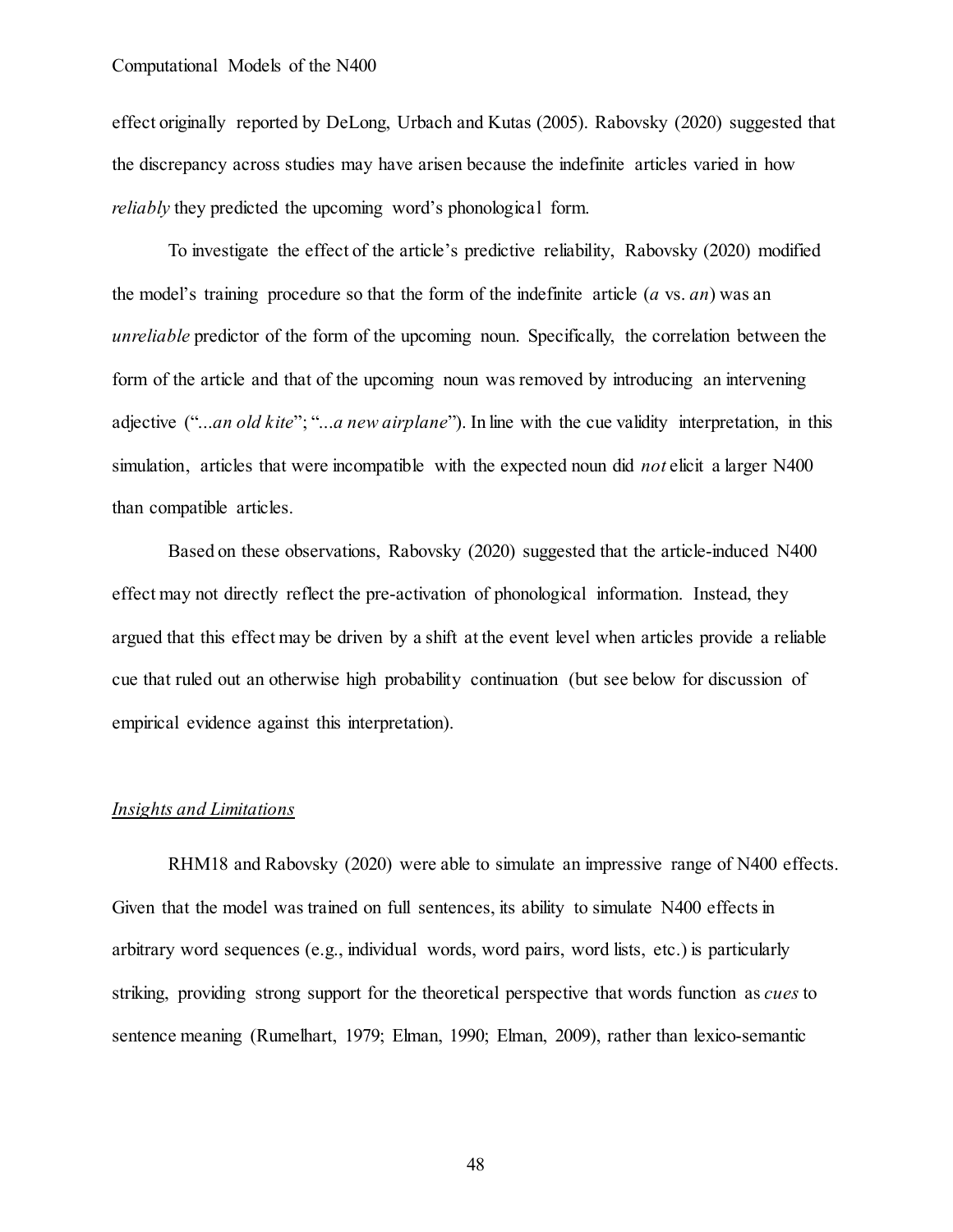entities that must be retrieved independently and then composed into a higher-order event representation.

The model also addressed some of the limitations of Brouwer et al.'s Retrieval-Integration model. For example, in RHM18's Sentence Gestalt model, the shift of the SG layer was minimal to highly expected words and to semantic reversal anomalies, mirroring the empirical finding of a minimal N400 in these situations. In addition, the model's alternative account of role-reversal effects is consistent with the behavioral literature on the mis-assignment of thematic roles in reversible sentences (e.g., Ferreira, 2003; Gibson, Bergen & Piantadosi, 2013), and semantic illusions more generally (see Erickson & Mattson, 1981; see also Sanford, Leuthold, Bohan & Sanford, 2011).

Another strength of RHM18's approach is that it begins to address the question of *why* the brain might compute the internal change-in-state induced by each incoming word (the measure used to simulate the N400). Specifically, the model's successful simulation of long-term repetition effect on the N400 illustrates how, in principle, a shift in state can be used as a "temporal difference" signal to drive downstream learning. This builds on the work by Rabovsky and McRae (2014) by providing a more biologically and cognitive plausible mechanism that links comprehension and learning/adaptation.

Despite these successes, RHM18's Sentence Gestalt model also has some limitations. First, the claim that the N400 reflects the degree of shift induced by new inputs at the *event level* is at odds with recent empirical evidence, which suggests that large shifts in event probability alone are *not* necessarily a strong predictor of N400 modulation (e.g. Szewczyk, Mech, & Federmeier, 2021; see also Szewczyk & Wodniecka, 2020). In most situations, the degree of event-level shift induced by an incoming word will covary with the lexico-semantic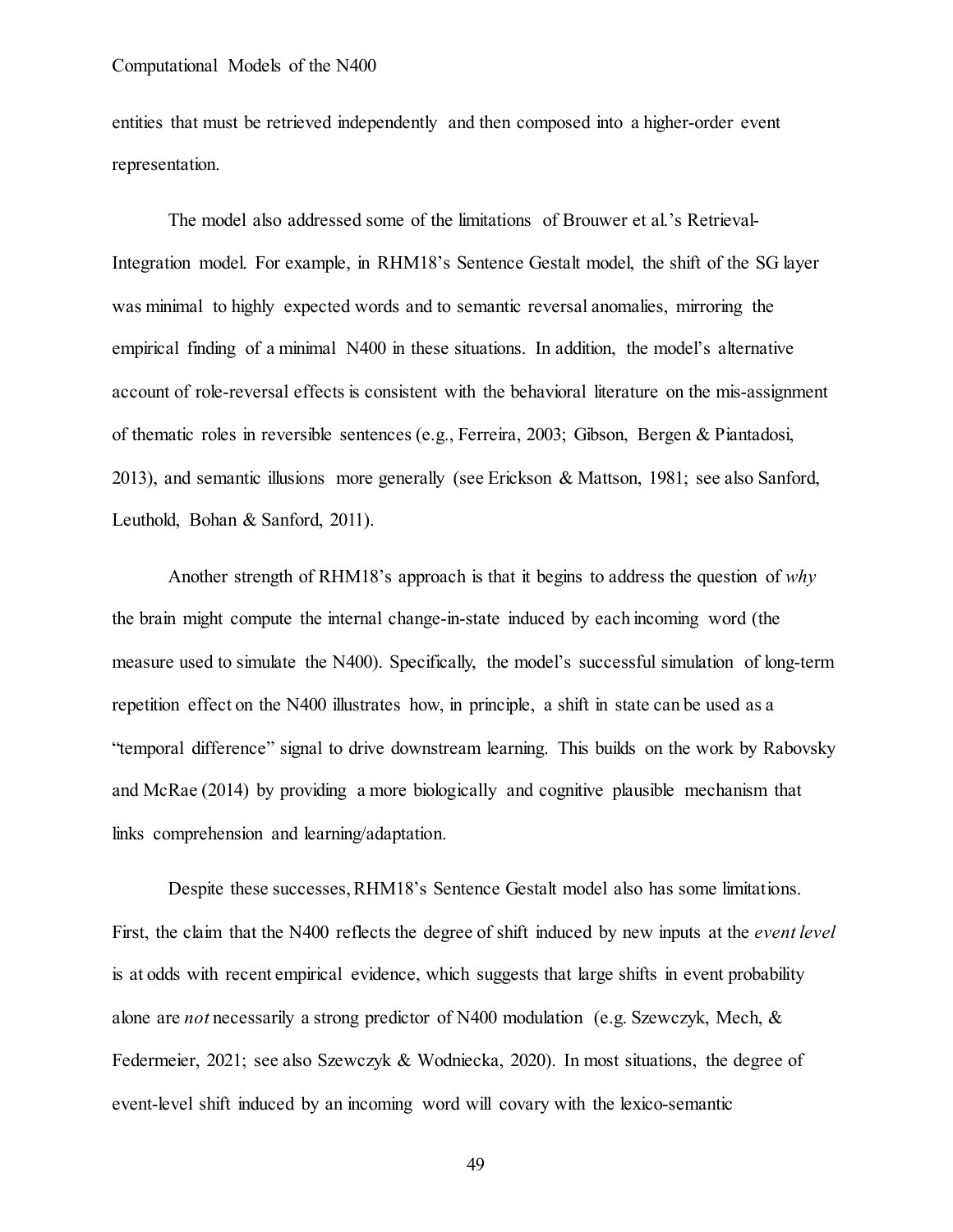predictability of that word. However, these constructs can be dissociated. For example, consider the sentence context, "His skin was red from spending the day at the...". At this point in the sentence, it is likely that the comprehender will have already inferred a beach-related event. If, however, the comprehender then encounters the adjective "neighborhood", they are likely to shift their belief to an event about a community pool. However, Szewczyk, Mech, and Federmeier (2021), showed that a metric that operationalized the magnitude of this type of event-level shift on the adjective did not predict N400 amplitude as well as the adjective's lexico-semantic predictability (see also Federmeier, 2022, Box 2, page 16 for discussion).

Second, if the N400 effect reflects shifts within a single event-level state, this would predict that the effects of priming, predictability, and plausibility on this component should all localize to the same neuroanatomical regions. Again, however, this is at odds with the empirical data. Whereas the N400 effects of semantic priming (Lau, Phillips, Poeppel, 2008; Lau, Weber, Gramfort, Hämäläinen & Kuperberg; Lau, Gramfort, Hämäläinen & Kuperberg, 2013) and of predictability in plausible sentences (Wang et al., under review) both localize to regions of the left *temporal* lobe that support lexico-semantic processing, implausible words evoke an additional effect within left inferior frontal cortex (e.g. Wang et al., under review; Halgren et al., 2002; Marinkovic et al., 2003; Maess, Herrmann, Hahne, Nakamura, & Friederici, 2006; Ihara, Hayakawa, Wei, Munetsuna, & Fujimaki, 2007; Pylkkänen & McElree, 2007), which is thought to support updates at the event level (see Hagoort & Indefrey, 2014). These observations are inconsistent with a unitary event-updating account of the N400.

Relatedly, although the Sentence Gestalt model captures the effects of contextual facilitation via implicit predictions at the event level, these implicit predictions did not lead to *top-down* pre-activation of lexico-semantic information, encoded at a shorter time-scale at a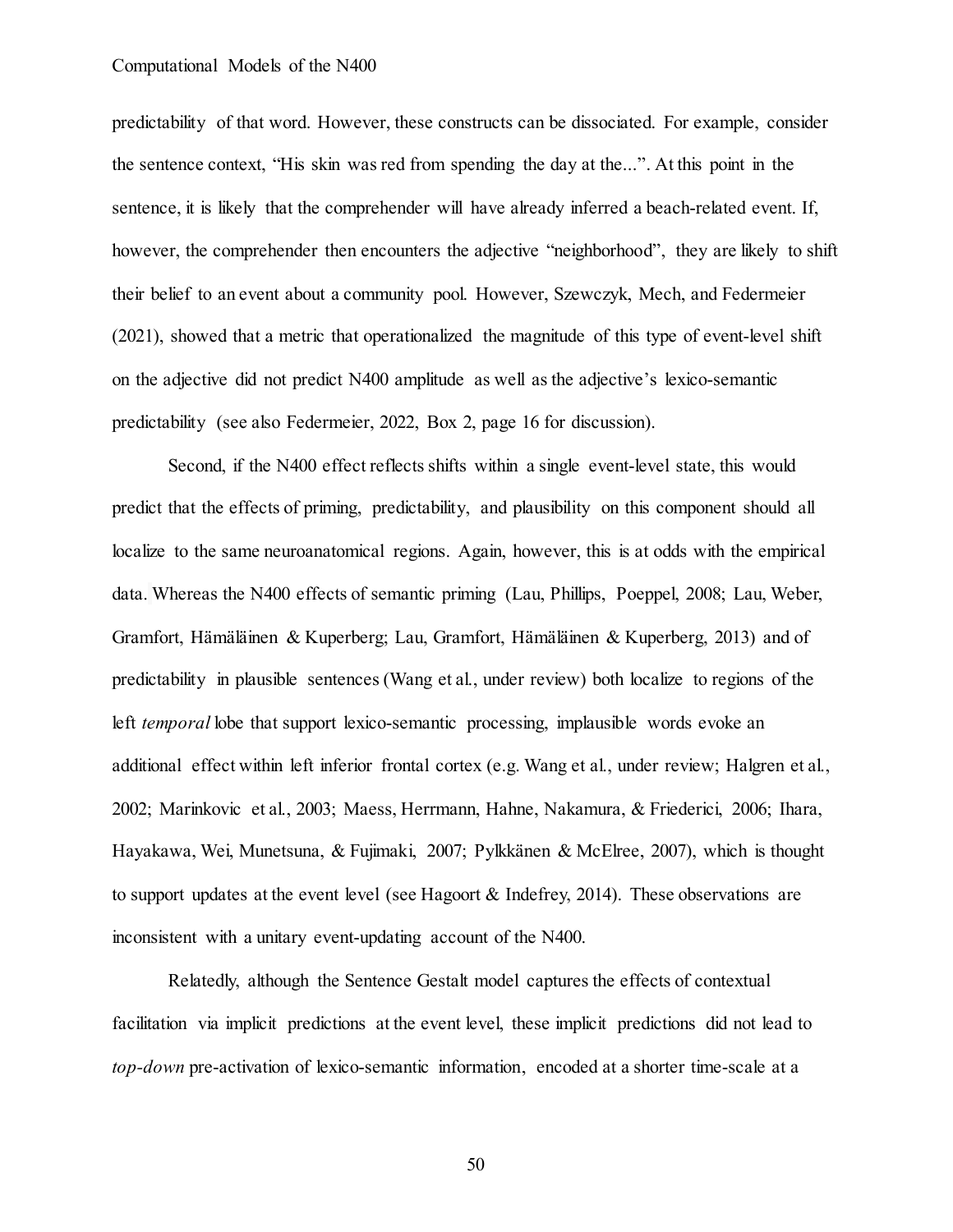lower level of representation. This at odds with evidence that regions of the left temporal cortex can be *pre-activated* in constraining contexts (Dikker & Pylkkänen, 2013; Piai, Roelofs, Rommers, & Maris, 2015; Wang, Hagoort, & Jensen, 2018; Wang, Kuperberg, & Jensen, 2018).

A third limitation of the Sentence Gestalt's model concerns the link with learning. In their final simulation, the authors demonstrated that their N400 update measure could be used as a secondary teaching signal, allowing the model to simulate the effects of longer-term repetition priming. However, this learning procedure was not applied consistently across their simulations, and it is not clear *what* this alternative learning procedure was actually teaching the model. For example, in the absence of explicit event labels, the model could learn to minimize changes in the SG layer's simply by mapping all word inputs to the exact same pattern of SG activations (e.g. a string of zeros). Although this training would efficiently minimize the magnitude of state updates, the model would also "unlearn" the correspondence between words and their associated thematic-semantic roles. More generally, it is unclear how the model would calculate this update measure, which, as noted above, had to be computed externally by the modeler.

#### **Error Propagation Model: Fitz & Chang, 2019**

#### *Introduction*

In the two sentence-level architectures described above (Brouwer et al., 2017 and RHM18/Rabovsky 2020), the authors operationalized the N400 as an internal change-in-state induced by incoming words. However, neither of these models provided a compelling account of *how* (mechanistically) or *why* (functionally) the language comprehension system would compute these changes. As noted above, one possibility is that the N400 is computed implicitly as a byproduct of the process of shifting from a prior to a new state upon encountering new bottom-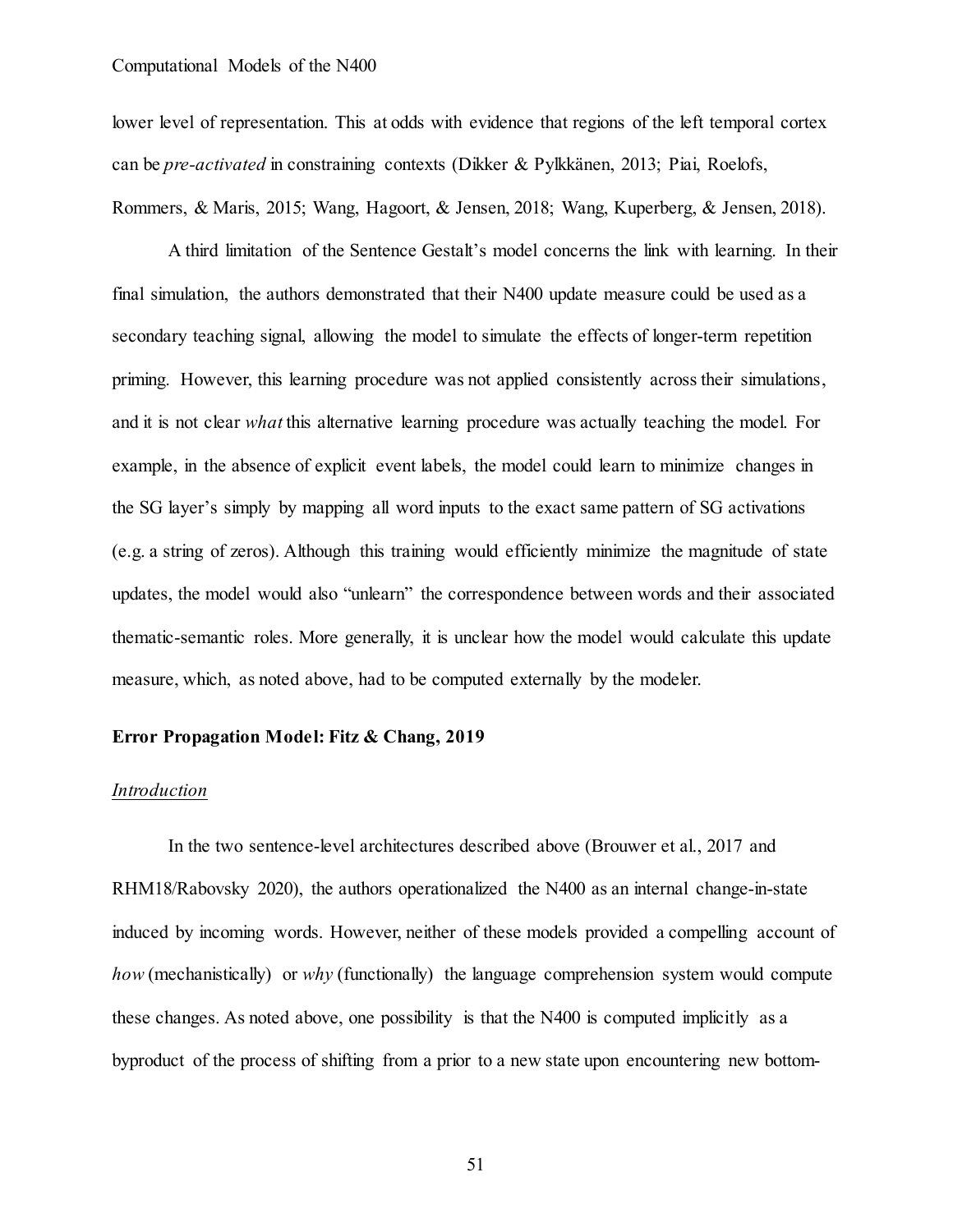up input. However, this would be at odds with RHM18's idea that the magnitude of this shift is explicitly computed and tracked for the purpose of downstream learning.

This issue was tackled head-on in a computational model by Fitz and Chang (2019). Similar to the word-level Semantic Attractor model by Rabovsky and McRae (2014), the authors proposed a "prediction error" account of the N400. Their model explicitly predicted each upcoming word, compared these lexical predictions to the word that was next encountered in a sentence, and used this difference – the prediction error – as a backpropagation signal to drive long-term learning. In a stark departure from all previous models, Fitz and Chang (2019) proposed that linguistic predictions (and the N400) are actually generated within the language production system ("prediction as production", see Federmeier, 2007; Pickering & Garrod, 2013), which runs independently and in parallel with sentence comprehension. Their model was therefore designed as a production model, and did not attempt to simulate comprehension per se.

Similar to RHM18, the authors attempted to simulate a wide range of sentence-level N400 phenomena, including the effects of lexical predictability, sentence constraint, word position, role reversals, as well as several syntactic phenomena (e.g. noun-verb agreement). They also aimed to simulate the influence of these factors on the P600 response, although a description of these additional simulations is outside the scope of this review. As discussed under Limitations, not all their simulations on the N400 were successful, and they were unable to model other findings, including the effects of lexical frequency, priming, or the effects of semantic overlap between expected and encountered words during sentence processing.

#### *Model Characteristics*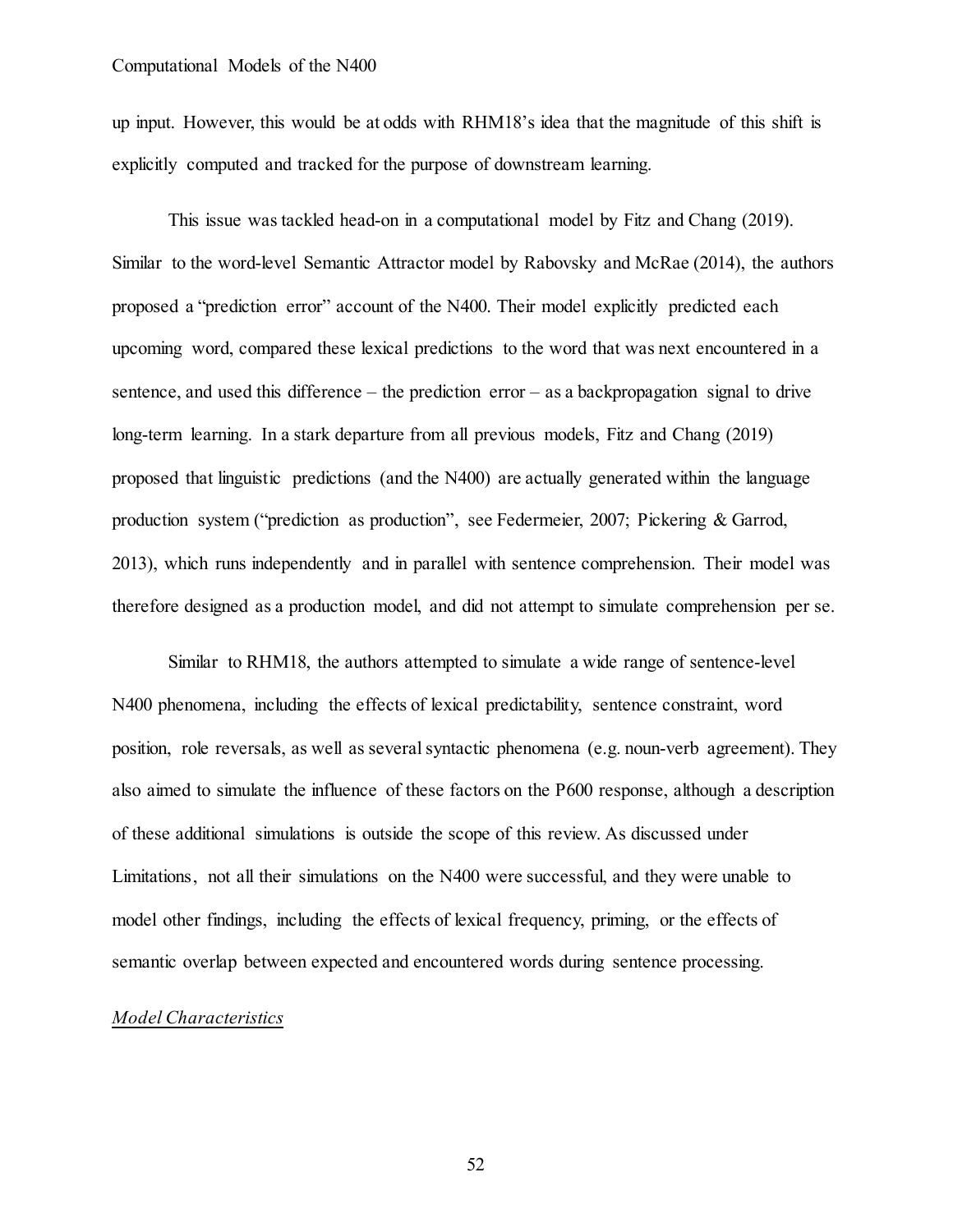Unlike the previous sentence-level models of the N400, Fitz & Chang's model's was *not* trained to infer an event representation, but rather to accurately predict the next word of an unfolding sequence of lexical inputs. The model's architecture is depicted in Figure 2C. It consisted of a "core" Sequencing System that was trained to perform next-word prediction, and a Message System that, during training, sometimes provided additional event information that supported this process. The Message System was switched off altogether during the N400 simulations.

The Sequencing System performed next-word prediction by passing lexical inputs through a series of four layers: PrevWord  $\rightarrow$  Hidden  $\rightarrow$  Compress  $\rightarrow$  NextWord. The pattern of activation within the final NextWord layer represented the model's next-word prediction. The central Hidden layer was recurrent and received activation from its own previous state. Another component of the Sequencing System was a PrevWordHistory layer that represented a running average of the pattern of activation based on previous inputs.

The Message System functioned to constrain next-word predictions in the Sequencing System during training. Events were encoded in the Message System through the connections between a Role layer (where each unit represented a thematic role: one unit for Agent, another for Action, etc.) and a Concept layer (where each unit corresponded to the semantic properties of a word: one unit for  $\langle \text{dog} \rangle$ , another for  $\langle \text{chase} \rangle$ , etc.). In this scheme, an event was uniquely represented by forming a temporary connection between a thematic role unit and its corresponding semantic units and removing all other connections between the Role and Concept layers. For example, the event corresponding to the sentence, "*A dog chases a cat*" would be expressed by connecting the Agent, Action and Patient units in the Role layer to  $\langle \text{dog} \rangle$ ,  $\langle \text{chase} \rangle$ and  $\langle \text{cat}\rangle$  in the Concept layer, with one-to-one connections. In addition to these Role and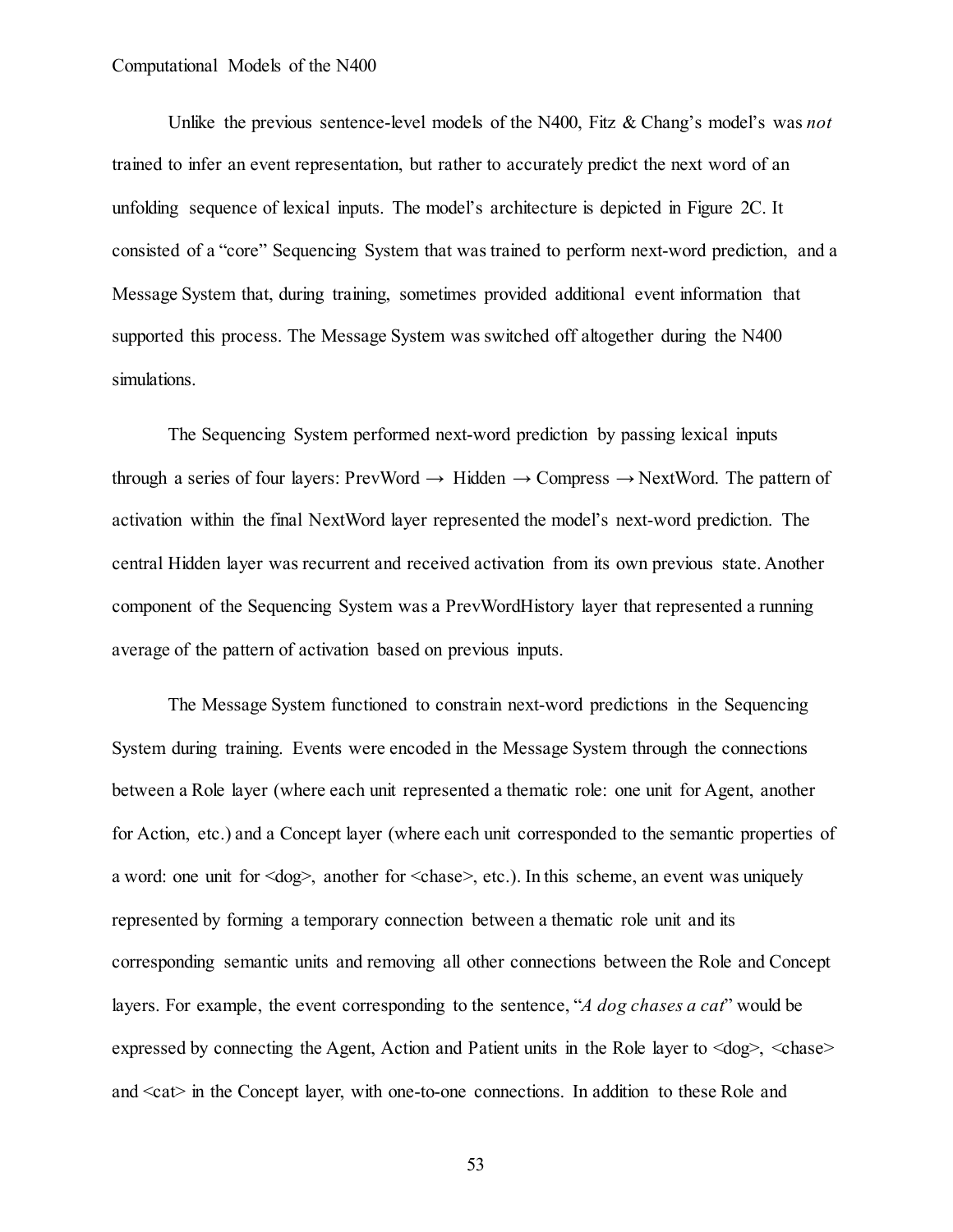Concept layers, which represented the role and concept of the word currently being predicted, the Message System also included CRole and CConcept Layers, which were structured identically, but represented the role and concept of the *previous* word in a sequence. The Message System also included a CRoleHistory layer, which represented a running average of the pattern of activation based on previously assigned thematic roles. Finally, the Message System included an EventSemantics layer that encoded verb alternations (cf. Levin, 1993) that were relevant for thematic role assignment.

During training, the model's weights were trained to predict the next word of sentences which were presented word by word to the PrevWord layer of the Sequencing System. In 30% of training trials, just before the first word in a sentence was presented (e.g. the sentence, "*A dog chases a cat*"), the model's Message System was given an event representation of the upcoming sentence, which included the appropriate set of thematic roles at the Role layer (Agent-Action-Patient) and their corresponding concepts at the Concept layer (<dog> <chase> <cat>). To illustrate how training worked, consider the stage of training after the model had generated a pattern of activation at the NextWord layer, which corresponded to the prediction of the second word in the sentence, "*She walk -ed*". Note, however, that everything we describe next occurred for every single word in a sentence.

First, the model explicitly compared the predicted pattern (the pattern generated at the NextWord layer before *walk* was encountered) with the target pattern (the vector corresponding to the observed word, *walk*). The difference in activity – the prediction error – was backpropagated through the model in order to later update its weights such that error was minimized over future iterations of the model.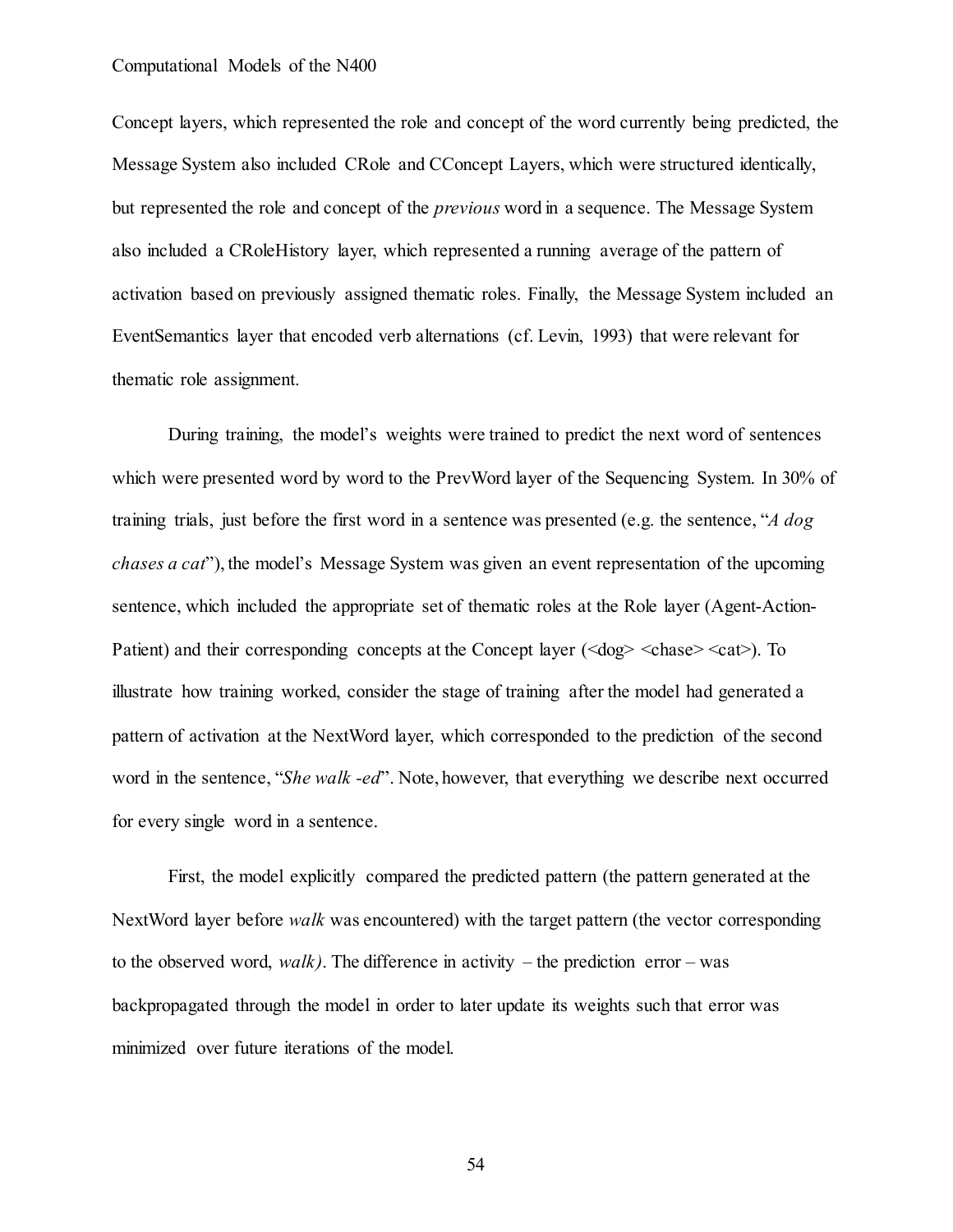The vector corresponding to the presented word (*walk*) was then summed with its prediction, and this single vector was clamped at the PrevWord layer. This input at the PrevWord layer then activated the corresponding semantics and thematic role of the word, *walk,* at the CConcept layers and CRole (respectively) of the Message System, which, in turn, fed into the Hidden layer of the Sequencing System. This Hidden layer also received information from the CRoleHistory and from the EventSemantics layer of the Message System, as well as information about the full set of prior lexical inputs from the PrevWordHistory layer in the Sequencing System. The Hidden layer then combined all these inputs, and, from here, generated new predictions about the next word through *two routes*.

The first route was within the Sequencing System itself. Information in the Hidden layer was passed, via the Compress layer, to the NextWord layer. The second route was through the Message System. Information in the Hidden layer passed to the Role and Concept layers, which then passed information to the NextWord layer. Together, these two routes generated a predicted output pattern within the NextWord layer in the Sequencing System. The cycle then began again for the next word in the sentence (in this case, this "word" was the marker *-ed*).

The model's lexicon consisted of 88 tokens which were either words (e.g., *dog*) or marker morphemes (e.g., the progressive *-ing*). The model was trained on 50,000 sentences (each presented twice during training), produced by a symbolic generative grammar, which was designed to teach the model a range of semantic and syntactic regularities (cloze probability, noun-verb number agreement, tense inflection, etc.).

#### *N400 Simulations*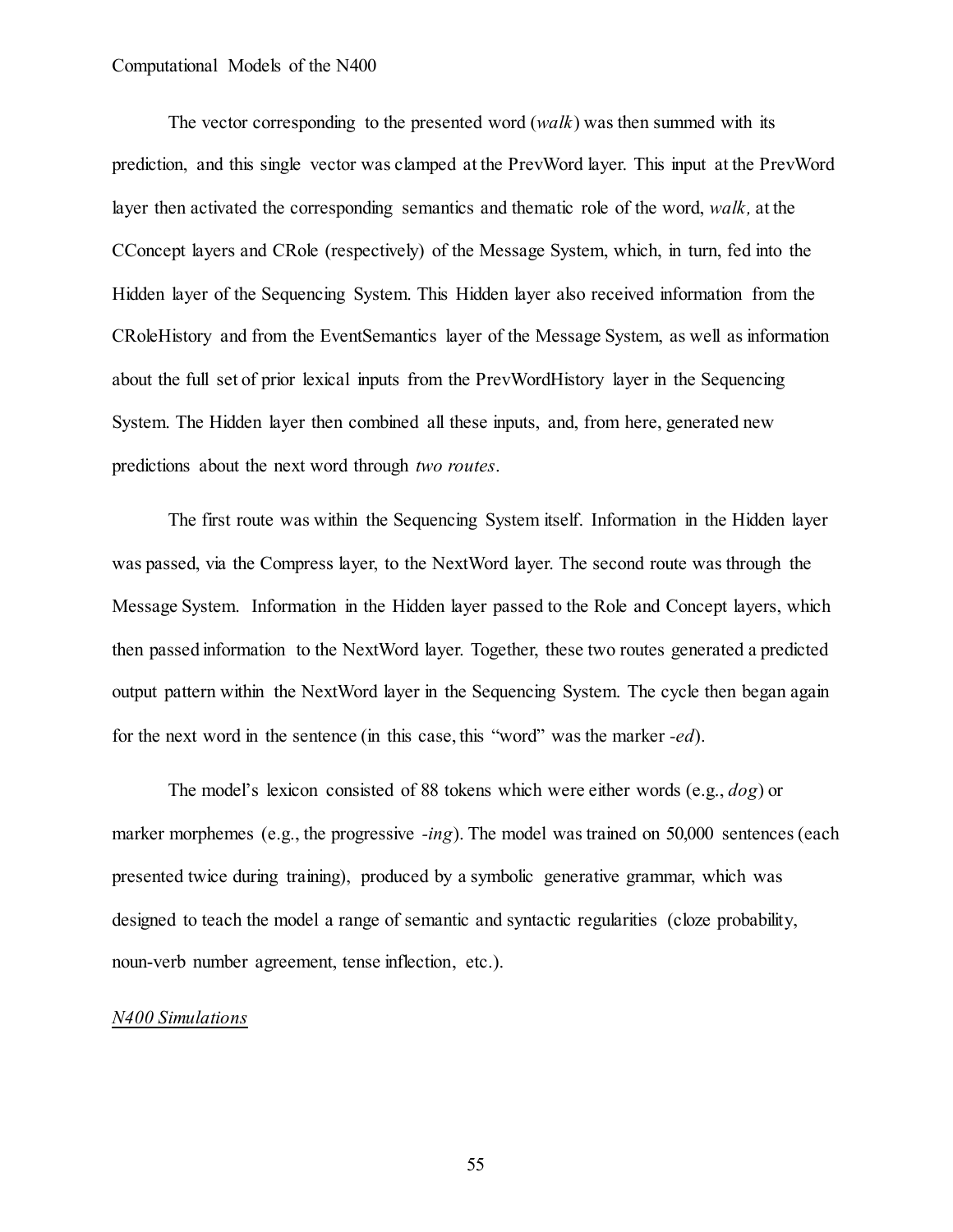For all N400 simulations, the Message System was switched off, and the model no longer had access to event representations, prior to sentence onset. Instead, the Sequencing System had to predict the next word based only on the preceding context. The authors operationalized the N400 as the difference between the target pattern (the observed word) and the model's prior prediction (the pattern of activation produced at the NextWord layer, at the previous time-step), which they referred to as a "prediction error". As discussed above, during training, this prediction error played a crucial role in triggering the necessary weight updates that would minimize the average prediction error produced over future iterations.

As in RHM18's model, the authors simulated the effects of predictability and contextual constraint by manipulating how often particular verb-object pairs were presented during training. For example, the verbs *drink*, *taste* and *take* were presented with the object *water* 60%, 15% and 4% of the time, respectively. As expected, after training, the model showed progressively smaller prediction errors on the final critical word as contextual predictability increased (e.g., *A teacher was drink/taste/take -ing the water*) (cf. Kutas & Hillyard, 1984; DeLong, Urbach & Kutas, 1995). Moreover, when the model was presented with high and low constraint sentences (e.g., high constraint: *the woman will sip….*most expected ending: *tea* (60%); low constraint: *the woman will sniff*…most expected ending: *wine* (40%)), the prediction error elicited by an *unexpected* critical word (e.g. *water*) did not differ between the high and low constraint conditions. This is again consistent with the empirical literature (Kutas & Hillyard, 1984; Federmeier, Wlotko, De Ochoa-Dewald & Kutas, 2007; Kuperberg, Brothers, & Wlotko, 2020).

Also similar to RHM18, the authors were able to simulate the effect of word position on the N400 (Van Petten & Kutas, 1990; Van Petten & Kutas, 1991; Payne, Lee & Federmeier, 2015): they found that the prediction errors tended to decrease for later word positions in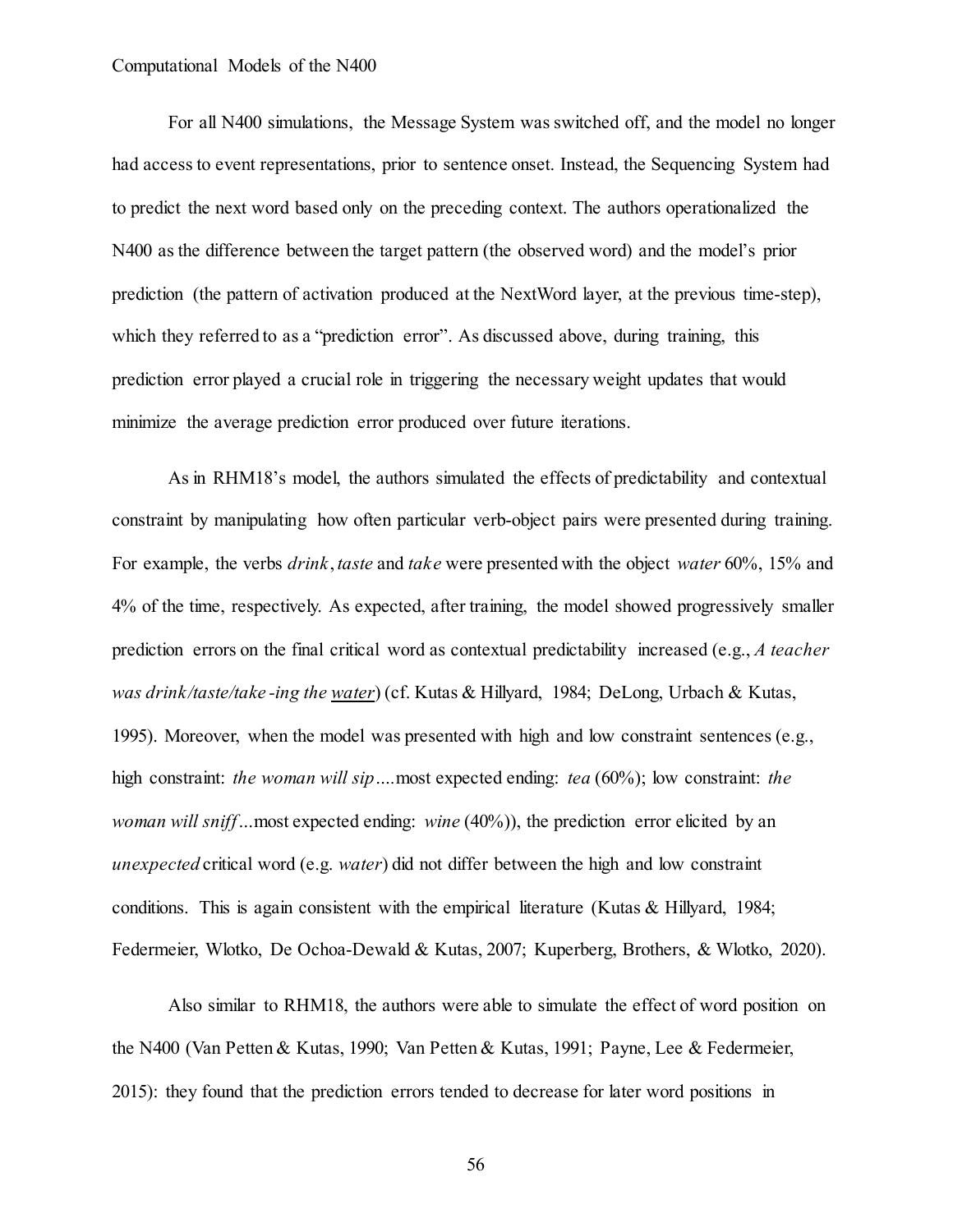congruous sentences (*A grandma give -ed the clerk a beer*). Extending RHM18's findings, they further showed that this word position effect was not produced in semantically incoherent sentences (*A pencil give -ed the coffee a friend*), again mirroring the empirical findings. These findings suggest that the model was able to make increasingly more accurate predictions as the sentence progressed, but only when the sentence was semantically coherent.

The authors also attempted to simulate patterns of neural activity (N400/P600) when processing different classes of syntactic violations (noun-verb number agreement violations: Hagoort, Brown & Groothusen, 1993; tense inflection violations: Allen et al., 2003; word category violations: Friederici, Hahne & Mecklinger, 1996, and verb subcategorization violations: Osterhout & Holcomb, 1992), as well as role reversal anomalies (Kuperberg, Sitnikova, Caplan & Holcomb, 2003; Kolk, Chwilla, van Herten, & Oor, 2003; Hoeks, Stowe & Doedens, 2004; Kim & Osterhout, 2005), albeit unsuccessfully. To simulate the effects of role reversal on the N400, the authors compared active sentences (*The woman is take -ing the pencil*) with their role-reversed counterparts (*The pencil is take -ing the woman*). However, at the critical morpheme (*-ing*), the model showed a larger prediction error on the implausible reversals, which is inconsistent with the null N400 effects reported in the ERP literature. Similarly, the model also produced larger prediction errors to certain syntactic violations (*The man will sip -ed the beer*) than non-violated controls. Although these effects were small, and somewhat variable across syntactic manipulations, they are generally inconsistent with the empirical findings, which report no N400 modulation on purely syntactic violations.

Finally, like RHM18, Fitz & Chang (2019) successfully simulated the interaction between predictability and long-term repetition on the N400, this time focusing on empirical findings reported by Rommers and Federmeier (2018). In this simulation, the model was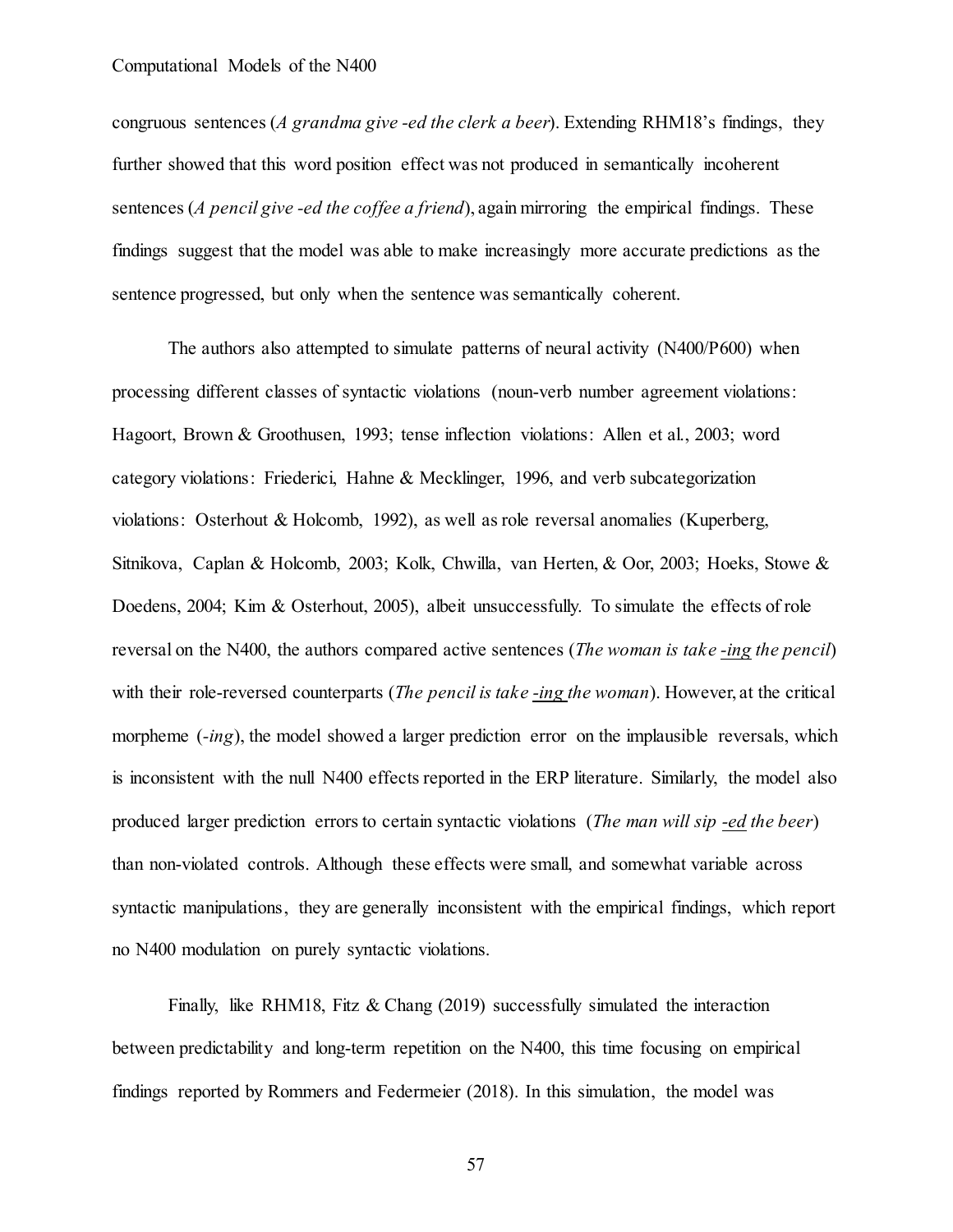presented, word by word, with sentences that either had predictable endings (e.g. *Alfonso has started biking to work instead of driving his car*) or unpredictable endings (e.g. *Jason tried to make space for others by moving his car*). After each sentence, the model's weights were updated, and then a second sentence was presented. This second sentence either had the same sentence-final word as the original sentences (Repeated) or it had a different sentence-final word (New). Smaller prediction errors were produced by the sentence-final words in the Repeated than the New condition. Moreover, mirroring the empirical findings, this repetition effect on the simulated N400 was larger when the initially-presented word was unpredictable than when it was predictable. This effect can be explained intuitively within this prediction error framework because larger prediction errors drive greater weight updates. Therefore, a large prediction error produced by an unpredictable word on the first presentation of a sentence would have led the model to generate stronger predictions for this word on subsequent trials, resulting in a larger reduction of the N400 when these predictions were confirmed in Repeated (versus New) sentences.

## *Insights and Limitations*

By linking the N400 to prediction error, computed for the purpose of downstream learning, Fitz and Chang (2019)'s Error Propagation model provides an important extension of the previous sentence-level approaches. Building on the word-level model by Rabovsky and McRae (2014), and one of the simulations carried out by RHM18, they showed that the N400, operationalized as lexical prediction error, can serve as signal that drives longer-term learning. Like any supervised connectionist model, the targets for learning in this model had to be provided externally by the modeler. However, unlike Rabovsky & McRae (2014) in which each semantic target was provided somewhat arbitrarily, in Fitz and Chang's model, each target was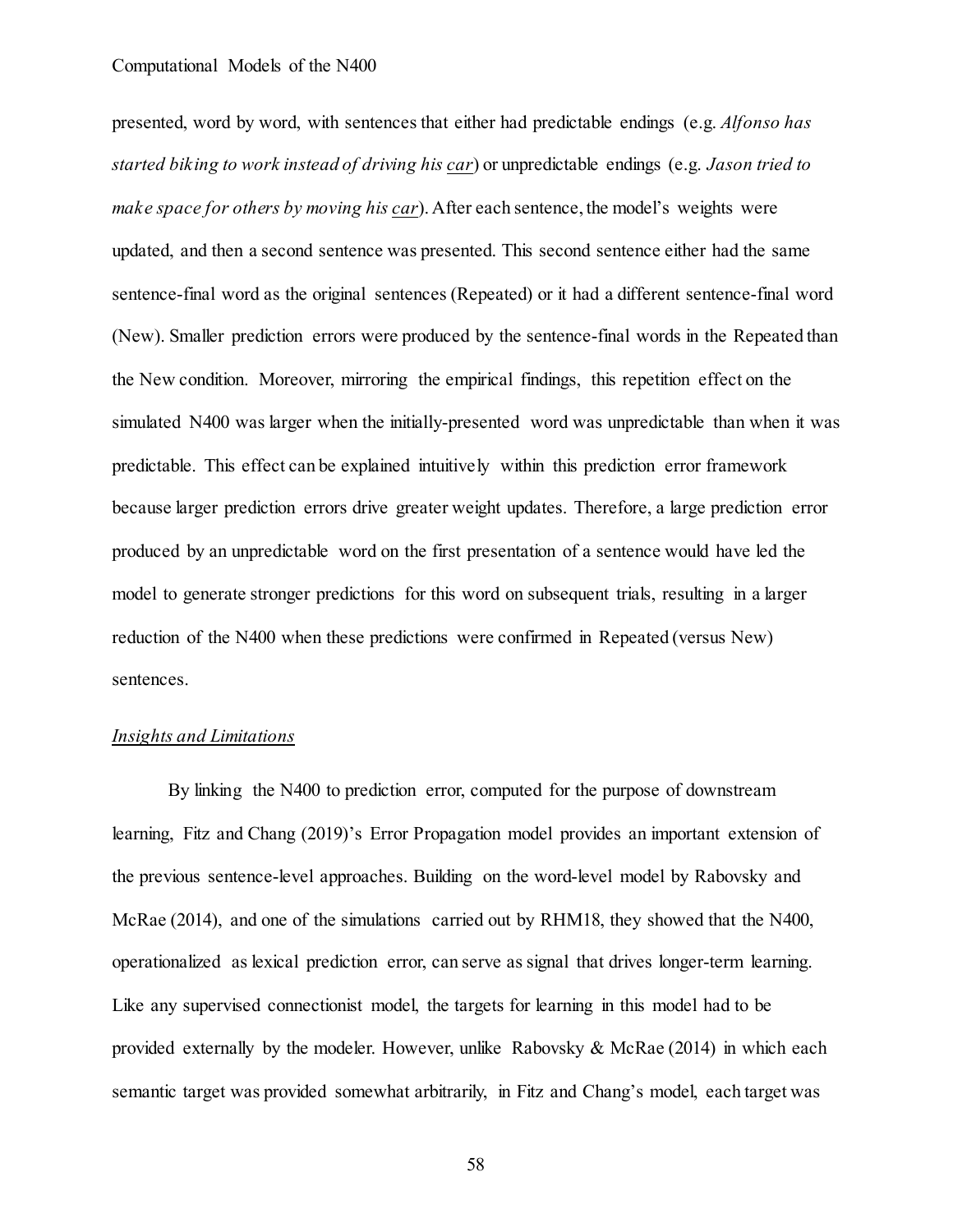provided as the subsequent word in a connected sentence, mirroring the process of "natural" language comprehension.

There were, however, important limitations. The model was trained to carry out next word prediction. Therefore, it was successful in being able to explain the sensitivity of the N400 to contextual probability, i.e. graded cloze effects (Kutas & Hillyard, 1984; DeLong, Urbach & Kutas, 2005) and word position effects (Van Petten & Kutas, 1990; Van Petten & Kutas, 1991; Payne, Lee & Federmeier, 2015). However, it was less successful in simulating other sentencelevel phenomena. For example, in the empirical literature, semantic role reversal anomalies (Kuperberg, Sitnikova, Caplan & Holcomb, 2003; Kolk, Chwilla, van Herten, & Oor, 2003; Hoeks, Stowe & Doedens, 2004; Kim & Osterhout, 2005) and syntactic violations (Allen et al., 2003 ; Osterhout & Mobley, 1995 ; Osterhout & Holcomb, 1992) generally show no effect on the N400. However, in Fitz and Chang's Error Propagation model, these manipulations produced clear simulated N400 effects. In the case of reversal anomalies, the authors suggested that their simple grammar may have artificially inflated the predictability of congruous continuations, resulting in an N400 effect. They also note that small N400 differences are sometimes observed on reversal anomalies. However, these effects are quite weak and typically only appear with longer distances between verbs and arguments (e.g. Chow, Lau, Wang, & Phillips, 2018).

The authors also made no attempt to simulate some of the other phenomena that were successfully simulated by RHM18: the related anomaly effect (cf. Federmeier & Kutas, 1999) and simple semantic or associative priming effects. This is not surprising, and brings us to the fundamental problem with Fitz and Chang's Error Propagation model: By framing the N400 as a byproduct of the language *production* system, it ignores the relationship between the N400 and language *comprehension* altogether. To *comprehend* language accurately and efficiently, we must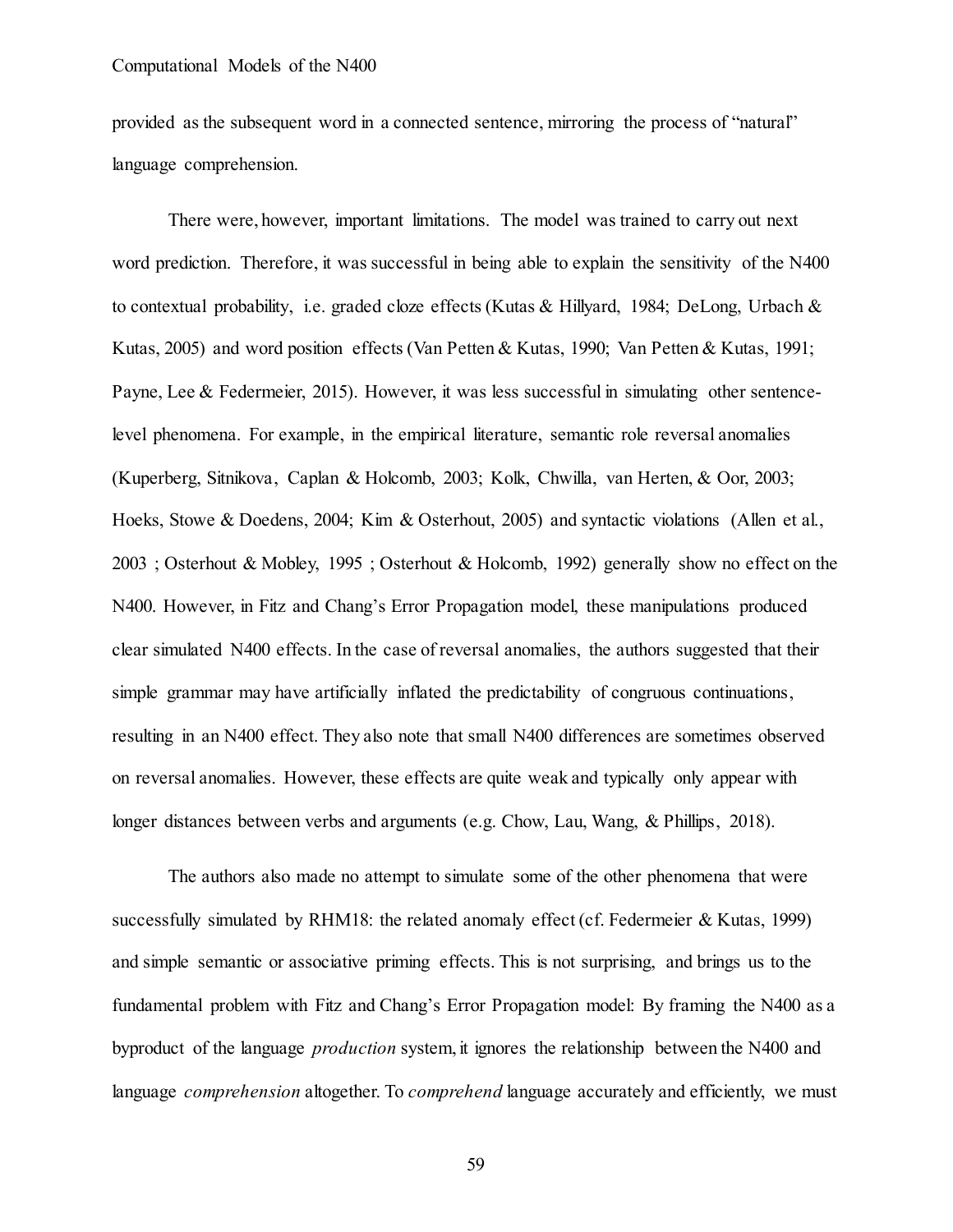predict and infer not only upcoming individual lexical items, but also the semantic features associated with these words, and, ultimately, the events that are conveyed by sequences of words. Fitz and Chang's Error Propagation model, however, was trained *only* to predict specific lexical items. In contrast to all previous models of the N400 discussed thus far, these words were not linked to *distributed* semantic features; no features were shared between words, and the model did not actually infer word meanings. This explains why the model would be unable to simulate effects of semantic overlap either during priming or sentence comprehension. Even more fundamentally, and in contrast to RHM18's Sentence Gestalt model, upcoming word prediction played no role in inferring whole events (the purpose of comprehension). This failure to infer events explains why the model was unable to simulate effects like associative priming that rely on the co-occurrence of words around canonical events.

## **Section 4: Summary of Models in relation to Cognitive and Biological constraints**

In the previous sections, we reviewed several computational models of the N400, each with their own set of strengths and weaknesses. Although in combination, these word-level and sentence-level models were able to account for an impressive range of empirical phenomena, none of them provided a complete account of the N400 that was both cognitively and biologically plausible. In this section, we summarize these models in relation to a set of cognitive and biological constraints that have informed our understanding of both language comprehension and the N400 over the past few decades. In the following section, we will turn to a new framework of understanding the N400 known as *predictive coding,* which satisfies many of these constraints.

## 1. Explanation of empirical phenomena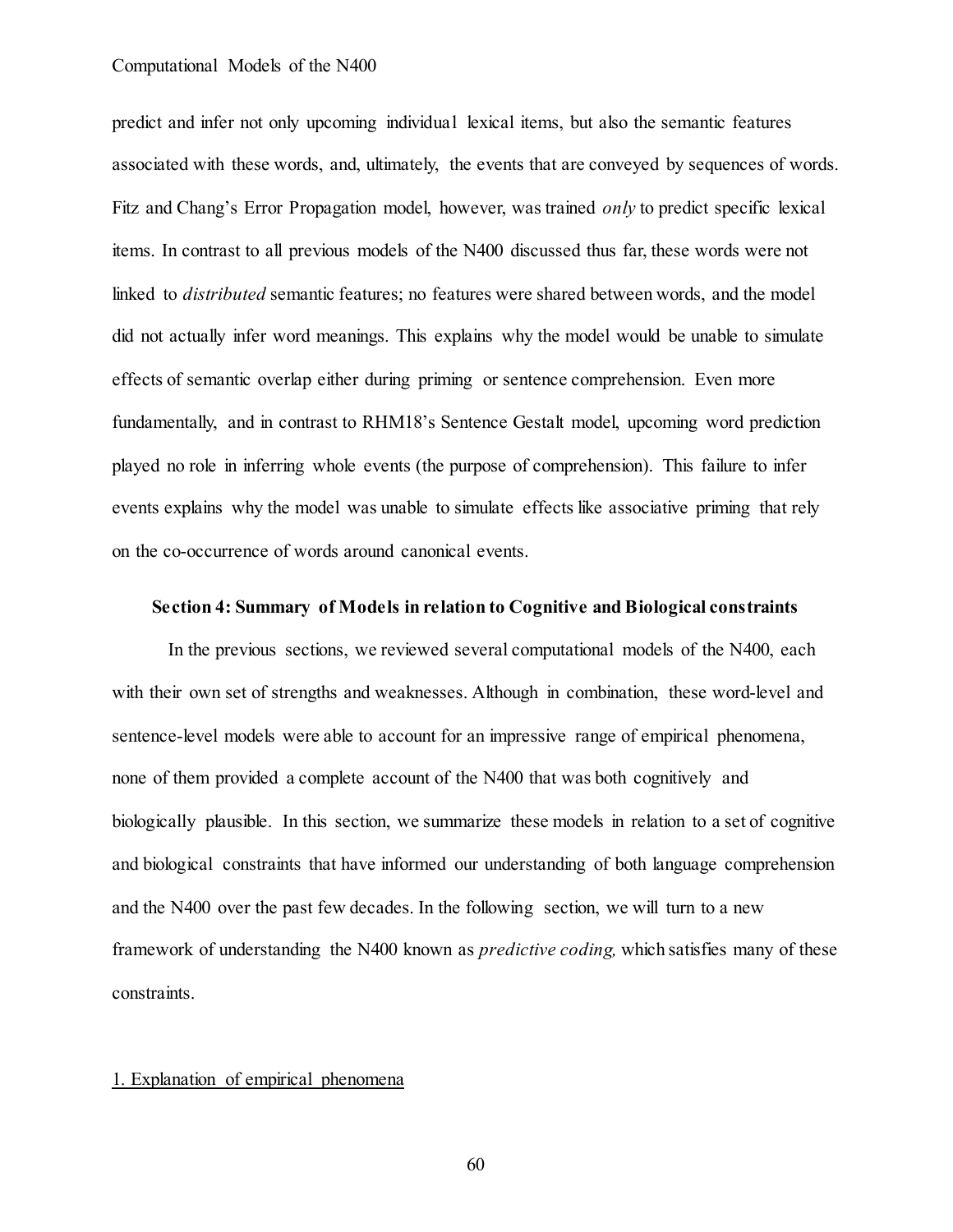As we have seen, the N400 is influenced by a large number of factors, including the lexical properties of single words, minimal contexts (priming), and wider sentence contexts (including the incremental effects of contextual predictability). Ideally, a computational model of the N400 should be able to account for this broad range of empirical findings parsimoniously, within a single framework; that is, it should be able to process arbitrary orthographic (or phonological) inputs (*both* words and non-words), and it should be possible to independently manipulate both lexical properties (e.g. frequency or concreteness) and contextual factors, as well as interactions between these variables, to examine their effects on the simulated N400.

Currently, no single model has been able to fulfill this criterion. Indeed, there is a strong divide in the empirical coverage of word-level and sentence-level models. On the one hand, the models by LPAC and Rabovsky & McRae  $(2014)$  were very successful in simulating a wide range of lexical and priming effects. However, the ability to simulate sentence-level N400 effects (cloze probability, semantic congruity effects, related anomaly effects, etc.) was completely outside the scope of these models. Conversely, the sentence-level models were able to simulate an impressive range of contextual phenomena. However, they were unable to simulate all the effects simulated by the word-level models. For example, even though RHM18 were able to explain the effects of lexical frequency and priming, like all other sentence-models, it had simplified (localist) lexical representations that didn't connect to orthography (or phonology). It was therefore unable to simulate the effects of orthographic neighborhood and was unable to process non-words.

#### 2. Incorporation of interactive, hierarchically organized representations

In order to incorporate interactions between lexical and contextual factors, we believe that models of the N400 should incorporate a *hierarchical structure* that enables information to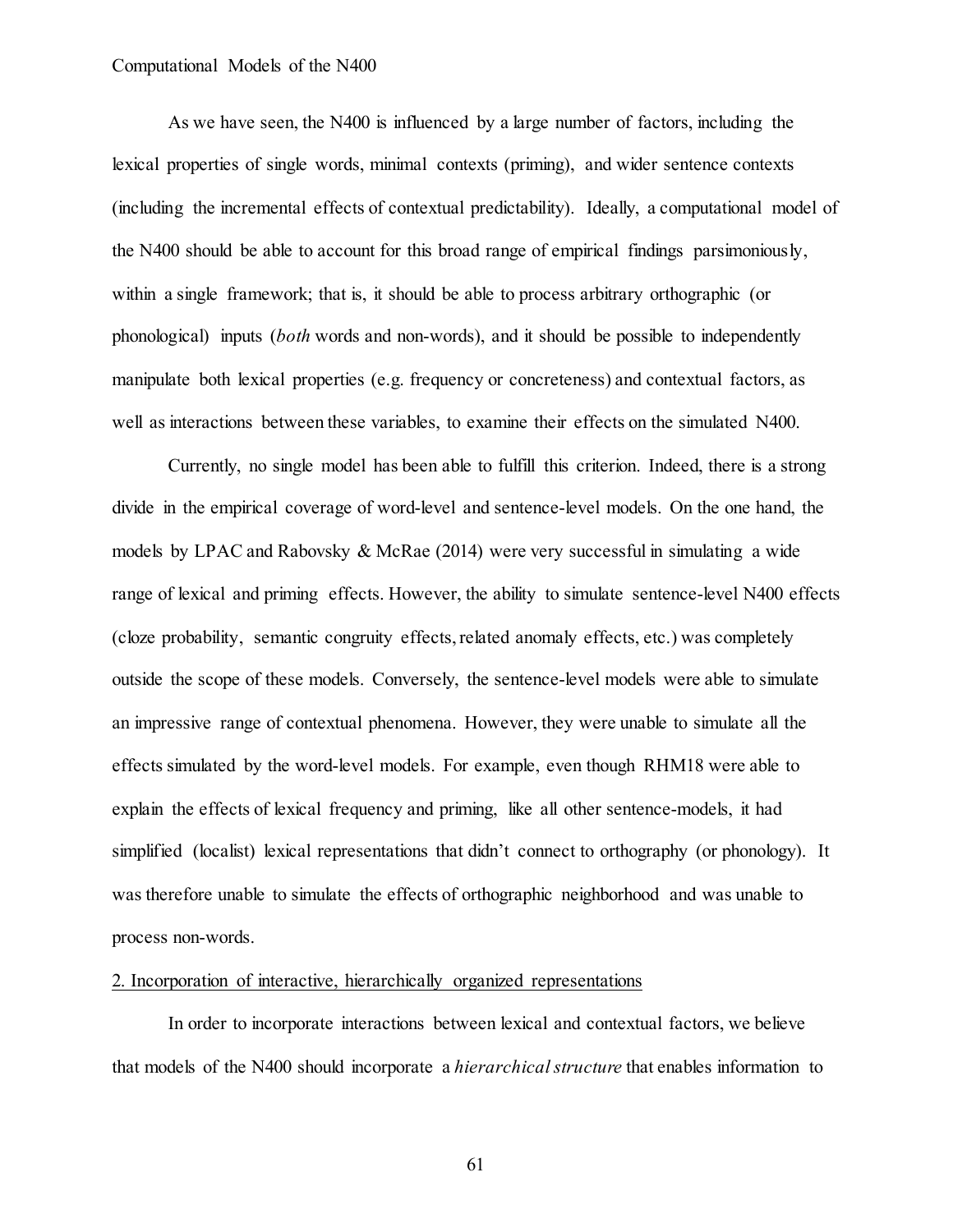be represented at different temporal scales (e.g. letters, words, events), and for levels of this hierarchy to continuously *interact* through both top-down and bottom-up connections. This type of architecture would be consistent with what we know about the hierarchical organization of language (Jackendoff, 2002), the strong interactivity across levels of linguistic representation during processing (e.g. Tanenhaus & Trueswell, 1995; MacDonald, Pearlmutter & Seidenberg, 1994), and the continuous interaction between linguistic representations and the higher-level event (and broader situation model) that is being incrementally inferred from the input (Kuperberg, 2013; McRae & Matsuki, 2009). It would also be consistent with what we know about the hierarchical organization of the cortex, and the neurobiology of language processing, with different areas of cortex being specialized for encoding and processing information at different levels of information at different time scales (e.g., Hickok & Peoppel, 2007; Dehaene, Cohen, Sigman, & Vinckier, 2005; Price & Devlin, 2011; Wang et al., under review).

The notion of continuous top-down/bottom-up interactions across hierarchicallyorganized layers of representation was captured in the seminal *interactive activation* models of written word recognition (McClelland & Rumelhart, 1981) and speech perception (McClelland & Elman, 1986) that have inspired a huge body of psycholinguistic work over the past few decades. However, the word-level N400 models discussed above (LPAC; Rabovsky & McRae, 2014) relied exclusively on bottom-up inputs, and these models lacked a contextual layer that could influence ongoing lexico-semantic processing.

Conversely, none of the sentence-level N400 models reviewed above included a lowerlevel orthographic layer, and none of these models fully capture *both* hierarchical structure and interactive principles. For example, in Fitz and Chang's Error Propagation model, even though there were multiple types of representation (lexical items, semantic-thematic roles, events), these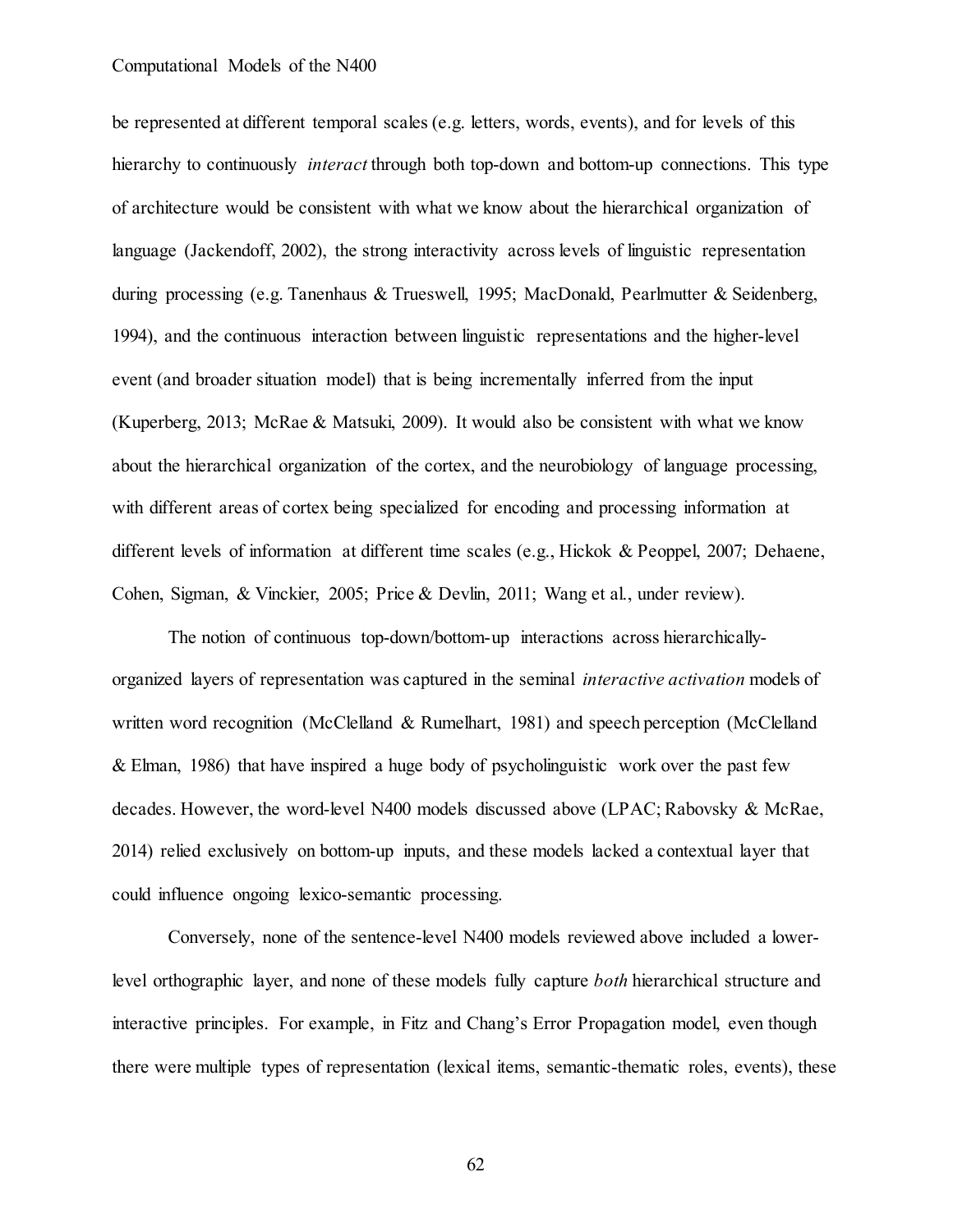did not influence the comprehension system at all. RHM18's Sentence Gestalt network did not distinguish lexical, semantic and event information; that is, lexical inputs were mapped directly on to event representations via an unstructured hidden layer, with no intermediate levels of representation, and the N400 reflected incremental updates within a *single* dynamic event state. The notion of hierarchy was best expressed in Brouwer et al.'s Retrieval-Integration model, which captured linguistic information at different time-scales (word-level semantics *vs.* sentencelevel events) by incorporating distinct Retrieval and Integration modules. However, as discussed earlier, the Integration layer in this model did not actually provide top-down pre-activation of upcoming semantic representations in the Semantic Retrieval layer.

The idea that higher-level event representations can generate predictions that can be propagated down to lower levels of a representational hierarchy is a central component of predictive language comprehension (DeLong, Urbach, & Kutas, 2005; Federmeier, 2007; Kuperberg & Jaeger 2016). This type of *top-down predictive pre-activation* goes beyond the type of *implicit* temporal predictions of upcoming semantic-thematic roles that are implemented as recurrent feedback connections at the event level in Brouwer et al.'s Retrieval-Integration model and in RHM18's Sentence Gestalt model. These top-down predictive frameworks posit that, because higher-level event information is encoded at a longer spatiotemporal scale than lowerlevel lexico-semantic information, then this is exploited to provide top-down pre-activation at lower lexico-semantic levels *before* an anticipated input appears (see Kuperberg & Jaeger, 2016, page Section 3 for a detailed discussion). Indeed there is neurobiological evidence that supports this type of top-down pre-activation. For example, MEG studies have reported differences in oscillatory activity within left temporal regions, which are thought to support lexico-semantic processing, following highly predictive *versus* less predictive contexts (Dikker & Pylkkänen,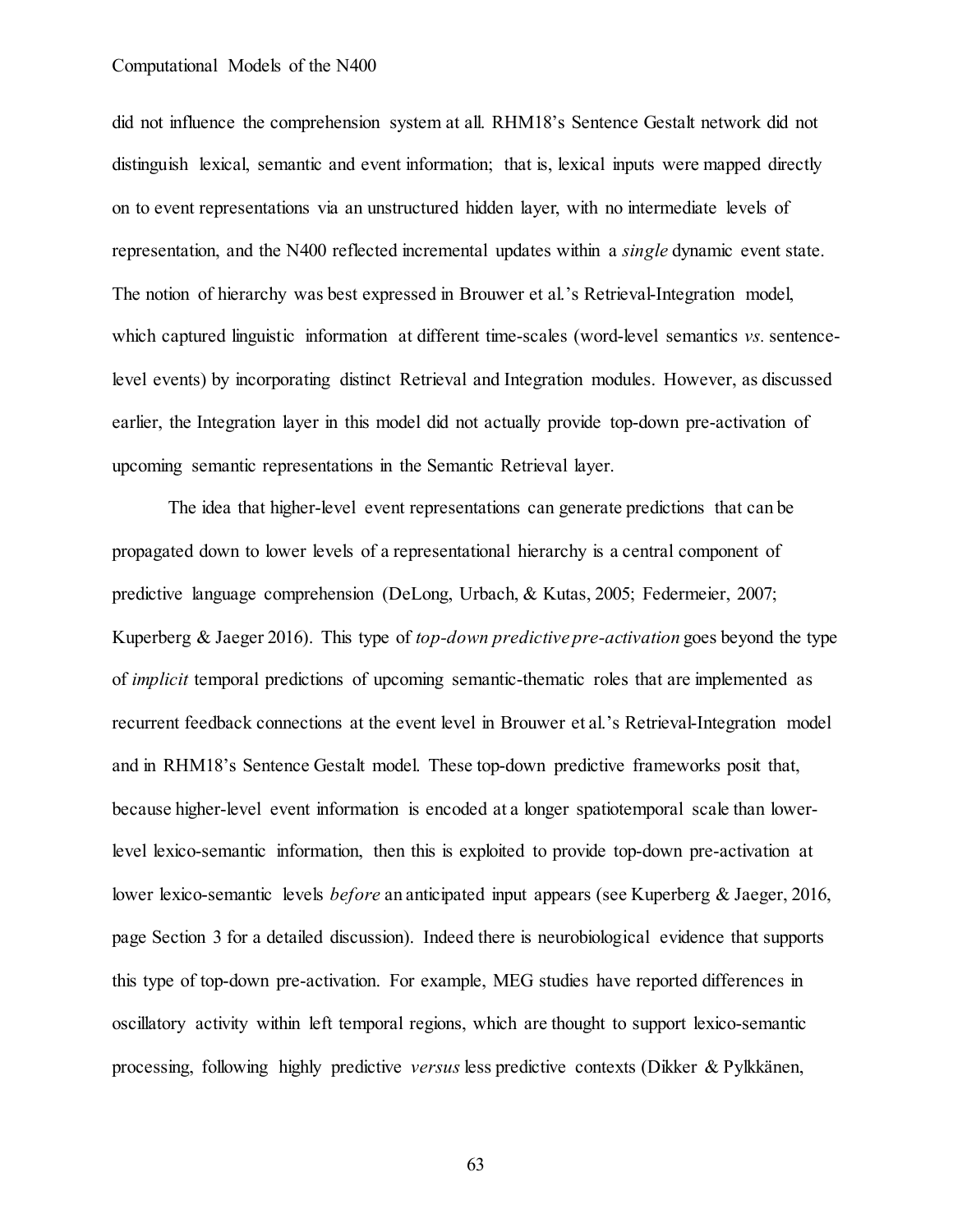2013; Piai, Roelofs, Rommers, & Maris, 2015; Wang, Hagoort, & Jensen, 2018). In addition, we have shown that the left ventromedial temporal lobe produces *item-specific temporal patterns* of neural activity that correspond to the pre-activation of specific individual words (e.g. "baby" in the context of "In the crib, there is a sleeping …") (Wang, Kuperberg, & Jensen, 2018). None of sentence-level models reviewed above fully capture this type of top-down predictive lexicosemantic pre-activation.

## 3. Cognitive plausibility: Facilitatory effects of prior context during language processing

A central claim of all cognitive theories of the N400 is that the amplitude reductions produced by priming and contextual predictability are linked to *facilitated* processing of an incoming target word. This link between N400 attenuation and cognitive facilitation has been discussed in different ways in the literature. In the priming literature, the reduced N400 to primed (*versus* unprimed) targets has been taken to reflect easier access to the lexico-semantic representation of that target. In the sentence processing literature, it has been variously argued that the smaller N400s to predictable or congruous sentence continuations is linked to facilitated "integration" of words into their prior context (e.g. Hagoort, Baggio, & Willems, 2009), to facilitated access/retrieval of lexico-semantic information that has already been pre-activated (Federmeier & Kutas, 1999; Lau, Phillips, Poeppel, 2008), or to both facilitated integration and retrieval within a dynamically interactive system (e.g. Baggio & Hagoort, 2011). What is common to all of these accounts is the assumption that more predictable words produce a smaller N400 because they are relatively "easier" to process<sup>6</sup>. At a computational level, this facilitated

<sup>&</sup>lt;sup>6</sup> We note two points here. First, it is, of course, logically possible that the N400 reflects a neural signal that is only superficially correlated with facilitation. However, to the extent that this correlation systematically occurs in such a wide variety of contexts, we think that there is likely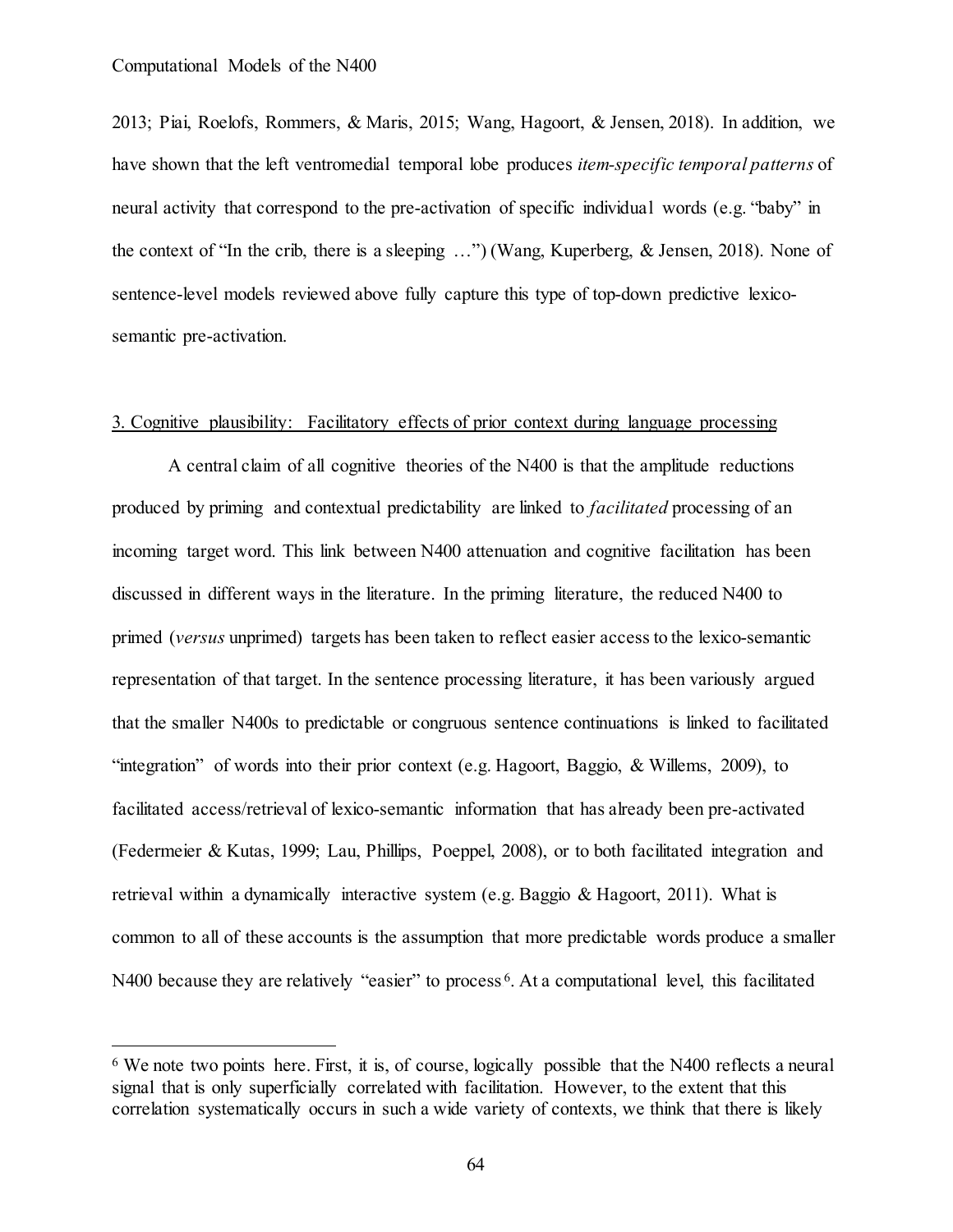$\overline{a}$ 

processing would translate on to how easily a model settles on a particular target representation in the 300-500ms (N400) time window. However, not all the models that we have discussed capture this central idea.

The discrepancy between contextual facilitation and the simulated N400 response was most apparent in how the Semantic Activation models simulated priming (Laszlo & Armstrong, 2014; Cheyette & Plaut, 2017). Recall that, in these models, without additional assumptions, primed words would produce a *larger* simulated N400 response (more total semantic activation) than unrelated words. To remedy this issue, the authors introduced a decay-driven inhibition mechanism. However, while this correctly resulted in a reduction in the simulated N400, the inhibition of semantic features also made primed target words *more* difficult to access (rather than easier to access), running contrary to all current theoretical models of priming.

This particular issue was side-stepped by Rabovsky and McRae (2014) and Fitz and Chang (2019), who linked the N400 to "prediction error" rather than to the total activation of semantic features. However, in both these models, prediction errors failed to influence the activation of semantic features. Specifically, in Rabovsky and McRae's word-level model, prediction error was defined as the "distance" between the current state of semantic activity induced by the input and an external target pattern that was only available to the modeler. Therefore, this error had no influence on the model's own activations during online processing. Similarly, in Fitz & Chang (2019), prediction errors were calculated outside the language comprehension system, and they were not used to update the model's internal weights until the

to be a deeper relationship between the attenuation of the N400 and facilitation. Second, the notion of contextual facilitation on the N400 is closely related to contextual facilitation on behavior. We return to this point in Section 6 (Future Directions).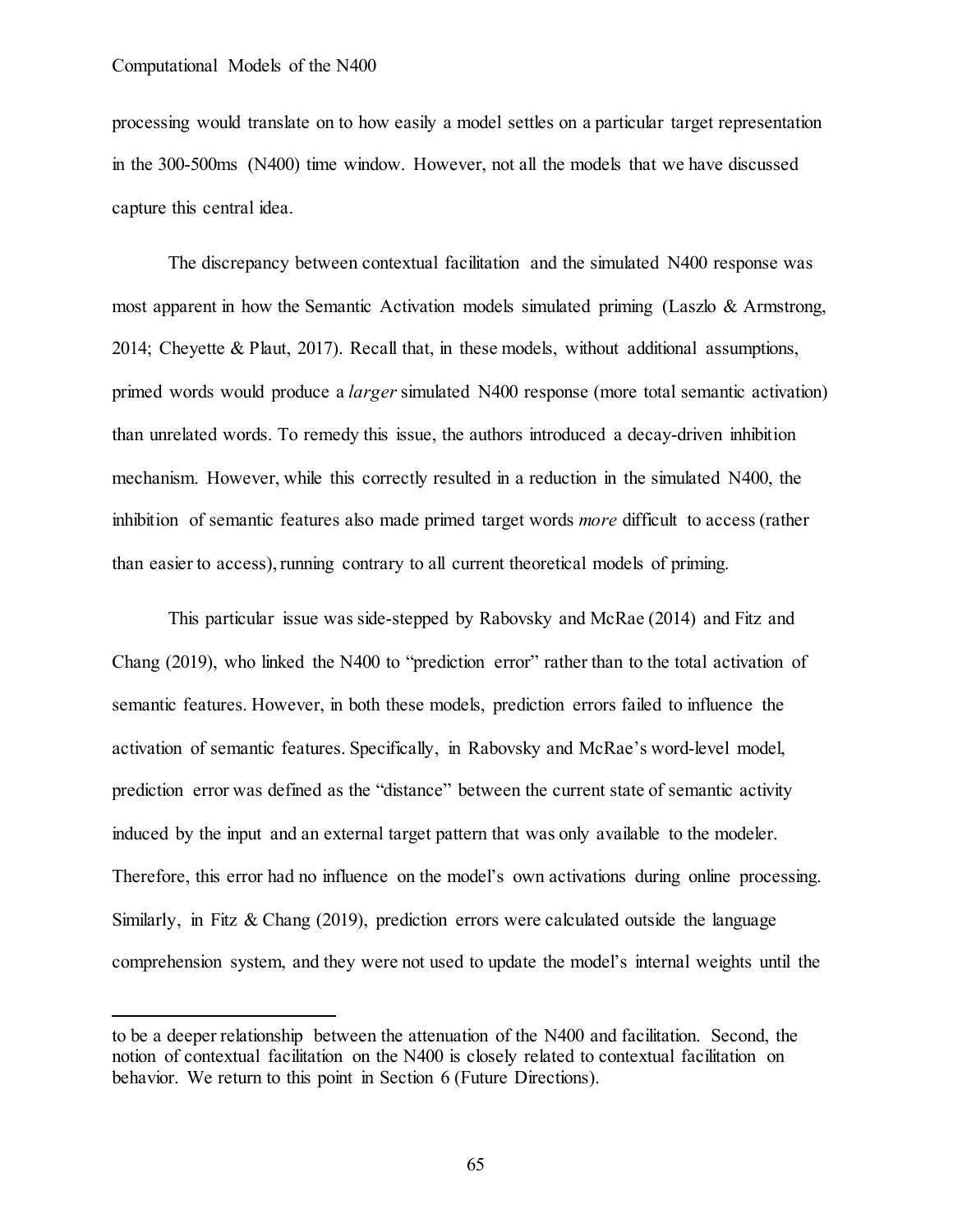end of the sentence. Therefore, it was unclear how this could lead to facilitation, or, indeed, have any influence on online processing.

Brouwer et al.'s model begins to capture the idea of cognitive facilitation by simulating the N400 reduction to associated (*versus* non-associated) words in sentence contexts as a smaller shift at the Semantic Retrieval layer. However, as discussed earlier, a failure to *pre-activate* information at the Semantic Retrieval layer, prior to word onset, meant that even highly predictable sentence-final verbs induced large shifts in state, which is inconsistent with most conceptions of facilitated processing.

Of all the sentence-level models, the one that best captures facilitatory effects on the N400 is RHM18's Sentence Gestalt Model. When the sentence-level meaning was fully predictable, incoming words induced only a minimal shift in the SG layer. In other words, it was easier for the model to settle on an event state when the preceding context was predictable than unpredictable. On the other hand, as discussed in Section 3, this formalization of the N400 as a shift within a single-state system is not supported by MEG and intracranial data, which show that the facilitatory effects of priming, predictability and plausibility on the N400 do not all localize to the same neuroanatomical regions.

#### 4. Biological plausibility: An explicit and biologically plausible linking function

Another important constraint in developing any model of the N400 is its biological plausibility. In other words, the structure and computations of these models should, in principle, be implementable in neural tissue. In particular, the model should specify a biologically plausible mechanism that links its N400 construct (semantic activation, prediction error, shift in state) to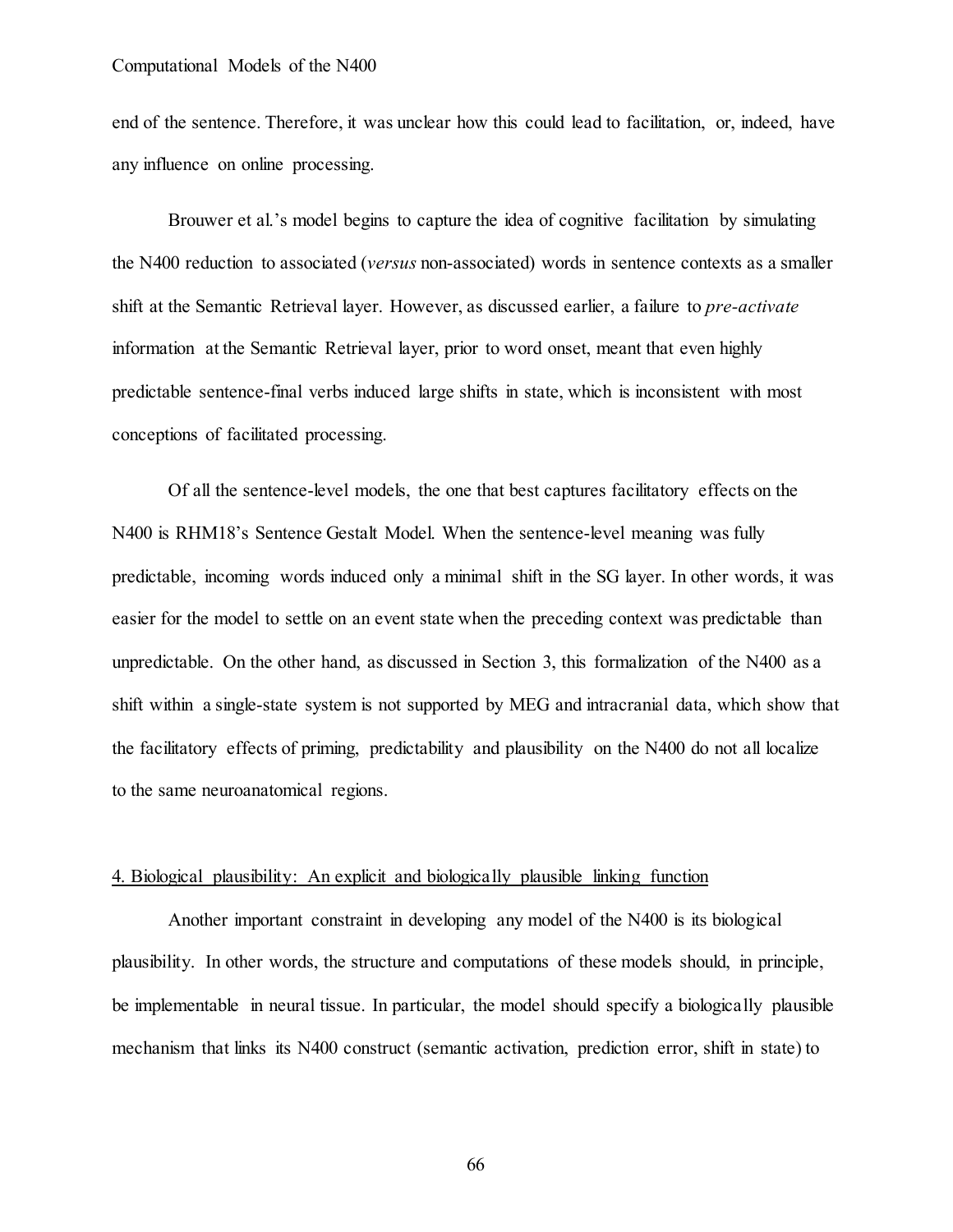differences in neural activity that can be recorded at the surface of the scalp. Moreover, this construct should ideally be able to capture the morphology and latency of the N400 waveform.

The Semantic Activation models satisfy this criterion best. Taking a step in the direction of biological realism, LPAC explicitly constrained their model architecture to reflect certain established neurobiological constraints. In addition, the linking function that translated the model's activation into a neural signature is clear. Specifically, if individual processing units in this model correspond to cortical neurons (p. 273, Laszlo & Plaut, 2012), any process that increases the total activation (or firing rate) of these units would plausibly give rise to a larger ERP response at the scalp. Finally, this was the only model in which the simulated N400 traced out a rise-and-fall trajectory, with a relatively constant peak latency across different classes of stimuli, similar to the N400 itself. This contrasts with all the other models we reviewed, which used architectures that did not take biologically-motivated constraints into account.

In the error-based accounts, the N400 was computed explicitly as the difference between the current semantic state and an ideal target (Rabovsky & McRae, 2014), or between a word input and the model's prior lexical prediction (Fitz & Chang, 2019). However, as discussed above, because these error measures were calculated outside the model, the direct link with ongoing neural activity was unclear. In the change-of-state accounts (Brouwer et al., 2017; RHM18), the assumption was that the construct reflecting the N400 was generated implicitly as an update between two successive time points. However, it was left unspecified how or why this change in state would lead to an overall increase in neural activity at the scalp surface.

Finally, another important criterion is the biological plausibility of the model's learning procedure. In all the models of the N400 reviewed above, the model's weights were trained using backpropagation, and, in three of these models, the authors directly linked the errors used for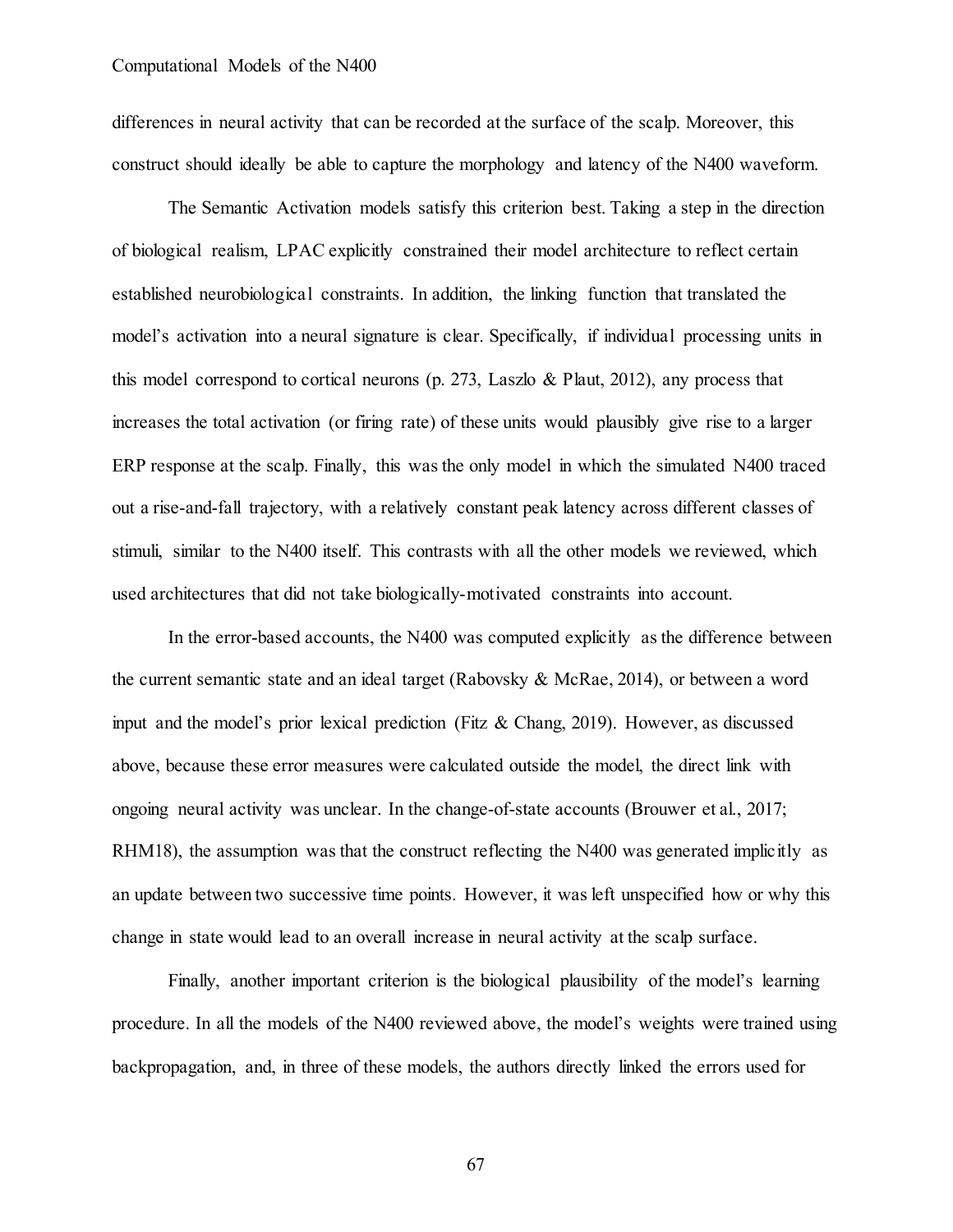backpropagation to the simulated N400 response (Rabovsky & McRae, 2014, Fitz & Chang, 2019, RHM18 in one simulation). However, several aspects of the backpropagation algorithm are known to be biologically implausible (Grossberg, 1987; Whittington & Bogacz, 2019). For example, it is unclear how error information computed outside the model would be transmitted "backwards" across multiple layers of cortex to update weights. As we discuss in the next section, algorithms that rely on more local error representations (e.g. Lillicrap et al., 2020; see Whittington & Bogacz, 2019, for discussion) may be necessary to develop a more biologically realistic account of the N400.

## **Section 5: A Predictive Coding Account of the N400**

We now turn to a computational framework known as *predictive coding* that accommodates many of the constraints described above. In the language comprehension literature, the term, "predictive coding" has sometimes been used loosely to refer *any* form of top-down predictive processing in the brain, or to any framework of language comprehension that involves the production of "prediction error". However, the term "predictive coding" actually describes a specific computational algorithm and architecture, with a particular arrangement of feed-forward and feedback connections, that was first developed in the visual system to simulate extra-classical receptive field effects (Rao & Ballard, 1999; Spratling, 2012, 2013, 2014; see also Mumford, 1992). Over time, predictive coding has been expanded into a more general theory for how information is transmitted between cortical areas, allowing the brain to perform probabilistic inference in multiple domains of perception and cognition (Friston, 2005; Clark, 2013; Spratling, 2016), including lower levels of language processing, such as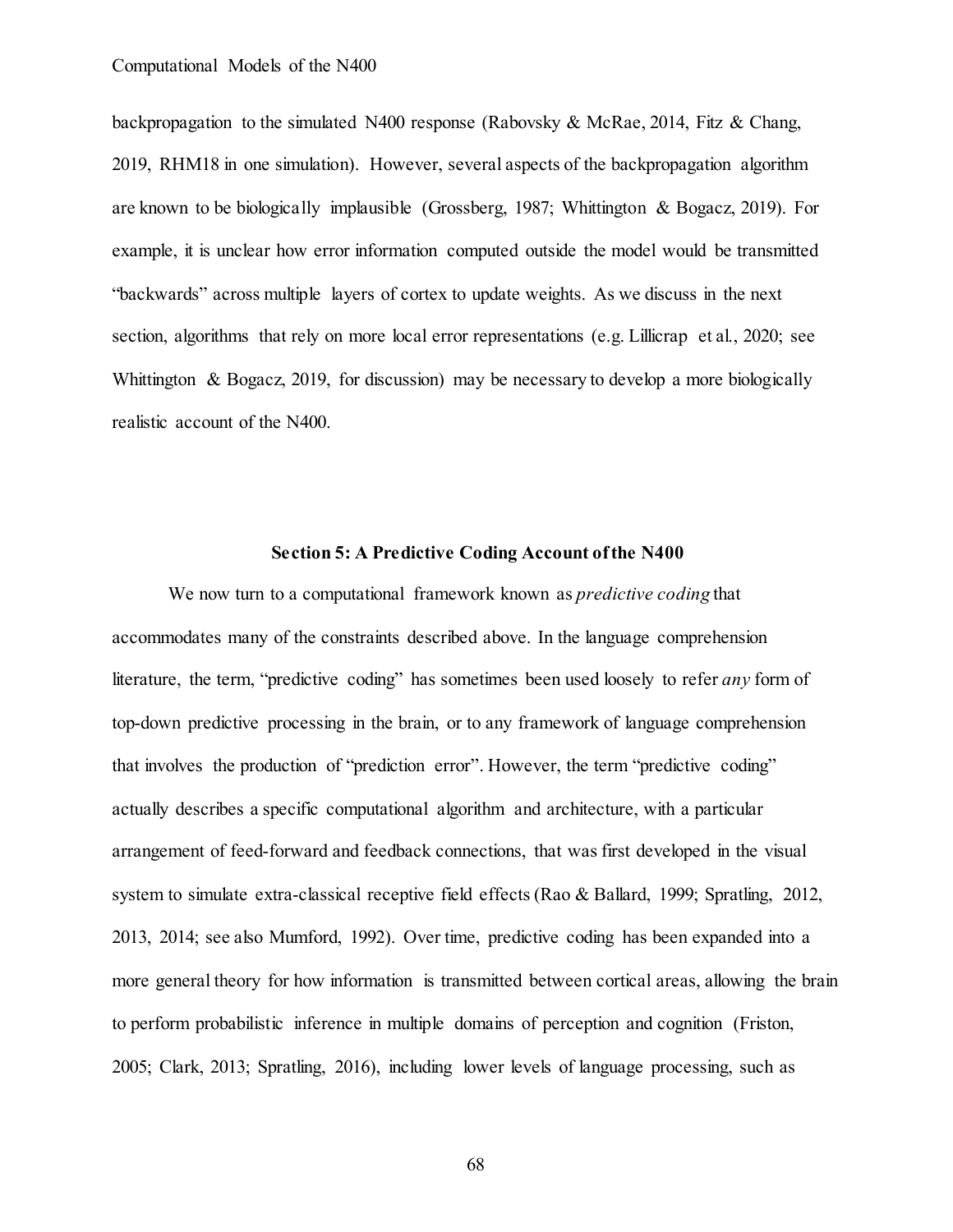speech perception (Blank & Davis, 2016; Sohoglu & Davis, 2020) and visual word recognition (see Price & Devlin, 2011; Heilbron, Richter, Ekman, Hagoort, & de Lange, 2020).

Predictive coding is fundamentally an optimization algorithm. One of its central claims is that each level of cortical representation has a distinct population of "state units" that encode its internal representations and "error units" that pass information between cortical areas (Rao & Ballard, 1999; Spratling, 2017; Friston, 2005). The patterns of state activity encoded in a given layer can be thought of as a dynamically changing "target" pattern for a higher-level state. At each point in time, state units at higher cortical layers generate a top-down *prediction* (or reconstruction) of this target pattern at the level below. Lower-level "error units" then calculate the *residual difference* in information between this top-down prediction and the target state pattern, either by subtraction (cf. Rao & Ballard, 1999) or division (cf. Spratling, 2009), depending on the precise predictive coding algorithm.

The error units compute two types of residual information. The first is *prediction error* — the information that is encoded in the target state, but *not* in the current top-down prediction. The second is *top-down bias* — the information that is encoded in the top-down predicted state but not in the target state. These two types of residual information play different roles in the algorithm. First, prediction error is passed up to the cortical level above where it is used to update higher-level state units. This allows these higher-level states to generate more accurate top-down predictions/reconstructions on the next iteration of the algorithm. Second, the *topdown bias* modifies the target state pattern at the same cortical level, bringing it closer to the prediction from the level above. Therefore, at each iteration of the algorithm, the state at each level of the cortical hierarchy is modified in two ways: one that helps it better predict its lowerlevel target pattern (driven by bottom-up prediction error), and another that helps it serve as a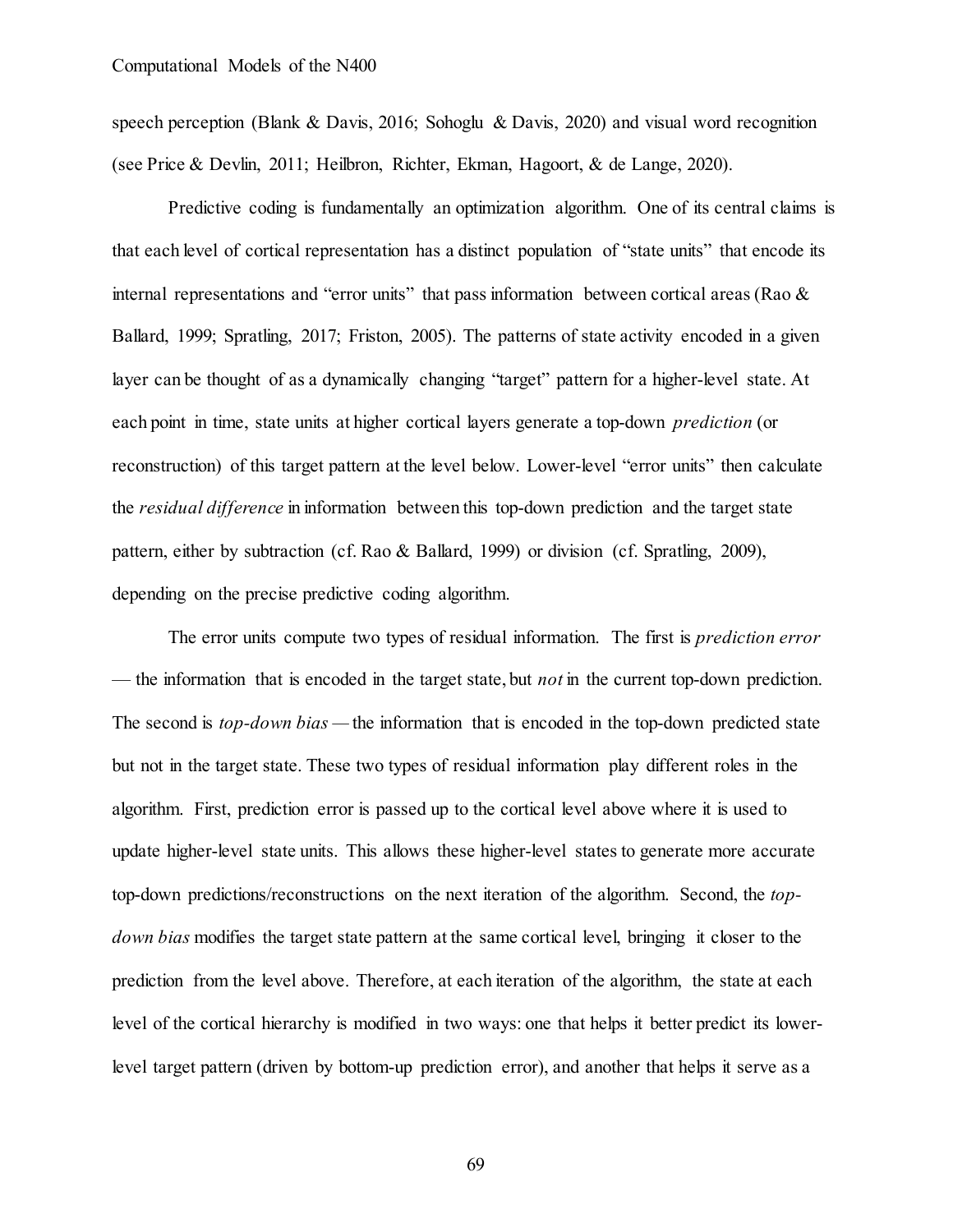better target to a yet higher-level state (driven by top-down bias). Over multiple iterations of the algorithm, the magnitude of prediction error and top-down bias gradually decreases, and the model settles into a global state that can accurately explain the bottom-up input at multiple levels of representation.

As several researchers have pointed out, the N400 is very naturally interpreted as the new lexico-semantic information, encoded within the bottom-up input, which has not already been predicted by the prior context, i.e. as the magnitude of lexico-semantic prediction error within a predictive coding framework (e.g. Xiang & Kuperberg, 2015; Kuperberg 2016; Bornkessel-Schlesewsky & Schlesewsky, 2019; Kuperberg, Brothers & Wlotko, 2020). Note that, [in this](scrivcmt://178AF184-C407-4432-A26E-C303046223CD/)  [framework, the term "prediction e](scrivcmt://178AF184-C407-4432-A26E-C303046223CD/)rror" does *not* [correspond to the detection of a linguistic](scrivcmt://178AF184-C407-4432-A26E-C303046223CD/)  [anomaly or t](scrivcmt://178AF184-C407-4432-A26E-C303046223CD/)o a *violation* [of a strong top-down predictio](scrivcmt://178AF184-C407-4432-A26E-C303046223CD/)n. Instead, similar to the previous prediction error computational frameworks discussed above (Rabovsky & McRae, 2014; Fitz & Chang, 2019), it simply refers to the difference between a "target" pattern of lexico-semantic activity and the lexico-semantic activity that was predicted by the model. However, there are four important differences between the prediction errors that are computed during predictive coding and the prediction errors or shifts in state have been used to simulate the N400 in previous computational models.

First, in these previous models, the "target" pattern of activity constituted a single input that was provided outside the model, whereas in predictive coding, the target pattern constitutes a dynamic state *within* the model that is continually updated by the model's algorithm. Second, in these previous models, errors were computed outside the model. In predictive coding, however, errors are computed *within* the model, locally at each level of representation. Third, in these previous models, the error produced by a particular input was computed *after* a lexical item or its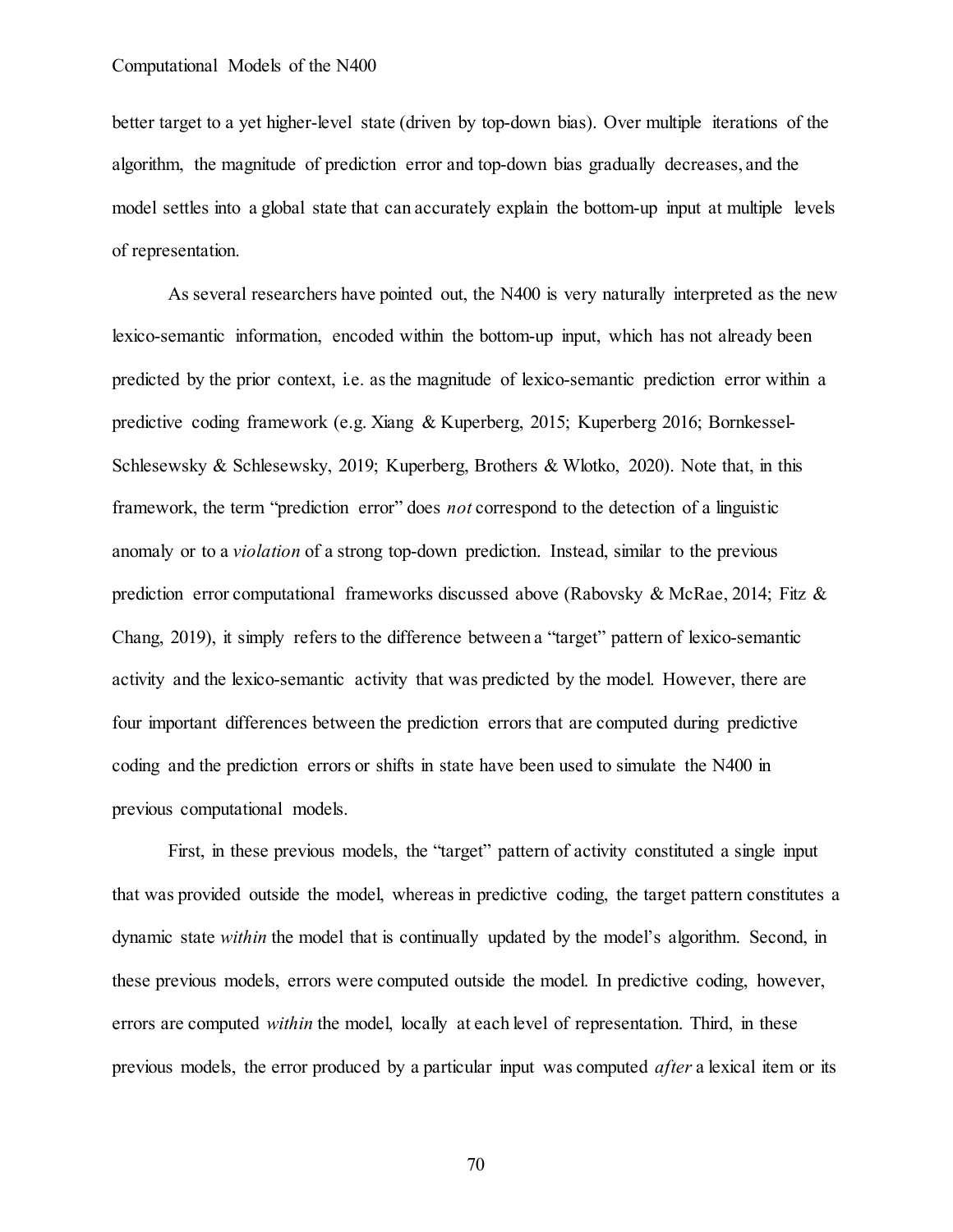semantic features were activated, in order to drive subsequent learning. In predictive coding, the computation of prediction error drives comprehension itself (i.e. the process of *inferring* the semantic features corresponding to the input), although as we discuss below, these errors can, in principle, *also* be used for downstream learning.

Finally, in previous models, "prediction error" was used to simulated *either* the effects of lexical factors (e.g., orthographic neighborhood and semantic richness) *or* the effects of context on the N400, raising questions of how this single univariate signal can explain the "multiplicity of factors" that are known to affect N400 amplitude (see Federmeier, 2022, Box 2, page 16). Hierarchical predictive coding begins to address these concerns by positing a continuous *interaction* across levels of representation, allowing *both* higher-level and lower-level sources of information to influence the magnitude of prediction error computed during real time comprehension (Rao & Ballard, 1999; Mumford, 1992; Friston, 2005).

In the sections below we describe a hierarchical Predictive Coding model of lexicosemantic processing, implemented in our own lab, which simulated the N400 as the magnitude of lexico-semantic prediction error computed by a predictive coding algorithm. Similar to the models of the N400 described above, we first explain our motivation for this work; we then describe the specific architecture of this model and our N400 simulations. Finally, we discuss the insights of this approach in relation to the four criteria outlined above.

# **Predictive Coding Model: Nour-Eddine, Brothers, Wang, Spratling & Kuperberg, 2022** *Introduction*

In developing our Predictive Coding model, we had three major goals. First, we wanted to determine if the same predictive coding principles that can explain neural activity in the visual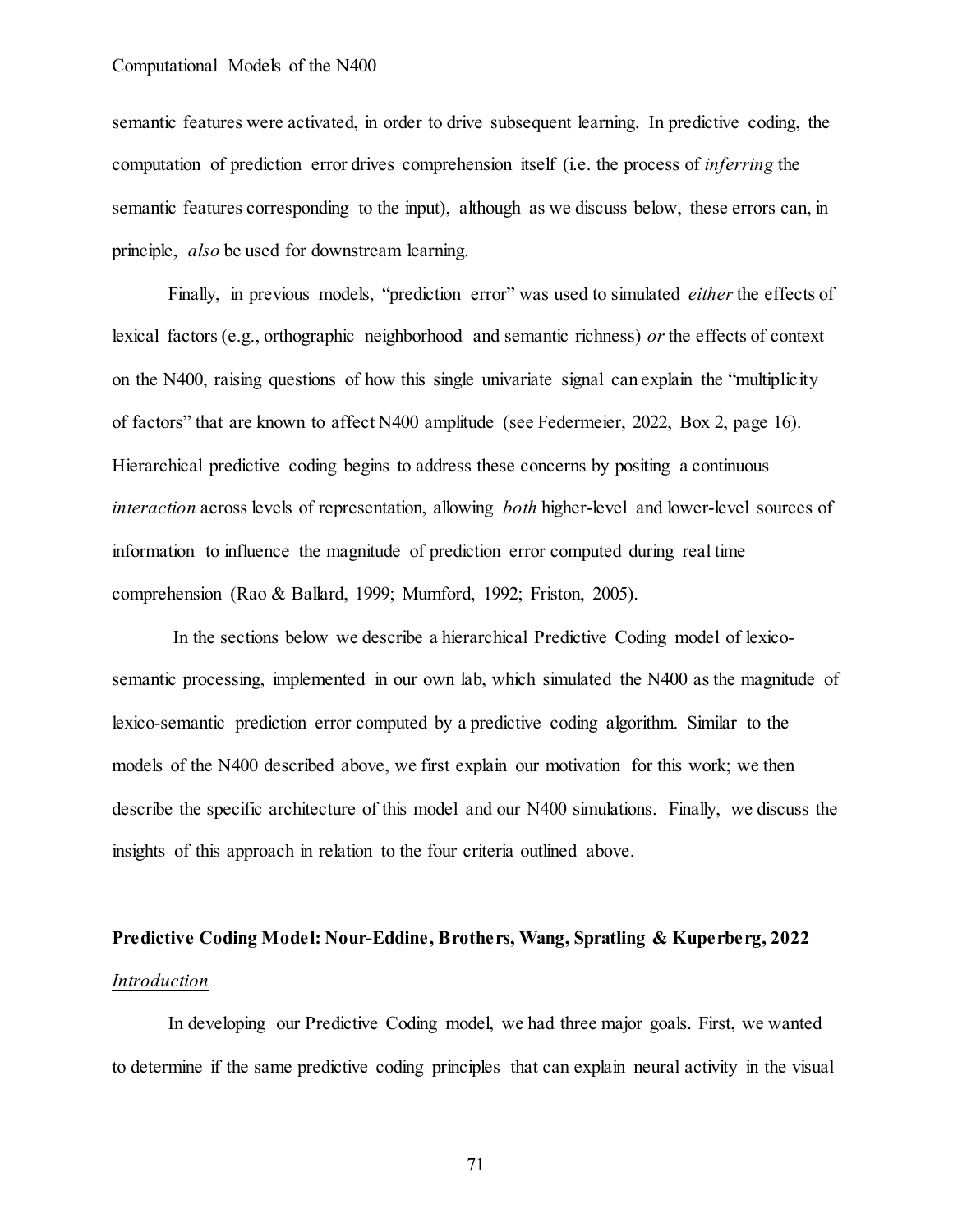and auditory systems could be used to simulate the N400. We therefore adopted the same processing algorithm and the same network architecture that has previously successfully simulated various perceptual and cognitive phenomena (Spratling, 2012, 2013, 2014, 2016), changing only the model's internal representations (orthographic, lexical and semantic).

Second, we were interested in whether a single model can account for both lexical and *and* contextual-level effects on the N400. Specifically, we aimed to account for the effects that were captured by the word-level models reviewed in Section 2, including lexical frequency, orthographic neighborhood size, semantic richness, repetition priming and semantic priming. We also aimed to simulate an additional effect that these previous models were not able tosimulate the larger N400 elicited in response to pseudowords than to words (cf. Bentin, 1987; Holcomb et al., 2002; Meade et al., 2018). In addition, at the sentence-level, we aimed to simulate several of the contextual effects that were successfully simulated by RHM18, including the effects of cloze probability (Kutas & Hillyard, 1984; DeLong et al., 2005), the null effect of constraint (Kutas & Hillyard, 1984; Federmeier et al., 2007), and the effect of semantic overlap between expected and presented words (Kutas & Hillyard, 1984; Federmeier & Kutas, 1999). We also aimed to simulate the effect of *orthographic overlap* between expected and presented words (Laszlo & Federmeier, 2009; Ito, Corley, Pickering, Martin & Nieuwland, 2016; DeLong, Chan & Kutas, 2019), which was not simulated in previous models. For example, Laszlo and Federmeier (2009) showed that the N400 was attenuated on both words and non-words that were anomalous, but shared orthography with an expected completion (e.g., a reduced N400 to *dish* or *wush*, if the sentence constrained strongly for *wish*). Finally, in contrast to previous models, we aimed to simulate *interactions* between the top-down effects of contextual predictability and lexical factors.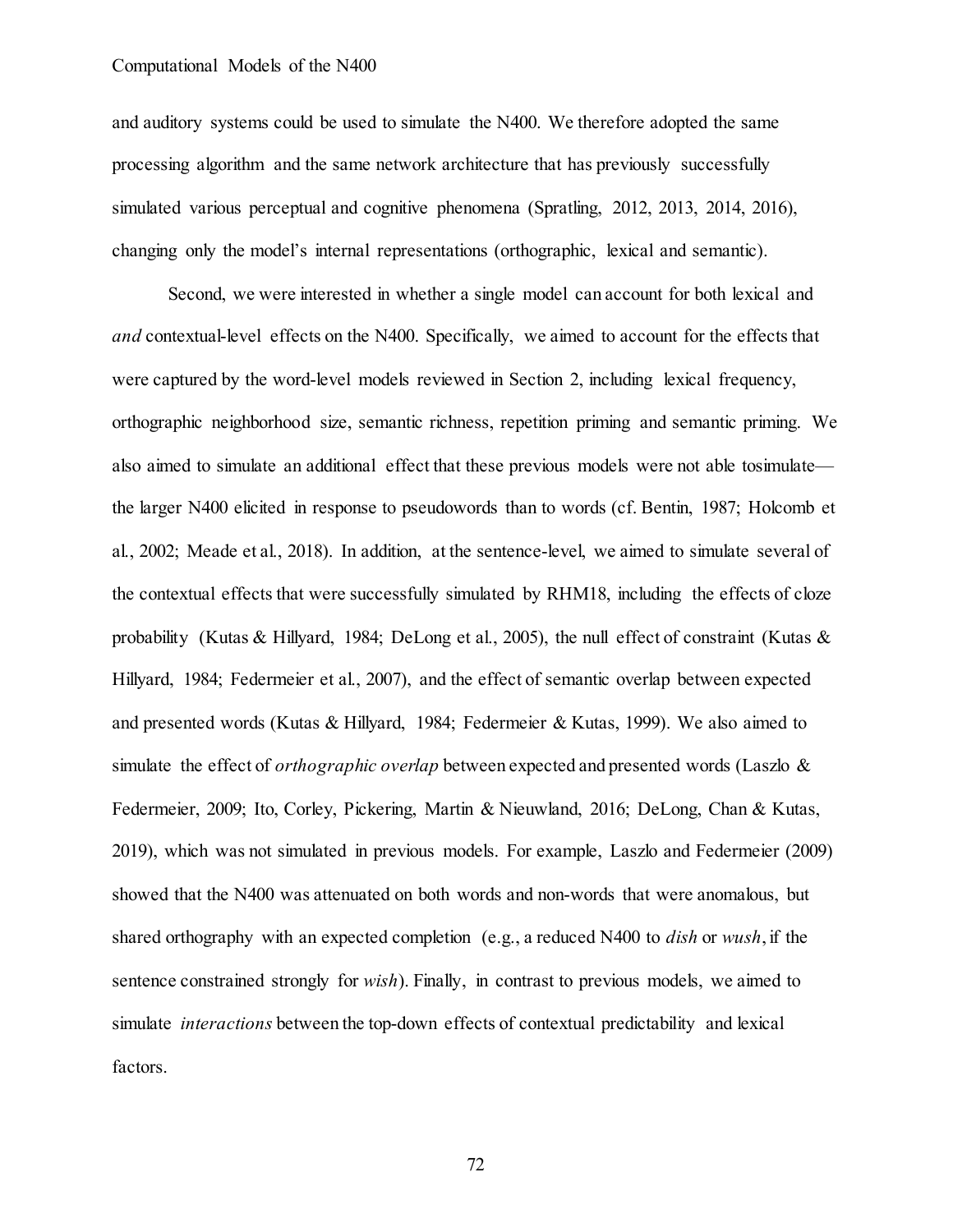Our third goal was to determine whether the lexico-semantic prediction error, computed by error units, would mirror the morphology of the N400 effect as it unfolded over time. As noted above, thus far, only the Semantic Activation models succeeded in accounting for the N400's morphology, and they did so by inducing an initial excitatory imbalance in the network followed by a delayed inhibition. In contrast, predictive coding explains the upslope and downslope of ERP components in terms of the rise and fall in prediction error as the model converges on an accurate state-unit representation that "switches off" lower-level error (Friston, 2005).

# *Model Characteristics*

The model's architecture is shown in Figure 3A. It was organized hierarchically, with four layers and three levels of linguistic representation (orthographic, lexical, semantic). As in all predictive coding architectures, each level of representation had distinct populations of error units and state units. The lowest orthographic level included a set of 104 error units and 104 state units, which encoded 26 letter identities (A-Z) at four possible spatial positions (cf. McClelland and Rumelhart, 1981). The middle lexical level consisted of a set of 1,579 *lexical*state/error units; the units in each set corresponded to the 1,579 four-letter words in the model's lexicon (e.g., *lime*, *corn*). The third semantic level consisted of a set of 12,929 *semantic* state/error units, which each represented a unique semantic feature (e.g.  $\langle$  plant>,  $\langle$  sour>; cf. Rabovsky & McRae, 2014). The highest layer of the hierarchy, which only had state units, was the "dummy layer"; these 1,579 units allowed the modeler to provide top-down predictions that are thought to be generated based on a higher-level event state during incremental sentence comprehension.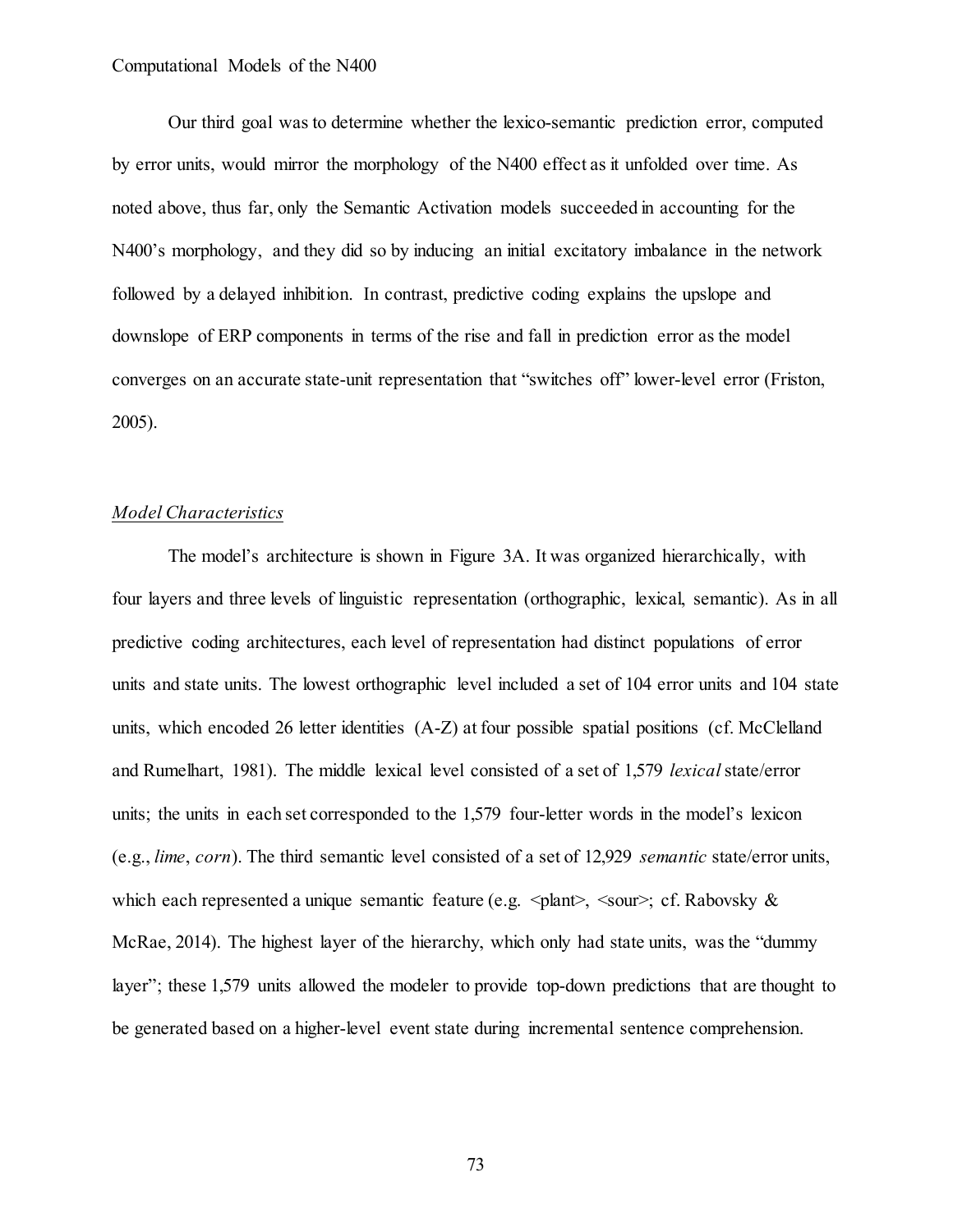Critically, the precise connections between error and state units, within and across layers, was based on predictive coding principles. In particular, state units at consecutive levels communicated exclusively through error units. Therefore, at each level, error units were connected one-to-one to state units at the same level, and had symmetric feedforward and feedback connections to and from the state units at the higher level.

The connection weights were hand-coded as matrices that described the contingencies/mappings between levels. For example, orthographic error units coding for L, I, M, and E had feedforward connections to, and feedback connections from, the lexical state unit coding for *lime*. Similarly, each lexical error unit (e.g. *lime*) was only connected to its corresponding semantic state units (e.g.  $\langle \text{sour} \rangle$ ,  $\langle \text{plant} \rangle$ , etc.). As described further below, the model was set up to simultaneously capture lexical frequency, semantic richness, orthographic neighborhood and semantic relatedness.

Note that, unlike classic Interactive Activation connectionist models (e.g. Chen & Mirman, 2012; McClelland & Rumelhart, 1981; McClelland & Elman, 1986), predictive coding architectures have no lateral inhibitory connections between state units. Instead, state units at a given level compete by inhibiting the inputs of their neighbors, i.e. by suppressing bottom-up prediction errors (see Spratling, 2008 for discussion).

In this model, we implemented the Predictive Coding/Biased Competition-Divisive Input Modulation algorithm (Spratling, 2009). In this formulation, prediction errors are calculated by division rather than subtraction (Prediction Error = State / Prediction; Top-down Bias = Prediction / State). This ensured rapid convergence of the algorithm, and also guaranteed that the activity across all units remained non-negative, similar to biological neurons. We operationalized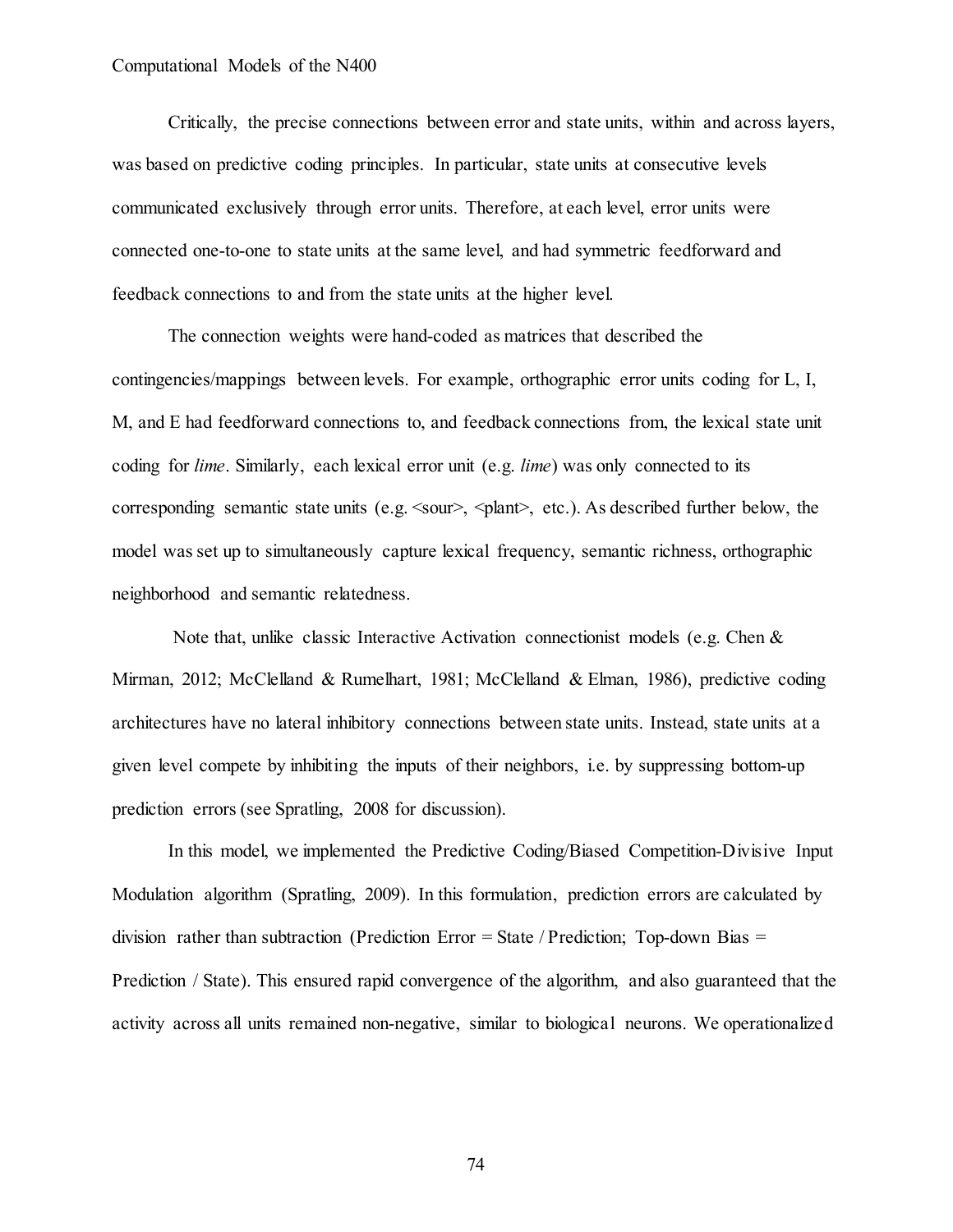the N400 as the magnitude of lexico-semantic prediction error produced by lexical and semantic error units in the model.

### *N400 Simulations*

To simulate the N400 on each trial, an orthographic state (L-I-M-E) was clamped at the bottom of the network. We then computed the total prediction error produced by both lexical and semantic error units at each iteration of the algorithm. This resulted in a full time course of the simulated N400, as the model settled into a stable state at each level.

In all simulations, we found that the time course of these prediction errors mirrored the time course of the N400, see Figure 3B. After stimulus onset, lexico-semantic prediction error rose quickly to a peak, as new state units were activated in the model, and could not be explained (suppressed) by predictions/reconstructions from the level above. These errors then gradually fell as the model converged on a set of lexical, semantic and dummy event states that could accurately explain the pattern of orthographic activity.

For all of the simulations described below, we selected a set of 512 critical words from the model's lexicon whose lexical variables were uncorrelated (orthographic neighborhood size, lexical frequency, semantic richness). This allowed us to examine the effects of each lexical variable, while holding the others constant.

# *Bottom-up Lexical simulations*

Similar to previous models, the orthographic neighborhood size of each word was determined based on the number of overlapping words in the model's internal lexicon. We found that words with more orthographic neighbors (e.g. *core*) elicited a larger lexico-semantic error than words with few neighbors (e.g. *kiwi*) (cf. Holcomb, Grainger & O'Rouke, 2002; Laszlo &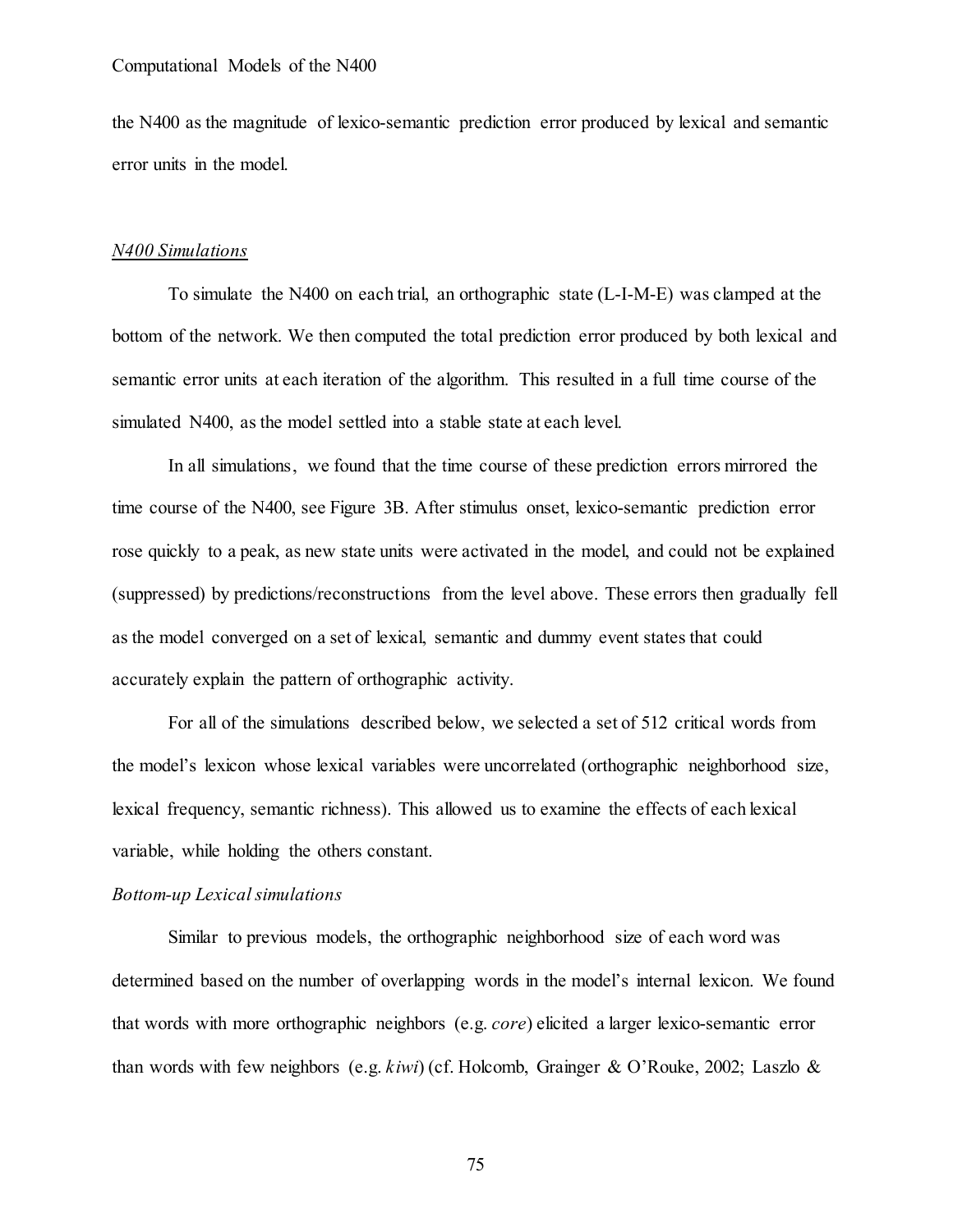Federmeier, 2007; Laszlo & Federmeier, 2011; Laszlo & Federmeier, 2014). This occurred because high neighborhood words partially activated the lexical and semantic state units of their orthographic neighbors, resulting in lexico-semantic prediction errors that were relatively nonspecific. For example, when the model was presented with the input C-O-R-E, it attempted to minimize the prediction error on the C, O and R orthographic units by partially activating a large number of partially compatible lexical state units (*corn*, *corp*, *cork*, etc). These lexical errors were then passed to the semantic level, generating larger prediction error responses throughout the network. Eventually, the model always settled on the correct set of lexical and semantic states, but this process triggered larger prediction errors in the presence of orthographic competitors.

Replicating Laszlo and Plaut (2012), the model also produced robust neighborhood effects even when processing non-word stimuli (cf. Laszlo & Federmeier, 2007): for both words and non-words, we observed a strong positive correlation between the magnitude of lexicosemantic error and orthographic neighborhood size. Notably, unlike any previous model, we also found that non-word inputs (e.g., W-U-S-H) elicited a greater lexico-semantic prediction error than real words, even when matched on orthographic neighborhood (cf. Holcomb, Grainger & O'Rourke, 2002; Meade, Midgley, Dijkstra & Holcomb, 2018; Meade, Grainger & Holcomb, 2019; but see Laszlo & Federmeier, 2011). This is because pseudowords activated a combination of lexical and semantic state units (e.g., *wish*, *wash*, *rush*, *lush*) in order to minimize orthographic prediction errors at each letter position. Because there was no single lexicosemantic state to suppress these prediction errors, the simulated N400 remained higher, overall, compared to real-word inputs.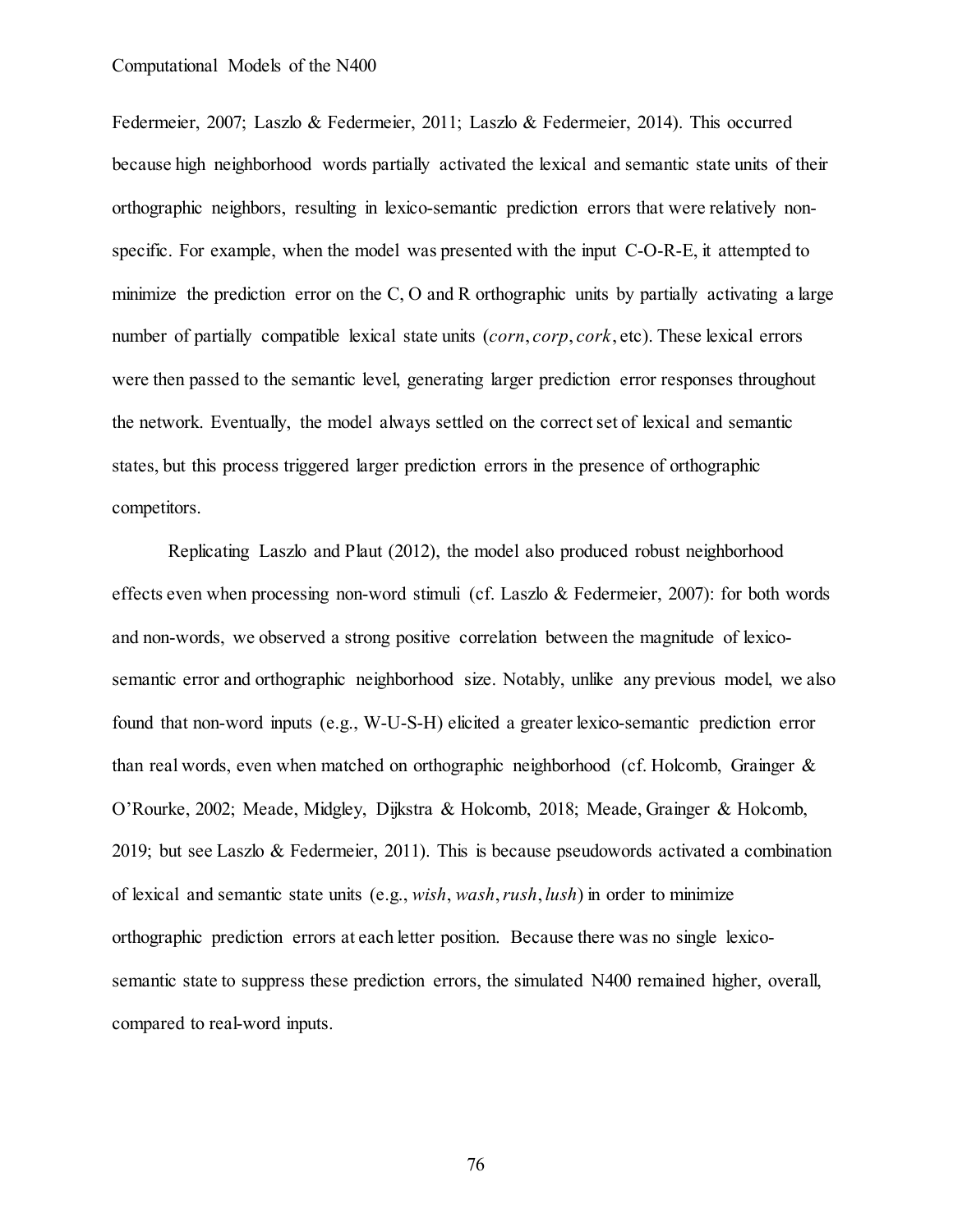Lexical frequency was simulated by introducing a stable top-down "prior" in the model. This was implemented by modifying the top-down connections between higher-level state units and lower-level error units; specifically, we increased the strength of each non-zero feedback connection weight by a positive value, proportional to each word's SUBTLEX-US frequency (Brysbaert & New, 2009). At a given level of state unit activity, units associated with higher frequency words produced stronger predictions, allowing this word to be inferred more easily. As a consequence, we found that higher frequency inputs elicited a smaller lexico-semantic prediction error than lower frequency inputs (cf. Rugg, 1990; Van Petten & Kutas, 1990).

Semantic richness was simulated by varying the number of semantic features linked to each word (9 *vs.* 18 features). Mirroring the empirical findings (e.g. Kounios & Holcomb, 1994; Holcomb, Kounios, Anderson & West, 1999; Lee & Federmeier, 2008), words with a larger number of semantic features produced larger lexico-semantic prediction errors. This is because activating additional state units (with the same amount of unpredicted information per unit) activated a larger number of prediction error units, and this error activity summed to produce a larger simulated N400.

# *Priming effects*

Following previous studies, we simulated priming by presenting the model with an initial "prime" input, followed by two blank iterations, and then a "target" input. In addition to simulating the effects of repetition priming (cf. Rugg, 1985), we were also able to simulate semantic priming (cf. Bentin, McCarthy &Wood, 1985; Rugg, 1985; Holcomb, 1988; Holcomb & Neville, 1990) because semantic features were sometimes shared between words (e.g., the semantic feature,  $\leq$  is-plant $\geq$  is shared by the lexical items, *lime* and *corn*). As expected, primed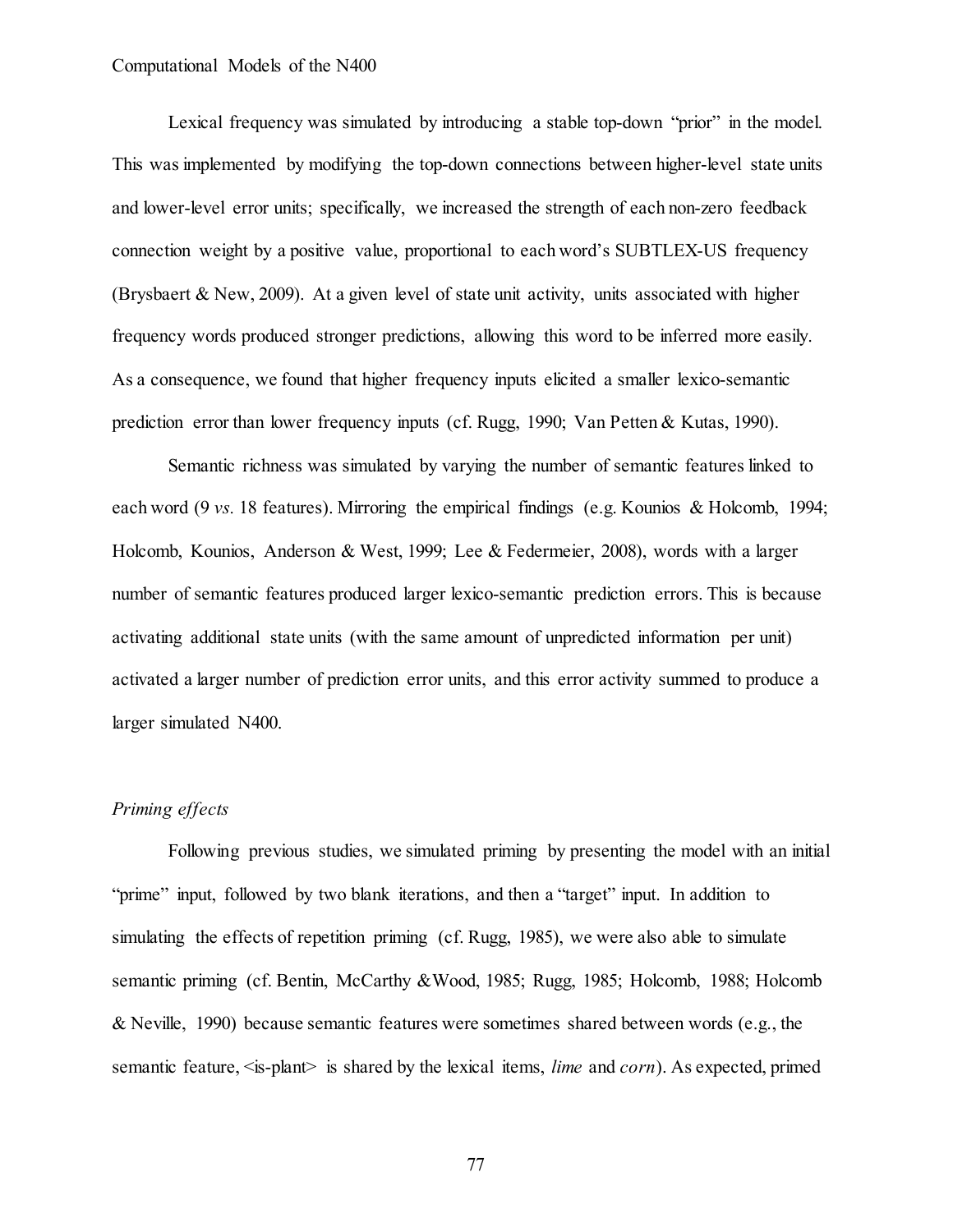target words elicited smaller lexico-semantic prediction errors than unprimed targets. This is because, when processing the prime, the model's state units settled on a set of semantic features, which "lingered" in the intervening period between the prime and target. If the semantic features of the target either partially (semantic priming) or fully (repetition priming) overlapped with the prime, this overlap allowed the model to settle more quickly and to suppress the prediction error produced at the level below.

# *Top-down contextual effect simulations*

We were also interested in the effects of broader context on the N400. To this end, we simulated predictive *pre-activation* by clamping the highest dummy event layer to a desired cloze probability distribution<sup>7</sup>. During this pre-activation phase, this layer produced semantic predictions, which induced a top-down bias in the model's semantic state units. Newly activated semantic states then led to the pre-activation of lexical state units, and so on down the network. When pre-activation was complete, the model's state units at each level were aligned with the probability distribution of the state units at the dummy event layer, at which point we presented the model with expected or unexpected orthographic inputs.

To simulate the graded effects of cloze (Kutas & Hillyard, 1984; DeLong, Urbach & Kutas, 2005; Wlotko & Federmeier, 2012; Morgan, Brothers, & Kuperberg, under review), we presented each of the 512 critical words at four levels of probability: 99%, 50%, 25% and uniform  $(1/[\text{total words}] = 1/1579 = 0.06\%)$ . As expected, there was a graded, inverse relationship between word probability and the magnitude of lexico-semantic prediction error.

<sup>&</sup>lt;sup>7</sup> As described earlier, each state unit in this layer represented a word in the model's lexicon. Therefore, an activity pattern over units in this layer approximated a probability distribution over words.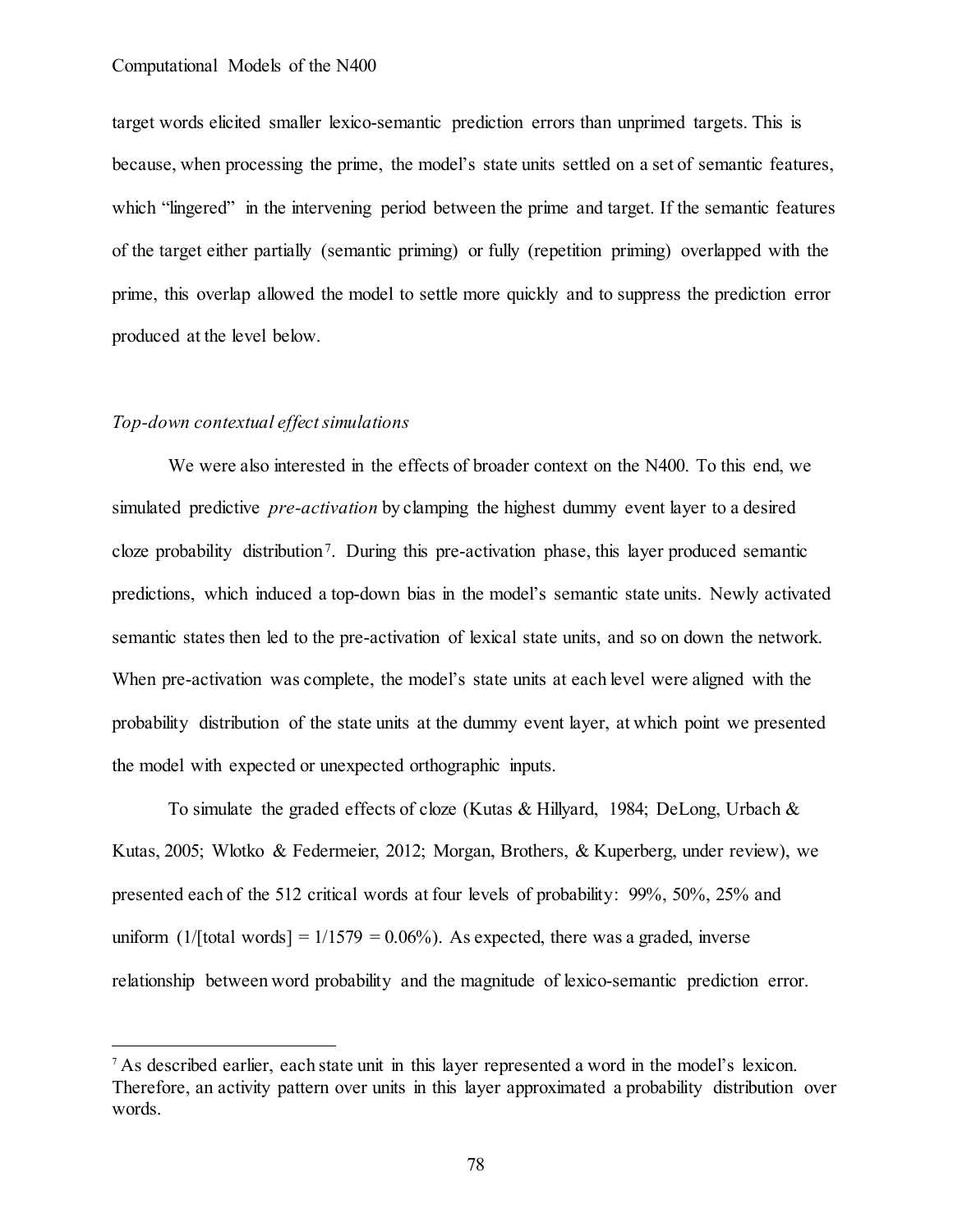Critically, similar to the sentence-level models implemented by RHM18 and Fitz & Chang (2019), prediction errors were only sensitive to the cloze probability of the input, and not to the *constraint* of the prior context (cf. Kutas & Hillyard, 1984; Federmeier, Wlotko, De Ochoa-Dewald & Kutas, 2007; Kuperberg, Brothers, & Wlotko, 2020). In other words, unexpected words generated the same simulated N400 response when they violated a strong prior prediction (99% constraint) as when no particular word was highly predictable (uniform pre-activation).

Similar to RHM18, we also showed that the simulated N400 was sensitive to the degree of semantic overlap between an expected input and an otherwise low-probability target word. Moreover, we further extended this simulation by showing that the semantic overlap effect was larger in sentence contexts that were more *versus* less constraining, again mirroring the empirical findings (Federmeier & Kutas, 1999).

Another novel contribution of our approach was the simulation of orthographic overlap effects during sentence comprehension (Laszlo & Federmeier, 2009; Ito, Corley, Pickering, Martin & Nieuwland, 2016; DeLong, Chan & Kutas, 2019). When one word was highly predictable (*wish*), violations that were orthographically related to this expected completion produced less lexico-semantic prediction error than unrelated inputs (F-R-O-G), regardless of whether the violating input was a word (D-I-S-H) or a pseudoword (W-U-S-H*;* cf. Laszlo & Federmeier, 2009). Taken together, these effects of contextual predictability and overlap suggest that the magnitude of lexico-semantic prediction error is directly linked to the amount of new, unpredicted information carried by the bottom-up input, regardless of whether this information is orthographic, lexical, or semantic.

## *Interactions between bottom-up lexical variables and top-down context*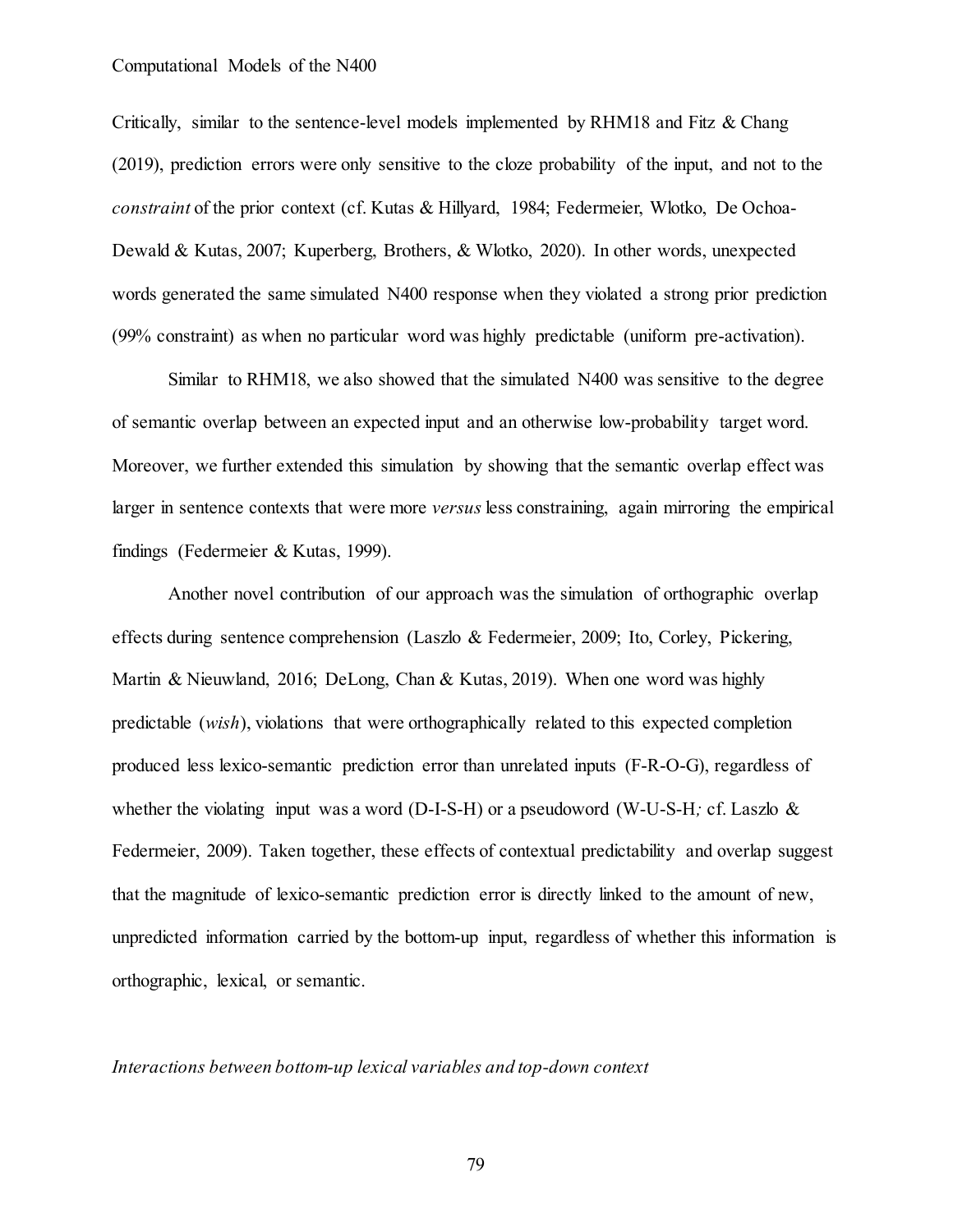In addition to these main effects, our simulations also captured interactions between lexical and contextual factors. Similar to Cheyette & Plaut (2017) and Rabovsky & McRae (2014), we showed that repetition priming was modulated by both frequency (cf. Rugg, 1990) and semantic richness (cf. Kounios & Holcomb, 1994). We further extended these findings by successfully simulating the reduced effects of frequency and semantic richness on high cloze (*versus* low cloze) continuations, again mirroring the empirical findings (Cloze x Frequency: Dambacher, Kliegl, Hofmann, & Jacobs, 2006; Cloze x Richness: Holcomb, Kounios, Anderson, & West, 1999). In the case of word frequency, differences in feedback weights imposed an implicit prior on the model that reduced the lexico-semantic prediction error produced by more frequent words. However, repetition and cloze probability were able to override this prior, such that high and low frequency words produced equally small lexico-semantic prediction errors. In the case of semantic richness, words with a greater number of semantic features carried additional unpredicted semantic information, but, again, this difference was eliminated when these words were repeated or strongly pre-activated by prior top-down predictions.

# *Insights & Limitations*

Our model demonstrated, for the first time, that the basic principles of predictive coding – a general computational theory of brain function – can successfully explain key properties of the N400 response, an important neural signature of language comprehension. As noted above, we used a predictive coding algorithm and architecture that was originally developed to explain lowlevel phenomena in the visual system (Spratling, 2012, 2013, 2014, 2016). The fact that the same algorithm and architecture was able to simulate effects on the N400 suggests that the same computational principles that are employed in other perceptual and cognitive domains may also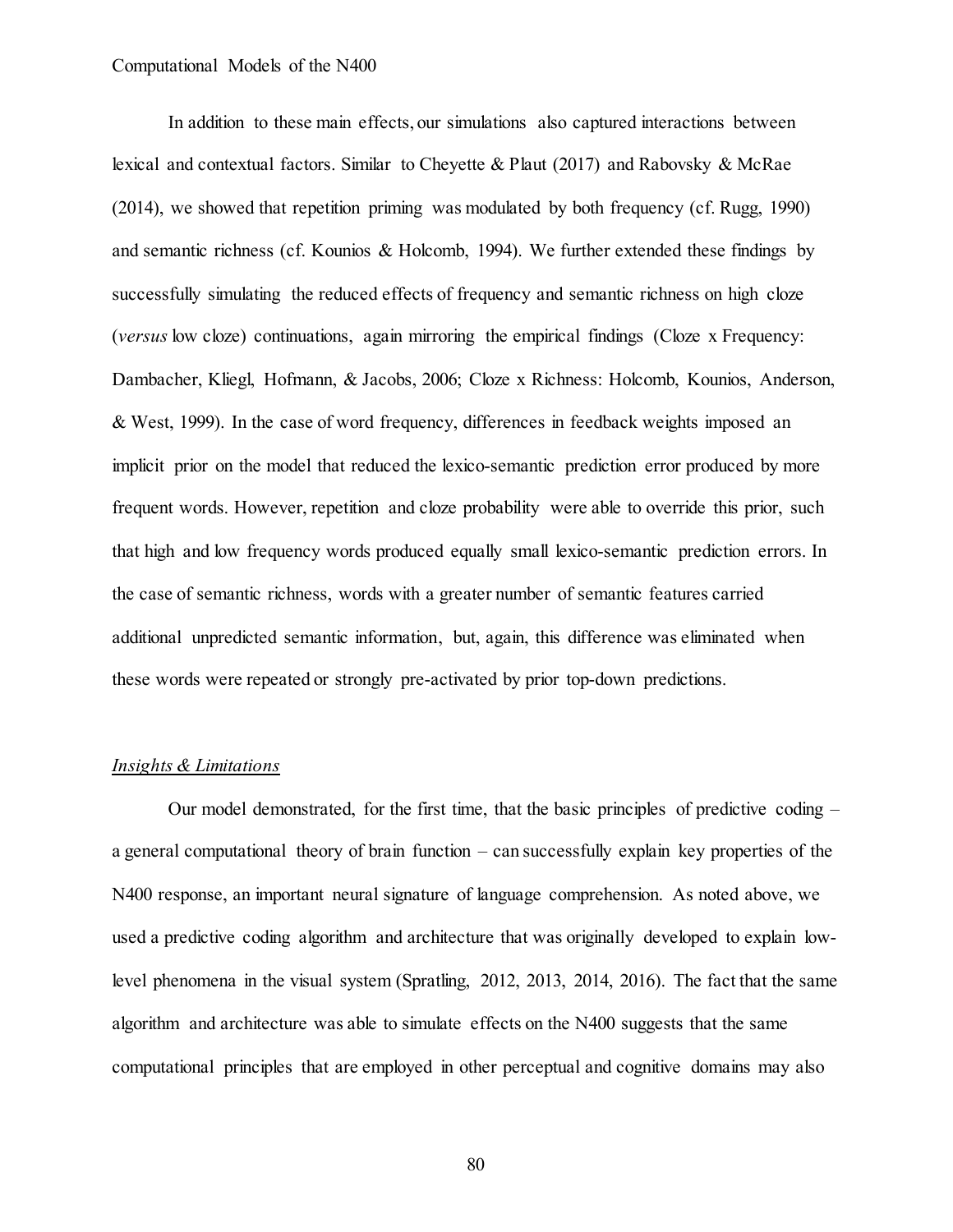support language processing. We now consider the insights and limitations of our model in relation to the four major constraints that we discussed in Section 4.

# *1. Explaining a wide range of empirical phenomena*

We first argued that any successful model of the N400 should be able to simulate a wide range of empirical findings, using a single outcome measure, with few additional assumptions. In this regard, our model did impressively well. The structure of our model was largely *prescribed*  by the principles of predictive coding, both in terms of the precise connectivity between units, and the stages of the algorithm itself. In this sense, our model was relatively constrained. Yet even with these constraints, the model was able to simulate a broad set of N400 effects.

Like the *word-level* models reviewed in Section 2, the model was able to explain how the lexical characteristics of words presented in isolation (semantic richness, lexical frequency, orthographic neighborhood) can influence the N400, and why the amplitude of this component is reduced when words are presented after a repeated or semantically related prime. Moreover, even though the model included explicit lexical representations, the presence of an orthographic layer allowed us to simulate the processing of *non-word* stimuli: Like Laszlo & Plaut (2012), we observed effects of orthographic neighborhood size on *both* word and pseudoword strings. Moreover, unlike previous models, our Predictive Coding model was able to accurately simulate the *larger* N400 response to pseudowords, relative to real words, even when controlling for orthographic neighborhood size (cf. Holcomb, Grainger & O'Rourke, 2002; Meade, Midgley, Dijkstra & Holcomb, 2018; Meade, Grainger & Holcomb, 2019; but see Laszlo & Federmeier, 2011). This is because, in contrast to Laszlo & Plaut (2012), the model was not trained to reduce semantic activation in response to non-words; instead, the pseudowords were free to spread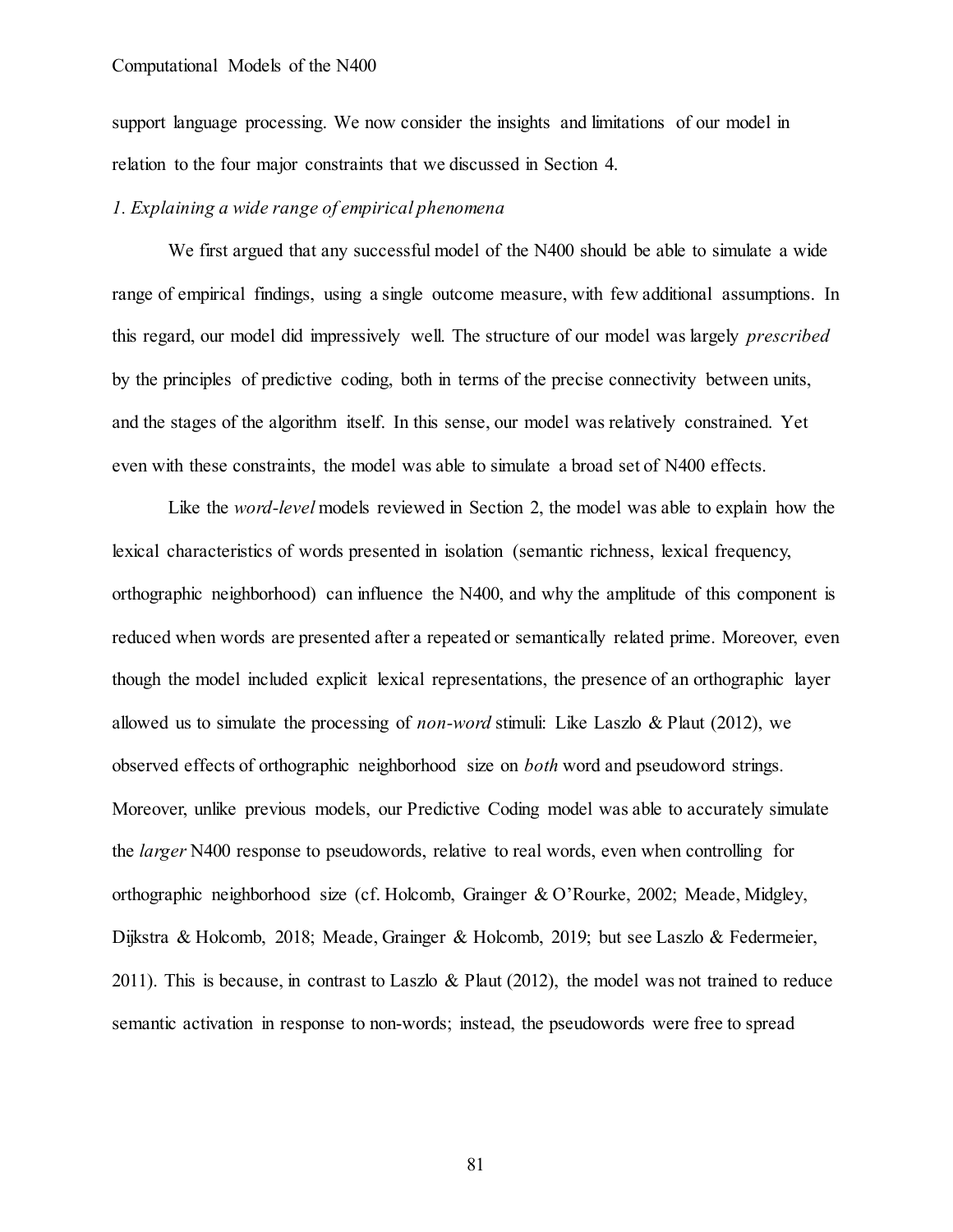activation to the semantic representations of their orthographic neighbors, producing a larger error overall.

In addition to these single word effects, the model was able to simulate several sentencelevel effects, including the graded effect of contextual predictability on the N400 (similar to RHM18 and Fitz & Chang, 2019). Importantly, the model went beyond RHM18 by not only simulating the effects of *semantic* prediction overlap (cf. Federmeier & Kutas, 1999; Kutas & Hillyard, 1984), but *also* the effects of *orthographic* prediction overlap on the N400 evoked by both words and pseudoword strings during sentence comprehension (see Lazlo and Federmeier, 2009). Taken together, these findings all point to a comprehension system in which the amplitude of the N400 reflects the amount of latent lexico-semantic information encoded in the bottom-up input that has not already been predicted by the system as a whole.

Perhaps the most important success of this computational framework, however, is that it is the first to capture *both* word-level *and* sentence-level manipulations – as well as their interactions –using a single dependent measure: lexico-semantic prediction error. A key reason for this model's success is its hierarchical and interactive architecture, which we turn to next.

# *2. Incorporation of interactive, hierarchically organized representations*

As discussed, a central precept in cognitive and neurobiological models of language processing is the continuous interaction between higher and lower levels of representation. This type of continuous interaction across levels of representation is an inherent component of hierarchical predictive coding (Rao & Ballard, 1999; Mumford, 1992; Friston, 2005). In our Predictive Coding model, each level of representation interacted continuously with the levels above and below, through both top-down and bottom-up connections. More specifically, the topdown effects took two forms: First, higher layers continually generated top-down predictions (or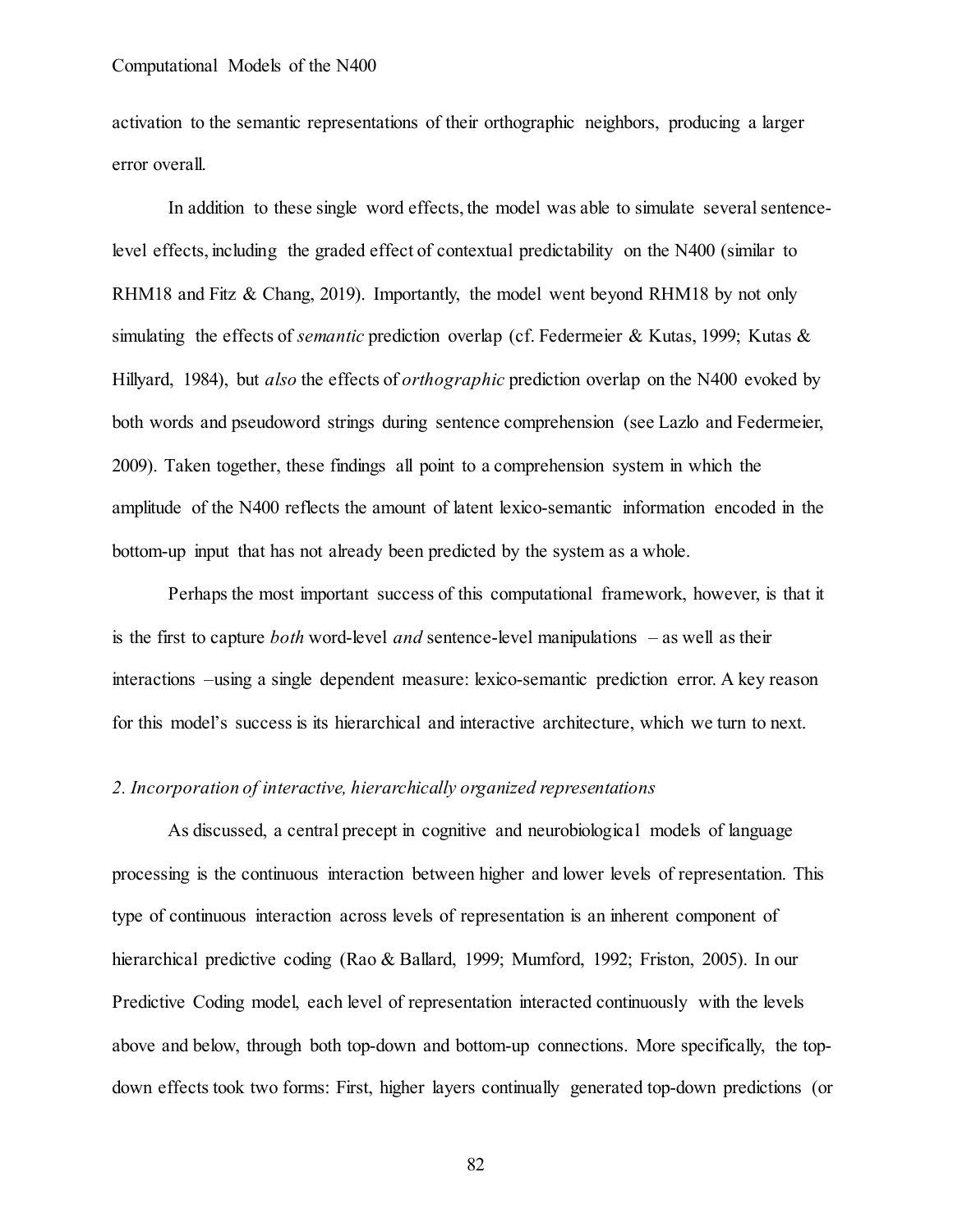reconstructions) of states at the level below, which were used by error units to compute prediction error. This prediction error provides the bottom-up input to the layer above, where it is used to update state representations, allowing the model to incrementally converge on the correct interpretation. Second, higher layers provided a top-down bias that could activate and "fill-in" state representations at the level below, making the system robust to perceptual noise or ambiguous inputs (see Mumford, 1992 for discussion). Unlike previous models of the N400, the combination of top-down and bottom-up flow of information across hierarchical levels allowed for direct *interactions* between low-level lexical factors (such as orthographic neighborhood size) and higher-level contextual variables (cloze probability).

As we also discussed, central to many predictive processing models of language comprehension is the idea that the brain can exploit the implicit predictions of event representations, encoded at longer time scales at higher levels of the processing hierarchy. The assumption is that these anticipatory states generate *top-down* predictions that *pre-activate* lexico-semantic representations *before* new bottom-up inputs are encoded at this level (DeLong, Urbach, & Kutas, 2005; Kuperberg & Jaeger, 2016; Wang, Kuperberg, & Jensen, 2018). In our Predictive Coding model, we simulated these temporal *and* hierarchical top-down predictions by pre-activating state units at the top layer of our model and allowing these predictions to filter down to lower-level state units, prior to presenting the model with a bottom-up orthographic input.

One limitation of this current implementation is that we provided this top-down preactivation to the model through a "dummy" event layer. In reality, we believe the source of this top-down input would correspond to an event state that is incrementally inferred from a preceding sentence context. In order to implement this, the highest level of the model would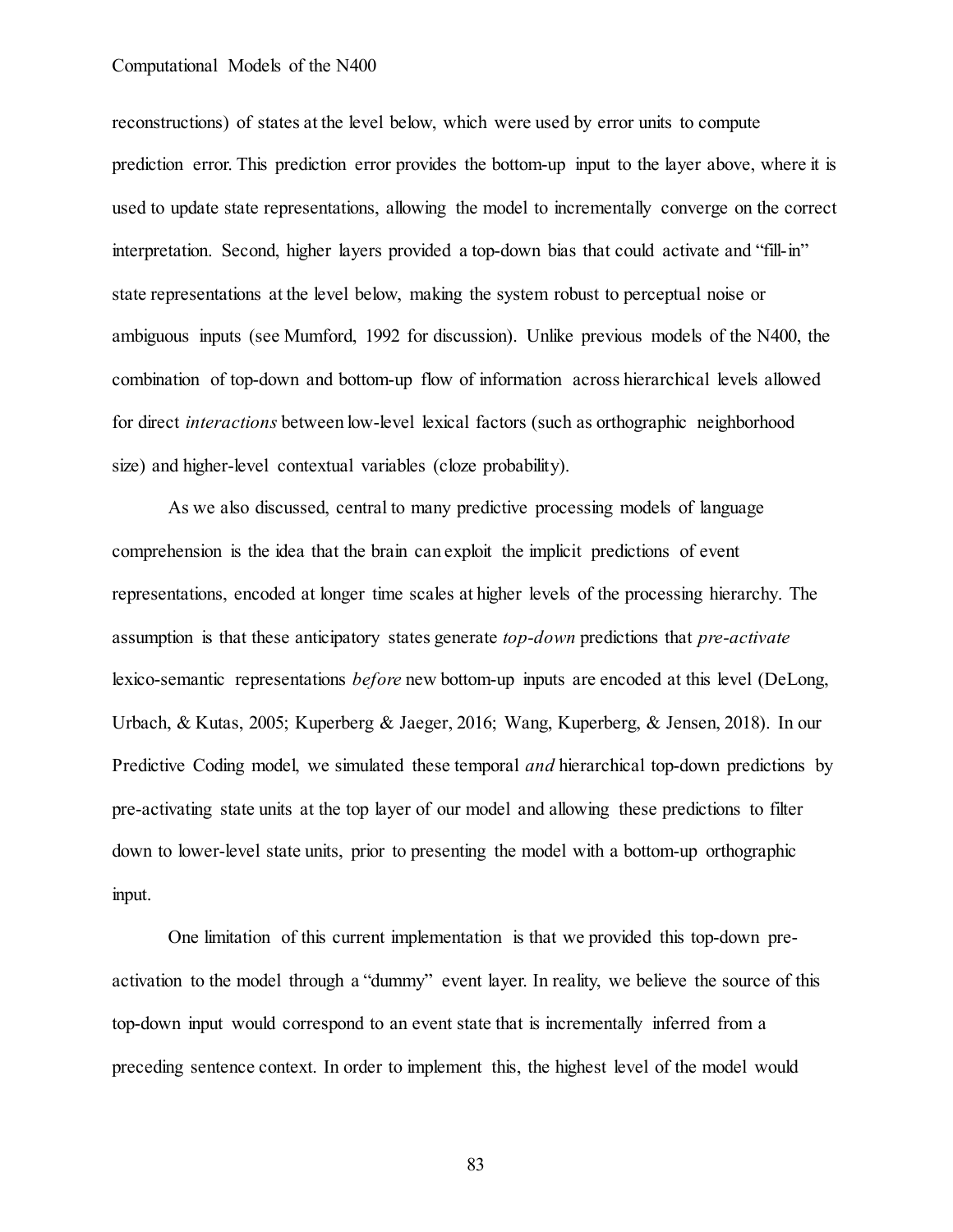need to encode event representations over a longer time span than individual words (analogous to the event-level representations implemented in the models by Brouwer et al. 2017 and RHM18). Note that a lower-level analogue of this situation already exists in our model: If we present one letter at a time to our model, the remaining letters can be pre-activated because lexical units are connected to "future" letter positions that have not yet been encountered. In general, this approach is somewhat analogous to how the speech recognition model TRACE (McClelland & Elman, 1986) includes word units that span longer durations than phoneme units. Therefore, in future versions of this Predictive Coding model, it will be important to incorporate explicit event representations that are built up incrementally over the course of a sentence.

*3. Cognitive plausibility: Facilitatory effect of context on facilitation during language comprehension within N400 time window*

Predictive coding also captures the central idea, common to all cognitive theories of the N400, that the attenuation of this component by prior context is closely linked to facilitated processing. In our model, regardless of whether inputs were repeated, semantically primed, or higher cloze, they produced a smaller lexico-semantic prediction error (i.e. a smaller simulated N400). Critically, however, in all these cases, despite producing less neural activity within *error units*, the lexico-semantic *state units* were able to converge more quickly on the correct interpretation of the bottom-up input. In other words, despite the reduction in the N400 (driven by the reduction in activity within the error units), the semantic features of the expected words would still be easier to access as the model converged<sup>8</sup>. This stands in contrast to Semantic

 <sup>8</sup> The process of converging on a specific *expected* state representation is sometimes referred to as representational "sharpening". Sharpening is a feature of several other classic computational theories of brain function, such as interactive activation architectures (e.g. McClelland  $\&$ Rumelhart, 1981), adaptive resonance theory (Carpenter & Grossberg, 1987) and biased competition models of top-down attention (Desimone & Duncan, 1995; see also Harpur &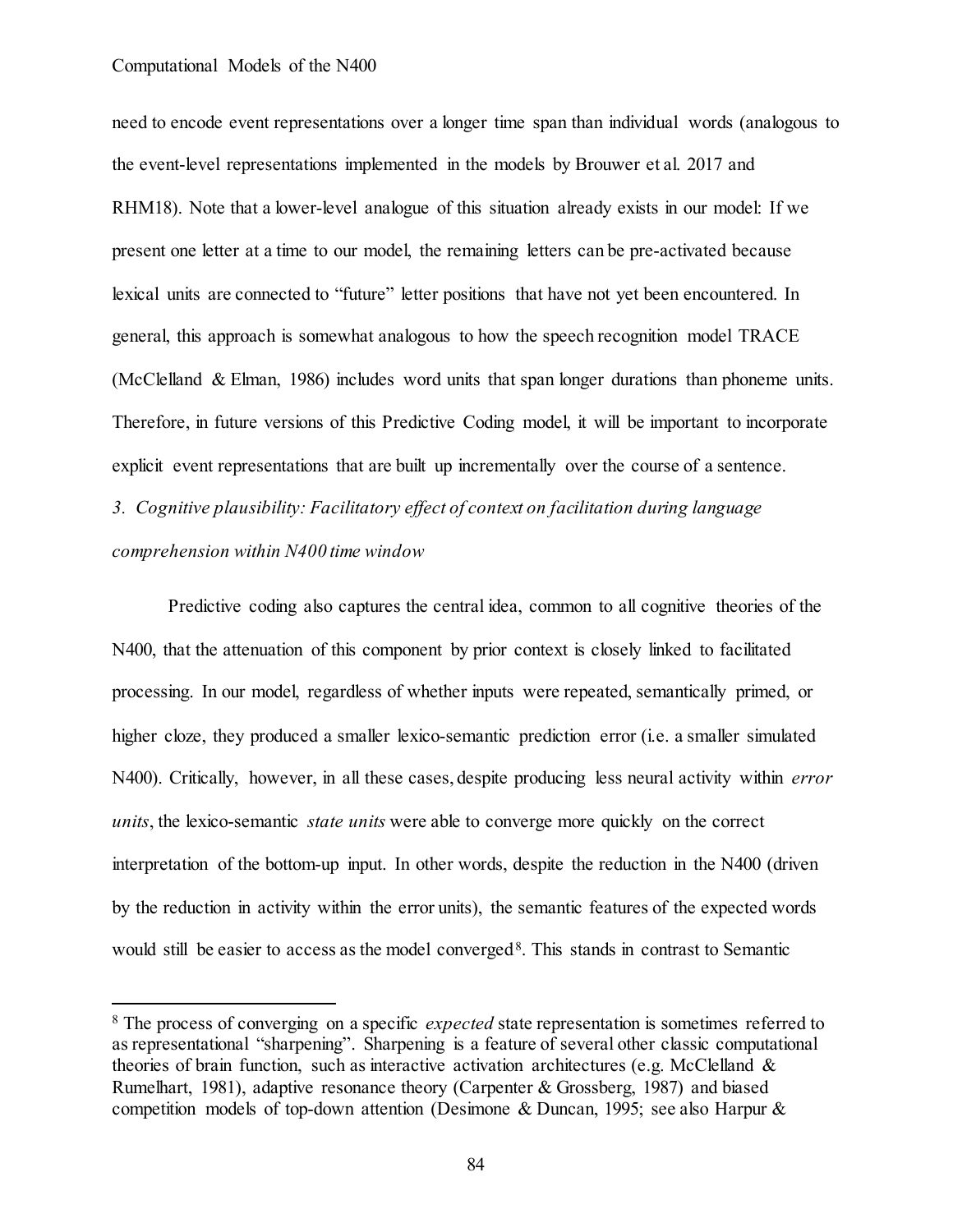$\overline{a}$ 

Activation models, where an activity-dependent decay function resulted in *more difficult*  semantic retrieval following a related prime (Laszlo & Armstrong, 2014; Cheyette & Plaut, 2017). Our approach was also distinct from previous prediction error accounts, where errors were computed outside the model (Rabovsky & McRae, 2014), or even outside the comprehension system itself (Fitz & Chang, 2019) at a stage when word processing was already complete.

The link between reduced N400 responses and facilitated processing was also captured by RHM18's Sentence Gestalt model in which predictable inputs triggered a smaller shift in an internal event representation. However, as discussed earlier, this model was unable to explain the neuroanatomical sources of the N400 effect. Predictive coding can account for these sourcelocalization data. This is because it attributes the evoked effect of priming and contextual predictability in plausible sentences to differences in the magnitude of prediction error produced by error units at the *lexico-semantic level*. As such, it correctly predicts that semantic priming effects, and, in plausible sentences, predictability effects on the N400 should all localize to regions that support lexico-semantic processing within the left temporal lobe (*semantic priming effects*: Nobre & McCarthy, 1995; Halgren et al., 2006; Lau, Weber, [Gramfort, Hämäläinen](scrivcmt://56B6DF72-1EF2-4126-8C8F-F7B460F5FAD3/) & Kuperberg; Lau, [Gramfort, Hämäläinen](scrivcmt://56B6DF72-1EF2-4126-8C8F-F7B460F5FAD3/) & Kuperberg, 2013; *predictability effects in plausible* 

Prager, 1994). Early discussions of predictive coding assumed that a reduction of prediction error to expected inputs was incompatible with a sharpening of neural activity to expected inputs (e.g. Murray, Schrater, & Kersten, 2004). However, others pointed out that, because of the functional distinction between "error units" (that compute prediction error at each level of cortical representation) and "state units" (that infer the underlying representation of the input at each level of cortical representation), post-stimulus sharpening is fully compatible with predictive coding (Spratling, 2008; Friston, 2005; Kok & de Lange, 2015; Walsh, McGovern, Clark, & O'Connell, 2020). In other words, expected bottom-up input reduces the magnitude of the prediction error computed by error units, while simultaneously increasing activity produced within state units that encode the expected representation.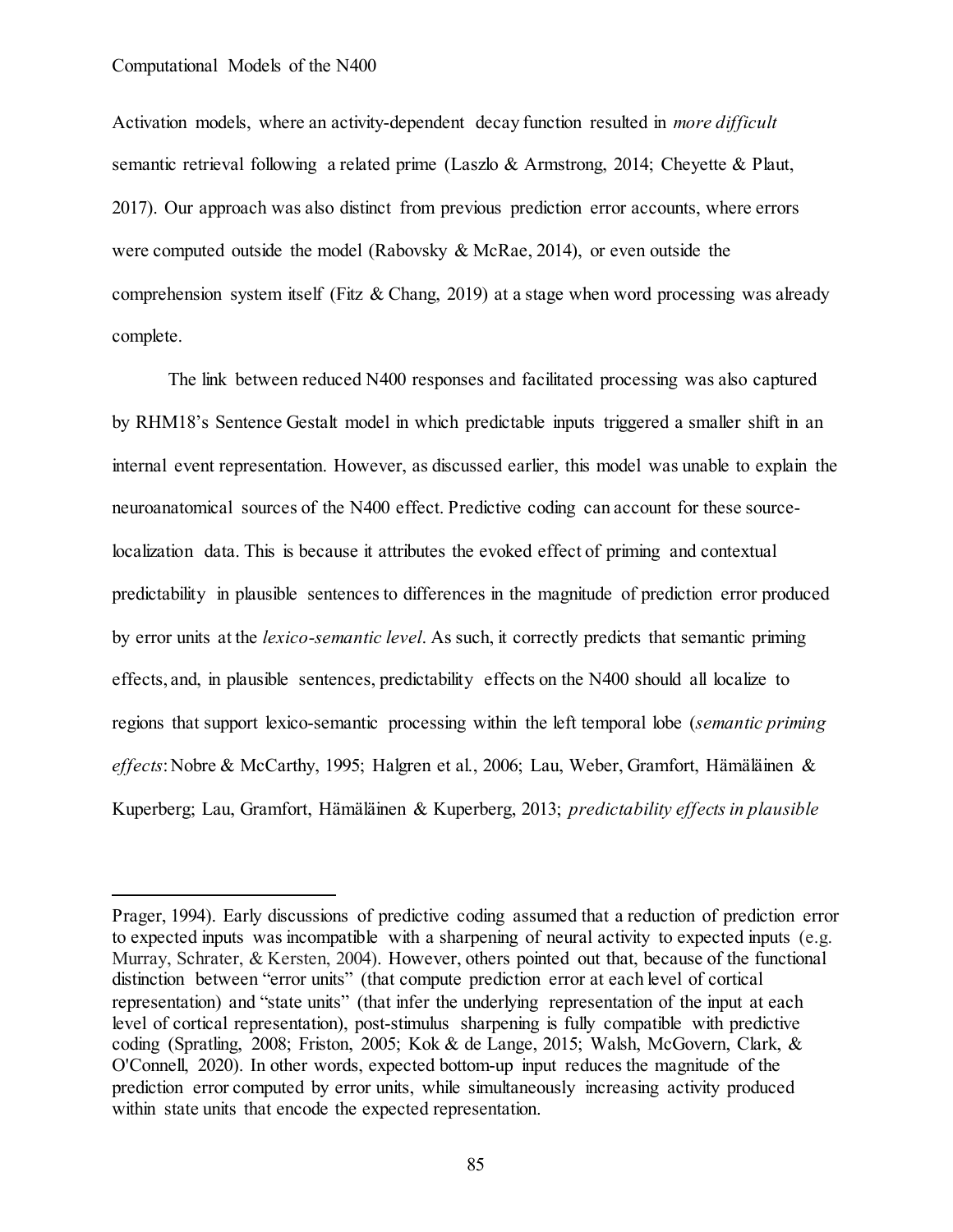*sentences*: Wang et al., under review). Moreover, predictive coding can also explain why *implausible* words additionally produce a larger evoked response within left inferior cortex within the N400 time-window (e.g. Wang et al., under review; Halgren et al., 2002; Marinkovic et al., 2003; Maess, Herrmann, Hahne, Nakamura, & Friederici, 2006; Ihara, Hayakawa, Wei, Munetsuna, & Fujimaki, 2007; Pylkkänen & McElree, 2007). According to this framework, higher-level prediction error at the event level is only produced by inputs whose statistics strongly deviate from the statistics of natural environmental inputs (see Rao & Ballard, 1999), i.e. when top-down predictions based on stored real-world knowledge fail to suppress event-level prediction error produced within left inferior frontal cortex.

# *4. Biological plausibility: An explicit and biologically plausible linking function*

We also emphasized that a comprehensive model of the N400 should provide an explanation for *why* its particular linking function would give rise to neural activity at the scalp's surface. In the case of predictive coding, the linking function is clear: prediction errors are computed as an inherent component of semantic inference; that is, when inputs are unexpected, this leads to increased activity in error units, and therefore increased post-synaptic potentials, leading to a larger N400.

Moreover, like previous Semantic Activation accounts (LPAC), our Predictive Coding model was able to simulate the characteristic rise-and-fall trajectory of the N400. As pointed out by Friston (2005), the basic morphology of event-related potentials is intuitively explained by the activation dynamics of the predictive coding algorithm. First, prediction errors rise as new inputs are presented to the system that cannot be explained by predictions/reconstructions at the level above. Then, gradually, these errors begin to fall as higher level regions update their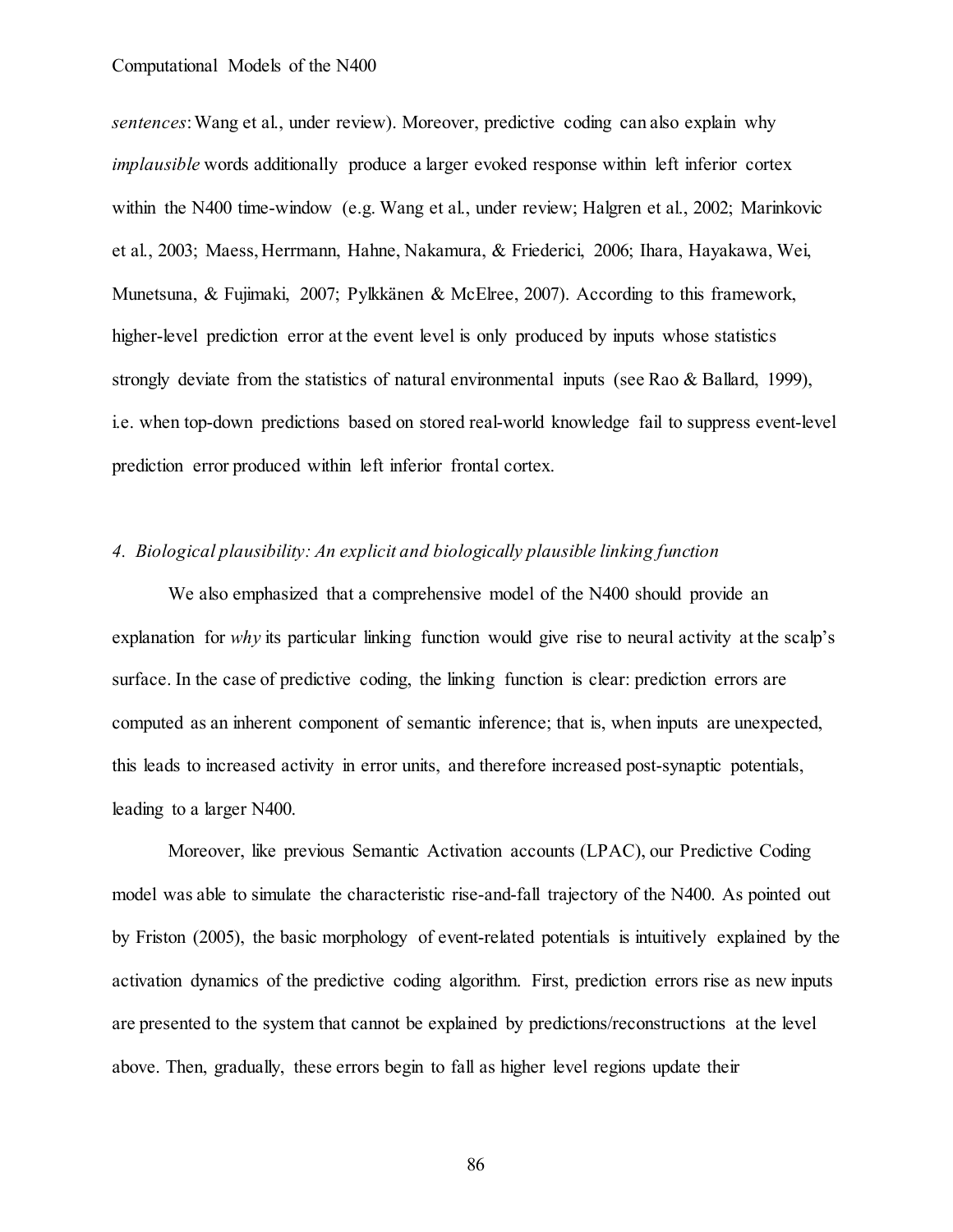representations to generate more accurate reconstructions, thereby suppressing lower-level prediction errors. In our model, this updating process always required a relatively fixed number of iterations, which may explain the relatively constant latency of the N400 response.

At a more general level, there is a growing body of evidence that the computations performed in predictive coding can, in principle, be implemented at the level of cortical microcircuits (see Bastos et al., 2012; Shipp, 2016). Moreover, studies using single cell recordings (Bell et al., 2016; Fiser et al., 2016) and fMRI (de Gardelle et al., 2012, 2013) provide evidence for functionally distinct populations of state and error units. Indeed, consistent with the theory that distinct lexico-semantic error and state units are differentially activated by expected and unexpected inputs during sentence comprehension, in a recent MEG study, we were able to detect spatially distinct patterns of neural activity within the left temporal lobe to expected and unexpected words between 300-500ms (Wang, Nour-Eddine, Brothers, Jensen & Kuperberg, in preparation).

A limitation of our current Predictive Coding implementation is that it did not include a learning procedure. Instead, we provided the model with a fixed set of connection weights. Therefore, unlike the models implemented by RHM18 and Fitz and Chang (2019), we were unable to simulate the interaction between predictability and *longer-term*repetition effects on the N400 (Besson, Kutas & Van Petten, 1992; Rommers & Federmeier, 2018). It is important to note, however, that this is not an inherent limitation of predictive coding more generally. In principle, the prediction error computed during predictive coding can function not only to perform perceptual *inference*, but also to gradually update connection weights for longer-term *learning* (see Rao and Ballard, 1999). Under such circumstances, error units would function to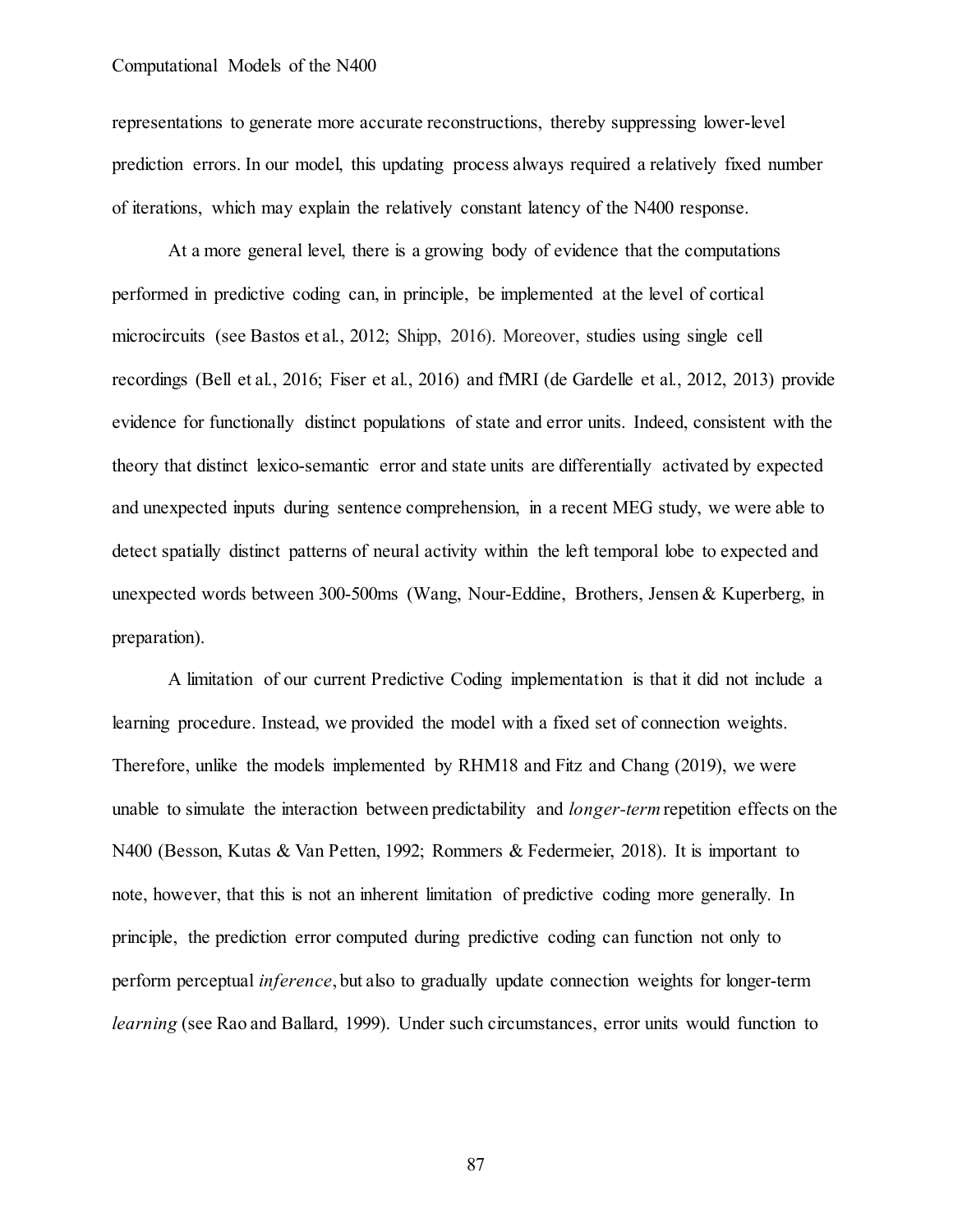minimize prediction errors *both* in the short-term (through inference) and in the longer term (by updating the model's weights).

Indeed, under certain conditions, the prediction errors computed during predictive coding can be shown to converge to the learning signal that is backpropagated in connectionist networks (Whittington & Bogacz, 2017; Millidge, Tschantz & Buckley, 2020; Song, Lukasiewicz, Xu, & Bogacz, 2020). However, unlike backpropagation, where updates require information from all downstream neurons, weight updates in predictive coding rely exclusively on locally generated error. Therefore, predictive coding approaches may provide a biologically plausible alternative to backpropagation. Incorporating long-term learning will be an important goal for future iterations of our Predictive Coding model, serving to highlight the important links between prediction error and learning, not just during language production (as highlighted by Fitz and Chang, 2019), but also during language comprehension (e.g. Elman, 1990; Kleinschmidt & Jaeger, 2015; Fine, Jaeger, Farmer & Qian, 2013; Fine & Jaeger, 2016; Myslin & Levy, 2016).

# **Section 6: Future Directions**

In this review, we have discussed several computational models that have deepened our understanding of the N400. Over time, these models have shifted from exploring lower-level lexical phenomena and simple priming effects, to the effects of higher-level context on the N400 produced during sentence comprehension. Each of these models provided unique insights, which often built upon each other over time. For example, our recent Predictive Coding model (Section 5) incorporates many aspects of prior approaches, including: a) a biologically plausible linking function (Laszlo and Plaut, 2012), b) a central role for prediction error in generating the N400 response (Rabovsky & McRae, 2014; Fitz & Chang, 2019), c) a hierarchical structure that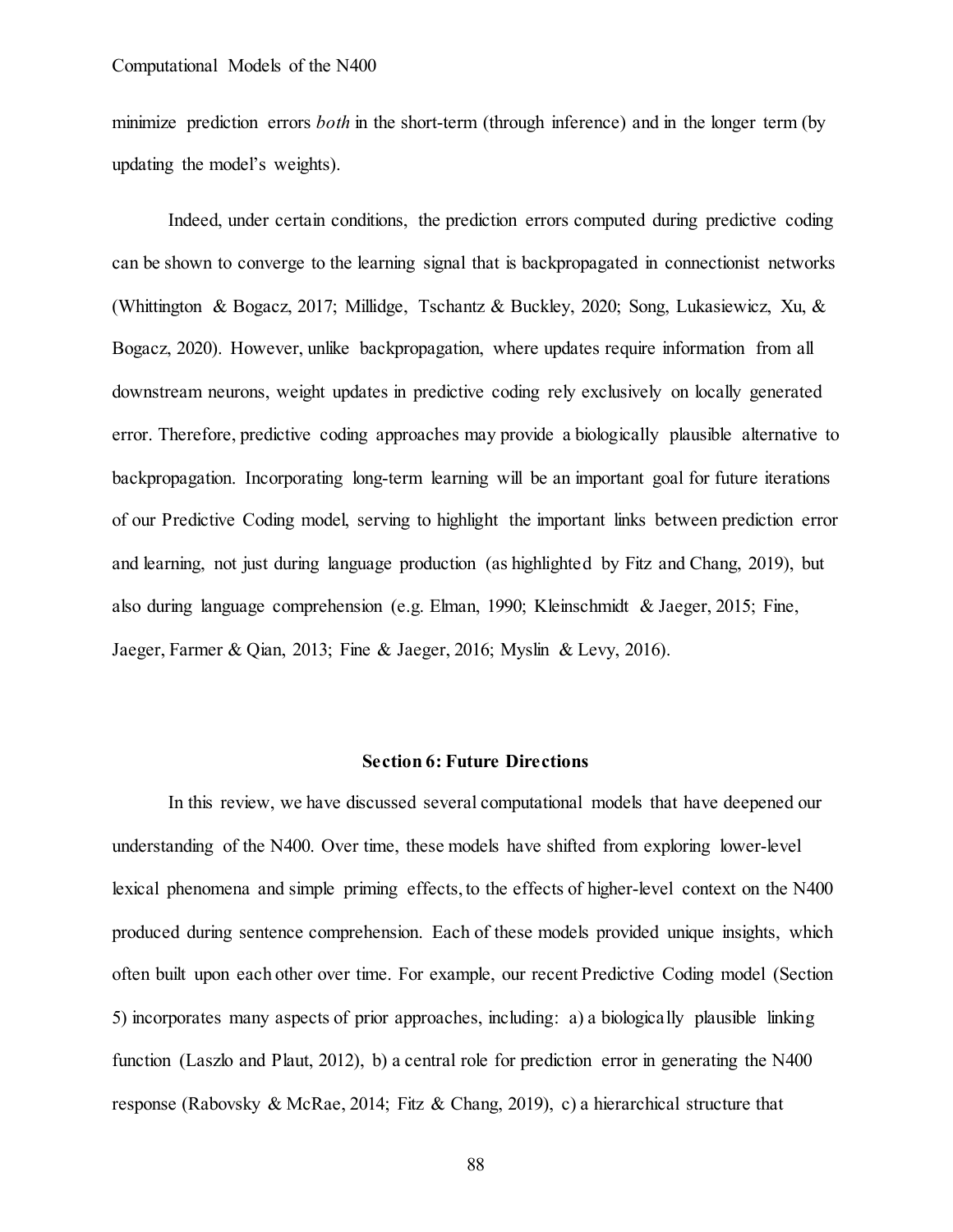separates lexico-semantic and higher-level event states (Brouwer et al., 2017), and, d) the core assumption that words function as "cues to meaning" that induce shifts in the model's internal state (RHM18). Despite this progress, there is obviously much work to be done. In this final section, we discuss some further challenges for existing models, while recommending additional directions for future research.

In addition to the large literature documenting the effects of lexical and contextual factors on the N400, there is also an extensive *behavioral* literature that documents the effects of these factors on the speed and accuracy of word identification (see Rayner, 1998; Rastle, 2016 for reviews). Therefore, a critical challenge for future models will be to simulate the effects of these factors on *both* the N400 and behavior, with minimal additional assumptions.

We believe that one promising approach for simulating the effects of context on behavior is to adopt an evidence accumulation/sequential sampling framework (cf. Ratcliff, 1978; Usher & McClelland, 2001; Forstmann, Ratcliff & Wagenmakers, 2016). In this framework, lexicosemantic units associated with different words can accumulate activation over time, triggering behavioral responses through a boundary-crossing decision criterion<sup>9</sup>. This evidence accumulation approach has been successfully used to model the effects of context on cloze response times through a race model (Staub, Grant, Astheimer & Cohen, 2015), and has also

<sup>&</sup>lt;sup>9</sup> We note that Cheyette and Plaut (2017) attempted to simulate certain effects on both the N400 and behavior (lexical decision). However, although the semantic units accumulated activation, the lexical decision output itself was not based on whether or not this accumulated value passed a threshold. Instead, what determined this behavioral response was a non-linear combination of the instantaneous (decayed) and accumulated (undecayed) activation. As discussed in Section 2, this approach raises several concerns. We also note that, in their original model, Laszlo & Plaut (2012) did simulate lexical decision based on a threshold-crossing criterion (consistent with neurally plausible decision-making). However, there was no attempt to simulate the effects of lexical variables on lexical decision times.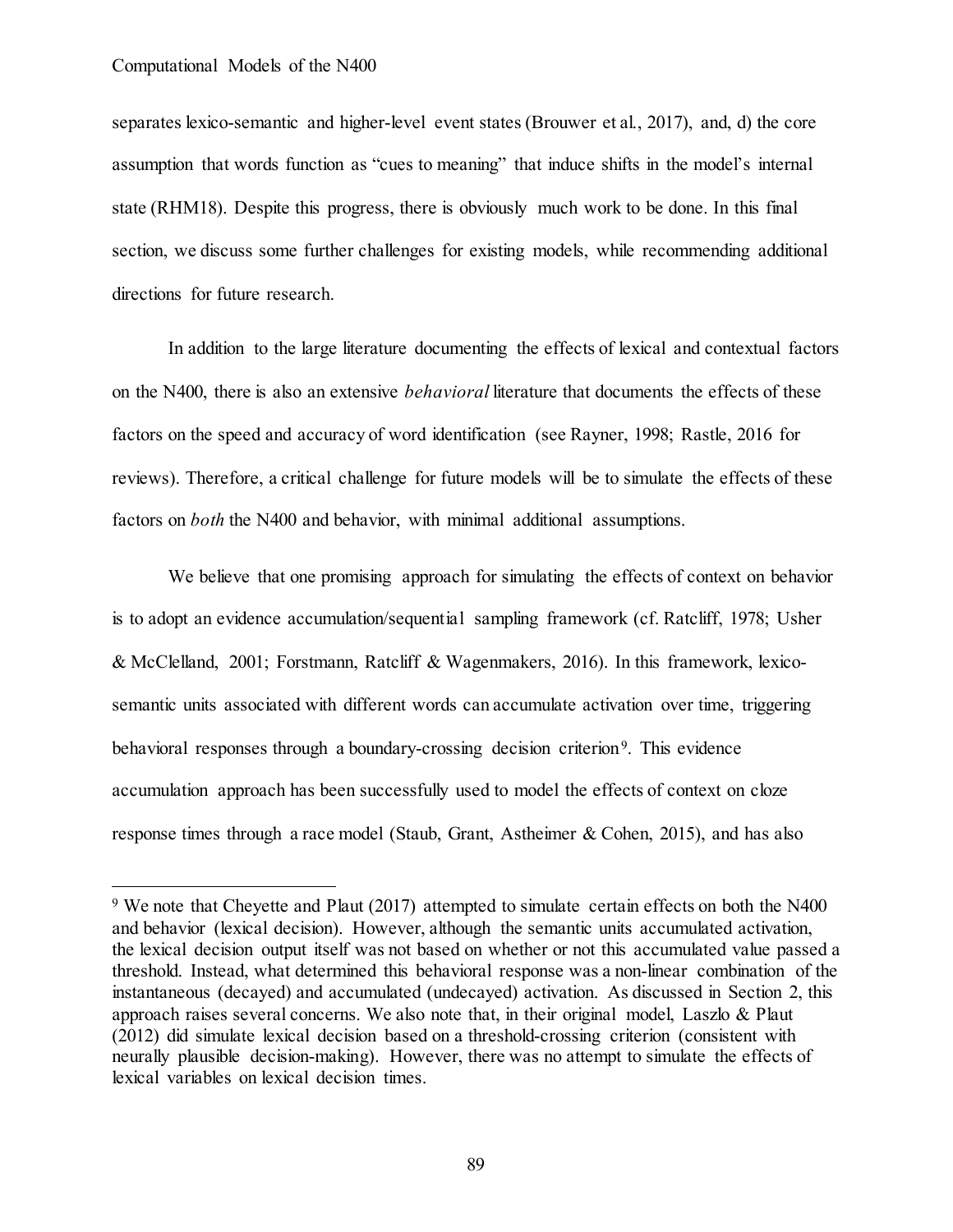been used to model the effects of context on eve movement decisions during reading (Bicknell & Levy, 2010). Importantly, this approach is biologically plausible: There is strong evidence from primate neurophysiology that neurons can accumulate evidence that guides behavioral responses (see Gold & Shadlen, 2007 for a review). Although at the time of writing we have not yet attempted to simulate the behavioral effects of context, we believe that our Predictive Coding model offers a particularly promising framework for simulating contextual effects on *both* the N400 and behavior. Specifically, while the rise and fall of lexical and semantic *error* activity (prediction error) can explain the rise and fall of the N400, lexical and semantic *state units* accumulate information about the identity of a specific input. Thus, a simple activation threshold on this accumulated state activation could provide a method for simulating effects of context on measures such as word recognition times.

We should emphasize, however, that simulating both neural and behavioral effects using the same computational model is far from trivial. Although many *contextual* factors lead to both reductions in the N400 and reductions in reaction times, other variables can influence the N400 and behavior in opposite directions. For example, semantic concreteness leads to an increase in N400 amplitude but shorter reaction times (Kounios & Holcomb, 1994). Moreover, in addition to the influence of linguistic factors, the link between lexico-semantic activation and behavior will also depend on several other factors, including the nature of task (e.g. lexical decision *versus* semantic categorization) and higher-order utility functions (e.g. speed-accuracy tradeoffs). Ultimately, future computational models may need to adopt a *decision theoretic* approach in which behavioral responses are guided by a *decision variable* that accumulates lexical and/or semantic evidence that is specifically relevant for the comprehender's current goals (cf. Gold & Shadlen, 2007).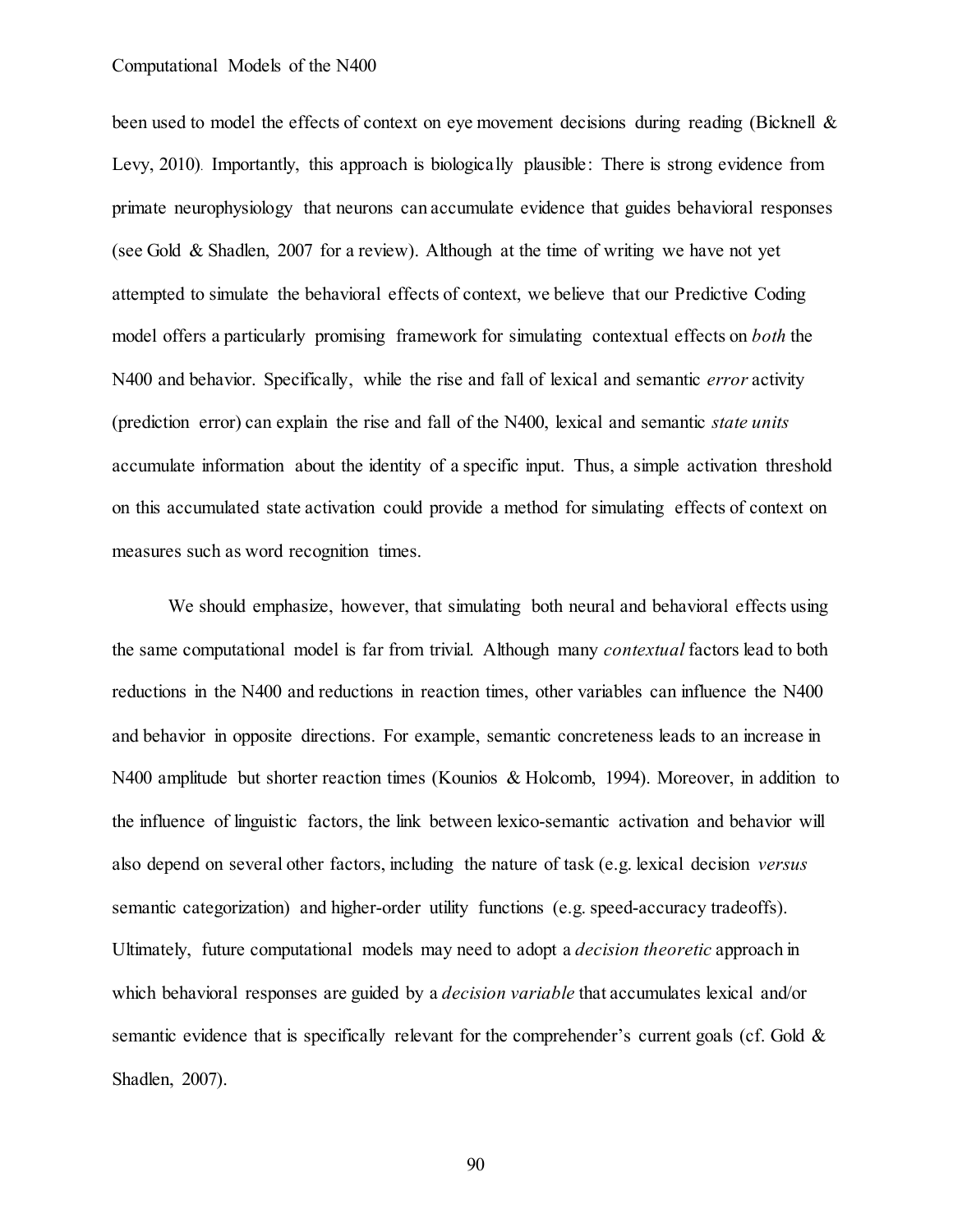Another important goal for future work will be to incorporate more realistic *sublexical*  representations into models of the N400. Currently, computational models either *omit* sublexical representations altogether (Brouwer et al., 2017; RHM18; Fitz & Chang, 2019), or rely on a "slot-based" coding scheme that maps directly from orthography to semantics (Semantic Activation models, Predictive Coding<sup>10</sup>). Although these slot-based schemes are simple to implement, they are inconsistent with our current knowledge of orthographic representations in the brain, and they are unable to account for transposed-letter priming effects on behavior and the N400 (Grainger, 2008; Grainger, Kiyonaga & Holcomb, 2006; Carreiras, Vergara, & Perea, 2009).

Even more importantly, no current model of the N400 has yet incorporated *phonological* representations, which are thought to be co-activated in parallel with orthographic representations, even during silent reading (Seidenberg & McClelland, 1989; Harm & Seidenberg, 2004; Grainger & Holcomb, 2009). Indeed, several empirical N400 phenomena can only be explained by appealing to an "indirect pathway" that maps from orthography to semantics *via* phonological representations. For example, the phonological neighborhood of a visually-presented word can also modulate the N400 (Carrasco-Ortiz, Midgley, Grainger & Holcomb, 2017), and larger N400 priming effects are observed on targets that are phonologically related to pseudo-homophone primes (*brane* – *brain*) compared to orthographically matched control primes (*brans – brain*; Grainger, Kiyonaga & Holcomb, 2006). Without phonological representations, current models of the N400 produced during reading are unable to account for these results.

<sup>&</sup>lt;sup>10</sup> In Rabovsky & McRae (2014), the input representations did not strictly correspond to either orthography or phonology; the authors did not specify the relationship between the input representation and the word it represented.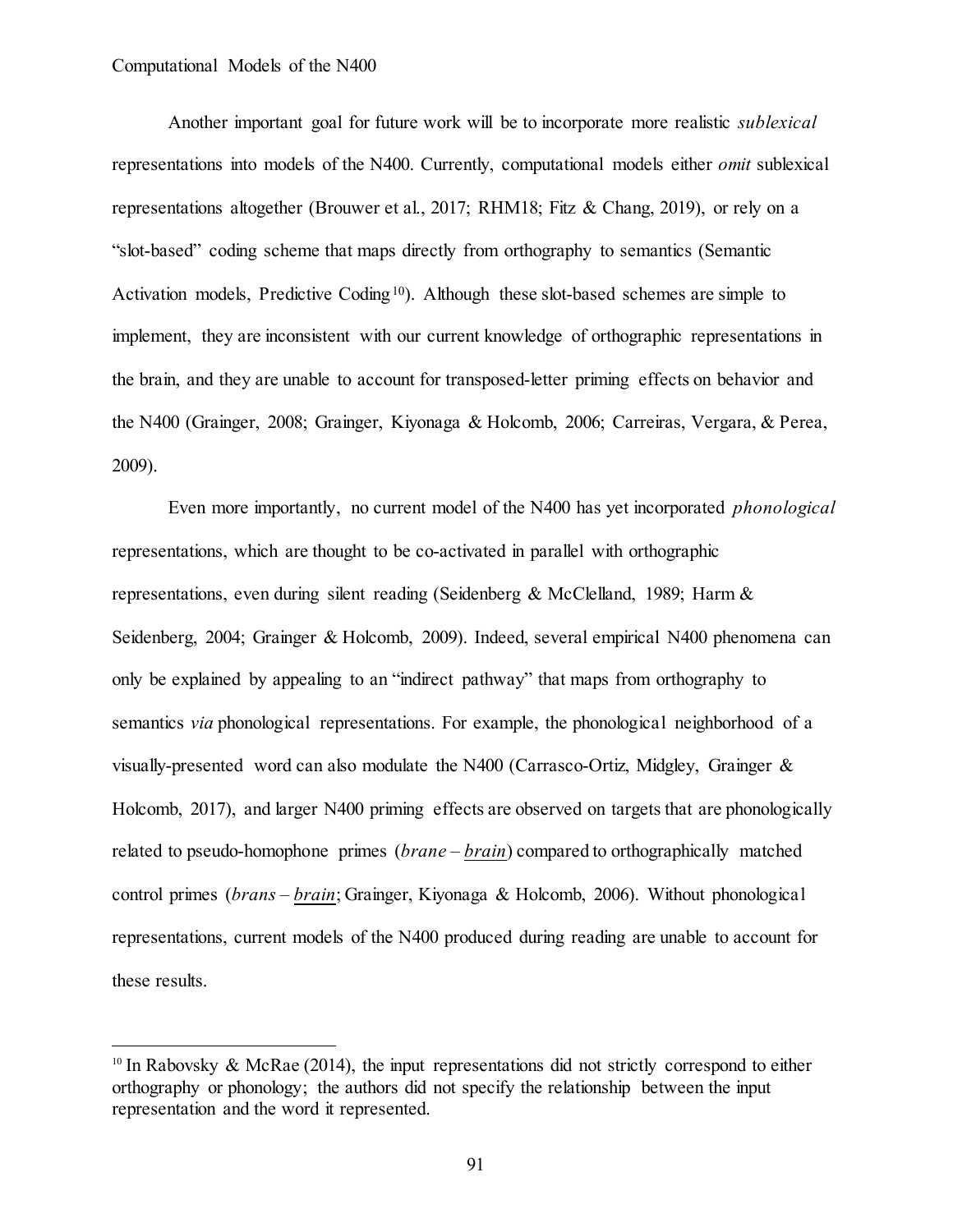While previous computational models of the N400 have focused on visual word processing, spoken language comprehension arguably plays an even more important role in dayto-day communication. Empirically, spoken words are known to produce a robust N400 response, which is sensitive to many of the same lexical and contextual factors discussed in this review (e.g. Diaz & Swaab, 2007; Winsler, Midgley, Grainger & Holcomb 2018). However, because auditory inputs unfold sequentially, phoneme by phoneme, studies of spoken language comprehension have also revealed additional N400 phenomena that are specific to online speech comprehension (e.g. cohort *versus* rhyme overlap effects, Van Petten, Coulson, Rubin, Plane, & Parks, 1999). These findings could serve as important benchmarks for future computational models of spoken word comprehension.

In future computational models, it will also be important to simulate earlier languagerelated ERP components (evoked between 150-300ms) that are thought to support sublexical processing, including the N170 (Bentin, Mouchetant-Rostaing, Giard, Echallier, & Pernier, 1999) and the N250 (Holcomb & Grainger, 2006; Kiyonaga, Midgley & Holcomb, 2007; Grainger & Holcomb, 2009). These early negative-going ERP components have been linked to the activation of sublexical orthographic or phonological information in a hierarchical interactive activation framework (Grainger & Holcomb, 2009). As such, hierarchical models, like predictive coding, may be particularly well-suited for simulating these early ERP responses. For example, just as the N400 is simulated as prediction error at the level of lexico-semantic features, the N250 could be simulated as lower-level prediction error at the level of orthographic form.

By the same token, it will also be important to extend future computational models to simulate ERP components beyond the N400 time-window. Two previous computational models (Brouwer et al., 2017; Fitz & Chang, 2019) have attempted to model the P600 – a late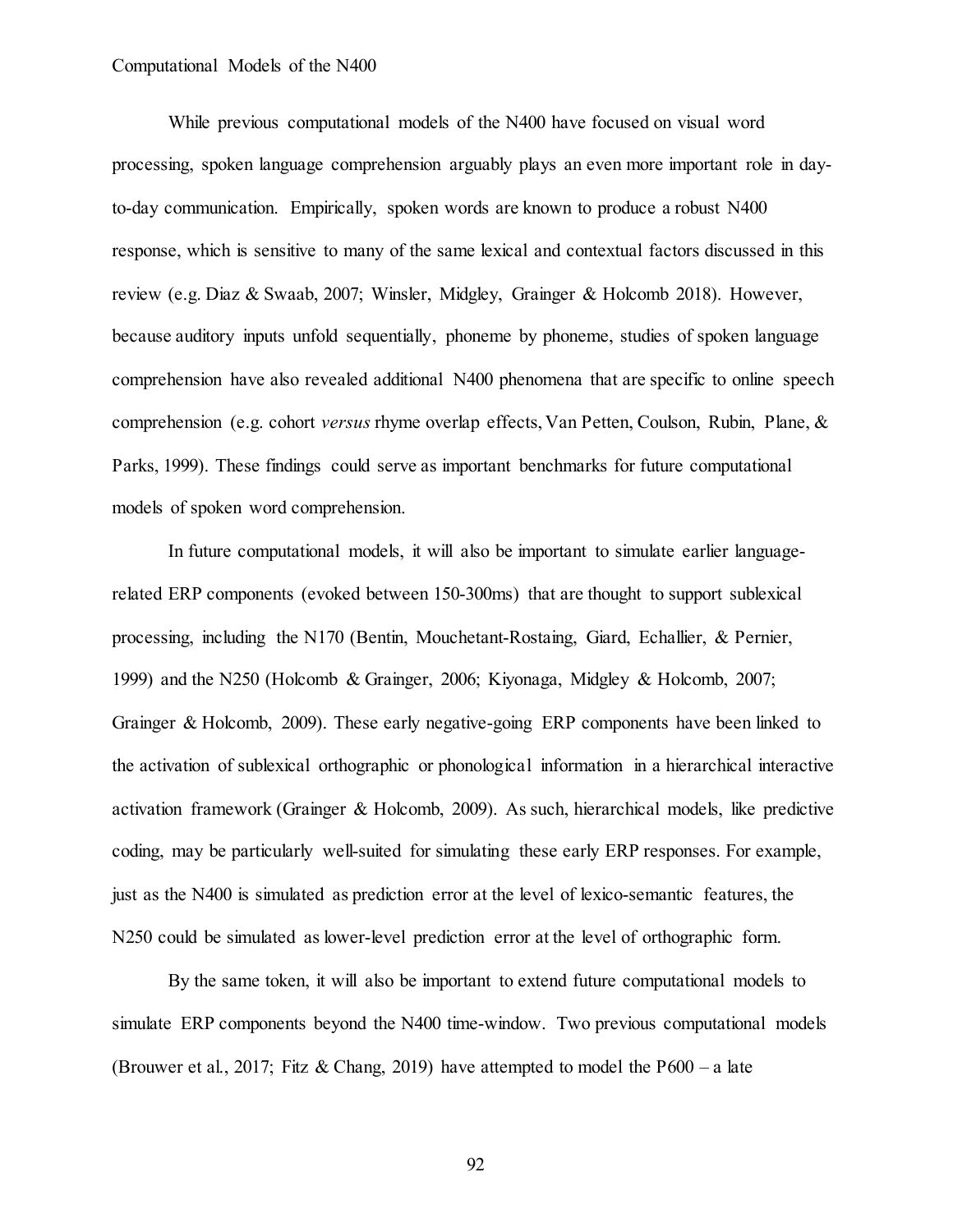posteriorly-distributed positivity observed between 600-1000ms following the onset of syntactic (Osterhout & Holcomb, 1992; 1993; Hagoort, Brown, & Groothusen, 1993) and semantic (Kuperberg, 2007) violations. However, both these modeling approaches had limitations. In Brouwer et al's Retrieval-Integration model, the P600 was simulated as a shift in state at the higher event level, which is nearly identical to the proposed linking function for the N400 in RHM's Sentence Gestalt model. Because of this assumed linking function for the P600, the Retrieval-Integration model is unable to explain why linguistic anomalies that are relatively uninformative at the event-level (and that do not produce a large N400) can still produce robust P600 responses (e.g., agreement errors). In Fitz & Chang's Error Propagation model, although the P600 construct was able to capture both syntactic and semantic anomalies, this component was always dependent on a preceding N400 response. Specifically, because it was defined as the backpropagated error signal, it was impossible for the P600 construct to take on a large value if the N400 (reflecting the total absolute error) was minimal. This assumption prevented the model from being able to correctly simulate the effects of factors that produce a large P600 effect but minimal differences on the N400 (e.g., the effects of semantic reversal anomalies).

Ultimately, we believe that any computational model of the P600 must incorporate the sensitivity of this component to multiple types of linguistic errors, as well as the fact that this component is enhanced when comprehenders are engaged in deep comprehension; that is, they have established a prior "situation model" (for recent discussion, see Brothers, Wlotko, Warnke, & Kuperberg, 2020). We have suggested that the posterior P600 is evoked when comprehenders are initially *unable* to integrate a word into their prior situation model, resulting in a reallocation of attention and reprocessing of the input (Kuperberg, Brothers, & Wlotko, 2020; Brothers, Wlotko, Warnke, & Kuperberg, 2020; Alexander, Brothers, & Kuperberg, Under review). In a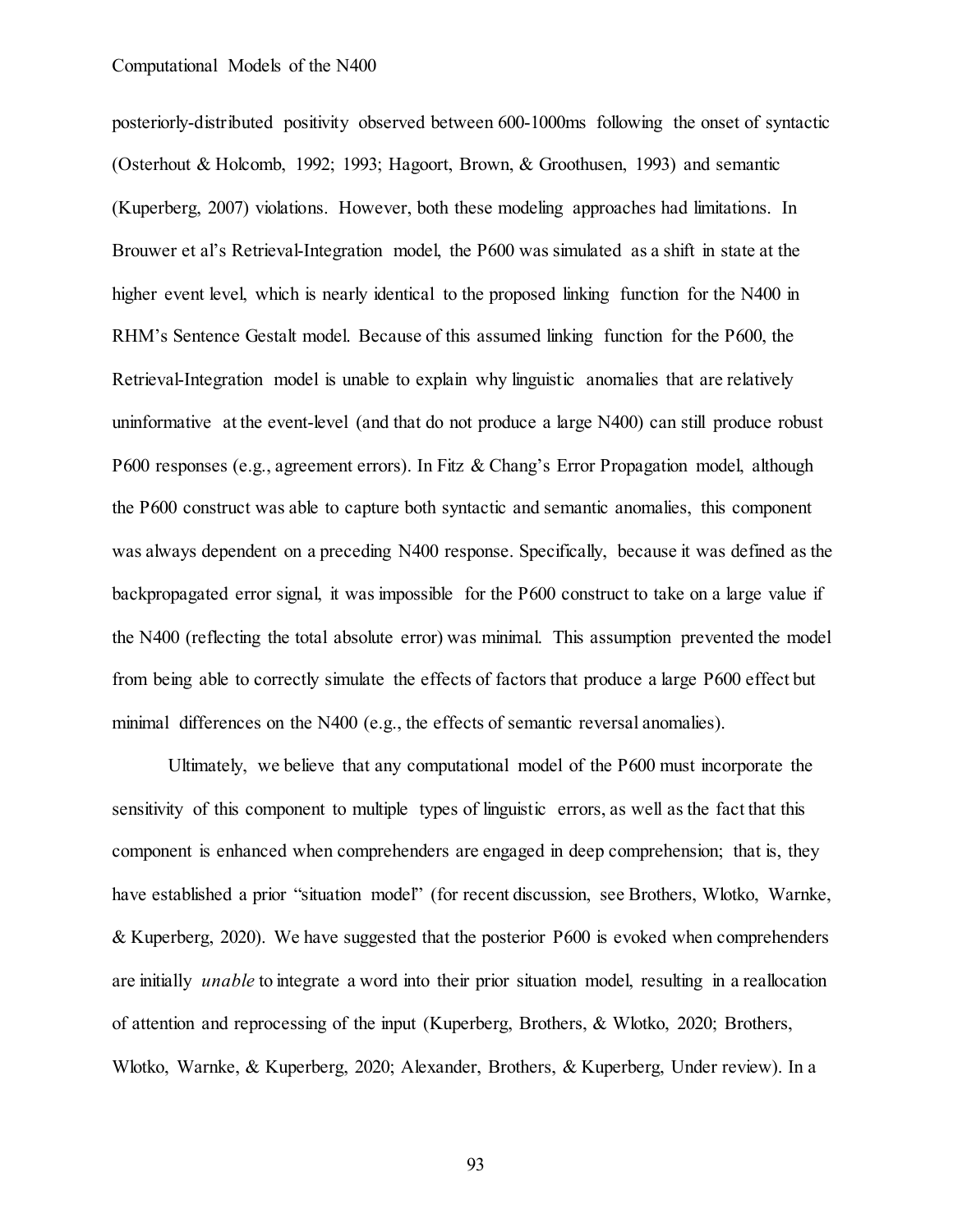predictive coding framework, this late-stage reprocessing could occur when the model fails to converge, resulting in the continued generation of inaccurate top-down predictions, which fail to switch off prediction error produced at lower levels of linguistic representation (Wang et al., under review).

In addition, it will be important for future models to distinguish between the posteriorly distributed P600 effect, which is produced by highly *implausible* or *anomalous* inputs, and a distinct late frontally-distributed positivity that is triggered by unexpected but *plausible* inputs (Federmeier et al., 2007; Van Petten & Luka, 2012). In recent studies, we have argued that this late frontal positivity component is produced when readers *are* able to successfully update or revise their prior situation model in response to new, unexpected information (Kuperberg, Wlotko & Brothers, 2020; Brothers, Wlotko, Warnke & Kuperberg, 2020). In a predictive coding framework, this late-stage activity could be driven by the generation of *new* top-down predictions that are passed down the hierarchy, updating event-level representations and activating lexico-semantic information, in order to facilitate the processing of new upcoming inputs (Wang et al., under review).

Finally, while previous computational models have focused on N400 effects in young, healthy monolingual readers, these models could also provide important insights into how the N400 is modulated in different populations. For example, one exciting avenue of research will be to develop N400 models of bilingual language processing. A central question in this field is how the bilingual lexicon is organized, and whether cross-linguistic representations are activated automatically during online comprehension. For example, in bilingual studies of sentence processing, a sudden switch between languages results in an increase in the N400, which has been taken as evidence for top-down suppression of the non-target language (Moreno,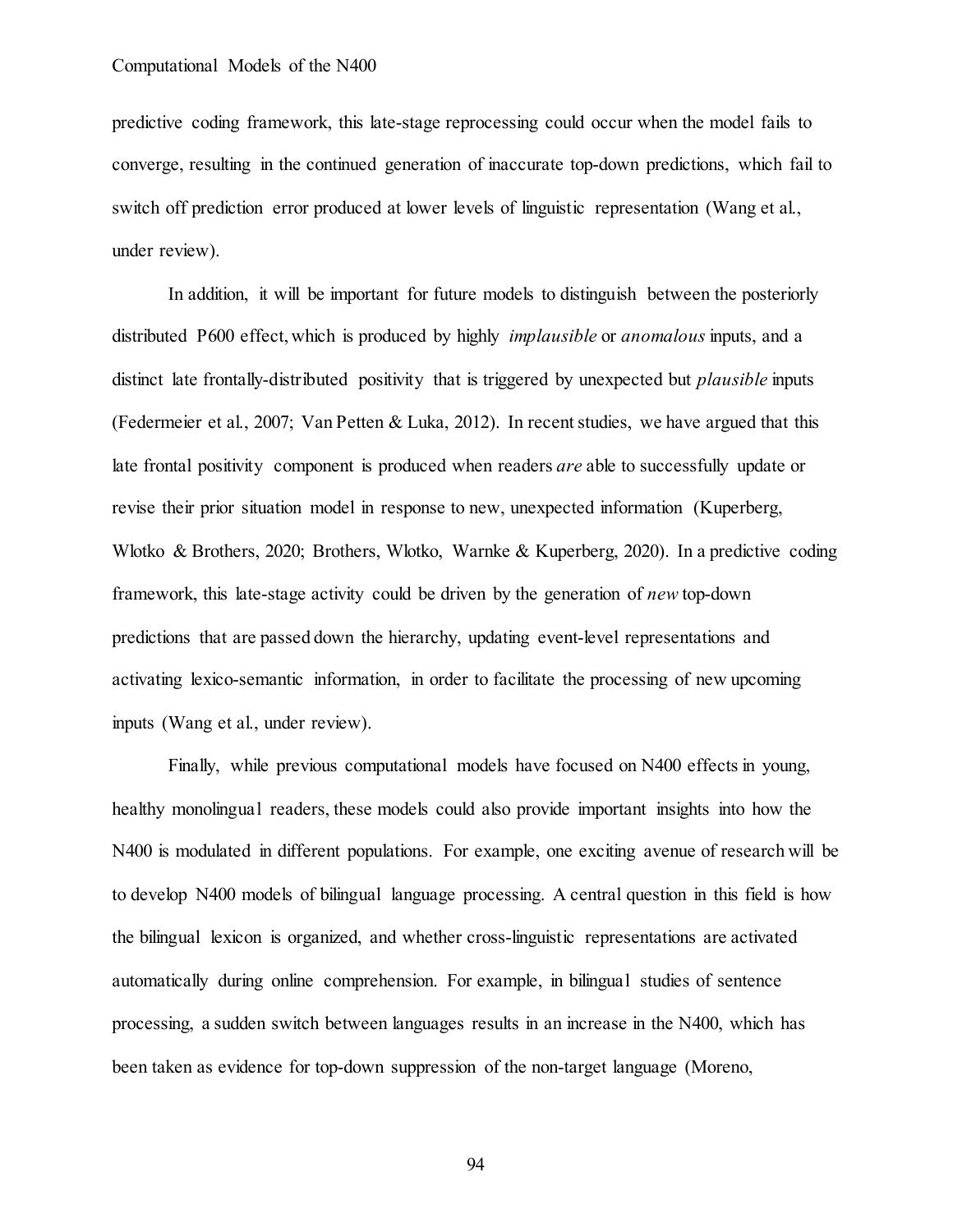Federmeier & Kutas, 2002). However, other ERP studies have shown a surprising degree of permeability ("non-selectivity") across languages. For example, English words produce a larger N400 when they have more orthographic neighbors in a bilingual's second language (e.g. French: Midgley, Holcomb, Walter & Grainger, 2008). In addition, bilingual readers show N400 facilitation when they process *cognate* words that have the same form and meaning across languages (relative to frequency-matched controls; Midgley, Holcomb, Grainger, 2011; Peeters, Dijkstra, Grainger, 2013). Accounting for these results within a single model of the N400 will be an important direction for future research.

Similarly, computational models of the N400 can also play an important role in informing our understanding of different clinical disorders characterized by language processing disturbances. In previous work, researchers have applied artificial "lesions" to simple connectionist models of word reading in order to account for the specific pattern of behavioral deficits in certain language disorders (e.g., Plaut & Shallice, 1993a; Dell, Schwartz, Martin, Saffran, & Gagnon, 1996; Plaut & Shallice, 1993b). A similar approach could be taken to explain abnormalities in the N400 across different language disorders including aphasia (Swaab, Brown & Hagoort, 1997), dementia (Iragui, Kutas & Salmon, 1996), and dyslexia (Rüsseler, Becker, Johannes & Münte, 2007). In addition, both autism and schizophrenia are characterized by disturbances in language processing (American Psychiatric Association, 2013), and researchers have theorized that deficits in predictive coding may play a central role in both these disorders (*autism*: van Boxtel & Lu, 2013; Van de Cruys, Evers, Van der Hallen, Van Eylen, Boets, de-Wit & Wagemans, 2014; *schizophrenia:* Griffin & Fletcher, 2017; Sterzer, Adams, Fletcher, Frith, Lawrie, Muckli, Petrovic, Uhlhaas, Voss & Corlett, 2018; Corlett, Taylor, Wang, Fletcher & Krystal, 2010 ; see also Brown & Kuperberg, 2015). Future computational models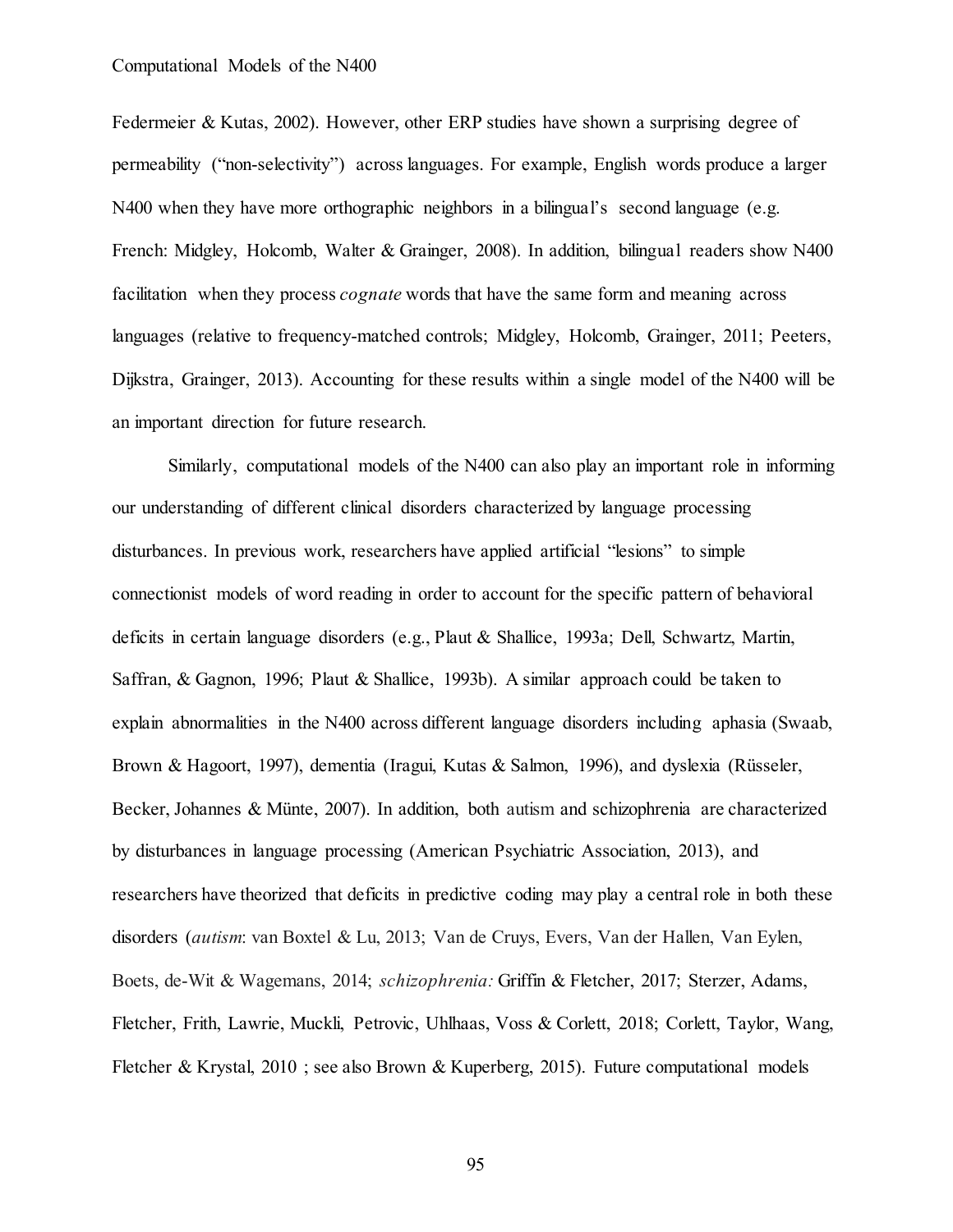can explore whether these language processing deficits are directly linked to abnormalities in predictive coding mechanisms.

In conclusion, modeling ERP components like the N400 offers a unique opportunity to bridge across the algorithmic and implementational levels of analysis (cf. Marr, 1982). In this review, we have described the strengths and limitations of different computational theories, highlighting the unique insights that each modeling framework has contributed to our understanding of language comprehension and the N400. More generally, this body of work demonstrates how basic neurophysiological principles can inform our cognitive theories, as well as how empirical phenomena in the neural and behavioral literatures can constrain our theories about cortical organization. Given the clear progress the field has made over the past decade, we predict that future iterations of these computational models will provide an even more precise understanding of semantic processing in the human brain.

### **Acknowledgments**

This work was funded by the National Institute of Child Health and Human Development (2R01 HD082527 to G.R.K.). We are grateful for Jeff Stibel for his support of Samer Nour Eddine and Gina Kuperberg. We thank Kara Federmeier and Lin Wang for their insightful comments on the manuscript. We also thank Arim Choi Perrachione for her assistance with manuscript formatting.

# **Figure Legends**

**Figure 1.** The neural network architectures of two "word-level" models of the N400.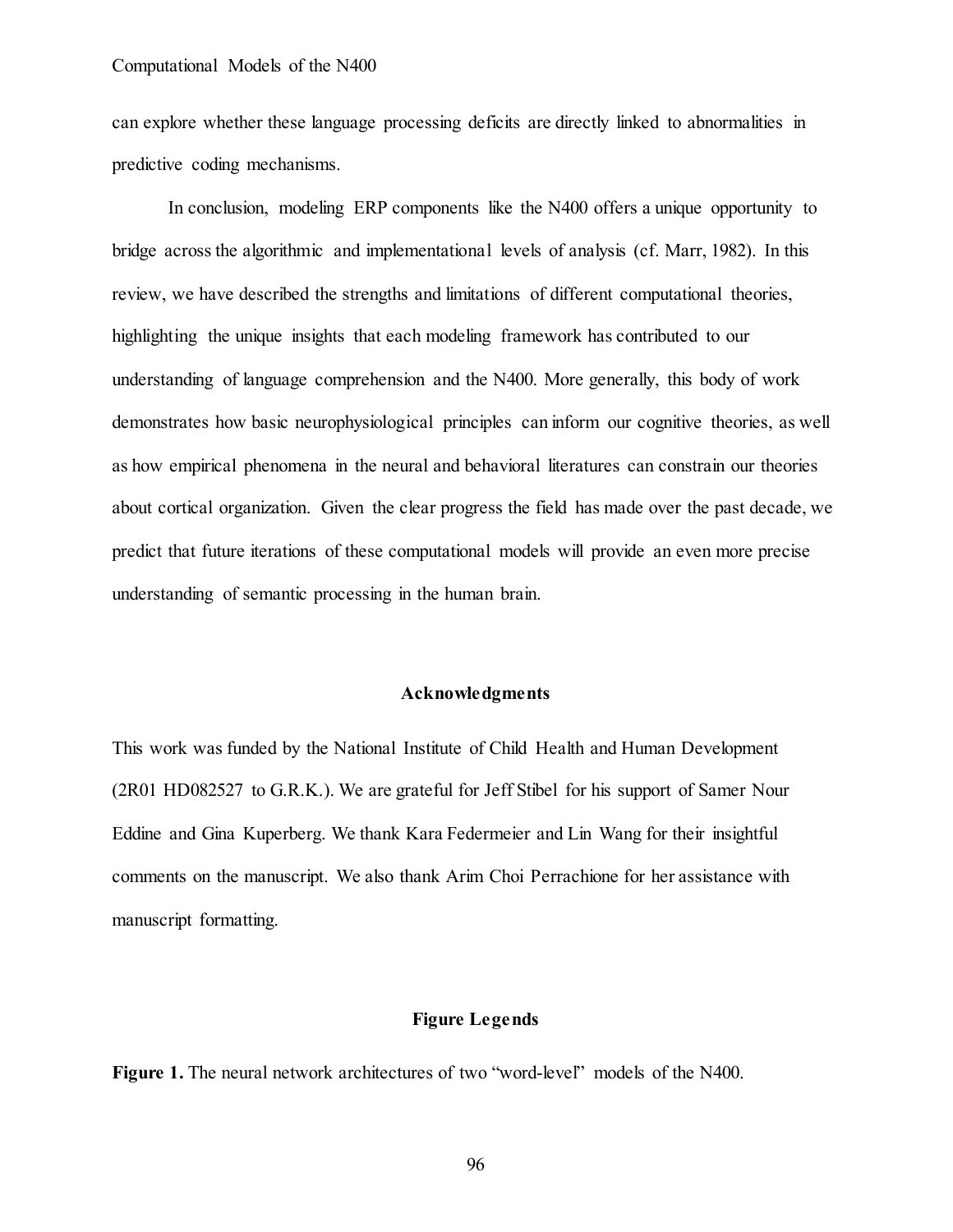\* is used to indicate layers/representations that were used to compute the N400.

**A. Semantic Activation Model**. The particular architecture depicted here is adapted from Cheyette & Plaut, 2017, Figure 3. The N400 was operationalized as the total semantic activation at the Semantics layer. The architectures used by Laszlo & Plaut (2012) and Laszlo & Armstrong (2014) were very similar, but had random, fixed outgoing connections from the inhibitory (INH) units (i.e., the inhibitory weights were not learned), and no clean-up layer associated with the Hidden layer.

**B. Semantic Attractor Model**. The architecture depicted here is adapted from Rabovsky & McRae, 2014, Figure 1. The N400 was operationalized as the cross-entropy between the model's semantic output and a target semantic representation defined by the modeler.

*Arrows* mapping from one layer to another indicate connection weights that are learned during training. *Pink ovals* indicate layers encoding distributed semantic features. *Yellow ovals* indicate layers encoding word-form features. *Gray ovals* indicate layers whose encoded representations do not have a clear linguistic interpretation. *Ovals with solid outlines* indicate Input or Output layers. *Ovals with dashed outlines*indicate Hidden layers.

**Figure 2.** The neural network architectures of three "sentence-level" models of the N400. \* is used to indicate layers/representations that were used to compute the N400.

**A. Retrieval-Integration Model**. The depicted architecture is adapted from Brouwer et al., 2017, Figure 2. The architecture consists of a Retrieval Module (bottom) and an Integration Module (top) whose weights were trained separately (see text). The N400 was operationalized as the degree of shift in activation at the Semantic Retrieval layer after processing a given input.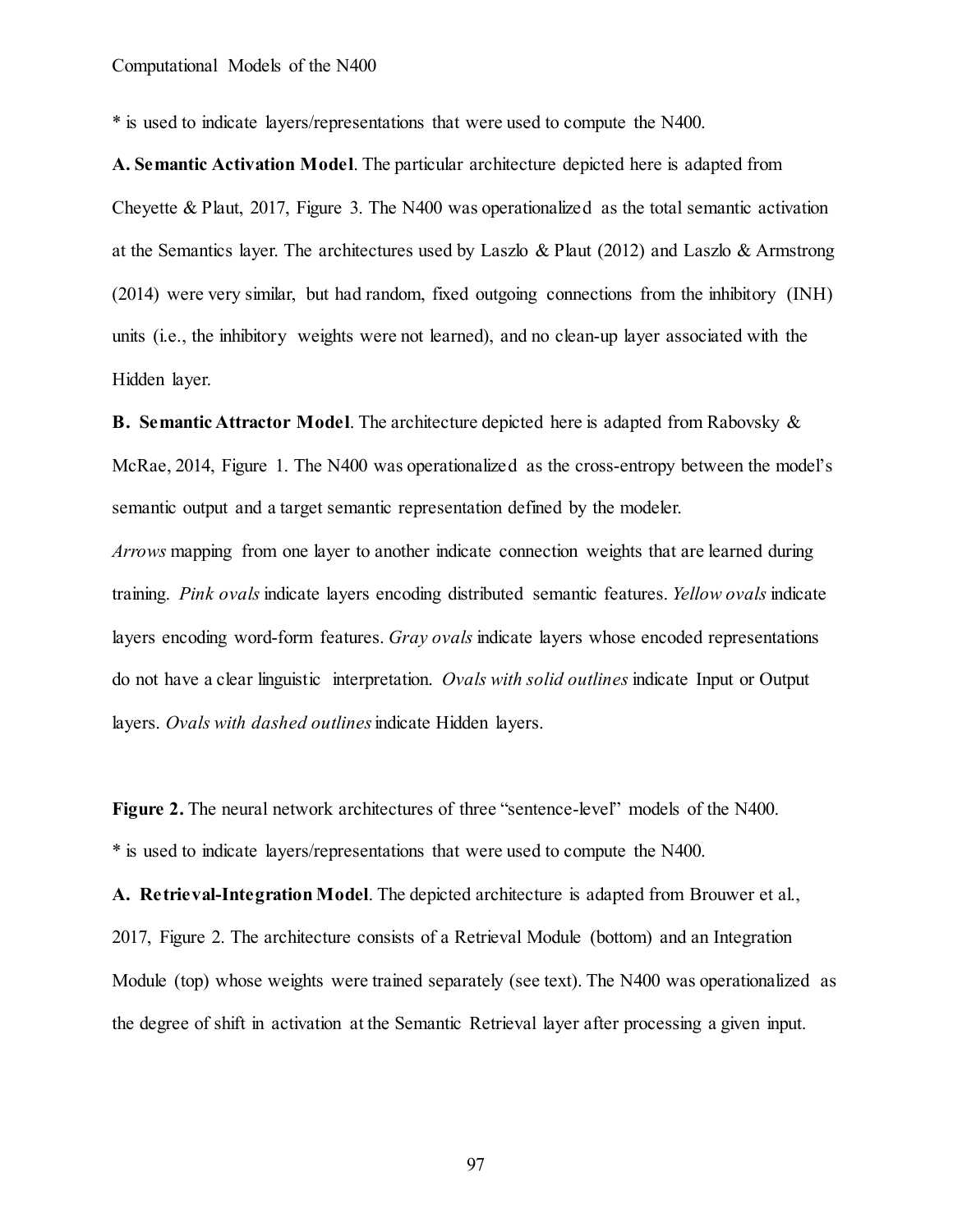**B. Sentence Gestalt Model**. The depicted architecture is adapted from Rabovsky, Hansen & McClelland, 2018, Figure 1A. The architecture consists of an Update Network (left) and a Query Network (right). The N400 was operationalized as the degree of shift in activation at the Sentence Gestalt layer after processing a given input.

**C. Error Propagation Model**. The depicted architecture is adapted from Fitz & Chang, 2019, Figure 9. The architecture consists of a Sequencing System (left) and a Message System (right). The Sequencing System processed a sequence of lexical inputs (encoded in the PrevWord and PrevWordHistory layers) to predict the next word. The N400 was operationalized as the difference (absolute value) between predicted activity at the NextWord layer and the observed target word defined by the modeler. The Message System encoded events in the fast-changing links between the Role and Concept layer (and equivalently, CConcept to CRole), indicated by a thick green-pink line; the EventSemantics layer (in blue) encoded the relative prominence of different arguments in the sentence.

*Solid arrows* mapping from one layer to another indicate connection weights that are learned during training. *Dashed arrows* denote a "copy" operation. *Black ovals* indicate layers encoding lexical information. *Pink ovals* indicate layers encoding distributed semantic features. *Gray ovals* indicate layers whose encoded representations do not have a clear linguistic interpretation. *Ovals with solid outlines* indicate Input or Output layers. *Ovals with dashed outlines*indicate Hidden layers.

# **Figure 3. Predictive Coding Model.**

**A.** Architecture. Each level of representation has a distinct population of state and error units (except for the highest level). State units pass a copy of their state activity (St) to the error units at the same level (dashed arrows), and send a top-down Prediction (Pr) to the level below (blue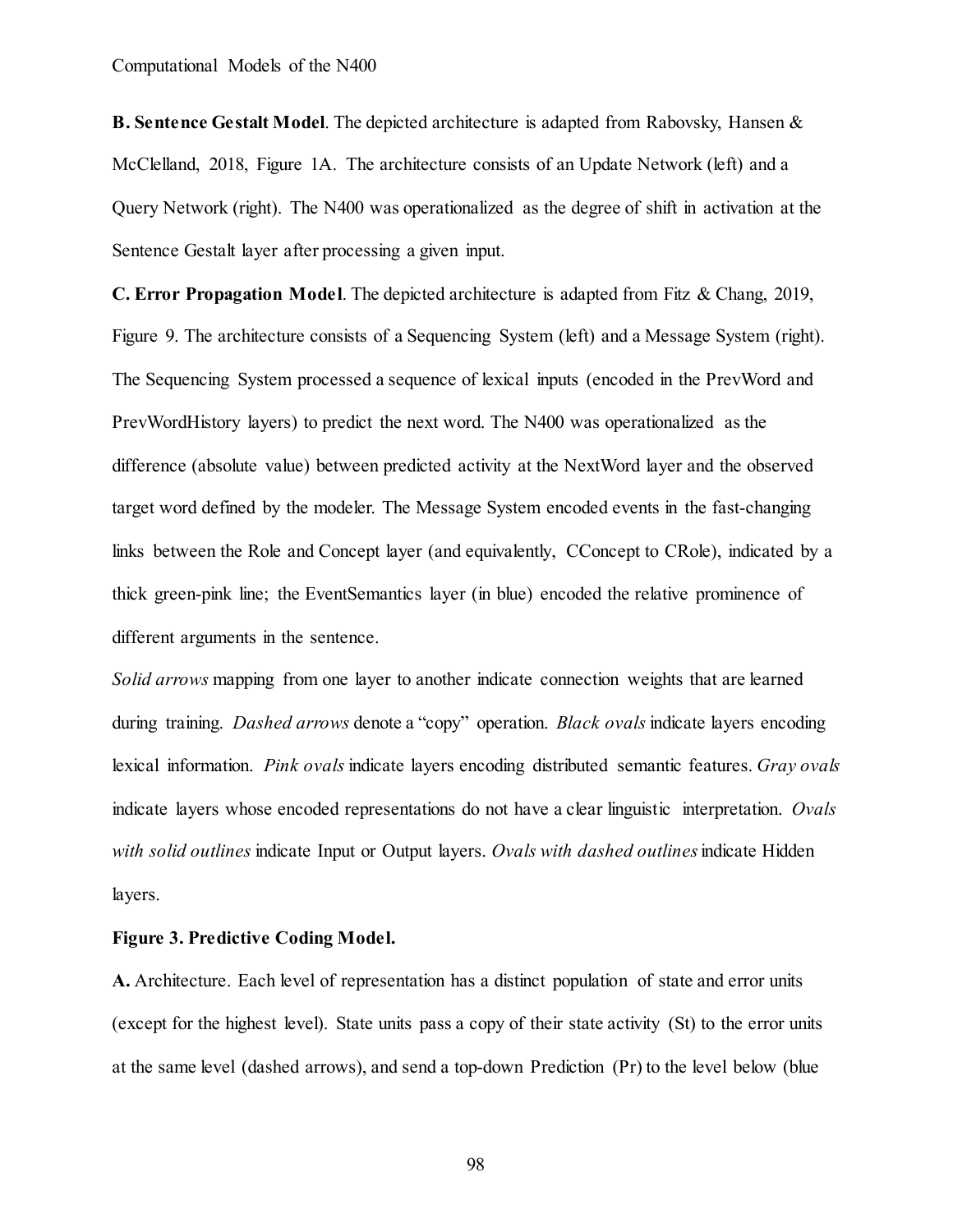arrows). Error units compute two quantities: Prediction Error (PE) and top-down Bias (tdB). Prediction Error is computed at each level by dividing the state at that level by the top-down Prediction, and this is passed up to update the state at the level above (red arrows). Top-down Bias is the reciprocal of this, computed by dividing the top-down prediction by the state at that level, and the result is copied to the state units at that level (dashed arrows). At each iteration, the N400 is operationalized as the sum of the Prediction Error at the lexical and semantic levels (indicated with an asterisk).

*Solid arrows* denote a hand-coded mapping from one layer to another. *Dashed arrows* denote a "copy" operation. *Ovals* denote state units. *Half-arches* on top of the ovals denote error units. Color is used to denote the level of representation, with *yellow* denoting orthographic form, *black*  denoting lexical, and *pink* denoting the semantic level. The dummy event state units are indicated with a *gray oval*.

**B.** The time course of the lexico-semantic Prediction Error (simulated N400) produced in two simulations, exploring the influence of lexical frequency (top) and cloze probability (bottom). High frequency words elicited a smaller prediction error than low frequency words; and Prediction Error was inversely graded with contextual predictability. Shading represents  $\pm 1$ standard error of the mean across items.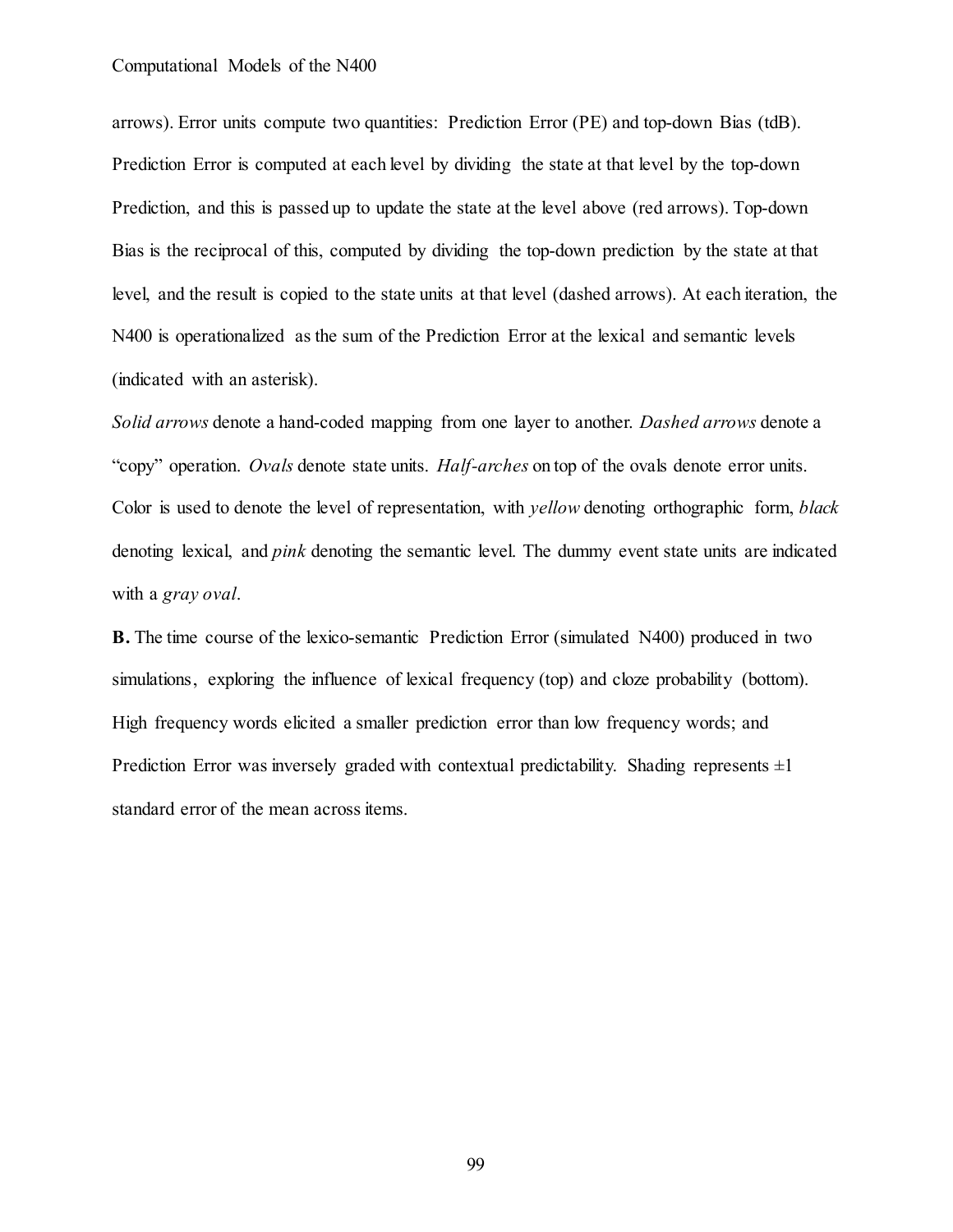# **References**

- Alexander, E., Brothers, T., & Kuperberg, G. R. (Under review). The P600 reflects reanalysis not error correction.
- Allen, M., Badecker, W., & Osterhout, L. (2003). Morphological analysis in sentence processing: An ERP study. *Language and Cognitive Processes, 18*(4), 405-430.
- Altmann, G. T., & Kamide, Y. (1999). Incremental interpretation at verbs: restricting the domain of subsequent reference. *Cognition, 73*(3), 247-264.
- American Psychiatric Association. (2013). *DSM-V: Diagnostic and Statistical Manual of Mental Disorders* (5th ed.). Arlington, VA: American Psychiatric Publishing.
- Amsel, B. D. (2011). Tracking real-time neural activation of conceptual knowledge using singletrial event-related potentials. *Neuropsychologia, 49*(5), 970-983.
- Baggio, G., & Hagoort, P. (2011). The balance between memory and unification in semantics: A dynamic account of the N400. *Language and Cognitive Processes, 26*(9), 1338-1367.
- Bastos, A. M., Usrey, W. M., Adams, R. A., Mangun, G. R., Fries, P., & Friston, K. J. (2012). Canonical microcircuits for predictive coding. *Neuron, 76*(4), 695-711.
- Bell, A. H., Summerfield, C., Morin, E. L., Malecek, N. J., & Ungerleider, L. G. (2016). Encoding of stimulus probability in macaque inferior temporal cortex. *Curr Biol, 26*(17), 2280-2290.
- Bentin, S. (1987). Event-related potentials, semantic processes, and expectancy factors in word recognition. *Brain and Language, 31*(2), 308-327.
- Bentin, S., McCarthy, G., & Wood, C. C. (1985). Event-related potentials, lexical decision and semantic priming. *Electroencephalography and Clinical Neurophysiology, 60*, 343-355.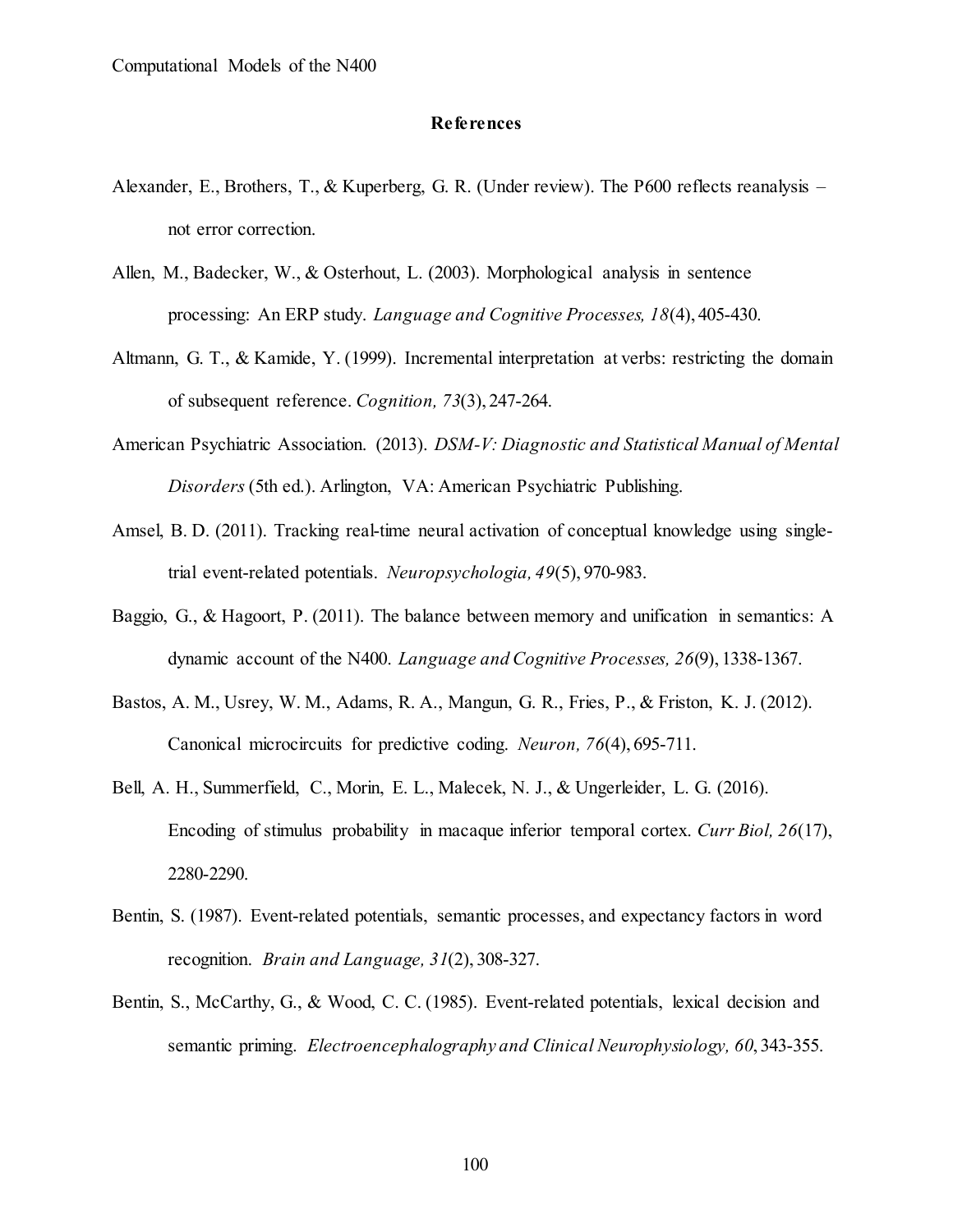- Bentin, S., Mouchetant-Rostaing, Y., Giard, M. H., Echallier, J. F., & Pernier, J. (1999). ERP manifestations of processing printed words at different psycholinguistic levels: time course and scalp distribution. *Journal of Cognitive Neuroscience, 11*(3), 235-260.
- Besson, M., Kutas, M., & Van Petten, C. (1992). An event-related potential (ERP) analysis of semantic congruity and repetition effects in sentences. *J Cogn Neurosci, 4*(2), 132-149.
- Bicknell, K., & Levy, R. (2010). *A rational model of eye movement control in reading.* Paper presented at the Proceedings of the 48th Annual Meeting of the Association for Computational Linguistics (ACL '10), Uppsala, Sweden.
- Blank, H., & Davis, M. H. (2016). Prediction errors but not sharpened signals simulate multivoxel fMRI patterns during speech perception. *PLoS Biology, 14*(11), e1002577.
- Bornkessel-Schlesewsky, I., & Schlesewsky, M. (2019). Toward a neurobiologically plausible model of language-related, negative event-related potentials. *Front Psychol, 10*, 298.
- Brothers, T., Wlotko, E. W., Warnke, L., & Kuperberg, G. R. (2020). Going the extra mile: Effects of discourse context on two late positivities during language comprehension. *Neurobiology of Language, 1*(1), 135-160.
- Brouwer, H., Crocker, M. W., Venhuizen, N. J., & Hoeks, J. C. J. (2017). A neurocomputational model of the N400 and the P600 in language processing. *Cogn Sci, 41 Suppl 6*, 1318- 1352.
- Brown, M., & Kuperberg, G. R. (2015). A hierarchical generative framework of language processing: Linking language perception, interpretation, and production abnormalities in schizophrenia. *Frontiers in Human Neuroscience, 9*, 643.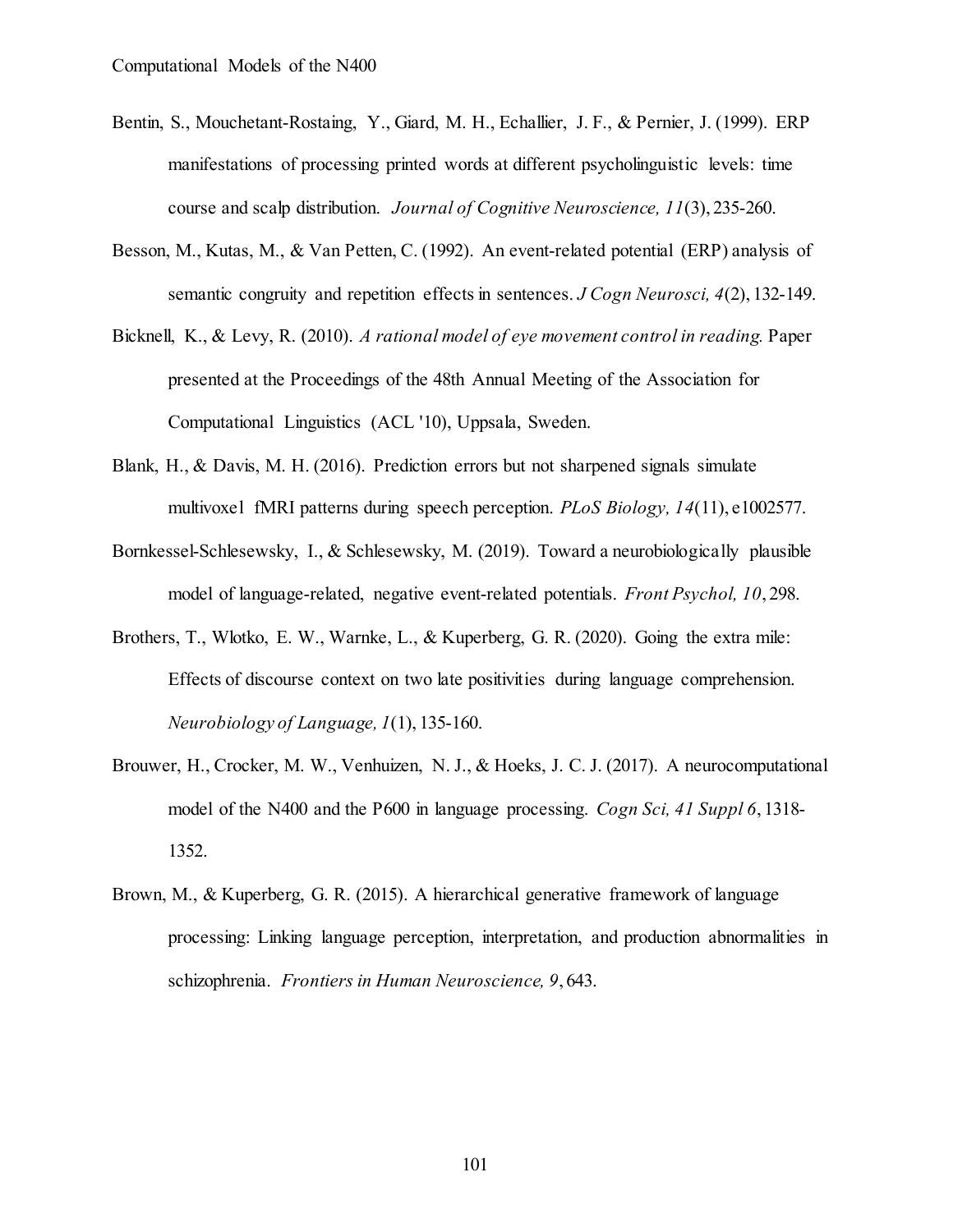- Brysbaert, M., & New, B. (2009). Moving beyond Kučera and Francis: A critical evaluation of current word frequency norms and the introduction of a new and improved word frequency measure for American English. *Behavior Research Methods, 41*, 977-990.
- Bugmann, G. (1997). Biologically plausible neural computation. *Biosystems, 40*(1-2), 11-19.
- Camblin, C. C., Gordon, P. C., & Swaab, T. Y. (2007). The interplay of discourse congruence and lexical association during sentence processing: Evidence from ERPs and eye tracking. *Journal of Memory and Language, 56*(1), 103-128.
- Carpenter, G. A., & Grossberg, S. (1987). A massively parallel architecture for a self-organizing neural pattern recognition machine. *Computer Vision, Graphics, and Image Processing, 37*(1), 54-115.
- Carrasco-Ortiz, H., Midgley, K. J., Grainger, J., & Holcomb, P. J. (2017). Interactions in the neighborhood: Effects of orthographic and phonological neighbors on N400 amplitude. *J Neurolinguistics, 41*, 1-10.
- Carreiras, M., Vergara, M., & Perea, M. (2009). ERP correlates of transposed-letter priming effects: the role of vowels versus consonants. *Psychophysiology, 46*(1), 34-42.
- Chang, F., Dell, G. S., & Bock, J. K. (2006). Becoming syntactic. *Psychological Review, 113*(2), 234-272.
- Chen, Q., & Mirman, D. (2012). "Competition and cooperation among similar representations: Toward a unified account of facilitative and inhibitory effects of lexical neighbors": Correction to Chen and Mirman (2012). *Psychological Review, 119*(4), 898-898.
- Cheyette, S. J., & Plaut, D. C. (2017). Modeling the N400 ERP component as transient semantic over-activation within a neural network model of word comprehension. *Cognition, 162*, 153-166.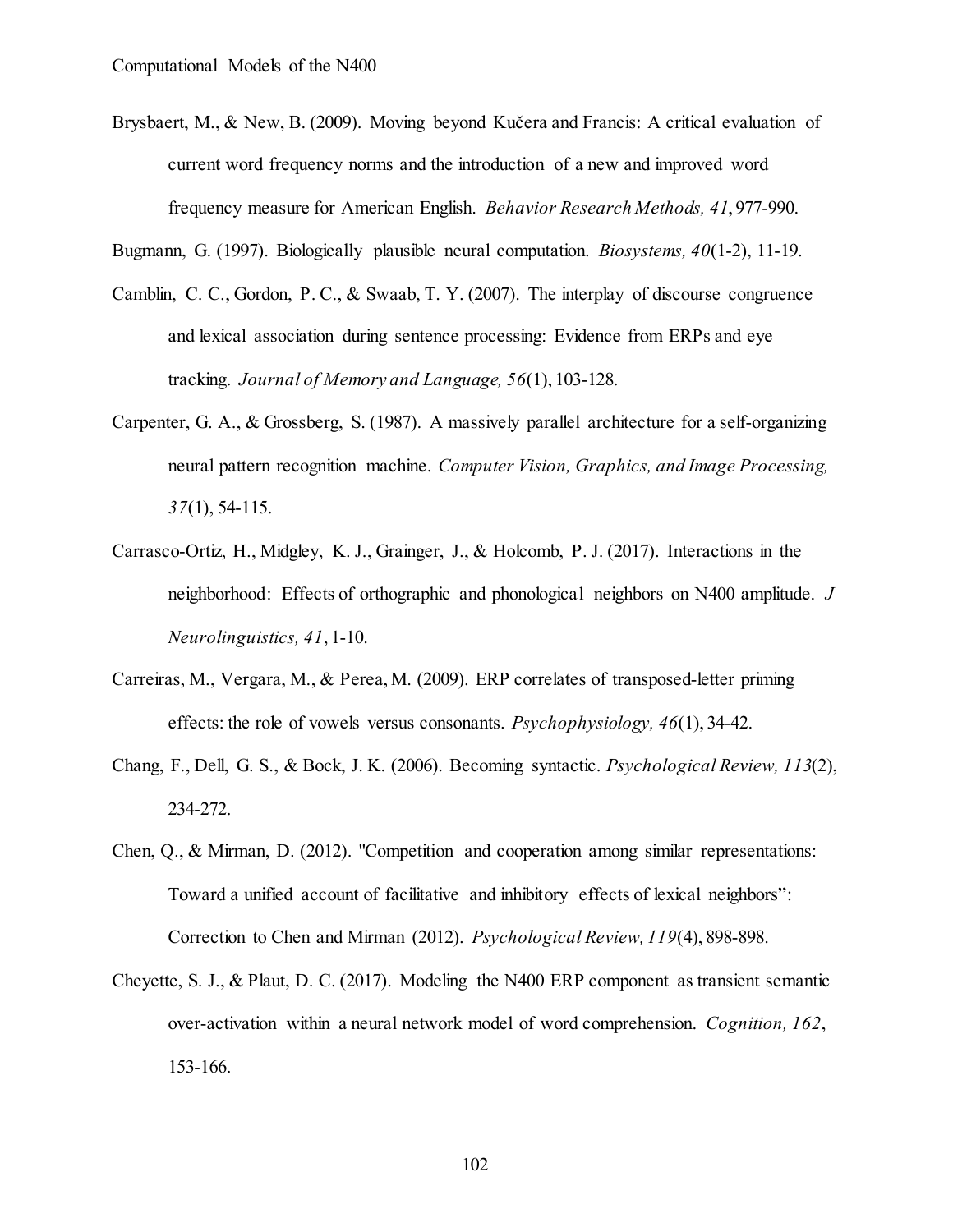- Chow, W. Y., Lau, E. F., Wang, S., & Phillips, C. (2018). Wait a second! delayed impact of argument roles on on-line verb prediction. *Lang Cogn Neurosci, 33*(7), 803-828.
- Chow, W. Y., Smith, C., Lau, E. F., & Phillips, C. (2016). A "bag-of-arguments" mechanism for initial verb predictions. *Lang Cogn Neurosci, 31*(5), 577-596.
- Clark, A. (2013). Whatever next? Predictive brains, situated agents, and the future of cognitive science. *Behavioral and Brain Sciences, 36*(3), 181-204.
- Corlett, P. R., Taylor, J. R., Wang, X. J., Fletcher, P. C., & Krystal, J. H. (2010). Toward a neurobiology of delusions. *Progress in Neurobiology, 92*(3), 345-369.
- Cree, G. S., McNorgan, C., & McRae, K. (2006). Distinctive features hold a privileged status in the computation of word meaning: Implications for theories of semantic memory. *Journal of Experimental Psychology: Learning, Memory, and Cognition, 32*(4), 643-658.
- Crick, F. H. C., & Asanuma, C. (1986). Certain aspects of the anatomy and physiology of the cerebral cortex. In J. L. McClelland, D. E. Rumelhart, & PDP Research Group (Eds.), *Parallel Distributed Processing: Explorations in the Microstructures of Cognition, Vol 2: Psychological and Biological Models* (pp. 333-371). Cambridge, MA: MIT Press.
- Dambacher, M., Kliegl, R., Hofmann, M., & Jacobs, A. M. (2006). Frequency and predictability effects on event-related potentials during reading. *Brain Research, 1084*(1), 89-103.
- de Gardelle, V., Stokes, M., Johnen, V. M., Wyart, V., & Summerfield, C. (2013). Overlapping multivoxel patterns for two levels of visual expectation. *Front Hum Neurosci, 7*, 158.
- de Gardelle, V., Waszczuk, M., Egner, T., & Summerfield, C. (2013). Concurrent repetition enhancement and suppression responses in extrastriate visual cortex. *Cerebral Cortex, 23*(9), 2235-2244.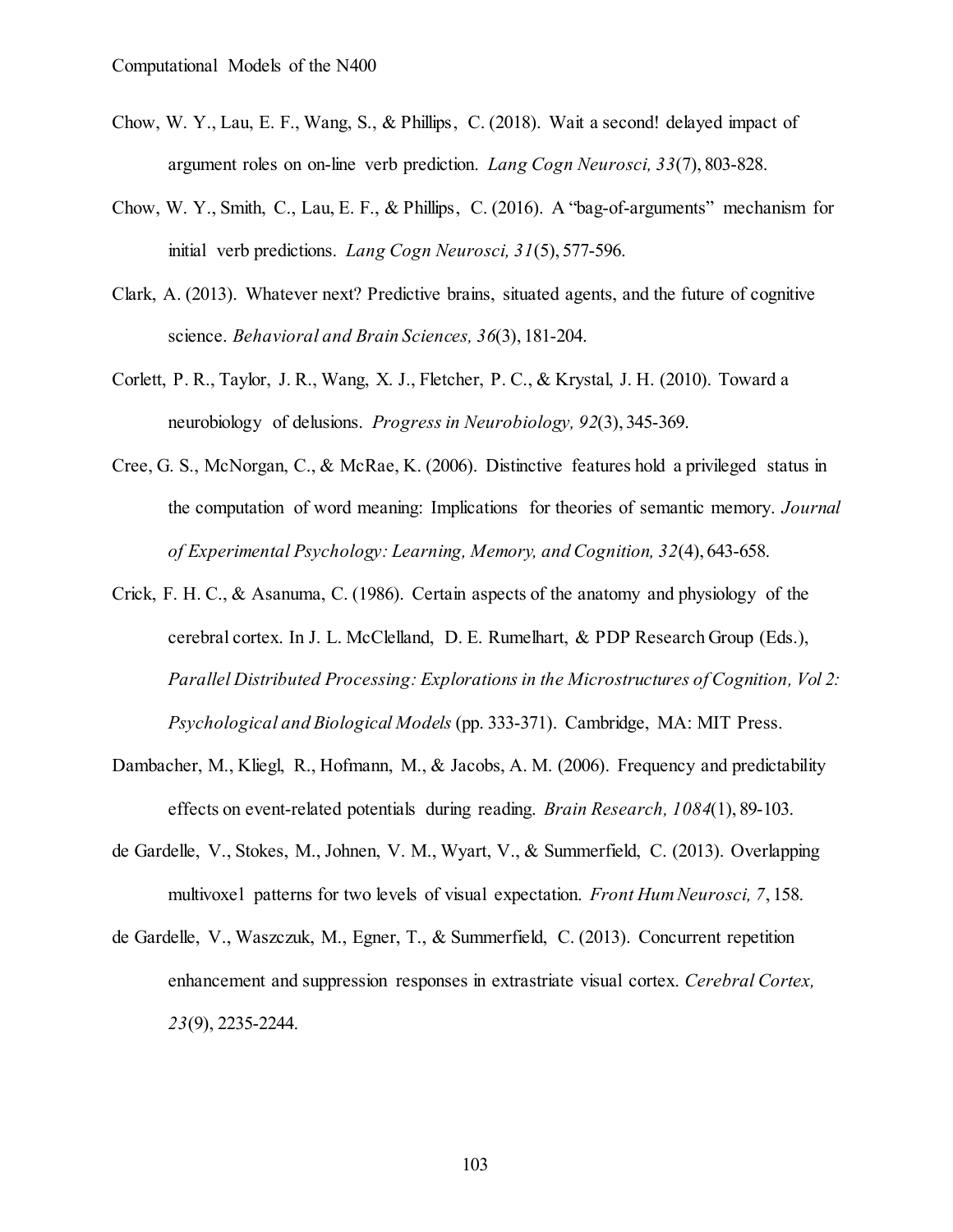- Dehaene, S., Cohen, L., Sigman, M., & Vinckier, F. (2005). The neural code for written words: A proposal. *Trends in Cognitive Sciences, 9*(7), 335-341.
- Dell, G. S., & Chang, F. (2014). The P-chain: relating sentence production and its disorders to comprehension and acquisition. *Philosophical Transactions of the Royal Society B: Biological Sciences, 369*(1634), 20120394.

Dell, G. S., Schwartz, M. F., Martin, N., Saffran, E. M., & Gagnon, D. A. (1996). A Connectionist Model of Naming Errors in Aphasia. In J. A. Reggia, E. Ruppin, & R. S. Berndt (Eds.), *Neural Modeling of Brain and Cognitive Disorders* (pp. 135-156). Singapore: World Scientific.

- DeLong, K. A., Chan, W. H., & Kutas, M. (2019). Similar time courses for word form and meaning preactivation during sentence comprehension. *Psychophysiology, 56*(4), e13312.
- DeLong, K. A., Urbach, T. P., & Kutas, M. (2005). Probabilistic word pre-activation during language comprehension inferred from electrical brain activity. *Nature Neuroscience, 8*(8), 1117-1121.
- Desimone, R., & Duncan, J. (1995). Neural mechanisms of selective visual attention. *Annu Rev Neurosci, 18*, 193-222.
- Devlin, J., Chang, M. W., Lee, K., & Toutanova, K. (2018). Bert: Pre-training of deep bidirectional transformers for language understanding. *arXiv preprint arXiv:1810.04805*.
- Diaz, M. T., & Swaab, T. Y. (2007). Electrophysiological differentiation of phonological and semantic integration in word and sentence contexts. *Brain Research, 1146*, 85-100.
- Dikker, S., & Pylkkänen, L. (2013). Predicting language: MEG evidence for lexical preactivation. *Brain and Language, 127*(1), 55-64.
- Elman, J. L. (1990). Finding structure in time. *Cognitive Science, 14*(2), 179-211.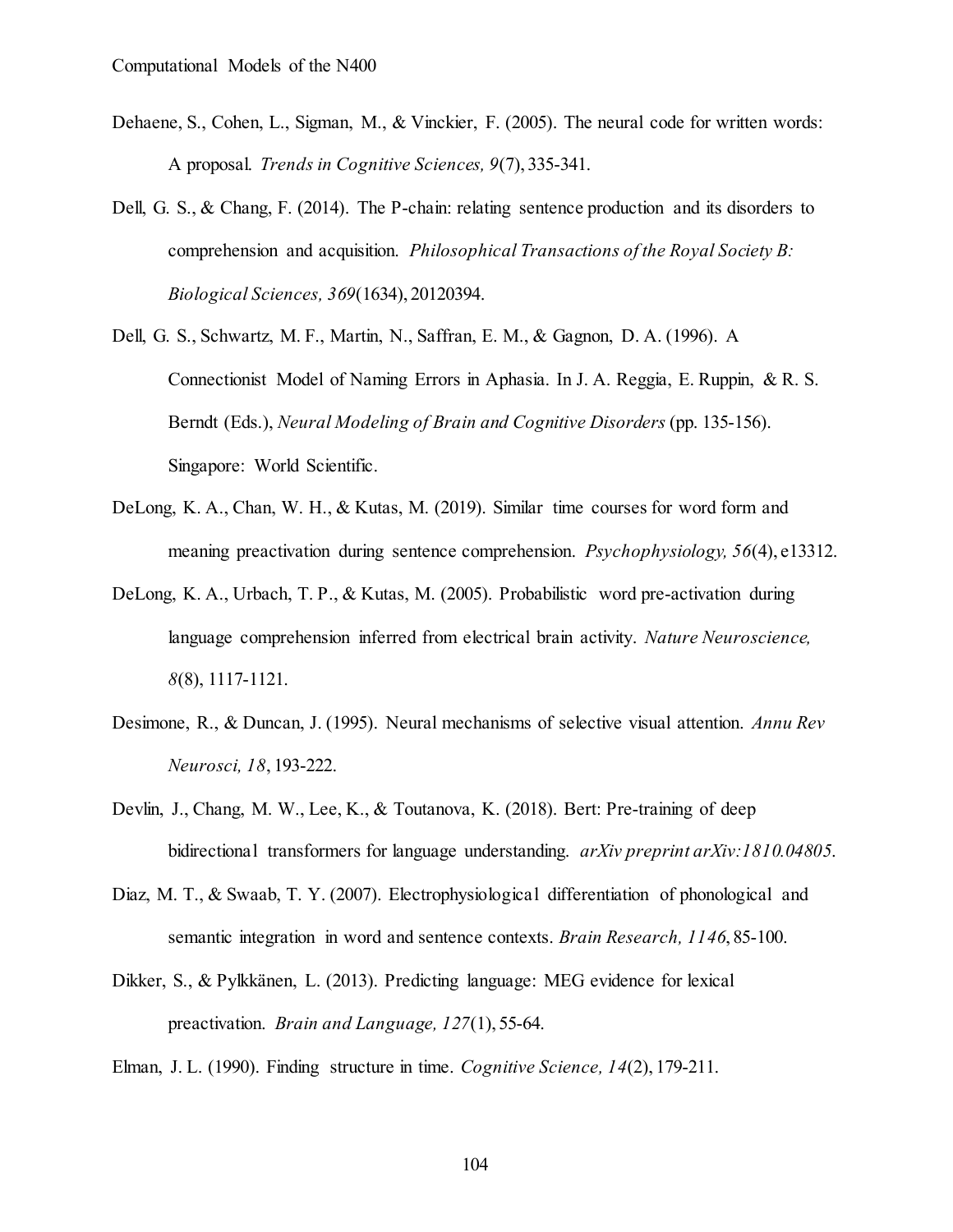- Elman, J. L. (2009). On the meaning of words and dinosaur bones: Lexical knowledge without a lexicon. *Cognitive Science, 33*, 1-36.
- Erickson, T. D., & Mattson, M. E. (1981). From words to meaning: A semantic illusion. *Journal of Verbal Learning and Verbal Behavior, 20*, 540–551.
- Federmeier, K. D. (2007). Thinking ahead: the role and roots of prediction in language comprehension. *Psychophysiology, 44*(4), 491-505.
- Federmeier, K. D. (2022). Connecting and considering: Electrophysiology provides insights into comprehension. *Psychophysiology, 59*(1), e13940.
- Federmeier, K. D., & Kutas, M. (1999). A rose by any other name: Long-term memory structure and sentence processing. *J Mem Lang, 41*(4), 469-495.
- Federmeier, K. D., & Laszlo, S. (2009). Time for meaning: Electrophysiology provides insights into the dynamics of representation and processing in semantic memory. *Psychology of Learning and Motivation, 51*, 1-44.
- Federmeier, K. D., Wlotko, E. W., De Ochoa-Dewald, E., & Kutas, M. (2007). Multiple effects of sentential constraint on word processing. *Brain Research, 1146*, 75-84.
- Ferreira, F. (2003). The misinterpretation of noncanonical sentences. *Cognitive Psychology, 47*, 164–203.
- Fine, A. B., & Jaeger, T. F. (2016). The role of verb repetition in cumulative structural priming in comprehension. *J Exp Psychol Learn Mem Cogn, 42*(9), 1362-1376.
- Fine, A. B., Jaeger, T. F., Farmer, T. A., & Qian, T. (2013). Rapid expectation adaptation during syntactic comprehension. *PLoS One, 8*(10), e77661.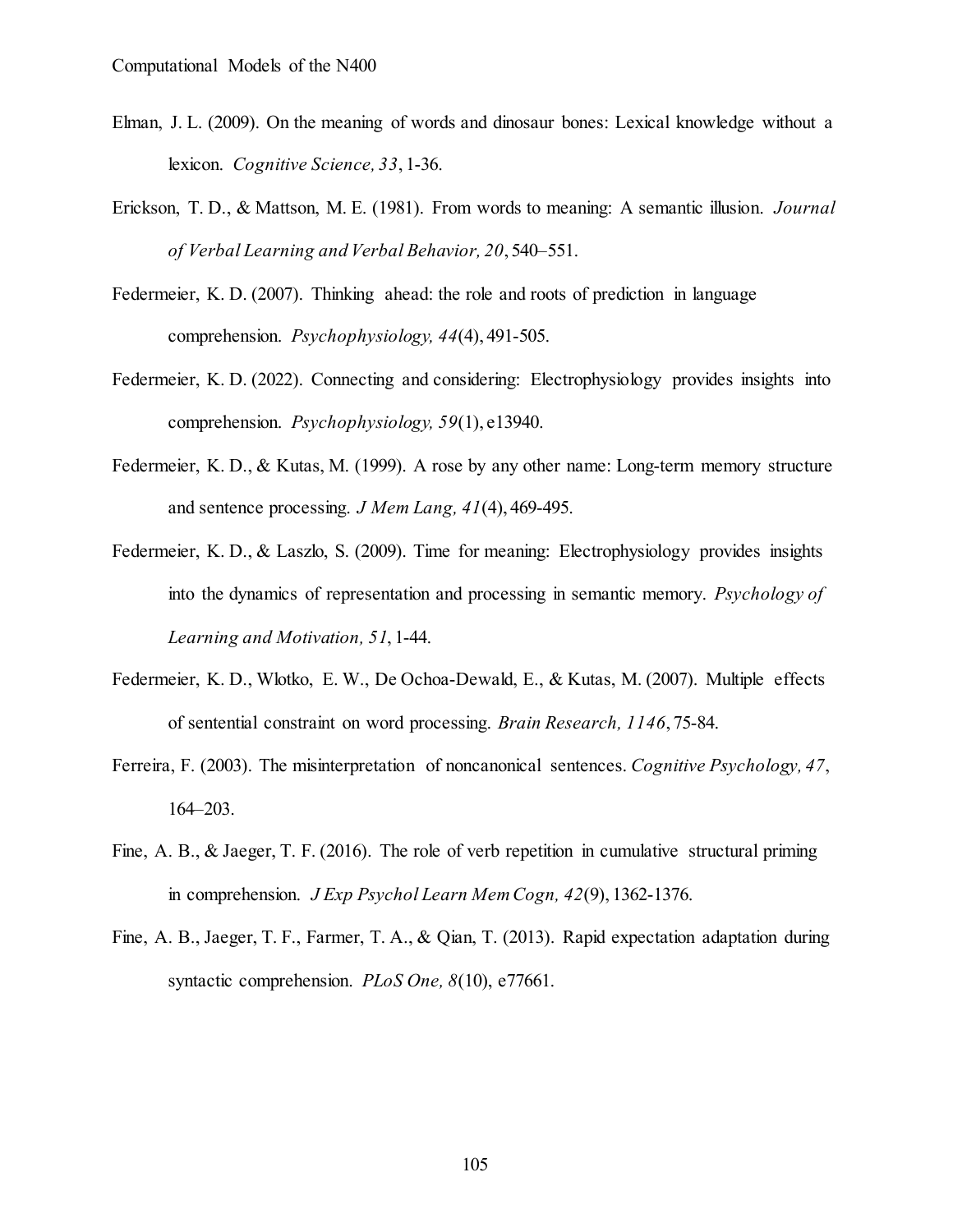- Fiser, A., Mahringer, D., Oyibo, H. K., Petersen, A. V., Leinweber, M., & Keller, G. B. (2016). Experience-dependent spatial expectations in mouse visual cortex. *Nat Neurosci, 19*(12), 1658-1664.
- Fitz, H., & Chang, F. (2019). Language ERPs reflect learning through prediction error propagation. *Cogn Psychol, 111*, 15-52.
- Forster, K. I. (1979). Levels of processing and the structure of the language processor. In W. E. Cooper & E. C. T. Walker (Eds.), *Sentence processing: Psycholinguistic studies presented to Merrill Garrett*. Cambridge: Mass.: MIT Press.
- Forster, K. I. (1981). Priming and the effects of sentence and lexical contexts on naming time: Evidence for autonomous lexical processing. *Quarterly Journal of Experimental Psychology. A: Human Experimental Psychology, 33*(4), 465-495.
- Forstmann, B., Ratcliff, R., & Wagenmakers, E. (2016). Sequential sampling models in cognitive neuroscience: Advantages, applications, and extensions. *Annual Review of Psychology, 67*, 641-666.
- Friederici, A. D., Hahne, A., & Mecklinger, A. (1996). Temporal structure of syntactic parsing: Early and late event-related brain potential effects. *Journal of Experimental Psychology: Learning, Memory, and Cognition, 22*(5), 1219-1248.
- Friston, K. J. (2005). A theory of cortical responses. *Philos Trans R Soc Lond B Biol Sci, 360*(1456), 815-836.
- Gibson, E., Bergen, L., & Piantadosi, S. T. (2013). Rational integration of noisy evidence and prior semantic expectations in sentence interpretation. *Proceedings of the National Academy of Sciences, USA, 110*(20), 8051-8056.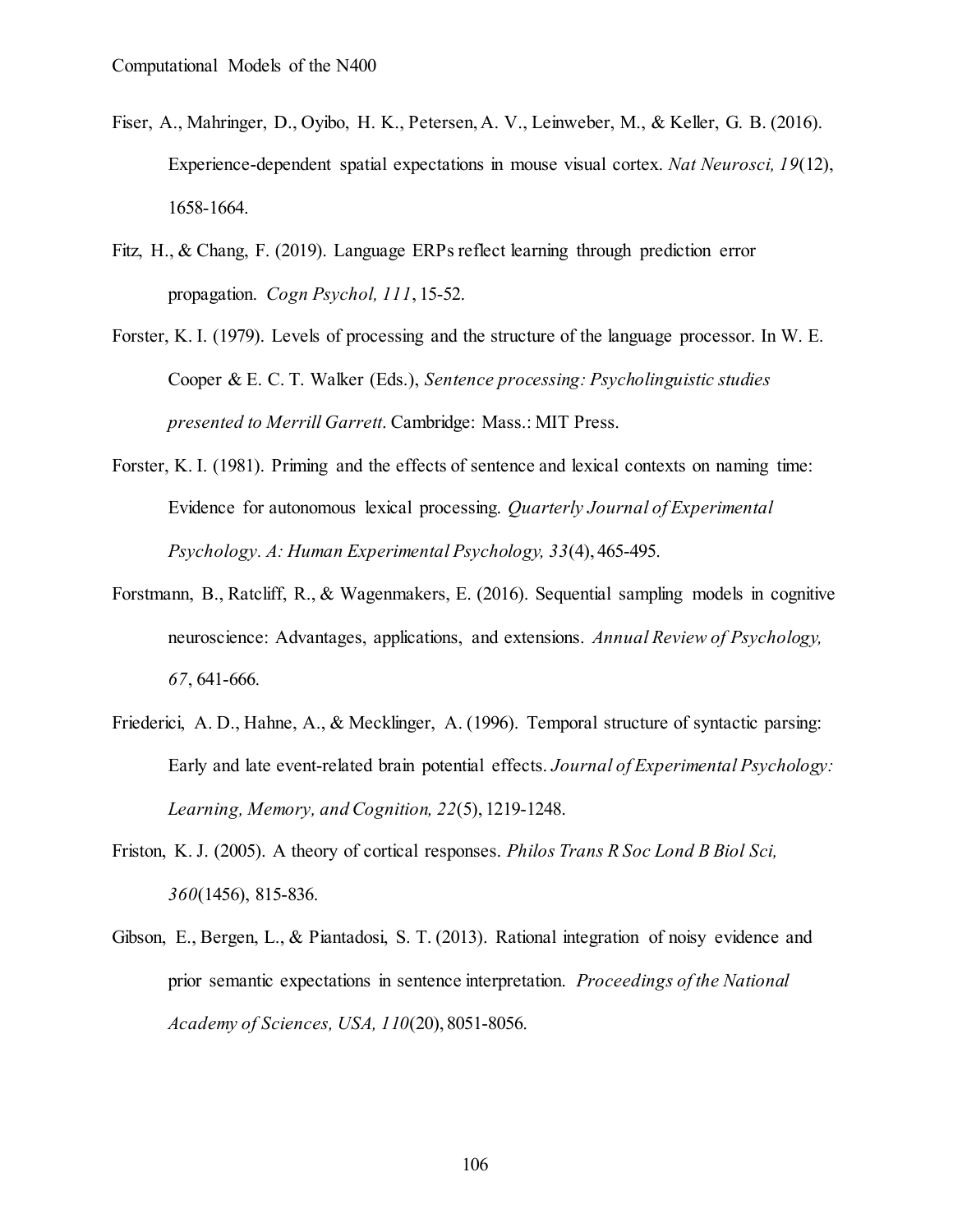- Gold, J. I., & Shadlen, M. N. (2007). The neural basis of decision making. *Annu Rev Neurosci, 30*, 535-574.
- Goodfellow, I., Bengio, Y., & Courville, A. (2016). *Deep Learning*: MIT Press.
- Grainger, J. (2008). Cracking the orthographic code: An introduction. *Language and Cognitive Processes, 23*(1), 1-35.
- Grainger, J., & Holcomb, P. J. (2009). Watching the word go by: On the time-course of component processes in visual word recognition. *Lang Linguist Compass, 3*, 128-156.
- Grainger, J., Kiyonaga, K., & Holcomb, P. J. (2006). The time course of orthographic and phonological code activation. *Psychological Science, 17*(12), 1021-1026.
- Griffin, J. D., & Fletcher, P. C. (2017). Predictive processing, source monitoring, and psychosis. *Annu Rev Clin Psychol, 13*, 265-289.
- Grill-Spector, K., Henson, R., & Martin, A. (2006). Repetition and the brain: neural models of stimulus-specific effects. *Trends in Cognitive Sciences, 10*(1), 14-23.
- Grossberg, S. (1987). Competitive learning: From interactive activation to adaptive resonance. *Cognitive Science, 11*(1), 23-63.
- Hagoort, P., Baggio, G., & Willems, R. M. (2009). Semantic unification. In M. S. Gazzaniga (Ed.), *The Cognitive Neurosciences, 4th Ed.* (pp. 819-836). Cambridge, MA: MIT Press.
- Hagoort, P., Brown, C., & Groothusen, J. (1993). The syntactic positive shift (SPS) as an ERP measure of syntactic processing. *Lang Cogn Process, 8*(4), 439-483.
- Hagoort, P., & Brown, C. M. (2000). ERP effects of listening to speech compared to reading: The P600/SPS to syntactic violations in spoken sentences and rapid serial visual presentation. *Neuropsychologia, 38*(11), 1531-1549.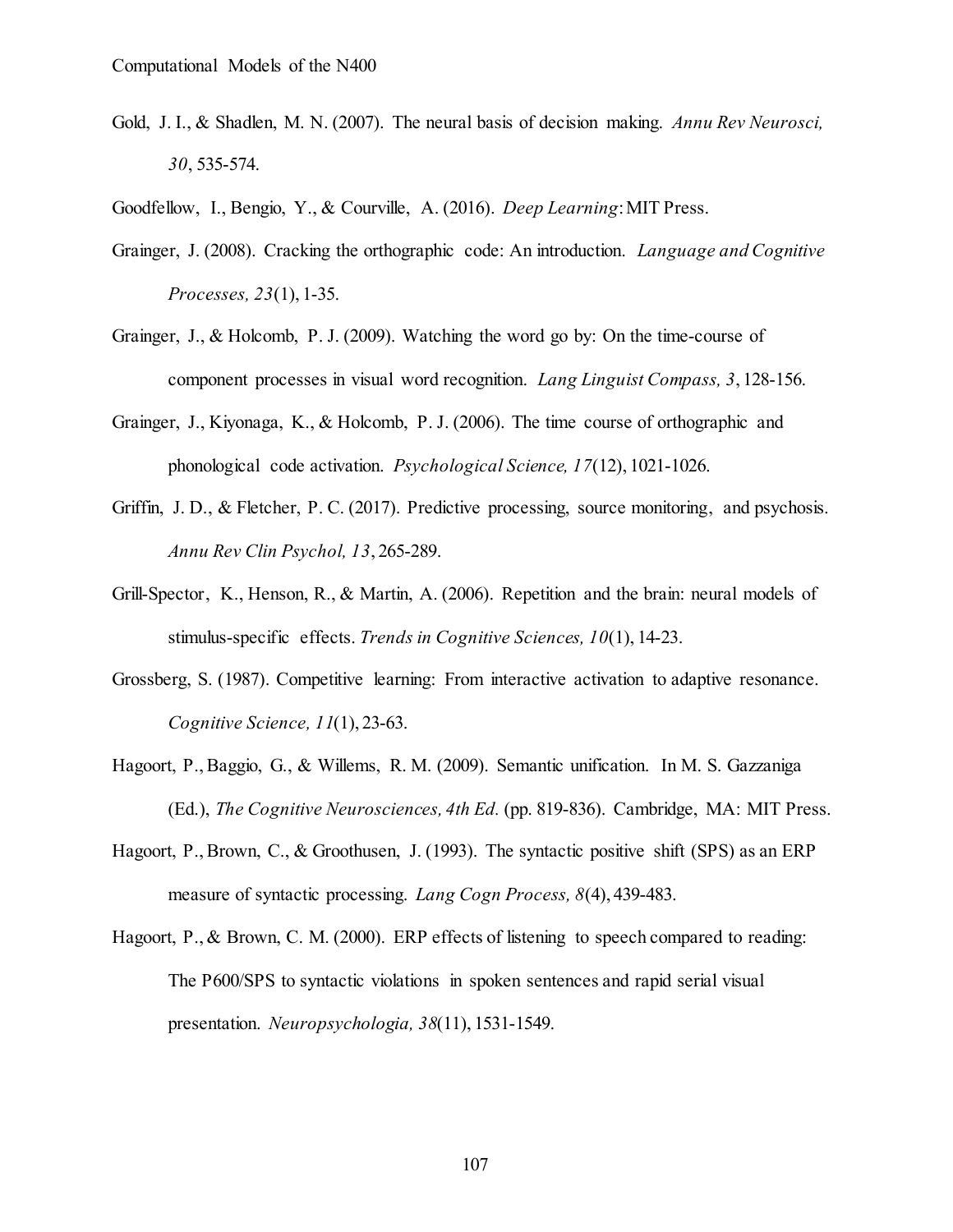- Hagoort, P., & Indefrey, P. (2014). The neurobiology of language beyond single words. *Annu Rev Neurosci, 37*, 347-362.
- Halgren, E., Dhond, R. P., Christensen, N., Van Petten, C., Marinkovic, K., Lewine, J. D., & Dale, A. M. (2002). N400-like magnetoencephalography responses modulated by semantic context, word frequency, and lexical class in sentences. *NeuroImage, 17*(3), 1101-1116.
- Halgren, E., Wang, C., Schomer, D. L., Knake, S., Marinkovic, K., Wu, J., & Ulbert, I. (2006). Processing stages underlying word recognition in the anteroventral temporal lobe. *NeuroImage*.
- Harm, M. W., & Seidenberg, M. S. (2004). Computing the meanings of words in reading: Cooperative division of labor between visual and phonological processes. *Psychological Review, 111*(3), 662-720.
- Harpur, G. F., & Prager, R. W. (1994). *Experiments with simple Hebbian-based learning rules in pattern classification tasks*. Citeseer.
- Heilbron, M., Armeni, K., Schoffelen, J.-M., Hagoort, P., & de Lange, F. P. (2020). *A hierarchy of linguistic predictions during natural language comprehension*. bioRxiv.
- Heilbron, M., Richter, D., Ekman, M., Hagoort, P., & de Lange, F. P. (2020). Word contexts enhance the neural representation of individual letters in early visual cortex. *Nature Communications, 11*(1).
- Hickok, G., & Poeppel, D. (2007). The cortical organization of speech processing. *Nature Reviews Neuroscience, 8*(5), 393-402.
- Hinton, G. E., McClelland, J. L., & Rumelhart, D. E. (1986). Distributed representations. In D. E. Rumelhart, J. L. McClelland, & PDP Research Group (Eds.), *Parallel Distributed*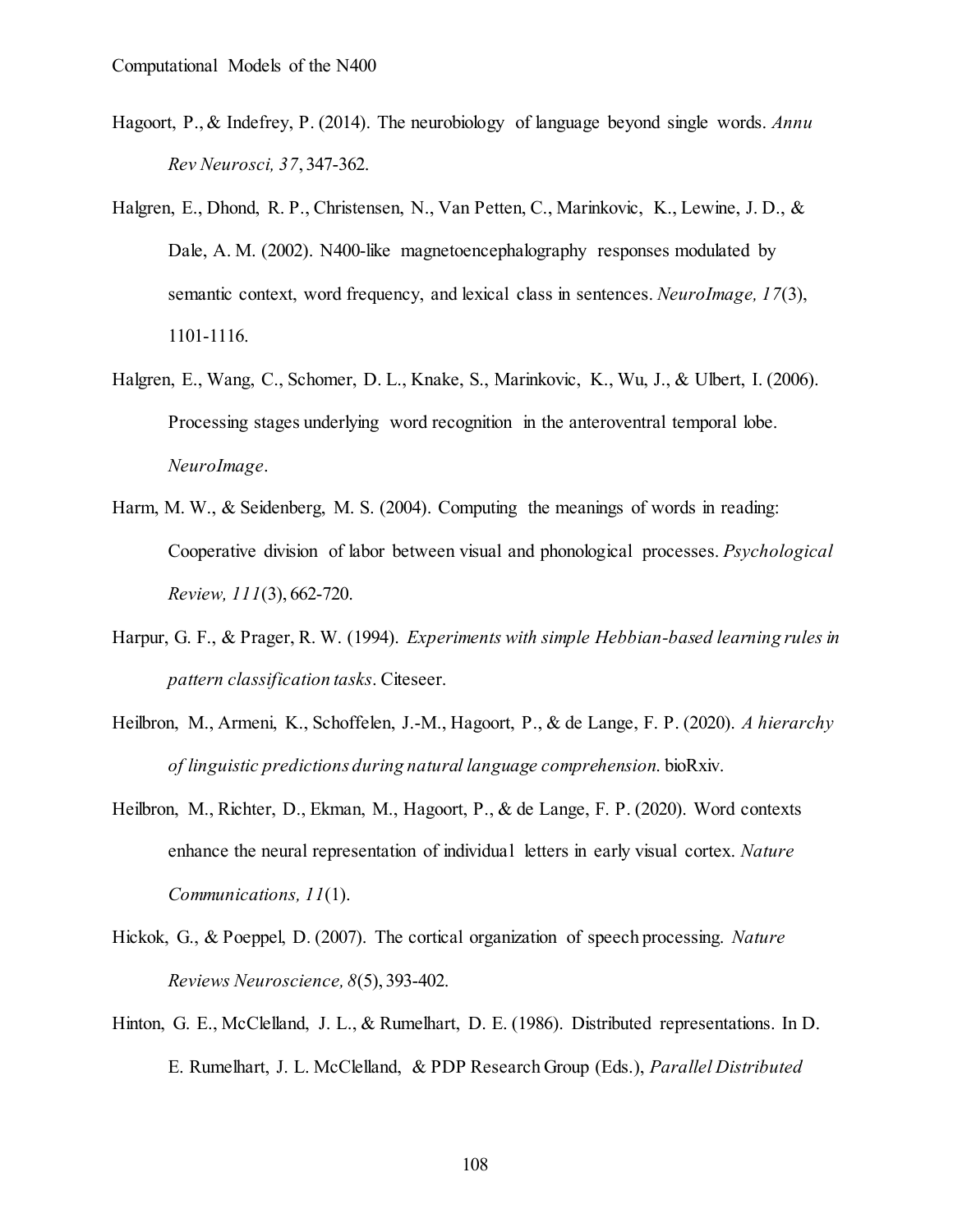*Processing: Explorations in the Microstructure of Cognition, Vol. 1: Foundations* (pp. 77-109). Cambridge, MA: MIT Press.

- Hinton, G. E., & Shallice, T. (1991). Lesioning an attractor network: Investigations of acquired dyslexia. *Psychological Review, 98*(1), 74-95.
- Hoeks, J. C. J., Stowe, L. A., & Doedens, G. (2004). Seeing words in context: The interaction of lexical and sentence level information during reading. *Brain Res Cogn Brain Res, 19*, 59- 73.
- Holcomb, P. J. (1988). Automatic and attentional processing: an event-related brain potential analysis of semantic priming. *Brain and Language, 35*(1), 66-85.
- Holcomb, P. J., & Grainger, J. (2006). On the time course of visual word recognition: An eventrelated potential investigation using masked repetition priming. *Journal of Cognitive Neuroscience, 18*(10), 1631-1643.
- Holcomb, P. J., Grainger, J., & O'Rourke, T. (2002). An electrophysiological study of the effects of orthographic neighborhood size on printed word perception. *Journal of Cognitive Neuroscience, 14*(6), 938-950.
- Holcomb, P. J., Kounios, J., Anderson, J. E., & West, W. C. (1999). Dual-coding, contextavailability, and concreteness effects in sentence comprehension: An electrophysiological investigation. *Journal of Experimental Psychology: Learning, Memory, and Cognition, 25*(3), 721-742.
- Holcomb, P. J., & Neville, H. J. (1990). Auditory and visual semantic priming in lexical decision: A comparison using event-related brain potentials. *Language and Cognitive Processes, 5*(4), 281-312.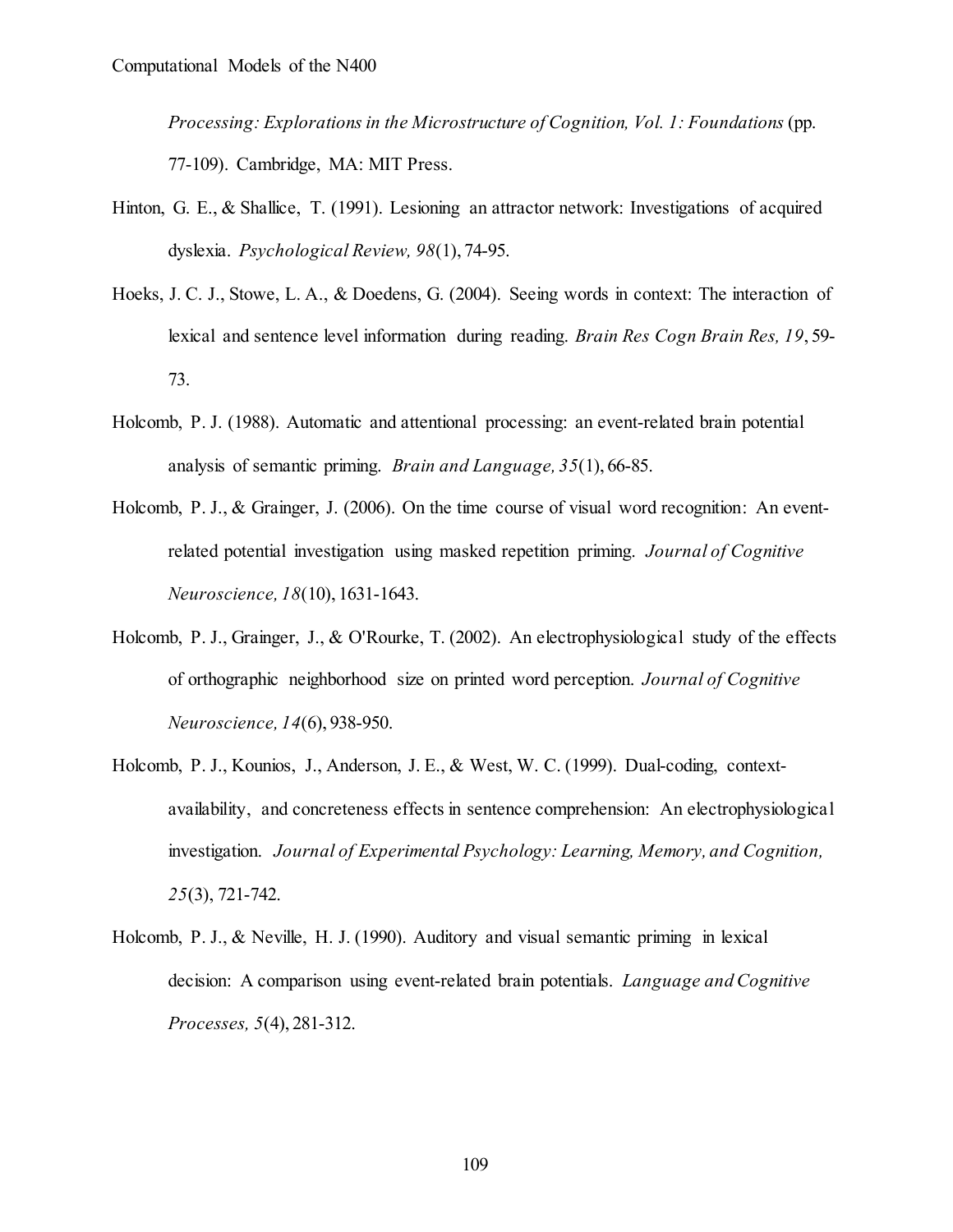- Ihara, A., Hayakawa, T., Wei, Q., Munetsuna, S., & Fujimaki, N. (2007). Lexical access and selection of contextually appropriate meaning for ambiguous words. *Neuroimage, 38*(3), 576-588.
- Iragui, V., Kutas, M., & Salmon, D. P. (1996). Event-related brain potentials during semantic categorization in normal aging and senile dementia of the Alzheimer's type. *Electroencephalography and Clinical Neurophysiology, 100*(5), 392-406.
- Ito, A., Corley, M., Pickering, M., Martin, A. E., & Nieuwland, M. S. (2016). Predicting form and meaning: Evidence from brain potentials. *Journal of Memory and Language, 86*, 157-171.
- Ito, A., Martin, A. E., & Nieuwland, M. S. (2016). How robust are prediction effects in language comprehension? Failure to replicate article-elicited N400 effects. *Language, Cognition and Neuroscience, 32*(8), 954-965.
- Jackendoff, R. (2002). *Foundations of Language: Brain, Meaning, Grammar, Evolution*. New York: Oxford University Press.
- Kim, A., & Osterhout, L. (2005). The independence of combinatory semantic processing: Evidence from event-related potentials. *J Mem Lang, 52*(2), 205-225.
- Kiyonaga, K., Grainger, J., Midgley, K., & Holcomb, P. J. (2007). Masked cross-modal repetition priming: An event-related potential investigation. *Language and Cognitive Processes, 22*(3), 337-376.
- Kleinschmidt, D. F., & Jaeger, F. T. (2015). Robust speech perception: Recognize the familiar, generalize to the similar, and adapt to the novel. *Psychol Rev, 122*(2), 148-203.
- Knoeferle, P., & Crocker, M. W. (2006). The coordinated interplay of scene, utterance, and world knowledge: evidence from eye tracking. *Cognitive Science, 30*(3), 481-529.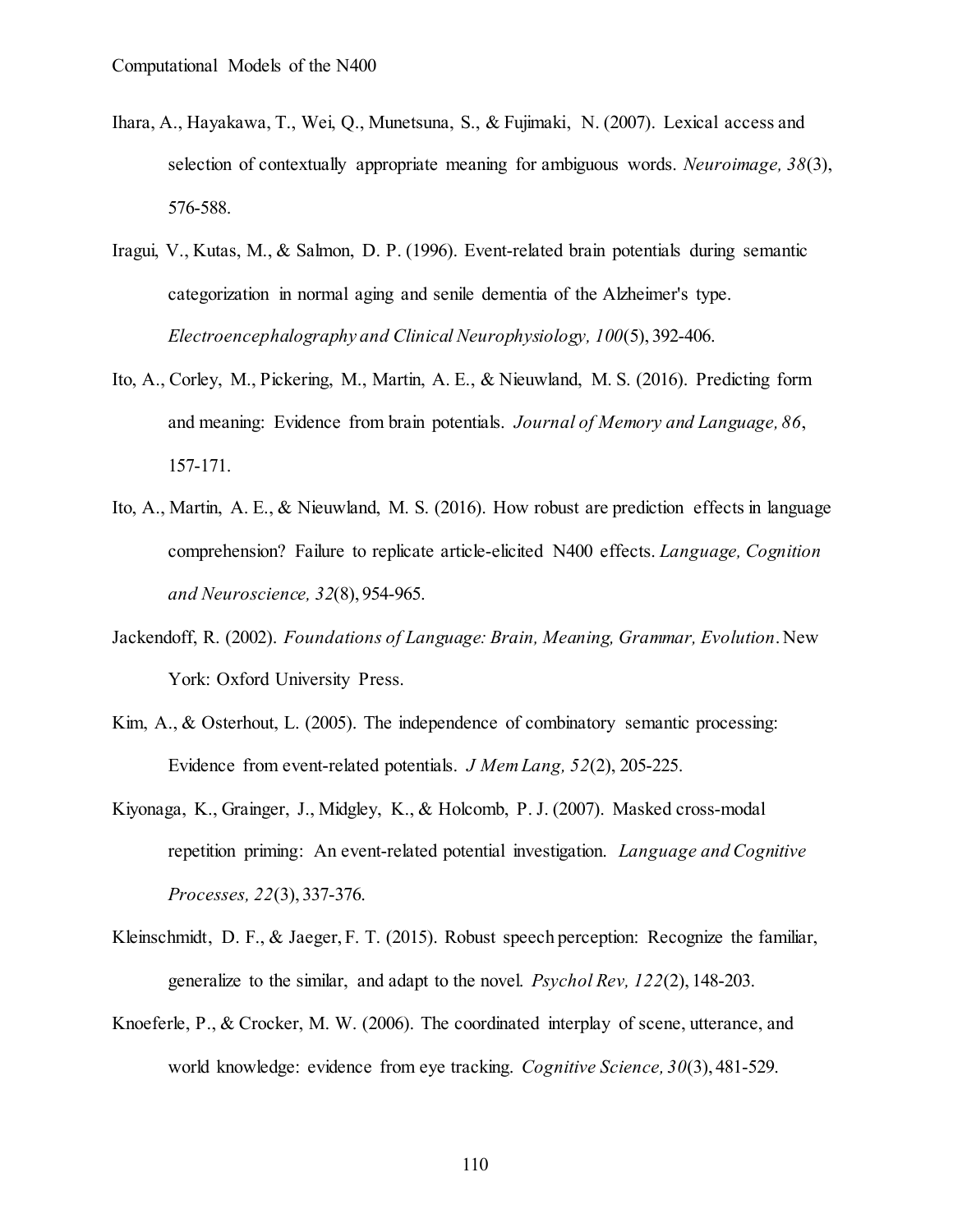- Kok, P., & de Lange, F. P. (2015). Predictive Coding in Sensory Cortex. In *An Introduction to Model-Based Cognitive Neuroscience* (pp. 221-244). New York, NY: Springer.
- Kolk, H. H. J., Chwilla, D. J., van Herten, M., & Oor, P. J. (2003). Structure and limited capacity in verbal working memory: A study with event-related potentials. *Brain Lang, 85*(1), 1- 36.
- Kounios, J., Green, D. L., Payne, L., Fleck, J. I., Grondin, R., & McRae, K. (2009). Semantic richness and the activation of concepts in semantic memory: evidence from event-related potentials. *Brain Research, 1282*, 95-102.
- Kounios, J., & Holcomb, P. J. (1994). Concreteness effects in semantic processing: ERP evidence supporting dual-coding theory. *Journal of Experimental Psychology: Learning, Memory, and Cognition, 20*(4), 804-823.
- Kuperberg, G. R. (2007). Neural mechanisms of language comprehension: Challenges to syntax. *Brain Research, 1146*, 23-49.
- Kuperberg, G. R. (2013). The proactive comprehender: What event-related potentials tell us about the dynamics of reading comprehension. In B. Miller, L. Cutting, & P. McCardle (Eds.), *Unraveling Reading Comprehension: Behavioral, Neurobiological, and Genetic Components* (pp. 176-192). Baltimore, MD: Paul Brookes Publishing.
- Kuperberg, G. R. (2016). Separate streams or probabilistic inference? What the N400 can tell us about the comprehension of events. *Lang Cogn Neurosci, 31*(5), 602-616.
- Kuperberg, G. R., Brothers, T., & Wlotko, E. (2020). A tale of two positivities and the N400: Distinct neural signatures are evoked by confirmed and violated predictions at different levels of representation. *Journal of Cognitive Neuroscience, 32*(1), 12-35.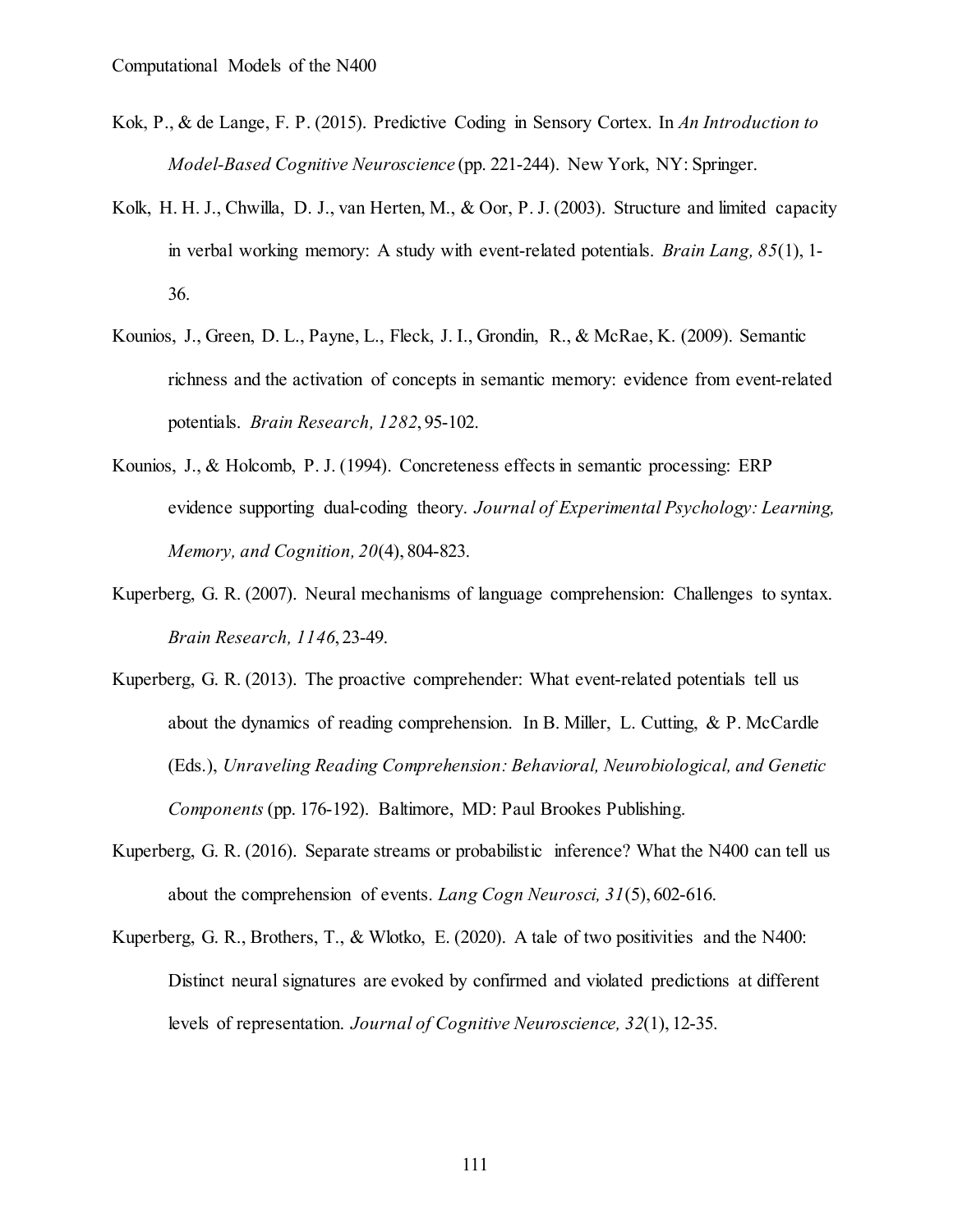- Kuperberg, G. R., & Jaeger, T. F. (2016). What do we mean by prediction in language comprehension? *Lang Cogn Neurosci, 31*(1), 32-59.
- Kuperberg, G. R., Paczynski, M., & Ditman, T. (2011). Establishing causal coherence across sentences: an ERP study. *Journal of Cognitive Neuroscience, 23*(5), 1230-1246.
- Kuperberg, G. R., Sitnikova, T., Caplan, D., & Holcomb, P. J. (2003). Electrophysiological distinctions in processing conceptual relationships within simple sentences. *Brain Res Cogn Brain Res, 17*(1), 117-129.
- Kutas, M., & Federmeier, K. D. (2011). Thirty years and counting: Finding meaning in the N400 component of the event-related brain potential (ERP). *Annual Review of Psychology, 62*, 621-647.
- Kutas, M., & Hillyard, S. A. (1980). Reading senseless sentences: brain potentials reflect semantic incongruity. *Science, 207*(4427), 203-205.
- Kutas, M., & Hillyard, S. A. (1984). Brain potentials during reading reflect word expectancy and semantic association. *Nature, 307*(5947), 161-163.
- Laszlo, S., & Armstrong, B. C. (2014). PSPs and ERPs: applying the dynamics of post-synaptic potentials to individual units in simulation of temporally extended Event-Related Potential reading data. *Brain Lang, 132*, 22-27.
- Laszlo, S., & Federmeier, K. D. (2007). Better the DVL you know: Acronyms reveal the contribution of familiarity to single-word reading. *Psychological Science, 18*(2), 122-126.
- Laszlo, S., & Federmeier, K. D. (2009). A beautiful day in the neighborhood: An event-related potential study of lexical relationships and prediction in context. *J Mem Lang, 61*(3), 326- 338.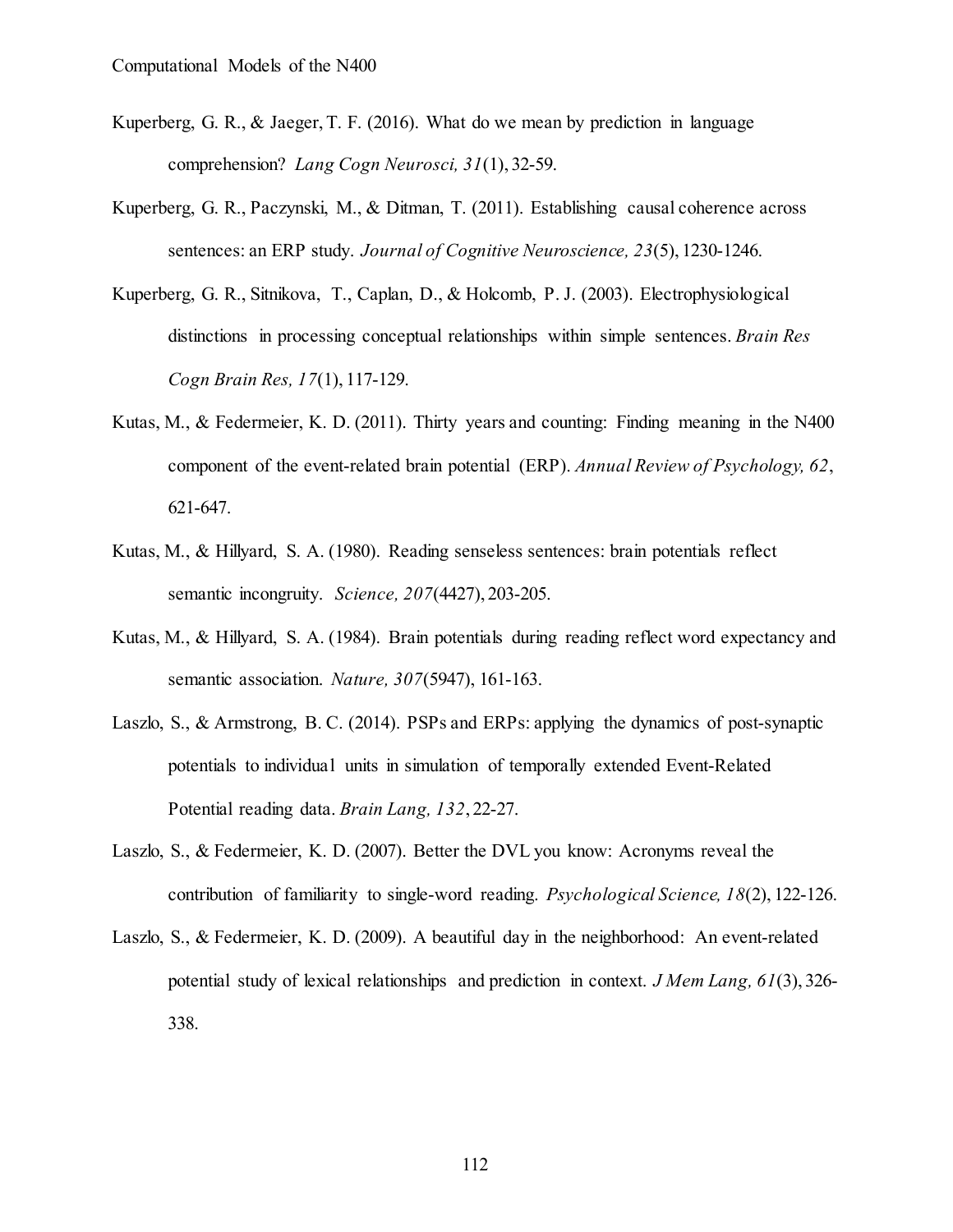- Laszlo, S., & Federmeier, K. D. (2011). The N400 as a snapshot of interactive processing: Evidence from regression analyses of orthographic neighbor and lexical associate effects. *Psychophysiology, 48*(2), 176-186.
- Laszlo, S., & Federmeier, K. D. (2014). Never seem to find the time: Evaluating the physiological time course of visual word recognition with regression analysis of singleitem event-related potentials. *Language, Cognition and Neuroscience, 29*(5), 642-661.
- Laszlo, S., & Plaut, D. C. (2012). A neurally plausible parallel distributed processing model of event-related potential word reading data. *Brain and Language, 120*(3), 271-281.
- Lau, E. F., Phillips, C., & Poeppel, D. (2008). A cortical network for semantics: (De)constructing the N400. *Nature Rev Neurosci, 9*(12), 920-933.
- Lau, E. F., Weber, K., Gramfort, A., Hämäläinen, M. S., & Kuperberg, G. R. (2016). Spatiotemporal signatures of lexico-semantic prediction. *Cerebral Cortex, 26*(4), 1377- 1387.
- Lee, C.-l., & Federmeier, K. D. (2008). To watch, to see, and to differ: An event-related potential study of concreteness effects as a function of word class and lexical ambiguity. *Brain and Language, 104*(2), 145-158.
- Levin, B. (1993). *English Verb Classes And Alternations: A Preliminary Investigation*. Chicago: University of Chicago Press.
- Lillicrap, T. P., Santoro, A., Marris, L., Akerman, C. J., & Hinton, G. (2020). Backpropagation and the brain. *Nat Rev Neurosci, 21*(6), 335-346.
- Lindborg, A., & Rabovsky, M. (2021). Meaning in brains and machines: Internal activation update in large-scale language model partially reflects the N400 brain potential. *Proceedings of the Annual Meeting of the Cognitive Science Society, 43*, 1049-1055.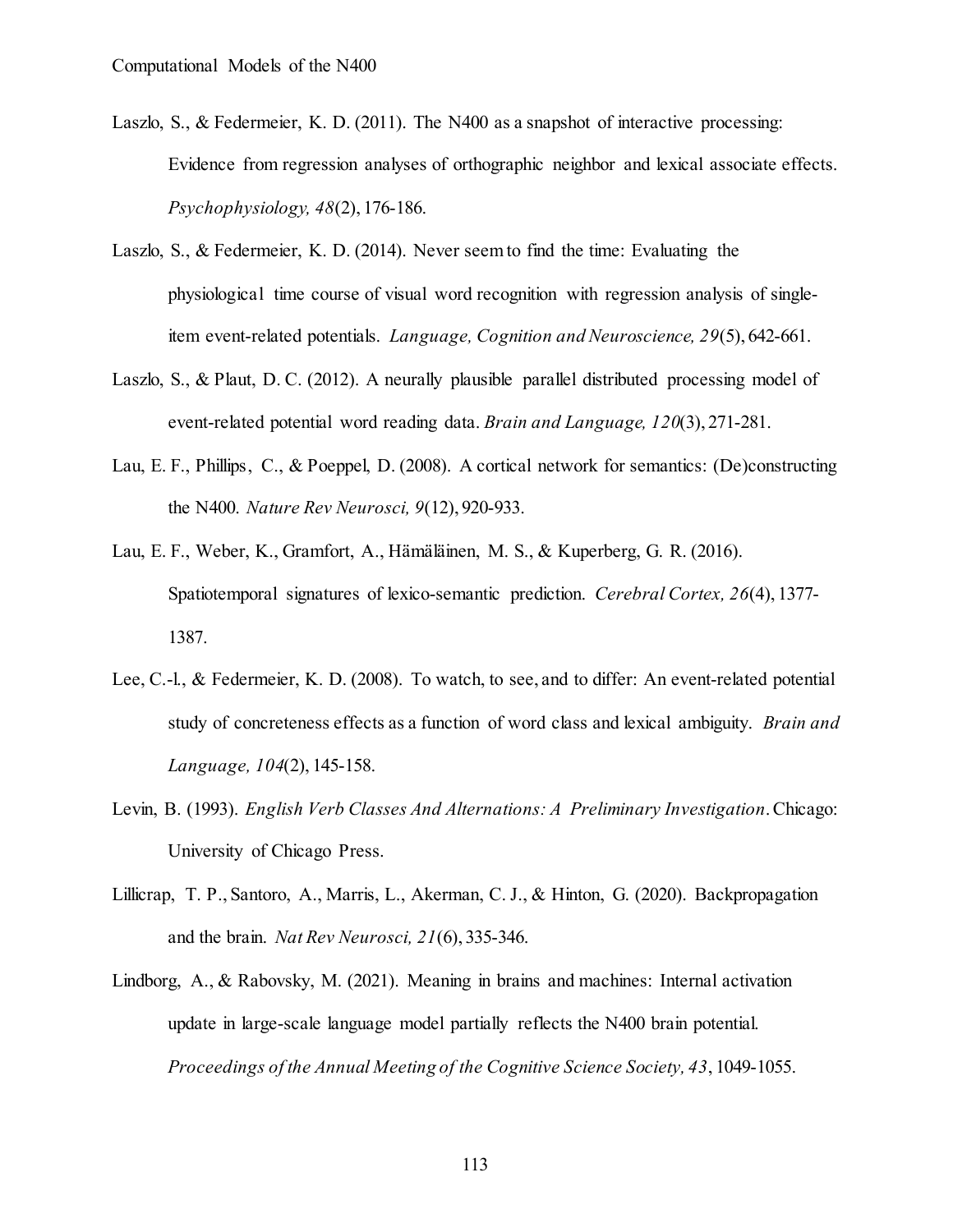- MacDonald, M. C., Pearlmutter, N. J., & Seidenberg, M. S. (1994). The lexical nature of syntactic ambiguity resolution. *Psychological Review, 101*(4), 676-703.
- Maess, B., Herrmann, C. S., Hahne, A., Nakamura, A., & Friederici, A. D. (2006). Localizing the distributed language network responsible for the N400 measured by MEG during auditory sentence processing. *Brain Res, 1096*(1), 163-172.
- Marinkovic, K., Dhond, R. P., Dale, A. M., Glessner, M., Carr, V., & Halgren, E. (2003). Spatiotemporal dynamics of modality-specific and supramodal word processing. *Neuron, 38*(3), 487-497.
- Marr, D. (1982). *Vision: A Computational Investigation into the Human Representation and Processing of Visual Information*. San Francisico: W. H. Freeman.
- McClelland, J. L., & Elman, J. L. (1986). The TRACE model of speech perception. *Cognitive Psychology, 18*(1), 1-86.
- McClelland, J. L., & Rumelhart, D. E. (1981). An interactive activation model of context effects in letter perception: I. An account of basic findings. *Psychological Review, 88*(5), 375- 407.
- McClelland, J. L., St. John, M., & Taraban, R. (1989). Sentence comprehension: A parallel distributed processing approach. *Language and Cognitive Processes, 4*, 287-336.
- McRae, K., & Matsuki, K. (2009). People use their knowledge of common events to understand language, and do so as quickly as possible. *Lang Linguist Compass, 3*(6), 1417-1429.
- Meade, G., Grainger, J., & Holcomb, P. J. (2019). Task modulates ERP effects of orthographic neighborhood for pseudowords but not words. *Neuropsychologia, 129*, 385-396.
- Meade, G., Midgley, K. J., Dijkstra, T., & Holcomb, P. J. (2018). Cross-language neighborhood effects in learners indicative of an integrated lexicon. *J Cogn Neurosci, 30*(1), 70-85.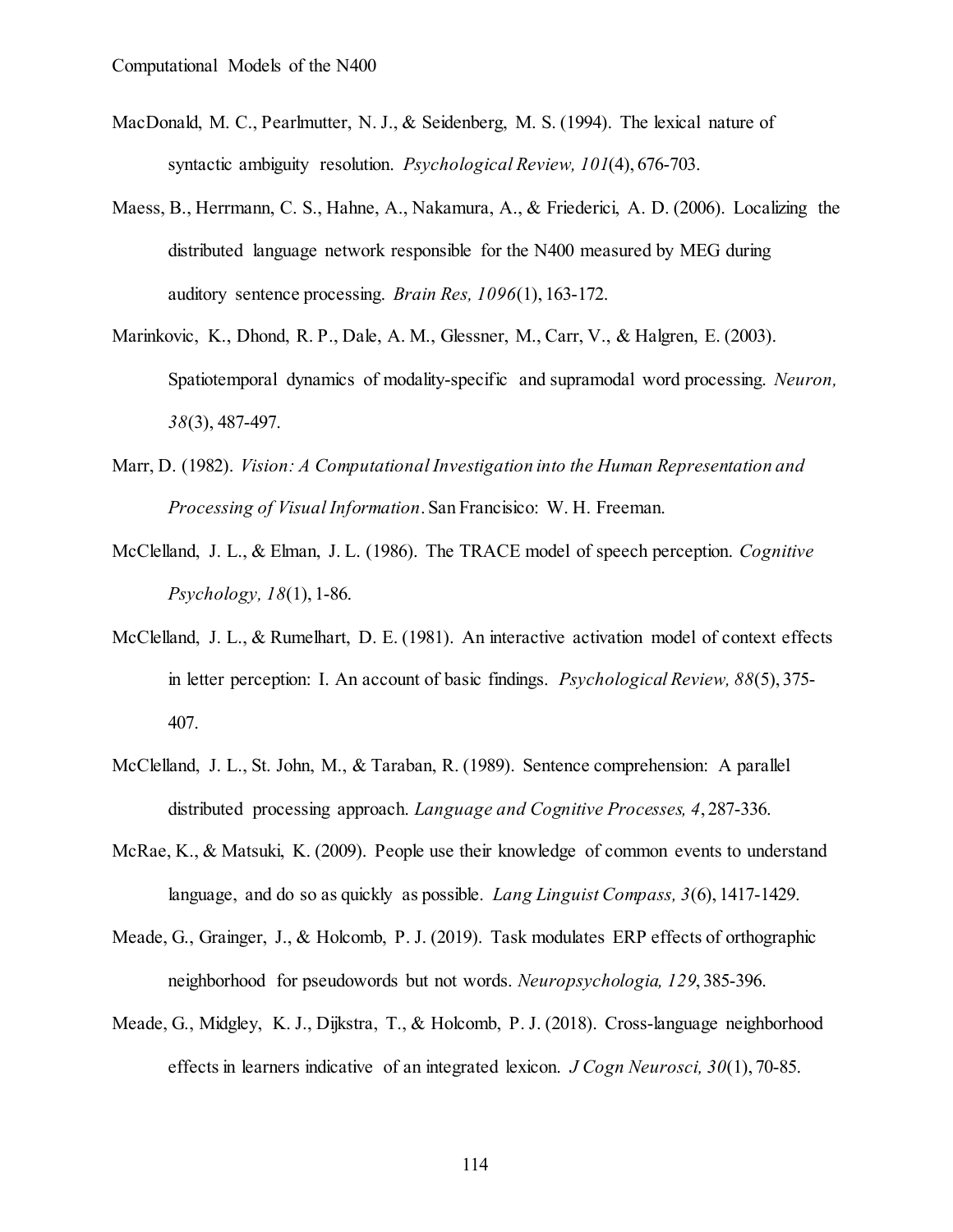- Michaelov, J. A., Coulson, S., & Bergen, B. K. (2021). So Cloze yet so Far: N400 amplitude is better predicted by distributional information than human predictability judgements. *arXiv preprint arXiv:2109.01226*.
- Midgley, K. J., Holcomb, P. J., & Grainger, J. (2011). Effects of cognate status on word comprehension in second language learners: an ERP investigation. *J Cogn Neurosci, 23*(7), 1634-1647.
- Midgley, K. J., Holcomb, P. J., VanHeuven, W. J., & Grainger, J. (2008). An electrophysiological investigation of cross-language effects of orthographic neighborhood. *Brain Research, 1246*, 123-135.
- Millidge, B., Tschantz, A., & Buckley, C. J. (2020). *Predictive coding approximates backprop along arbitrary computation graphs*. Cornell University. arXiv.
- Misra, M., & Holcomb, P. J. (2003). Event-related potential indices of masked repetition priming. *Psychophysiology, 40*(1), 115-130.
- Moreno, E. M., Federmeier, K. D., & Kutas, M. (2002). Switching languages, switching palabras (words): an electrophysiological study of code switching. *Brain and Language, 80*(2), 188-207.
- Morgan, E., Brothers, T., & Kuperberg, G. R. (under review). Parallel predictions during language comprehension: Contextual facilitation without competition.
- Moss, H. E., Ostrin, R. K., Tyler, L. K., & Marslen-Wilson, W. D. (1995). Accessing different types of lexical semantic information: Evidence from priming. *Journal of Experimental Psychology: Learning, Memory and Cognition, 21*, 863-883.
- Mumford, D. (1992). On the computational architecture of the neocortex. II. The role of corticocortical loops. *Biological Cybernetics, 66*(3), 241-251.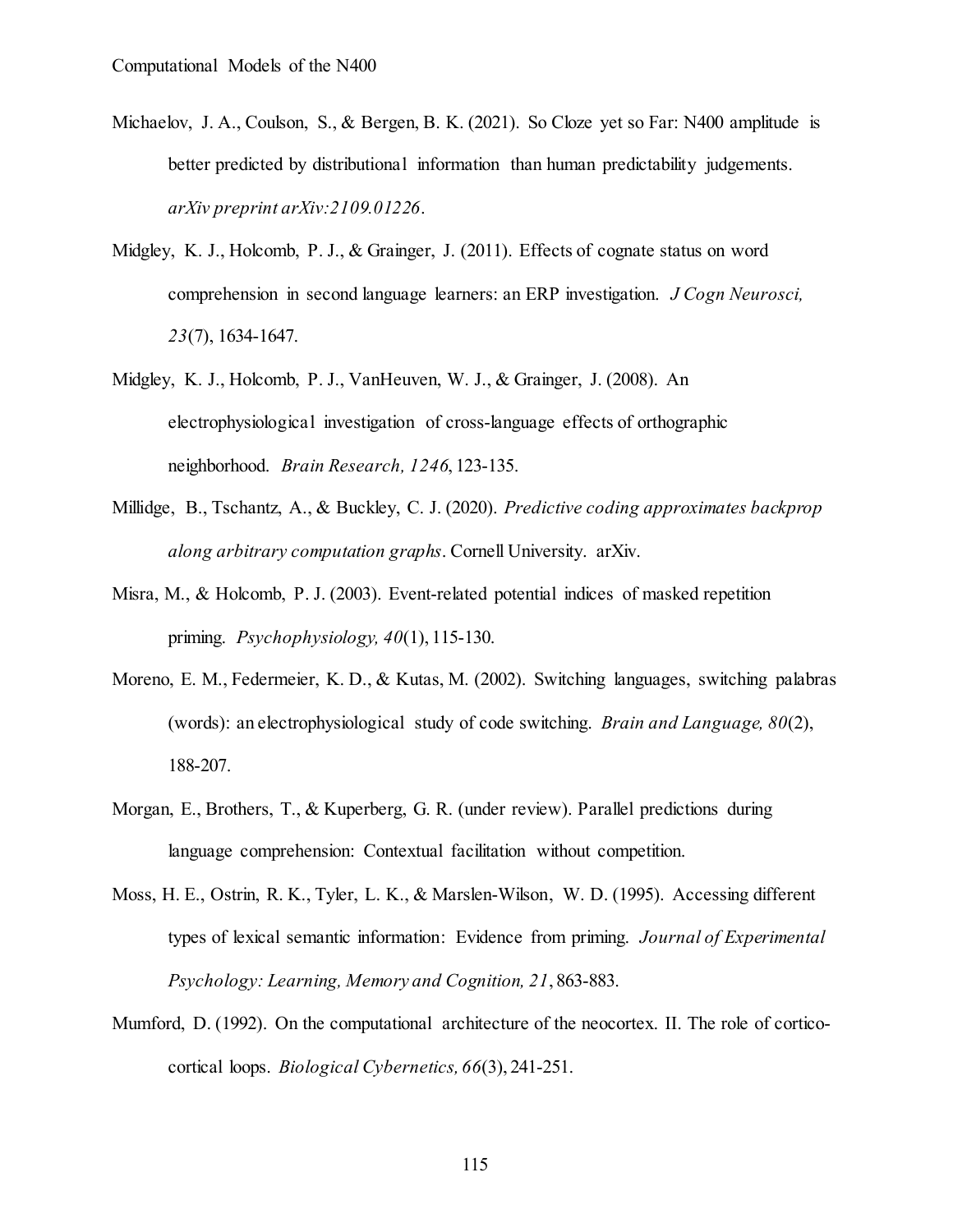- Murray, S. O., Schrater, P., & Kersten, D. (2004). Perceptual grouping and the interactions between visual cortical areas. *Neural Netw, 17*(5-6), 695-705.
- Myslin, M., & Levy, R. (2016). Comprehension priming as rational expectation for repetition: Evidence from syntactic processing. *Cognition, 147*, 29-56.
- Nieuwland, M. S., & Kuperberg, G. R. (2008). When the truth is not too hard to handle: an event-related potential study on the pragmatics of negation. *Psychological Science, 19*(12), 1213-1218.
- Nieuwland, M. S., Politzer-Ahles, S., Heyselaar, E., Segaert, K., Darley, E., Kazanina, N., . . . Huettig, F. (2018). Large-scale replication study reveals a limit on probabilistic prediction in language comprehension. *eLife, 7*, e33468.
- Nobre, A. C., & McCarthy, G. (1995). Language-related field potentials in the anterior-medial temporal lobe: II. Effects of word type and semantic priming. *Journal of Neuroscience, 15*(2), 1090-1098.
- Osterhout, L., & Holcomb, P. J. (1992). Event-related brain potentials elicited by syntactic anomaly. *J Mem Lang, 31*(6), 785-806.
- Osterhout, L., & Holcomb, P. J. (1993). Event-related potentials and syntactic anomaly: Evidence of anomaly detection during the perception of continuous speech. In S. M. Garnsey (Ed.), *Language and Cognitive Processes. Special Issue: Event-related brain potentials in the study of language* (Vol. 8 (4), pp. 413-437). Hove: Lawrence Erlbaum Associates.
- Osterhout, L., & Mobley, L. A. (1995). Event-related brain potentials elicited by failure to agree. *Journal of Memory and Language, 34*, 739-773.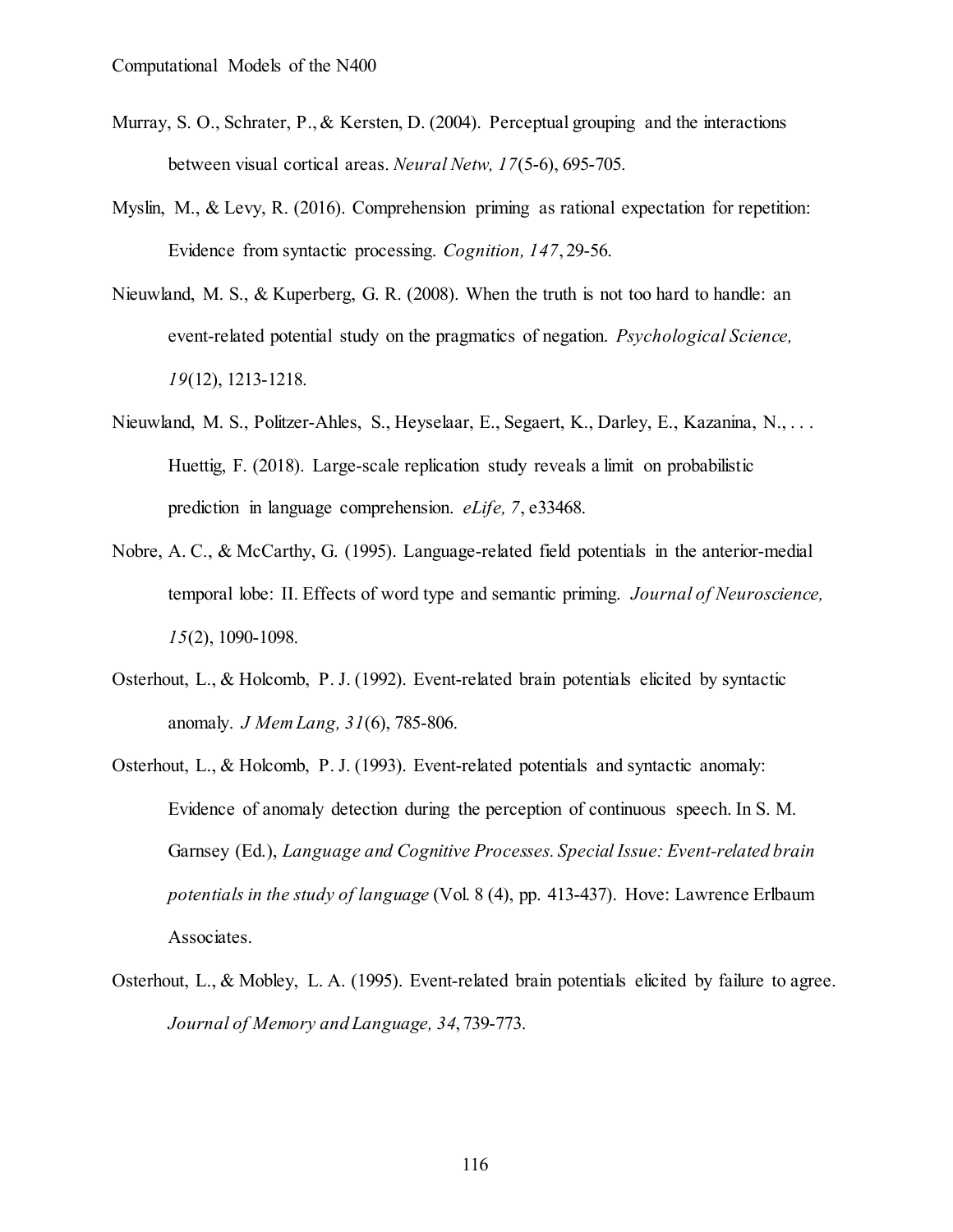- Otten, M., Nieuwland, M. S., & Van Berkum, J. J. (2007). Great expectations: Specific lexical anticipation influences the processing of spoken language. *BMC Neuroscience, 8*(1), 89- 97.
- Paczynski, M., & Kuperberg, G. R. (2011). Electrophysiological evidence for use of the animacy hierarchy, but not thematic role assignment, during verb argument processing. *Lang Cogn Process, 26*(9), 1402-1456.
- Paczynski, M., & Kuperberg, G. R. (2012). Multiple influences of semantic memory on sentence processing: Distinct effects of semantic relatedness on violations of real-world event/state knowledge and animacy selection restrictions. *J Mem Lang, 67*(4), 426-448.
- Payne, B. R., Lee, C. L., & Federmeier, K. D. (2015). Revisiting the incremental effects of context on word processing: Evidence from single-word event-related brain potentials. *Psychophysiology, 52*(11), 1456-1469.
- Peeters, D., Dijkstra, T., & Grainger, J. (2013). The representation and processing of identical cognates by late bilinguals: RT and ERP effects. *Journal of Memory and Language, 68*(4), 315-332.
- Piai, V., Roelofs, A., Rommers, J., & Maris, E. (2015). Beta oscillations reflect memory and motor aspects of spoken word production. *Human Brain Mapping, 36*(7), 2767-2780.
- Pickering, M. J., & Garrod, S. (2013). An integrated theory of language production and comprehension. *Behavioral and Brain Sciences, 36*(04), 329-347.
- Plaut, D. C., & Shallice, T. (1993). Deep dyslexia: A case study of connectionist neuropsychology. *Cognitive Neuropsychology, 10*(5), 377-500.
- Plaut, D. C., & Shallice, T. (1993). Perseverative and semantic influences on visual object naming errors in optic aphasia: a connectionist account. *J Cogn Neurosci, 5*(1), 89-117.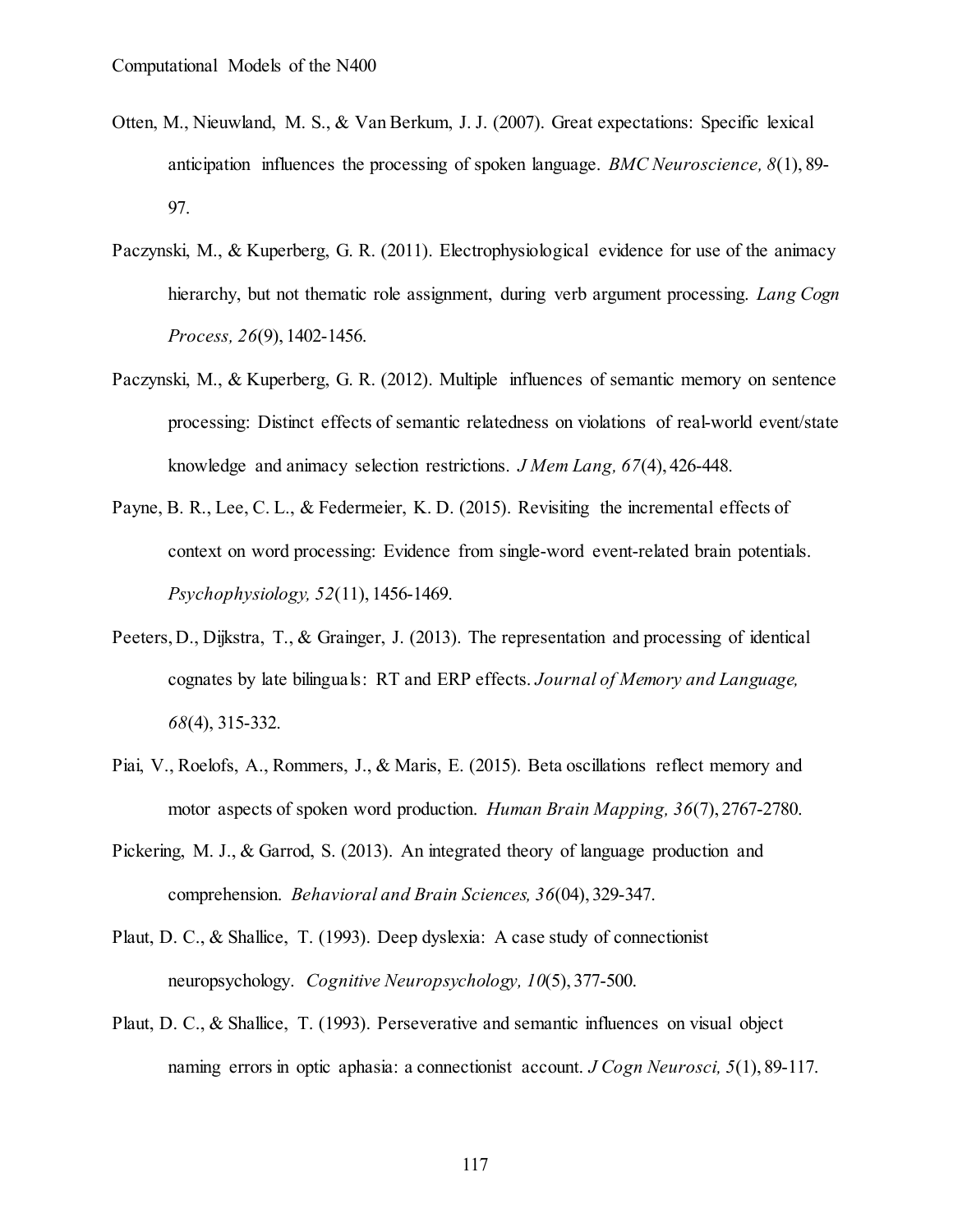- Price, C. J., & Devlin, J. T. (2011). The interactive account of ventral occipitotemporal contributions to reading. *Trends in Cognitive Sciences, 15*(6), 246-253.
- Pylkkänen, L., & McElree, B. (2007). An MEG study of silent meaning. *Journal of Cognitive Neuroscience, 19*(11), 1905-1921.
- Rabovsky, M. (2020). Change in a probabilistic representation of meaning can account for N400 effects on articles: A neural network model. *Neuropsychologia, 143*, 107466.
- Rabovsky, M., Hansen, S. S., & McClelland, J. L. (2018). Modelling the N400 brain potential as change in a probabilistic representation of meaning. *Nature Human Behaviour, 2*(9), 693- 705.
- Rabovsky, M., & McRae, K. (2014). Simulating the N400 ERP component as semantic network error: Insights from a feature-based connectionist attractor model of word meaning. *Cognition, 132*(1), 68-89.
- Rabovsky, M., Sommer, W., & Abdel Rahman, R. (2012). The time course of semantic richness effects in visual word recognition. *Frontiers in Human Neuroscience, 6*, 11.
- Radford, A., Wu, J., Child, R., Luan, D., Amodei, D., & Sutskever, I. (2019). Language models are unsupervised multitask learners. *OpenAI blog, 1*(8), 9.
- Rao, R. P. N., & Ballard, D. H. (1999). Predictive coding in the visual cortex: a functional interpretation of some extra-classical receptive-field effects. *Nature Neuroscience, 2*(1), 79-87.
- Rastle, K. (2016). Visual Word Recognition. In G. Hickok & S. L. Small (Eds.), *Neurobiology of Language* (pp. 255-264). San Diego, CA: Academic Press.

Ratcliff, R. (1978). A theory of memory retrieval. *Psychological Review, 85*(2), 59-108.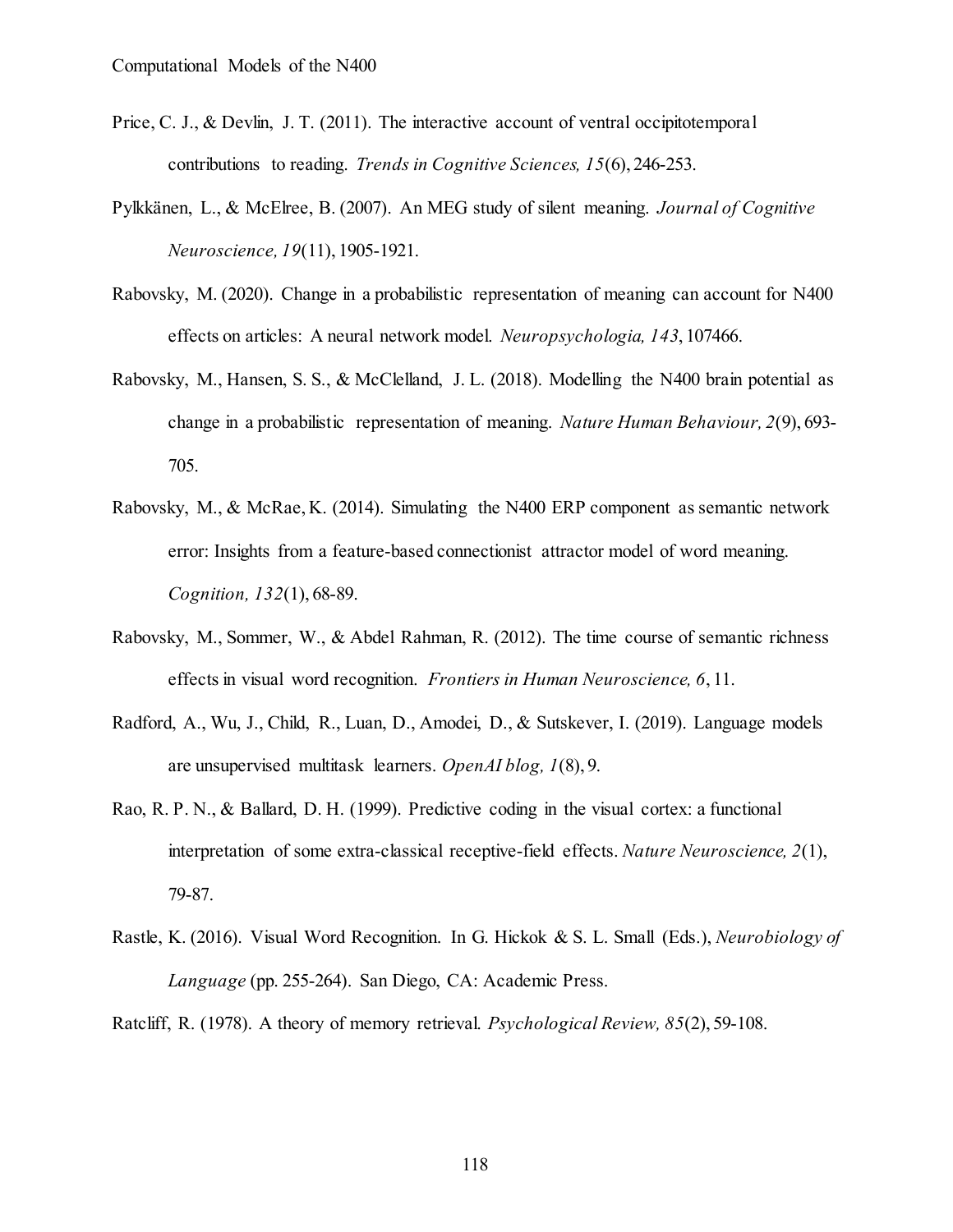- Rayner, K. (1998). Eye movements in reading and information processing: 20 years of research. *Psychological Bulletin, 124*(3), 372-422.
- Rogers, T. T., & McClelland, J. L. (2008). Précis of semantic cognition: A parallel distributed processing approach. *Behavioral and Brain Sciences, 31*(06), 689-749.
- Rommers, J., & Federmeier, K. D. (2018). Predictability's aftermath: Downstream consequences of word predictability as revealed by repetition effects. *Cortex, 101*, 16-30.
- Rugg, M. D. (1985). The effects of semantic priming and word repetition on event-related potentials. *Psychophysiology, 22*, 642-647.
- Rugg, M. D. (1990). Event-related potentials dissociate repetition effects of high and low frequency words. *Memory and Cognition, 18*, 367-379.
- Rumelhart, D. E. (1979). Some problems with the notion of literal meanings. In A. Ortony (Ed.), *Metaphor and Thought* (pp. 71-82). Cambridge, UK: Cambridge University Press.
- Russeler, J., Becker, P., Johannes, S., & Munte, T. F. (2007). Semantic, syntactic, and phonological processing of written words in adult developmental dyslexic readers: an event-related brain potential study. *BMC Neuroscience, 8*, 52.
- Sanford, A. J., Leuthold, H., Bohan, J., & Sanford, A. J. S. (2011). Anomalies at the borderline of awareness: an ERP study. *Journal of Cognitive Neuroscience, 23*, 514-523.
- Seidenberg, M. S., & McClelland, J. L. (1989). A distributed developmental model of word recognition and naming. *Psychological Review, 96*(4), 523-568.
- Shetreet, E., Alexander, E. J., Romoli, J., Chierchia, G., & Kuperberg, G. R. (2019). What we know about knowing: Presuppositions generated by factive verbs influence downstream neural processing. *Cognition, 184*, 96-106.
- Shipp, S. (2016). Neural elements for predictive coding. *Front Psychol, 7*, 1792.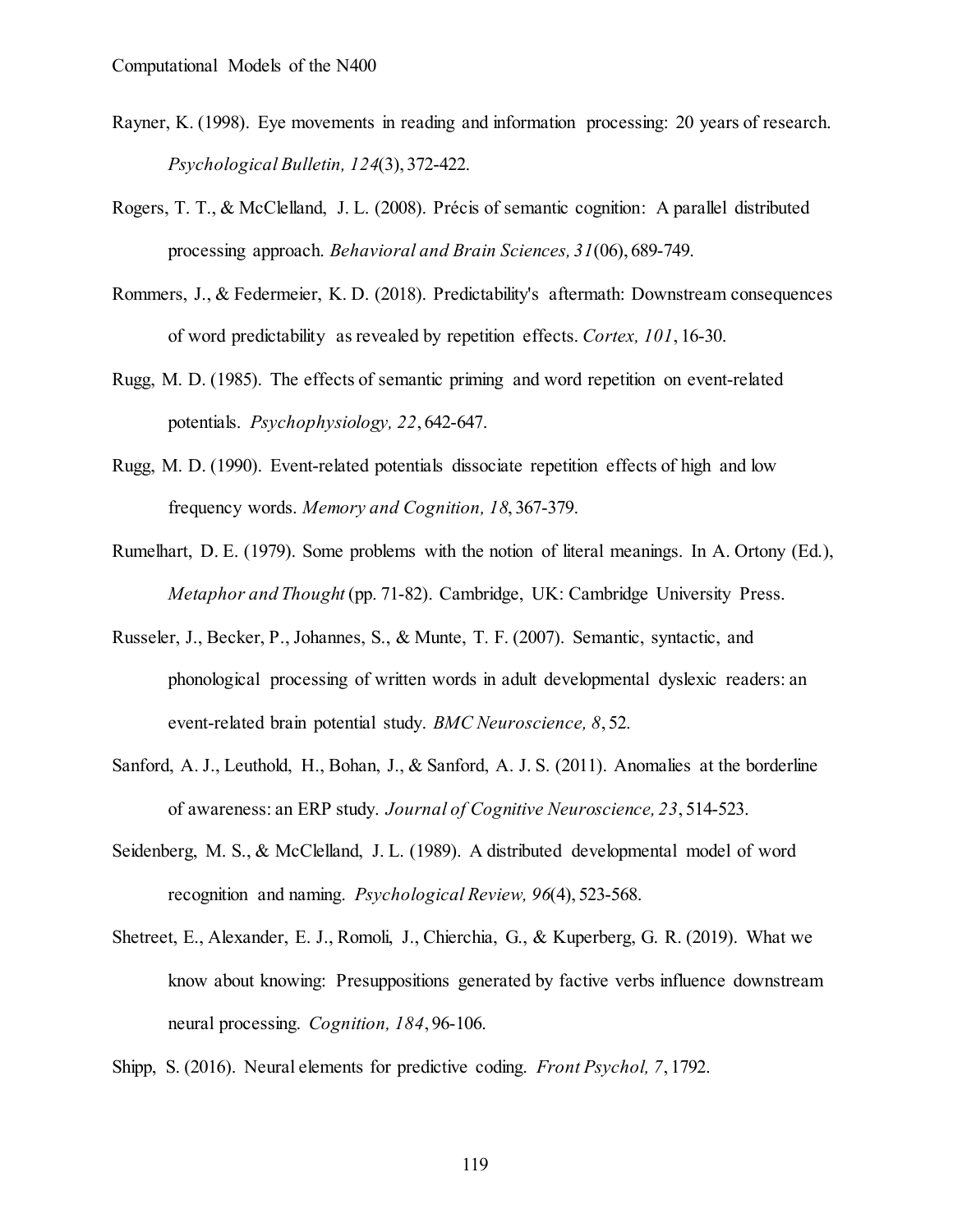- Sohoglu, E., & Davis, M. H. (2020). Rapid computations of spectrotemporal prediction error support perception of degraded speech. *Elife, 9*.
- Song, Y., Lukasiewicz, T., Xu, Z., & Bogacz, R. (2020). *Can the brain do backpropagation?-- exact implementation of backpropagation in predictive coding networks.* Paper presented at the Advances in Neural Information Processing Systems 33 (NeurIPS 2020).
- Spratling, M. W. (2008). Predictive coding as a model of biased competition in visual attention. *Vision Research, 48*(12), 1391-1408.
- Spratling, M. W. (2012). Unsupervised learning of generative and discriminative weights encoding elementary image components in a predictive coding model of cortical function. *Neural Computation, 24*(1), 60-103.
- Spratling, M. W. (2013). Image segmentation using a sparse coding model of cortical area V1. *IEEE Transactions on Image Processing, 22*(4), 1631-1643.
- Spratling, M. W. (2014). A single functional model of drivers and modulators in cortex. *Journal of Computational Neuroscience, 36*(1), 97-118.
- Spratling, M. W. (2016). Predictive coding as a model of cognition. *Cognitive Processing, 17*(3), 279-305.
- Spratling, M. W. (2017). A review of predictive coding algorithms. *Brain and Cognition, 112*, 92-97.
- Spratling, M. W., De Meyer, K., & Kompass, R. (2009). Unsupervised learning of overlapping image components using divisive input modulation. *Comput Intell Neurosci, 2009*, 381457.
- St. John, M. F., & McClelland, J. L. (1990). Learning and applying contextual constraints in sentence comprehension. *Artificial Intelligence, 46*(1-2), 217-257.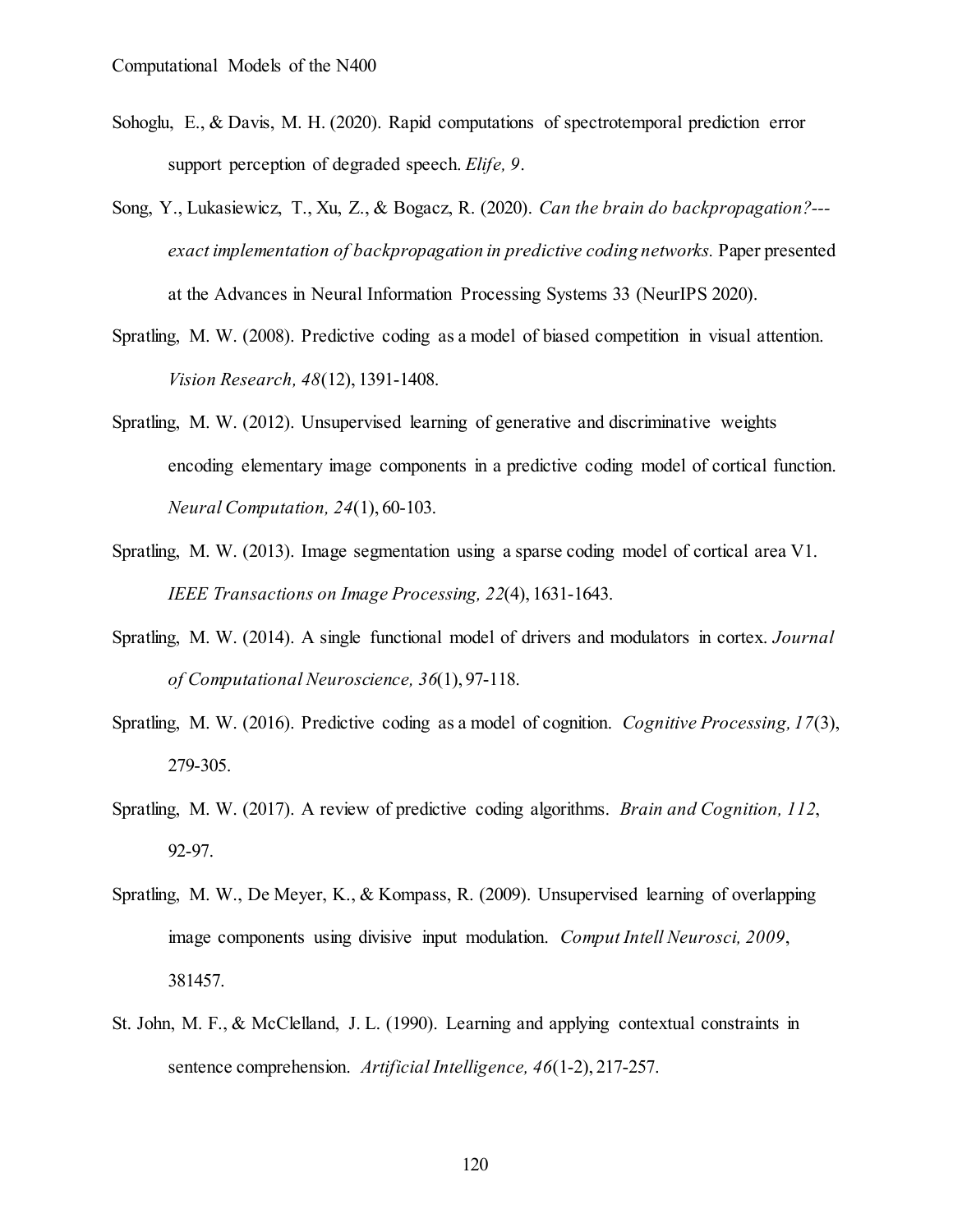- Staub, A., Grant, M., Astheimer, L., & Cohen, A. (2015). The influence of cloze probability and item constraint on cloze task response time. *Journal of Memory and Language, 82*, 1-17.
- Sterzer, P., Adams, R. A., Fletcher, P., Frith, C., Lawrie, S. M., Muckli, L., . . . Corlett, P. R. (2018). The predictive coding account of psychosis. *Biological Psychiatry, 84*(9), 634- 643.
- Sutton, R. S., & Barto, A. G. (2018). *Reinforcement Learning: An Introduction, Second Edition*. Cambridge, MA: MIT Press.
- Swaab, T., Brown, C., & Hagoort, P. (1997). Spoken sentence comprehension in aphasia: Eventrelated potential evidence for a lexical integration deficit. *Journal of Cognitive Neuroscience, 9*, 39–66.
- Szewczyk, J. M., Mech, E. N., & Federmeier, K. D. (2021). The power of "good": Can adjectives rapidly decrease as well as increase the availability of the upcoming noun? *J Exp Psychol Learn Mem Cogn*.
- Szewczyk, J. M., & Wodniecka, Z. (2020). The mechanisms of prediction updating that impact the processing of upcoming word: An event-related potential study on sentence comprehension. *J Exp Psychol Learn Mem Cogn, 46*(9), 1714-1734.
- Tanenhaus, M. K., & Trueswell, J. C. (1995). Sentence comprehension. In J. L. Miller & P. D. Eimas (Eds.), *Speech, Language, and Communication* (2 ed., Vol. 11, pp. 217-262). San Diego, CA: Academic Press.
- Urbach, T. P., DeLong, K. A., Chan, W.-H., & Kutas, M. (2020). An exploratory data analysis of word form prediction during word-by-word reading. *Proceedings of the National Academy of Sciences, 117*(34), 20483-20494.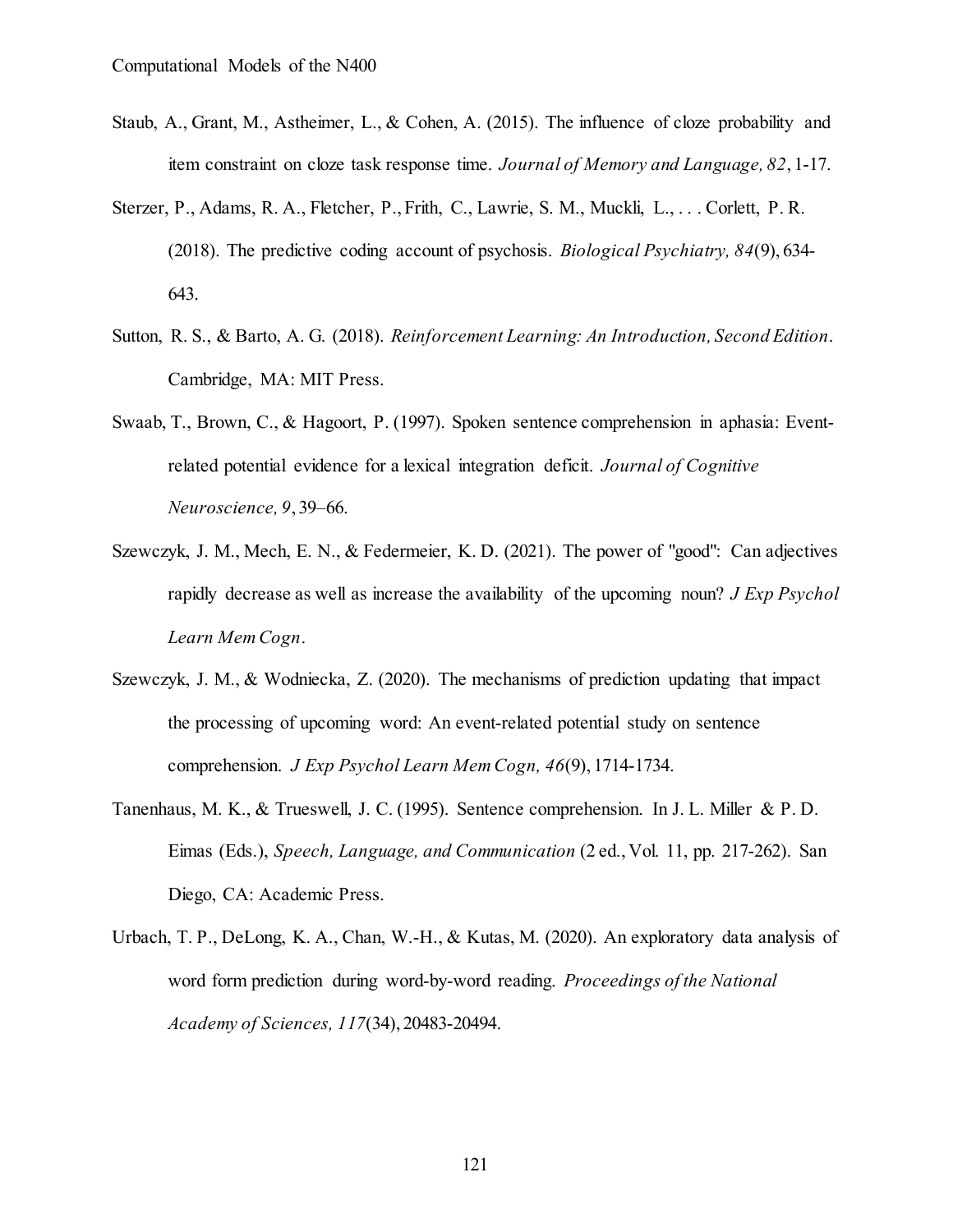- Urbach, T. P., DeLong, K. A., & Kutas, M. (2015). Quantifiers are incrementally interpreted in context, more than less. *Journal of Memory and Language, 83*, 79-96.
- Usher, M., & McClelland, J. L. (2001). The time course of perceptual choice: The leaky, competing accumulator model. *Psychological Review, 108*(3), 550-592.
- van Boxtel, J. J. A., & Lu, H. (2013). A predictive coding perspective on autism spectrum disorders. *Frontiers in Psychology, 4*.
- Van de Cruys, S., Evers, K., Van der Hallen, R., Van Eylen, L., Boets, B., de-Wit, L., & Wagemans, J. (2014). Precise minds in uncertain worlds: Predictive coding in autism. *Psychological Review, 121*(4), 649-675.
- Van Petten, C. (1993). A comparison of lexical and sentence-level context effects in eventrelated potentials. Special Issue: Event-related brain potentials in the study of language. *Language and Cognitive Processes, 8*, 485-531.
- Van Petten, C., Coulson, S., Rubin, S., Plante, E., & Parks, M. (1999). Time course of word identification and semantic integration in spoken language. *Journal of Experimental Psychology: Learning, Memory and Cognition, 25*(2), 394-417.
- Van Petten, C., & Kutas, M. (1990). Interactions between sentence context and word frequency in event-related brain potentials. *Memory and Cognition, 18*, 380-393.
- Van Petten, C., & Kutas, M. (1991). Influences of semantic and syntactic context on open- and closed-class words. *Memory and Cognition, 19*(1), 95-112.
- Van Petten, C., & Luka, B. J. (2012). Prediction during language comprehension: benefits, costs, and ERP components. *Int J Psychophysiol, 83*(2), 176-190.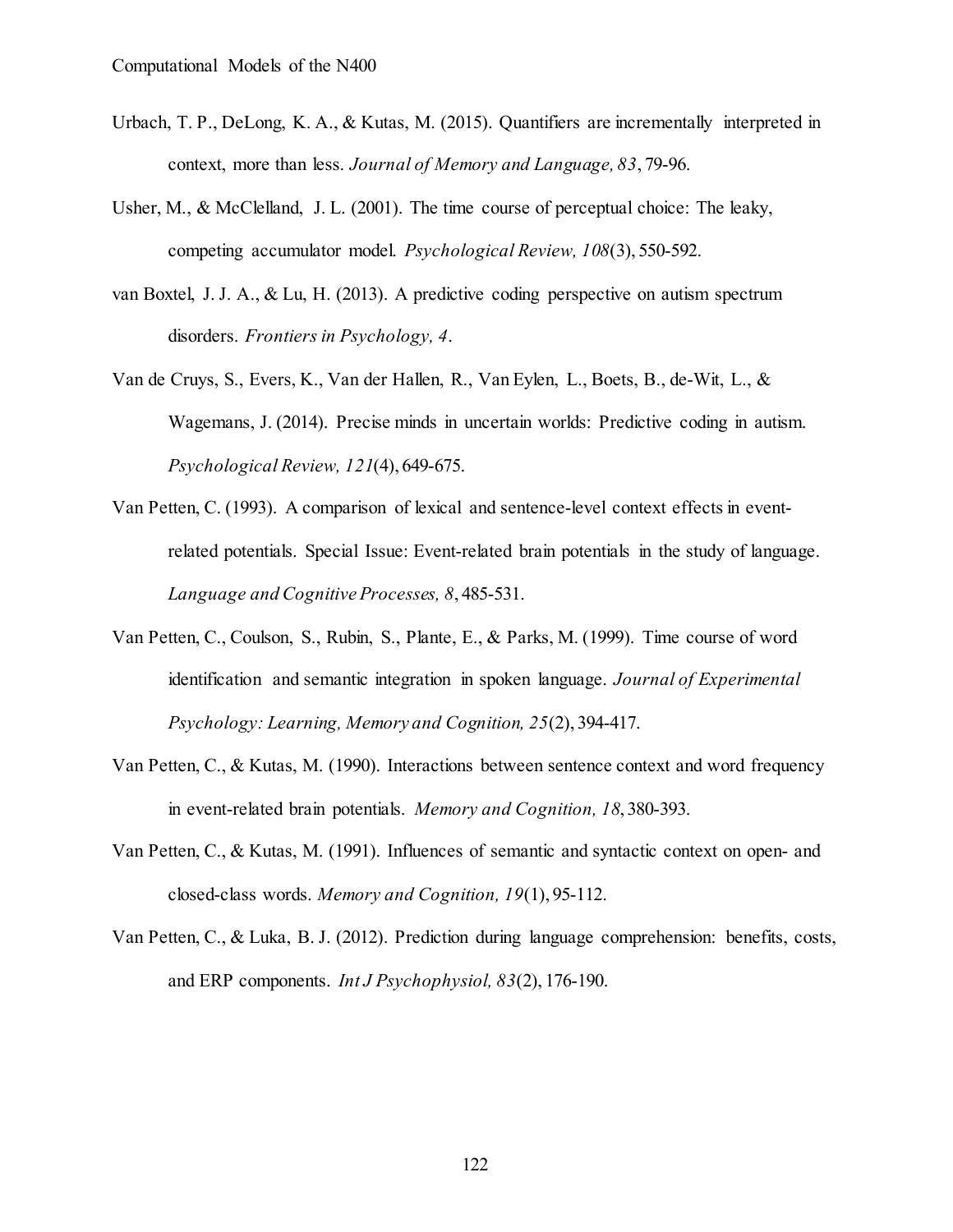- Walsh, K. S., McGovern, D. P., Clark, A., & O'Connell, R. G. (2020). Evaluating the neurophysiological evidence for predictive processing as a model of perception. *Ann N Y Acad Sci, 1464*(1), 242-268.
- Wang, L., Hagoort, P., & Jensen, O. (2018). Language prediction is reflected by coupling between frontal gamma and posterior alpha oscillations. *Journal of Cognitive Neuroscience, 30*(3), 432-447.
- Wang, L., Jensen, O., & Kuperberg, G. R. (2018). *Representational Similarity Analysis reveals unique patterns associated with the fulfillment and violation of lexico-semantic prediction within the N400 time window: An MEG study.* Paper presented at the 25th Annual Meeting of the Cognitive Neuroscience Society, Boston, MA.
- Wang, L., Kuperberg, G., & Jensen, O. (2018). Specific lexico-semantic predictions are associated with unique spatial and temporal patterns of neural activity. *eLife, 7*, e39061.
- Wang, L., Schoot, L., Brothers, T., Alexander, E., Kim, M., Warnke, L., . . . Kuperberg, G. R. (Under review). Predictive coding across the left fronto-temporal hierarchy during language comprehension. *bioRxiv preprint*.
- Whittington, J. C. R., & Bogacz, R. (2019). Theories of error back-propagation in the brain. *Trends Cogn Sci, 23*(3), 235-250.
- Winsler, K., Midgley, K. J., Grainger, J., & Holcomb, P. J. (2018). An electrophysiological megastudy of spoken word recognition. *Lang Cogn Neurosci, 33*(8), 1063-1082.
- Wlotko, E. W., & Federmeier, K. D. (2012). So that's what you meant! Event-related potentials reveal multiple aspects of context use during construction of message-level meaning. *NeuroImage, 62*(1), 356-366.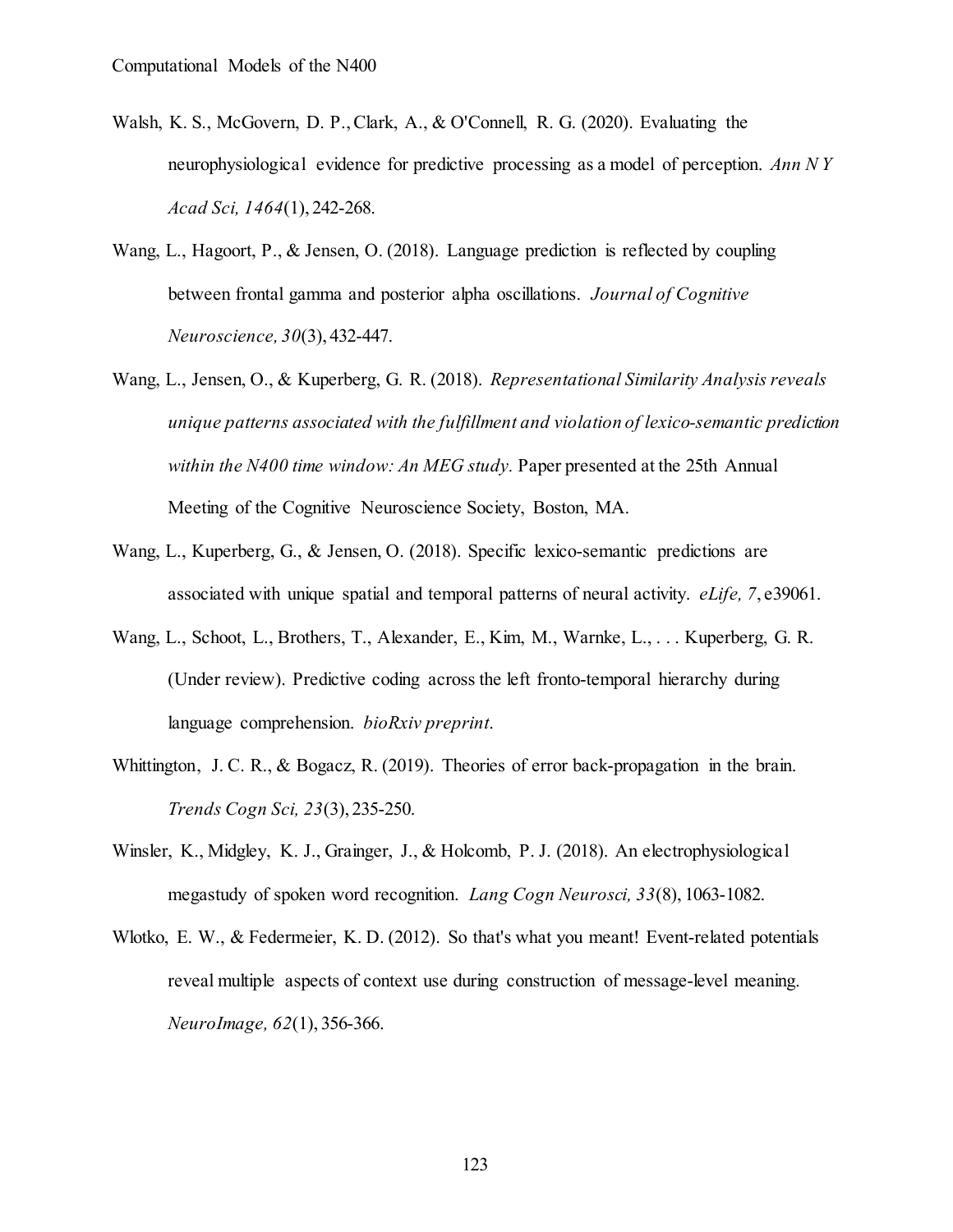- Xiang, M., & Kuperberg, G. (2015). Reversing expectations during discourse comprehension. *Lang Cogn Neurosci, 30*(6), 648-672.
- Young, M. P., & Rugg, M. D. (1992). Word frequency and multiple repetition as determinants of the modulation of event-related potentials in a semantic classification task.

*Psychophysiology, 29*(6), 664-676.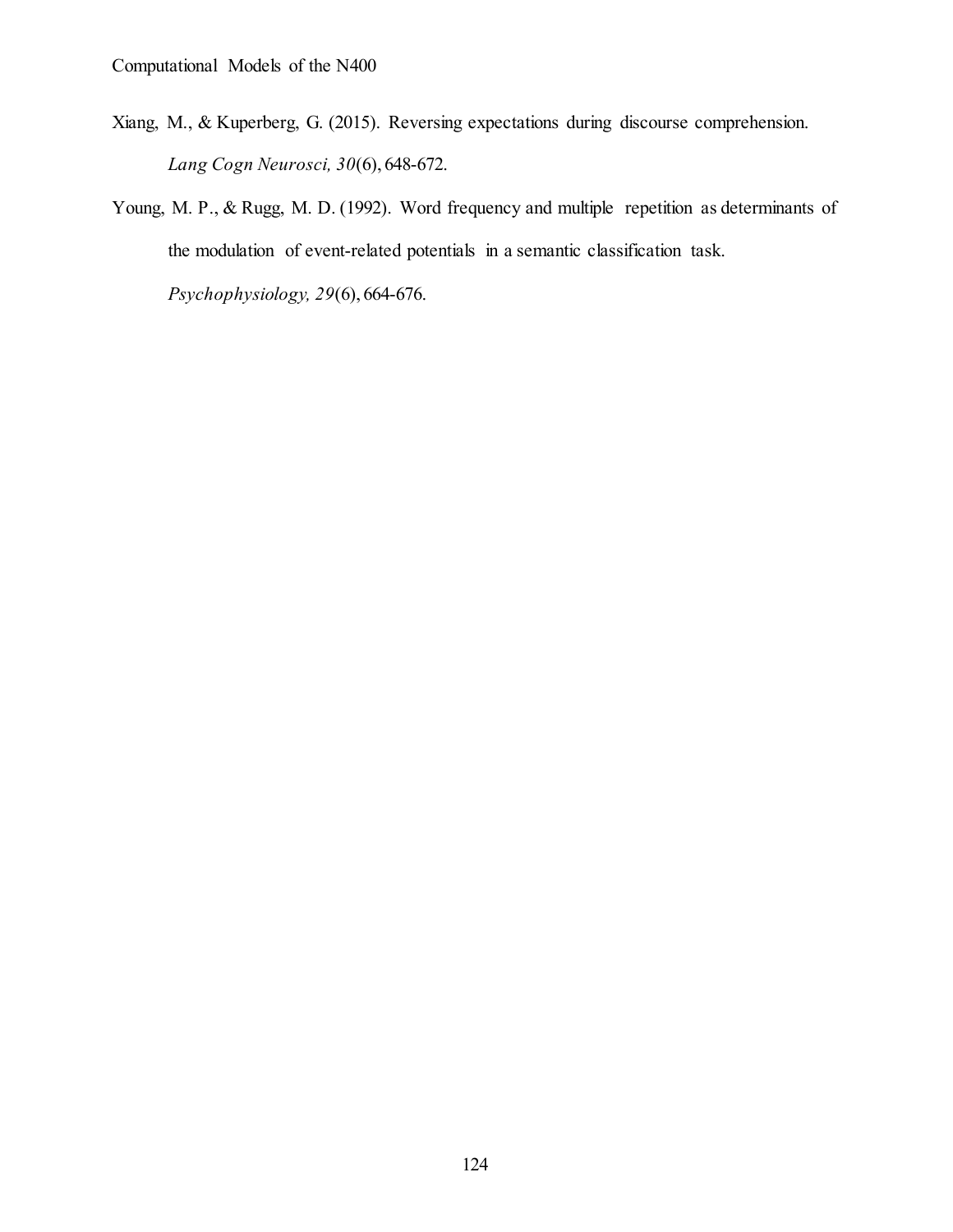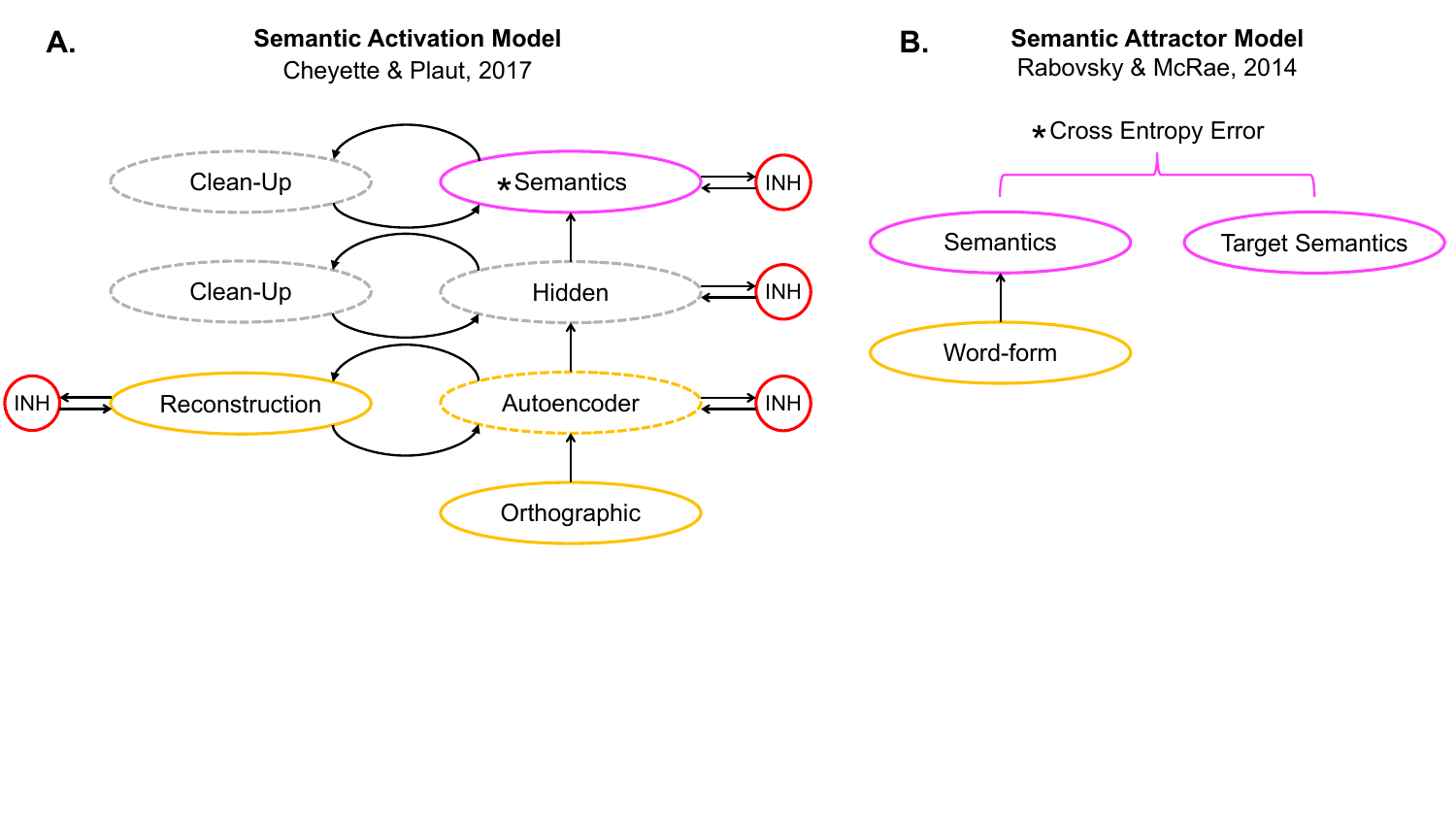

Brouwer, et al, 2017

A. Retrieval-Integration Model B. Sentence Gestalt Model C. **Sentence Gestalt Model** Rabovsky, Hansen & McClelland, 2018

## **Error Propagation Model**

Fitz & Chang, 2019